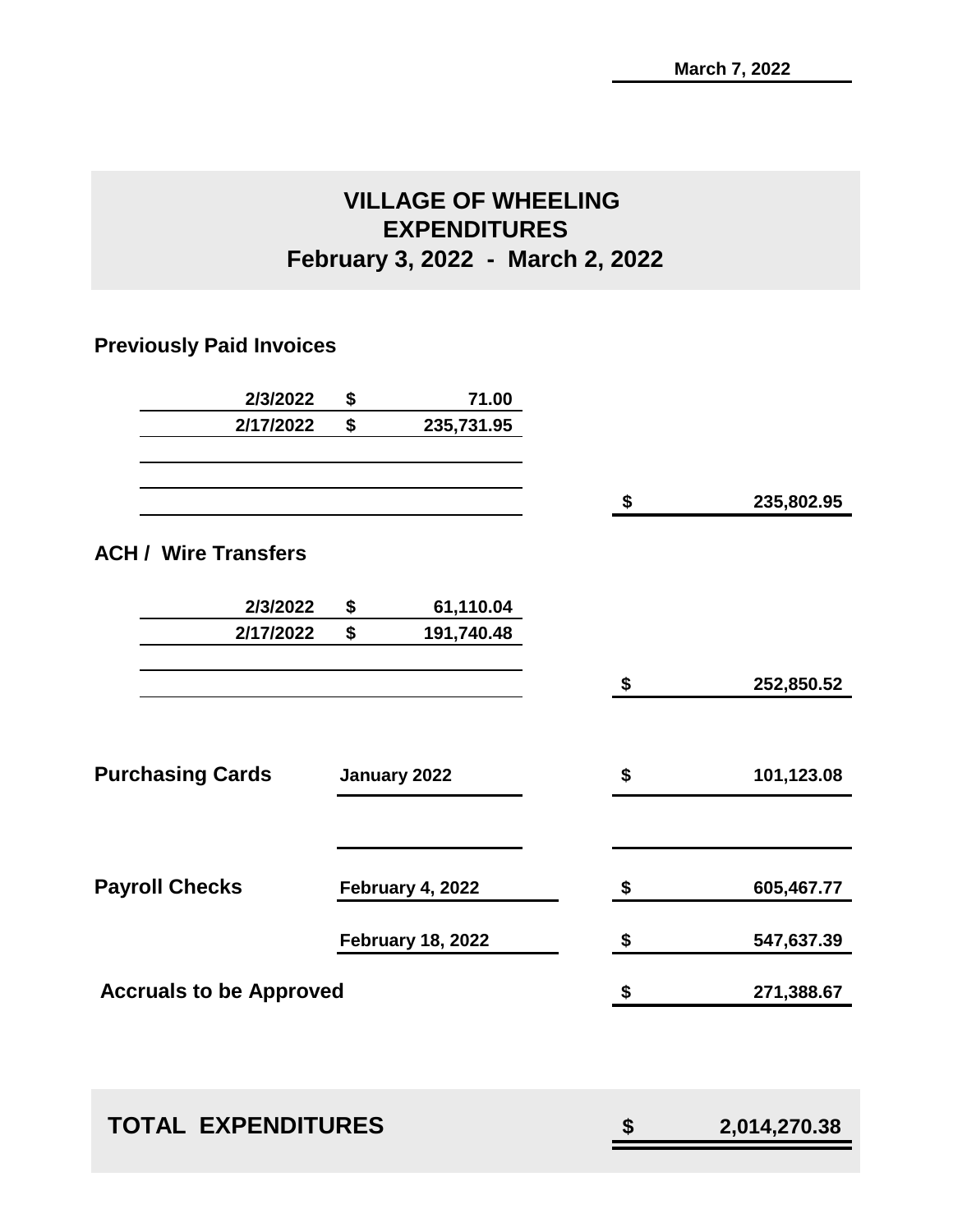| SUNGARD PENTAMATION<br>DATE: 02/03/2022<br>TIME: 08:56:55<br>SELECTION CRITERIA: ALL                     |              |         | VILLAGE OF WHEELING<br>CASH REOUIREMENTS - CHECK FORMAT - DUE DATE: $02/04/2022$ |         |                | PAGE NUMBER:<br>ACCTPA51<br>ACCOUNTING PERIOD: | 2/22 |
|----------------------------------------------------------------------------------------------------------|--------------|---------|----------------------------------------------------------------------------------|---------|----------------|------------------------------------------------|------|
| PAYMENT TYPE: CHECKS ONLY                                                                                |              |         |                                                                                  |         |                |                                                |      |
| VENDOR                                                                                                   | ORGANIZATION | ACCOUNT | PURCHASE OR                                                                      | INVOICE | AMOUNT         | DESCRIPTION                                    |      |
| 6361<br>NORTHSHORE UNIVERSITY<br>TOTAL CHECK                                                             | 2200         | 5246    | 21000441                                                                         |         | 71.00<br>71.00 | COVID ASSESSMENT                               |      |
| TOTAL CASHABLE CHECKS<br>TOTAL EFT VOUCHERS                                                              |              |         |                                                                                  |         | 71.00<br>.00   |                                                |      |
| TOTAL REPORT<br>TOTAL NUMBER OF CHECKS TO BE ISSUED - 1<br>TOTAL NUMBER OF EFT VOUCHERS TO BE ISSUED - 0 |              |         |                                                                                  |         | 71.00          |                                                |      |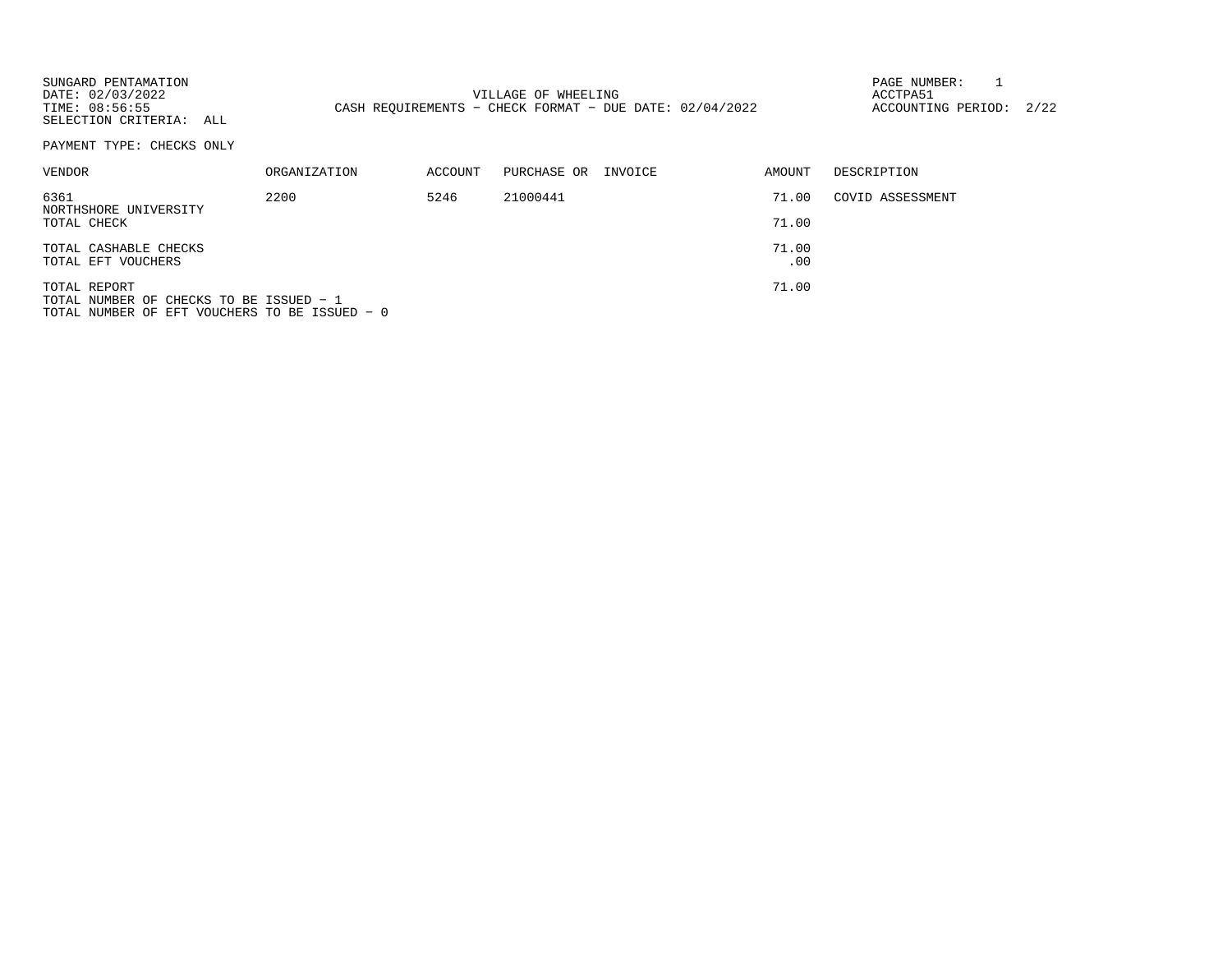SUNGARD PENTAMATION SUNGARD PENTAMATION SUNG PAGE NUMBER: 1 SELECTION CRITERIA: ALL

DATE: 02/17/2022 VILLAGE OF WHEELING ACCTPA51CASH REQUIREMENTS - CHECK FORMAT - DUE DATE: 02/18/2022

ACCOUNTING PERIOD: 2/22

| <b>VENDOR</b>                                           | <b>ORGANIZATION</b>                                          | <b>ACCOUNT</b>                                                       | PURCHASE OR                                                                                              | INVOICE                                                                       | AMOUNT                                                                                            | DESCRIPTION                                                                                                                                                                                                     |
|---------------------------------------------------------|--------------------------------------------------------------|----------------------------------------------------------------------|----------------------------------------------------------------------------------------------------------|-------------------------------------------------------------------------------|---------------------------------------------------------------------------------------------------|-----------------------------------------------------------------------------------------------------------------------------------------------------------------------------------------------------------------|
| 8547<br>ADVANCED TREECARE                               | 1430                                                         | 5234                                                                 | 22000201                                                                                                 | 13280                                                                         | 16,682.00                                                                                         | REMOVE/GRIND TREES                                                                                                                                                                                              |
| TOTAL CHECK                                             |                                                              |                                                                      |                                                                                                          |                                                                               | 16,682.00                                                                                         |                                                                                                                                                                                                                 |
| 8547<br>ADVANCED TREECARE                               | 1430                                                         | 5234                                                                 | 22000201                                                                                                 | 13328                                                                         | 39,536.70                                                                                         | PARKWAY TREE PRUNING                                                                                                                                                                                            |
| TOTAL CHECK                                             |                                                              |                                                                      |                                                                                                          |                                                                               | 39,536.70                                                                                         |                                                                                                                                                                                                                 |
| 100<br>ALEXANDER EQUIPMENT COMPANY                      | 1430                                                         | 5310                                                                 | 22000309                                                                                                 | 184920                                                                        | 1,635.20                                                                                          | CHIPPER MOTOR                                                                                                                                                                                                   |
| TOTAL CHECK                                             |                                                              |                                                                      |                                                                                                          |                                                                               | 1,635.20                                                                                          |                                                                                                                                                                                                                 |
| 7101<br>AMALGAMATED BANK OF CHICAGO                     | 3530                                                         | 5609                                                                 | 22000322                                                                                                 |                                                                               | 1,200.00                                                                                          | BOND AGENT FEE                                                                                                                                                                                                  |
| TOTAL CHECK                                             |                                                              |                                                                      |                                                                                                          |                                                                               | 1,200.00                                                                                          |                                                                                                                                                                                                                 |
| 152<br>AMERICAN PLANNING ASSOCIATIO 1300<br>TOTAL CHECK | 01<br>01<br>1300                                             | 1501<br>5222<br>1501<br>5222                                         | 22000315<br>22000315<br>22000327<br>22000327                                                             | 074646-2212<br>074646-2212<br>152606-2212<br>152606-2212                      | 149.25<br>447.75<br>154.50<br>463.50<br>1,215.00                                                  | MEMBERSHIP JAN-MAR<br>MEMBERSHIP APR-DEC<br>MEMBERSHIP JAN-MAR<br>MEMBERSHIP APR-DEC                                                                                                                            |
| 8035                                                    | 2200                                                         | 5220                                                                 | 22000348                                                                                                 | 08314106                                                                      | 454.70                                                                                            | 02 CYLINDER RENTALS                                                                                                                                                                                             |
| AMERICAN WELDING & GAS INC<br>TOTAL CHECK               |                                                              |                                                                      |                                                                                                          |                                                                               | 454.70                                                                                            |                                                                                                                                                                                                                 |
| 6255                                                    | 1600                                                         | 5239                                                                 | 22000297                                                                                                 | X01272022                                                                     | 244.83                                                                                            | CELLULAR SERVICE-JAN                                                                                                                                                                                            |
| AT&T MOBILITY<br>TOTAL CHECK                            |                                                              |                                                                      |                                                                                                          |                                                                               | 244.83                                                                                            |                                                                                                                                                                                                                 |
| 274<br>B&F CONSTRUCTION CODE SERVIC 1300<br>TOTAL CHECK | 1300<br>1300<br>1300<br>1300<br>1300<br>1300<br>1300<br>4100 | 5299<br>5299<br>5299<br>5299<br>5299<br>5299<br>5299<br>5299<br>5299 | 22000316<br>22000316<br>22000316<br>22000316<br>22000316<br>22000316<br>22000316<br>22000316<br>22000316 | 58127<br>58132<br>58142<br>58163<br>58174<br>58179<br>58248<br>58250<br>58250 | 300.00<br>200.00<br>808.56<br>225.00<br>225.00<br>808.56<br>200.00<br>100.00<br>50.00<br>2,917.12 | BUILD/ELEC PLANS<br>ELECTRIC PLAN REVIEW<br>BUILD/MECH/ELEC PLANS<br>SOLAR PANEL REVIEW<br>SOLAR PANEL REVIEW<br>BUILD/MECH/ELEC PLANS<br>ADDITION PLAN REVIEW<br>MECH/ELEC PLAN REVIEW<br>PLUMBING PLAN REVIEW |
| 10265                                                   | 01                                                           | 2255                                                                 | 22000356                                                                                                 | 19100026                                                                      | 1,000.00                                                                                          | <b>BOND REFUND</b>                                                                                                                                                                                              |
| <b>JOSE BARRAZA</b><br>TOTAL CHECK                      |                                                              |                                                                      |                                                                                                          |                                                                               | 1,000.00                                                                                          |                                                                                                                                                                                                                 |
| 12914<br>MARIA & BARRY BLUMENFELD                       | 40                                                           | 2207                                                                 |                                                                                                          | 725 HIGHGOAL                                                                  | 49.25                                                                                             | WATER BILL REFUND                                                                                                                                                                                               |
| TOTAL CHECK                                             |                                                              |                                                                      |                                                                                                          |                                                                               | 49.25                                                                                             |                                                                                                                                                                                                                 |
| 12820<br>BUCKEYE POWER SALES CO<br>TOTAL CHECK          | 1220                                                         | 5299                                                                 | 22000303                                                                                                 | PSV268955                                                                     | 802.75<br>802.75                                                                                  | ST42 GENERATOR REPAIR                                                                                                                                                                                           |
|                                                         |                                                              |                                                                      |                                                                                                          |                                                                               |                                                                                                   |                                                                                                                                                                                                                 |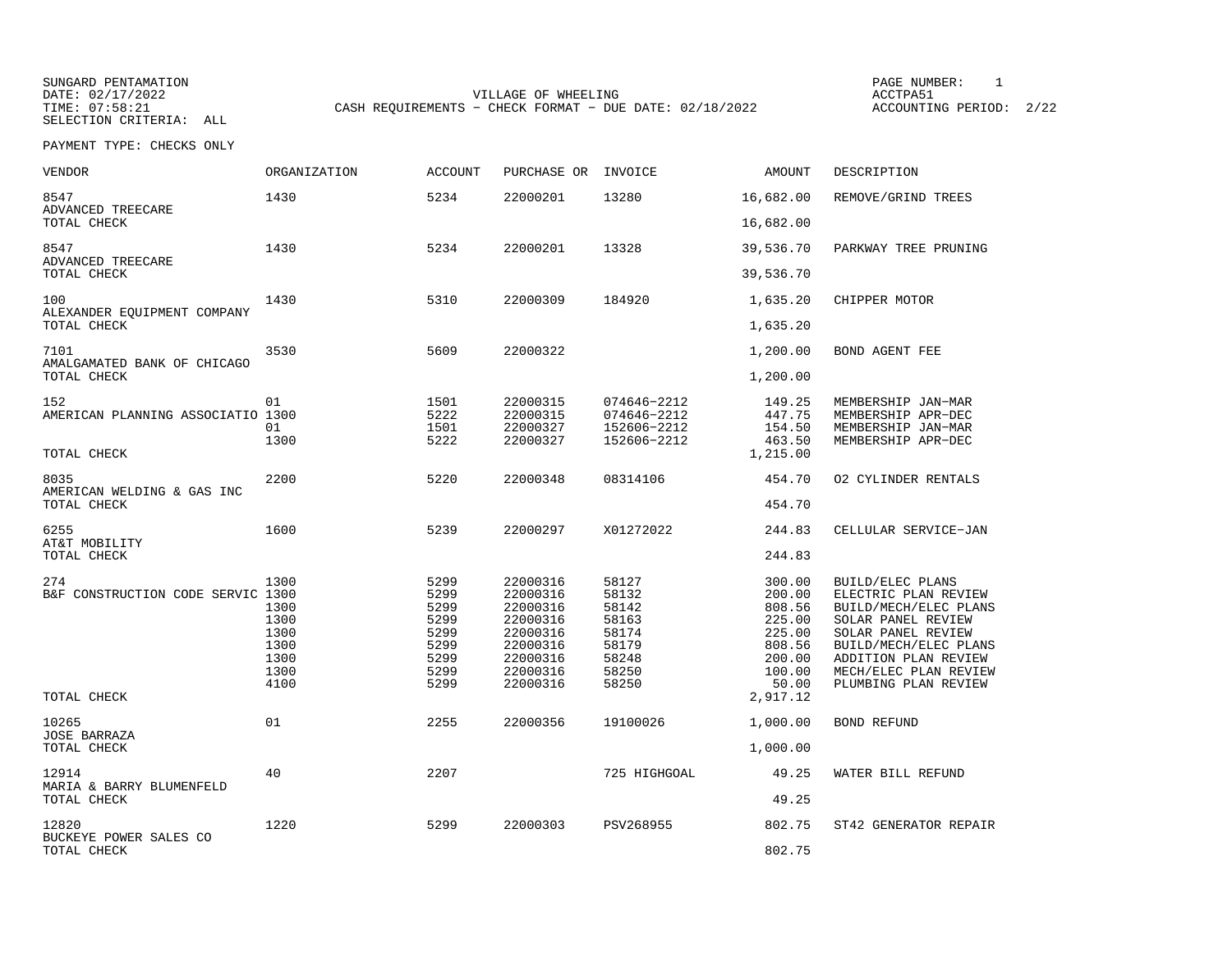SUNGARD PENTAMATION SUNGARD PENTAMATION SUNGARD PAGE NUMBER: 2 <br/>
PAGE NUMBER: 2 <br/>
PAGE NUMBER: 2 <br/>
PAGE NUMBER: 2 <br/>
PAGE NUMBER: 2 <br/>
PAGE NUMBER: 2 <br/>
PAGE NUMBER: 2 <br/>
PAGE NUMBER: 2 <br/>
PAGE N DATE: 02/17/2022 VILLAGE OF WHEELING ACCTPA51CASH REQUIREMENTS - CHECK FORMAT - DUE DATE: 02/18/2022

ACCOUNTING PERIOD: 2/22

| <b>VENDOR</b>                                             | <b>ORGANIZATION</b>              | <b>ACCOUNT</b>                       | PURCHASE OR                                              | INVOICE                                                  | AMOUNT                                                           | DESCRIPTION                                                                                                          |
|-----------------------------------------------------------|----------------------------------|--------------------------------------|----------------------------------------------------------|----------------------------------------------------------|------------------------------------------------------------------|----------------------------------------------------------------------------------------------------------------------|
| 9029<br>CHRIS ELECTRIC CORP<br>TOTAL CHECK                | 2200<br>4200                     | 5305<br>5340                         | 22000288<br>22000351                                     | 4953<br>4964                                             | 4,626.00<br>532.00<br>5,158.00                                   | INSTALL SCBA FD#23<br>PORTABLE GEN. REPAIR                                                                           |
| 6630<br>MARTIN CIMEK                                      | 1600                             | 5333                                 | 22000033                                                 | 210456                                                   | 325.00                                                           | GRAPHIC DESIGN FOLDER                                                                                                |
| TOTAL CHECK                                               |                                  |                                      |                                                          |                                                          | 325.00                                                           |                                                                                                                      |
| 6697<br>CIVILTECH ENGINEERING INC<br>TOTAL CHECK          | 3420<br>3420                     | 5223<br>5223                         | 21001584<br>21001584                                     | 50625<br>50814                                           | 7,630.90<br>10,402.36<br>18,033.26                               | 2022-2023 RD PROGRAM<br>2022-2023 RD PROGRAM                                                                         |
| 11457<br>CLEAR LAW INSTITUTE LLC                          | 1800                             | 5105                                 | 22000304                                                 | 10410                                                    | 55.45                                                            | HARASSMENT TRAINING                                                                                                  |
| TOTAL CHECK                                               |                                  |                                      |                                                          |                                                          | 55.45                                                            |                                                                                                                      |
| 557<br>COMED                                              | 11                               | 5209                                 | 22000130                                                 |                                                          | 4,599.20                                                         | ELECTRIC SERVICE-JAN                                                                                                 |
| TOTAL CHECK                                               |                                  |                                      |                                                          |                                                          | 4,599.20                                                         |                                                                                                                      |
| 1913<br>COMPASS MINERALS AMERICA INC 11                   | 11<br>11                         | 5303<br>5303<br>5303                 | 22000134<br>22000134<br>22000134                         | 939324<br>940940<br>942263                               | 10,786.91<br>7,053.03<br>5,494.88                                | ROAD SALT-1/28<br>ROAD SALT-1/31<br>ROAD SALT-2/1                                                                    |
| TOTAL CHECK                                               |                                  |                                      |                                                          |                                                          | 23, 334.82                                                       |                                                                                                                      |
| 10563<br>CORE & MAIN LP                                   | 4100                             | 5344                                 | 22000280                                                 | 0193291                                                  | 348.00                                                           | TAPPING SADDLE/STRAPS                                                                                                |
| TOTAL CHECK                                               |                                  |                                      |                                                          |                                                          | 348.00                                                           |                                                                                                                      |
| 5717<br>COSTAR REALTY INFORMATION IN                      | 1600                             | 5302                                 | 22000031                                                 | 115613652-1                                              | 685.76                                                           | PROPERTY SEARCH-FEB                                                                                                  |
| TOTAL CHECK                                               |                                  |                                      |                                                          |                                                          | 685.76                                                           |                                                                                                                      |
| 11159<br>CRYSTAL MAINTENANCE SERVICES 1220<br>TOTAL CHECK | 1220                             | 5215<br>5215                         | 22000215<br>22000215                                     | 28045<br>28110                                           | 6,767.70<br>6,767.70<br>13,535.40                                | CLEANING SERVICE-JAN<br>CLEANING SERVICE-FEB                                                                         |
| 12911                                                     | 40                               | 2207                                 |                                                          |                                                          | 508.13                                                           | WATER BILL REFUND                                                                                                    |
| ALEXANDER DRALYUK<br>TOTAL CHECK                          |                                  |                                      |                                                          |                                                          | 508.13                                                           |                                                                                                                      |
| 11454<br><b>DURACLEAN</b><br>TOTAL CHECK                  | 2200<br>2200                     | 5299<br>5299                         | 22000261<br>22000261                                     | 21662<br>21791                                           | 269.70<br>269.70<br>539.40                                       | FOG $FD-2/4$<br>FOG $FD-2/11$                                                                                        |
| 5937<br>ESRI INC.<br>TOTAL CHECK                          | 01<br>1750<br>40<br>4100<br>4200 | 1501<br>5207<br>1501<br>5207<br>5207 | 22000314<br>22000314<br>22000314<br>22000314<br>22000314 | 94193147<br>94193147<br>94193147<br>94193147<br>94193147 | 660.50<br>3,302.50<br>660.50<br>1,651.25<br>1,651.25<br>7,926.00 | GIS SOFTWARE JAN-FEB<br>GIS SOFTWARE MAR-DEC<br>GIS SOFTWARE JAN-FEB<br>GIS SOFTWARE MAR-DEC<br>GIS SOFTWARE MAR-DEC |
| 12896<br>EWS WELDING SUPPLY INC<br>TOTAL CHECK            | 2200                             | 5220                                 | 22000298                                                 | 825589                                                   | 15.00<br>15.00                                                   | 02 CYLINDER RENTALS                                                                                                  |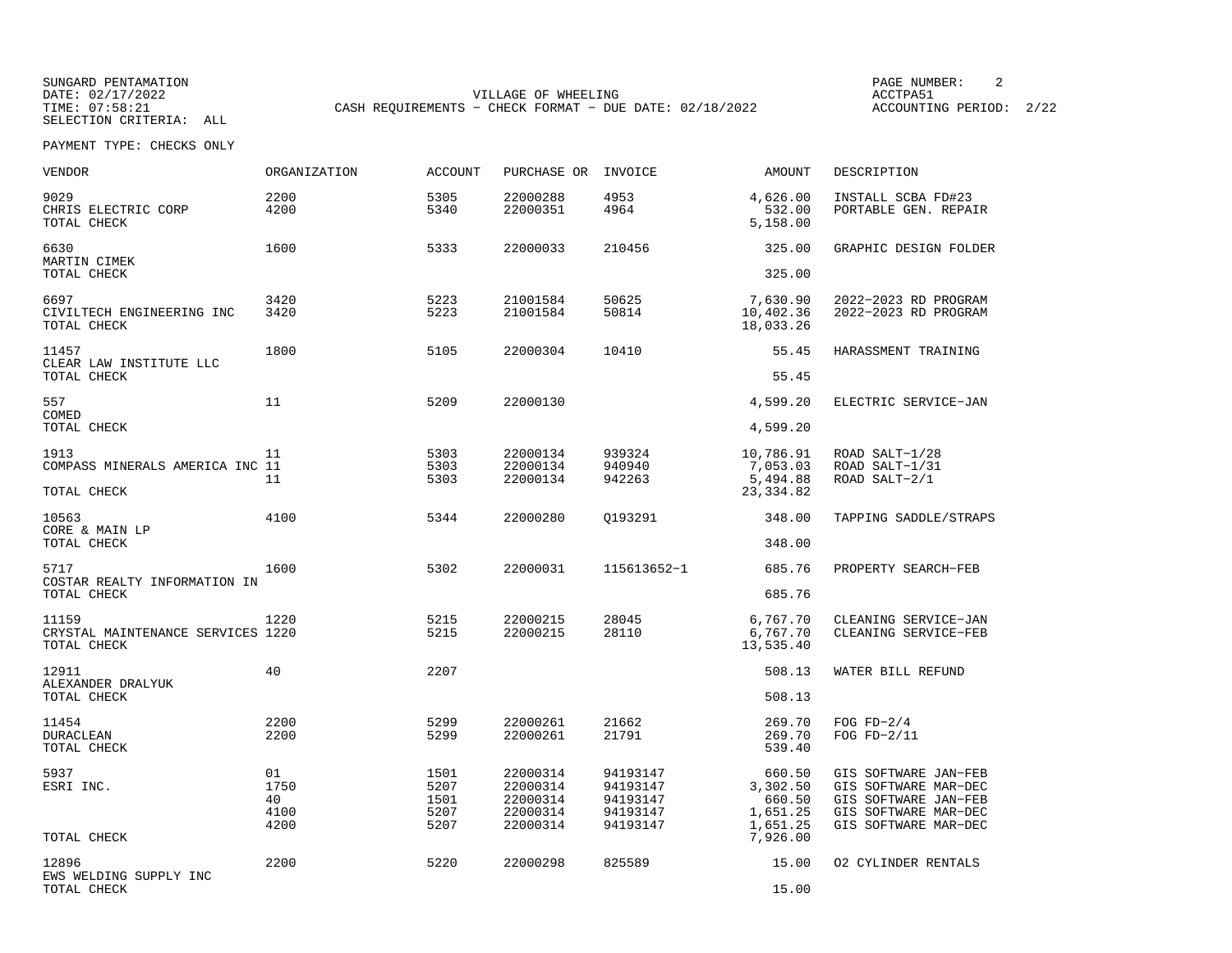SUNGARD PENTAMATION SUNGARD PENTAMATION SUNG PAGE NUMBER: 3 SENSIS PAGE NUMBER: 3 SENSIS PAGE NUMBER: 3 SENSIS PAGE NUMBER: 3 SENSIS PAGE NUMBER: 3 SENSIS PAGE NUMBER: 3 SENSIS PAGE NUMBER: 3 SENSIS PAGE NUMBER: 3 SENSIS P SELECTION CRITERIA: ALL

DATE: 02/17/2022 VILLAGE OF WHEELING ACCTPA51CASH REQUIREMENTS - CHECK FORMAT - DUE DATE: 02/18/2022

ACCOUNTING PERIOD: 2/22

| VENDOR                                               | ORGANIZATION         | <b>ACCOUNT</b>       | PURCHASE OR                      | INVOICE                    | AMOUNT                        | DESCRIPTION                                                |
|------------------------------------------------------|----------------------|----------------------|----------------------------------|----------------------------|-------------------------------|------------------------------------------------------------|
| 12654<br>FIRE APPARATUS & SUPPLY TEAM<br>TOTAL CHECK | 2200                 | 5310                 | 22000272                         | $22 - 6$                   | 95.74<br>95.74                | CONTROL VALVE                                              |
|                                                      |                      |                      |                                  |                            |                               |                                                            |
| 12604<br>FOOD INDUSTRY NEWS<br>TOTAL CHECK           | 3500<br>3900         | 5333<br>5333         | 22000086<br>22000086             | 48394<br>48394             | 827.50<br>827.50<br>1,655.00  | GRANT AD-FEB<br>GRANT AD-FEB                               |
| 4214<br>GASAWAY DISTRIBUTORS INC                     | 11                   | 5303                 | 22000233                         | 1061158                    | 2,722.42                      | CALCIUM CHLORIDE                                           |
| TOTAL CHECK                                          |                      |                      |                                  |                            | 2,722.42                      |                                                            |
| 6555<br>HEARTLAND BUSINESS SYSTEMS                   | 1750                 | 5207                 | 21001725                         | 498609-H                   | 13,635.00                     | PHONE SYSTEM SUPPORT RENE                                  |
| TOTAL CHECK                                          |                      |                      |                                  |                            | 13,635.00                     |                                                            |
| 12730<br>HUNSBERGER, MATT                            | 40                   | 2207                 | 22000347                         | 1270 PADDOCK               | 24.32                         | WATER BILL REFUND                                          |
| TOTAL CHECK                                          |                      |                      |                                  |                            | 24.32                         |                                                            |
| 6386<br>IL WORKERS' COMPENSATION COM                 | 51                   | 5213                 | 22000360                         |                            | 744.72                        | WORK COMP JUL-DEC                                          |
| TOTAL CHECK                                          |                      |                      |                                  |                            | 744.72                        |                                                            |
| 4285<br>J.G. UNIFORMS INC                            | 2200<br>2200         | 5319<br>5319         | 22000266<br>22000266             | 89246<br>94112             | 10.00<br>7,870.00             | NAME TAG<br>BALLISTIC VESTS-(10)                           |
| TOTAL CHECK                                          |                      |                      |                                  |                            | 7,880.00                      |                                                            |
| 4463<br>LAKE/COOK C.V. JOINTS INC                    | 1420                 | 5310                 | 22000275                         | 74957                      | 55.00                         | PTO BEARING 141 BLOWER                                     |
| TOTAL CHECK                                          |                      |                      |                                  |                            | 55.00                         |                                                            |
| 7051<br>MID AMERICAN WATER OF WAUCON                 | 4100                 | 5344                 | 22000352                         | 246251W                    | 2,897.00                      | VALVES & B-BOX LIDS                                        |
| TOTAL CHECK                                          |                      |                      |                                  |                            | 2,897.00                      |                                                            |
| 8444<br>MILIEU DESIGN LLC                            | 1430<br>1430<br>1430 | 5217<br>5217<br>5217 | 22000365<br>22000366<br>22000367 | 157424<br>157432<br>157433 | 40.00<br>2,915.10<br>1,181.21 | MOW VIOLATIONS-10/20<br>MOWING-10/18<br>WEEDING-10/18      |
| TOTAL CHECK                                          |                      |                      |                                  |                            | 4,136.31                      |                                                            |
| 6361<br>NORTHSHORE UNIVERSITY                        | 2200<br>1800<br>1800 | 5246<br>5246<br>5246 | 22000259<br>22000294<br>22000306 |                            | 2,685.00<br>161.00<br>161.00  | COVID ASSESSMENT<br>PREPLACEMENT EXAM<br>PREPLACEMENT EXAM |
| TOTAL CHECK                                          |                      |                      |                                  |                            | 3,007.00                      |                                                            |
| 1946<br>NORTHWEST COMMUNITY HOSPITAL                 | 1500                 | 5222                 | 22000310                         | 26016                      | 100.00                        | CONSORTIUM MEMBERSHIP 202                                  |
| TOTAL CHECK                                          |                      |                      |                                  |                            | 100.00                        |                                                            |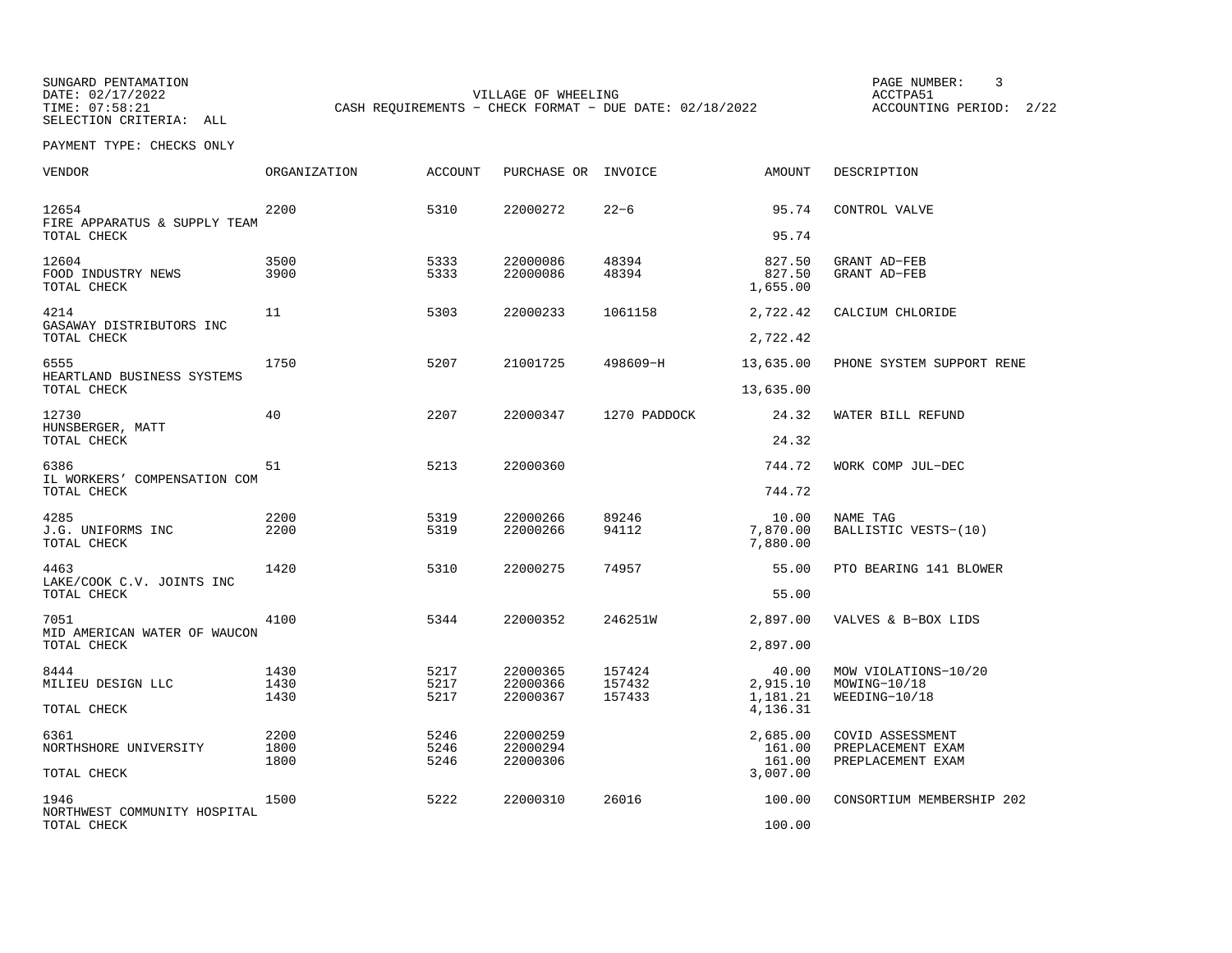SUNGARD PENTAMATION SUNGARD PENTAMATION SUNGARD PAGE NUMBER: 4 VILLAGE OF WHEELING **ACCTPA51** TIME: 07:58:21 CASH REQUIREMENTS - CHECK FORMAT - DUE DATE: 02/18/2022

ACCOUNTING PERIOD: 2/22

| VENDOR                                            | ORGANIZATION                         | <b>ACCOUNT</b>                       | PURCHASE OR                                              | INVOICE                                                                      | <b>AMOUNT</b>                                         | DESCRIPTION                                                                                 |
|---------------------------------------------------|--------------------------------------|--------------------------------------|----------------------------------------------------------|------------------------------------------------------------------------------|-------------------------------------------------------|---------------------------------------------------------------------------------------------|
| 3092<br>OFFICE DEPOT<br>TOTAL CHECK               | 2200<br>1600<br>1700<br>2200<br>2200 | 5318<br>5318<br>5318<br>5318<br>5318 | 22000325<br>22000291<br>22000292<br>22000346<br>22000346 | 210465009001<br>216907899001<br>223052662001<br>223452168001<br>223453369001 | 201.76<br>133.63<br>58.83<br>21.04<br>45.69<br>460.95 | OFFICE SUPPLIES<br>OFFICE SUPPLIES<br>OFFICE SUPPLIES<br>OFFICE SUPPLIES<br>OFFICE SUPPLIES |
|                                                   |                                      |                                      |                                                          |                                                                              |                                                       |                                                                                             |
| 2185<br>RED CENTER<br>TOTAL CHECK                 | 15<br>2200                           | 5231<br>5231                         | 22000035<br>22000035                                     | $301 - 22 - 03$<br>$301 - 22 - 03$                                           | 17,420.53<br>15,108.47<br>32,529.00                   | DISPATCH SERVICE-MAR<br>DISPATCH SERVICE-MAR                                                |
| 12779<br>REX WELDING                              | 2200                                 | 5310                                 | 22000276                                                 | B137080                                                                      | 370.00                                                | HEATER CORE-TOWER 9                                                                         |
| TOTAL CHECK                                       |                                      |                                      |                                                          |                                                                              | 370.00                                                |                                                                                             |
| 10910<br>SENCOMMUNICATIONS INC<br>TOTAL CHECK     | 2110<br>2110                         | 5221<br>5221                         | 22000092<br>22000093                                     | IN1001980<br>IN1001981                                                       | 350.00<br>340.00<br>690.00                            | HEADSET BATTERIES-10<br>HEADSETS (5)                                                        |
| 2436<br>STANDARD EQUIPMENT COMPANY<br>TOTAL CHECK | 4200<br>4200                         | 5220<br>5220                         | 22000282<br>22000281                                     | P33901<br>P33902                                                             | 1,329.30<br>1,120.00<br>2,449.30                      | SEWER CAMERA REPAIR<br>SEWER CAMERA MAINT.                                                  |
| 3510                                              | 11                                   | 5251                                 | 21000241                                                 | 61704                                                                        | 3,074.61                                              | 4TH OTR SIGNAL MAINT.                                                                       |
| STATE TREASURER<br>TOTAL CHECK                    |                                      |                                      |                                                          |                                                                              | 3,074.61                                              |                                                                                             |
| 8703<br>THE UPS STORE #0463<br>TOTAL CHECK        | 1600                                 | 5227                                 | 22000359                                                 |                                                                              | 3,761.72<br>3,761.72                                  | MAIL/POSTAGE-JAN                                                                            |
|                                                   |                                      |                                      |                                                          |                                                                              |                                                       |                                                                                             |
| 8760<br>TODAY'S UNIFORMS<br>TOTAL CHECK           | 2200<br>2200<br>2200                 | 5106<br>5106<br>5106                 | 22000289<br>22000319<br>22000329                         |                                                                              | 1,898.45<br>645.75<br>1,449.30<br>3,993.50            | UNIFORMS<br>UNIFORMS<br>UNIFORMS                                                            |
|                                                   |                                      |                                      |                                                          |                                                                              |                                                       |                                                                                             |
| 2666<br>UPS                                       | 1600<br>1600<br>1600                 | 5227<br>5227<br>5227                 | 22000002<br>22000002<br>22000002                         | 328T1T052<br>328T1T062<br>328T1T072                                          | 60.31<br>36.00<br>50.13                               | OVERNIGHT DELIVERY<br>OVERNIGHT DELIVERY<br>OVERNIGHT DELIVERY                              |
| TOTAL CHECK                                       |                                      |                                      |                                                          |                                                                              | 146.44                                                |                                                                                             |
| 8862<br>USIC LOCATING SERVICES INC                | 4100<br>4200<br>4100<br>4200         | 5299<br>5299<br>5299<br>5299         | 22000218<br>22000218<br>22000218<br>22000218             | 489462<br>489462<br>489463<br>489463                                         | 2,620.32<br>2,620.32<br>124.34<br>124.35              | LOCATE SERVICE-JAN<br>LOCATE SERVICE-JAN<br>LOCATE SERVICE-JAN<br>LOCATE SERVICE-JAN        |
| TOTAL CHECK                                       |                                      |                                      |                                                          |                                                                              | 5,489.33                                              |                                                                                             |
| 2700<br>VERIZON WIRELESS<br>TOTAL CHECK           | 1600<br>1600                         | 5239<br>5239                         | 22000114<br>22000114                                     | 9896577568<br>9898820433                                                     | 396.39<br>396.63<br>793.02                            | DATA SERVICE-JAN<br>DATA SERVICE-FEB                                                        |
| 5445<br>W.B. OLSON INC<br>TOTAL CHECK             | 3420                                 | 5223                                 | 22000324                                                 | $691 - 01$                                                                   | 2,160.00<br>2,160.00                                  | CONSTRUCTION FD#42                                                                          |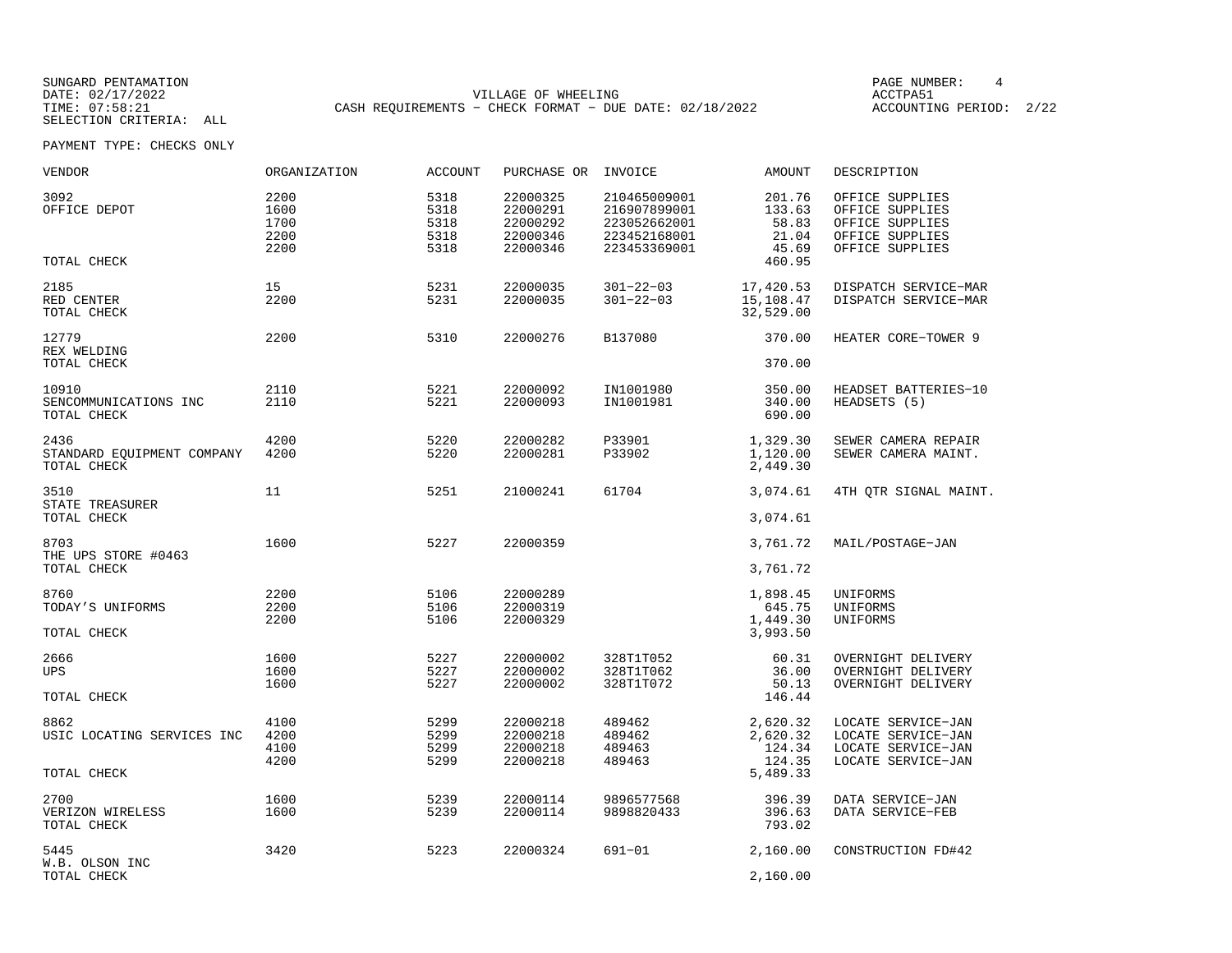| SUNGARD PENTAMATION<br>DATE: 02/17/2022<br>TIME: 07:58:21<br>SELECTION CRITERIA: ALL                      |              |         | VILLAGE OF WHEELING | CASH REOUIREMENTS - CHECK FORMAT - DUE DATE: 02/18/2022 |                      | 5<br>PAGE NUMBER:<br>ACCTPA51<br>ACCOUNTING PERIOD: | 2/22 |
|-----------------------------------------------------------------------------------------------------------|--------------|---------|---------------------|---------------------------------------------------------|----------------------|-----------------------------------------------------|------|
| PAYMENT TYPE: CHECKS ONLY                                                                                 |              |         |                     |                                                         |                      |                                                     |      |
| VENDOR                                                                                                    | ORGANIZATION | ACCOUNT | PURCHASE OR         | INVOICE                                                 | AMOUNT               | DESCRIPTION                                         |      |
| 10737<br>WEX BANK<br>TOTAL CHECK                                                                          | 2100         | 5301    | 22000305            | 78101047                                                | 392.60<br>392.60     | FUEL CARDS-JAN                                      |      |
| 2851<br>ZIEBELL<br>TOTAL CHECK                                                                            | 4100         | 5344    | 22000285            | 256564-000                                              | 1,668.00<br>1,668.00 | REPAIR CLAMPS                                       |      |
| TOTAL CASHABLE CHECKS<br>TOTAL EFT VOUCHERS                                                               |              |         |                     |                                                         | 235,731.95<br>.00    |                                                     |      |
| TOTAL REPORT<br>TOTAL NUMBER OF CHECKS TO BE ISSUED - 50<br>TOTAL NUMBER OF EFT VOUCHERS TO BE ISSUED - 0 |              |         |                     |                                                         | 235,731.95           |                                                     |      |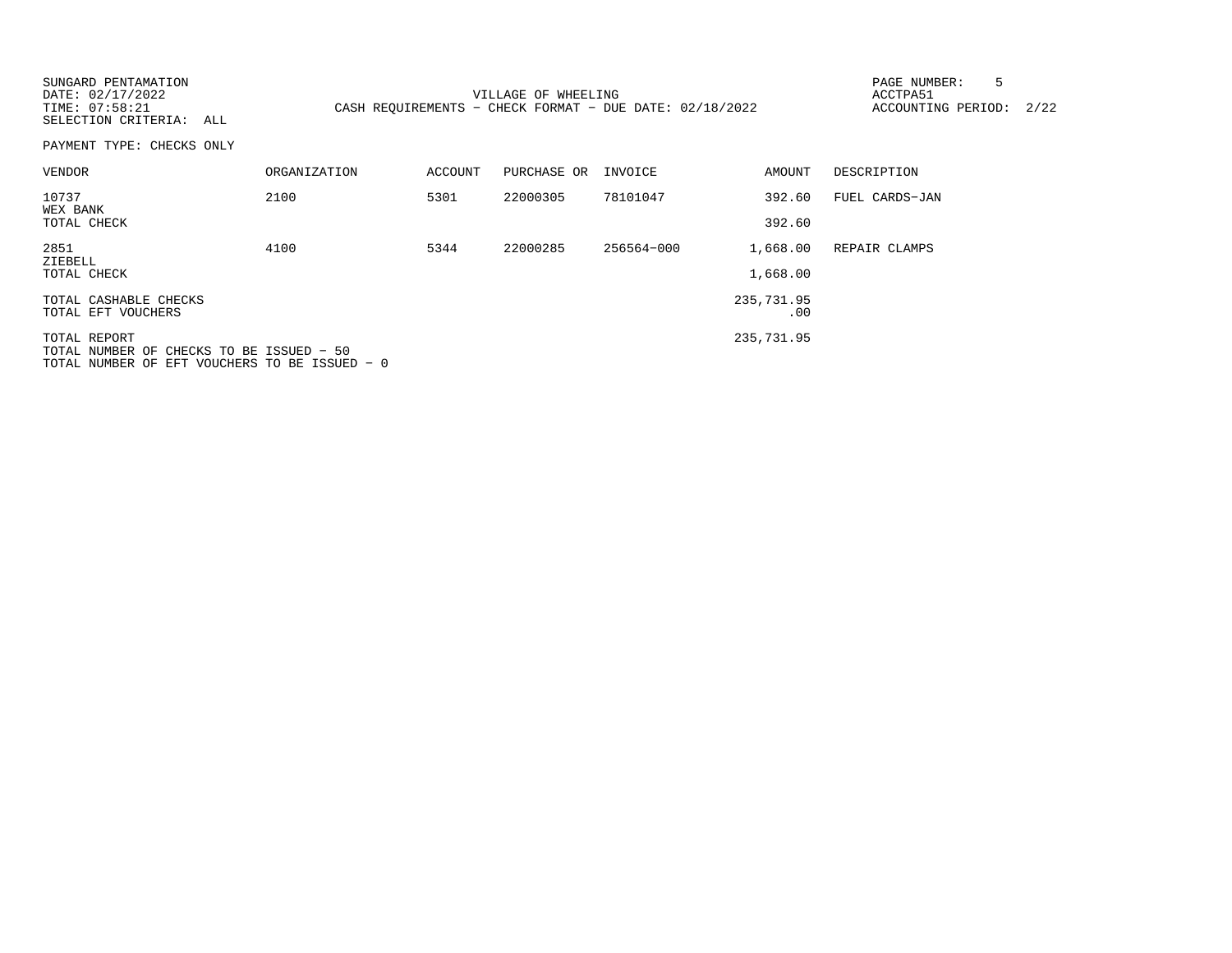SUNGARD PENTAMATION PAGE NUMBER: 1VILLAGE OF WHEELING **ACCTPA51** TIME: 08:57:38 CASH REQUIREMENTS - CHECK FORMAT - DUE DATE: 02/04/2022

ACCOUNTING PERIOD: 2/22

| VENDOR                                        | ORGANIZATION | ACCOUNT | PURCHASE OR INVOICE | AMOUNT           | DESCRIPTION           |
|-----------------------------------------------|--------------|---------|---------------------|------------------|-----------------------|
| 8768<br>AFSCME COUNCIL 31                     | 50           | 2124    |                     | 803.30           | DED:094 AFSCME DUE    |
| TOTAL VOUCHER                                 |              |         |                     | 803.30           |                       |
| 12910<br>PIOTR AKSZTEROWICZ<br>TOTAL VOUCHER  | 2100         | 5106    | 22000265            | 170.68<br>170.68 | UNIFORM REIMBURSEMENT |
|                                               |              |         |                     |                  |                       |
| 12897<br>URIEL CANTU<br>TOTAL VOUCHER         | 2200         | 5105    | 22000204            | 625.33<br>625.33 | PARAMEDIC SCHOOL BOOK |
| 11416                                         | 1240         | 5106    | 22000287            | 650.00           | 2022 TOOL ALLOWANCE   |
| VELESSARIOS KERAMIDAS<br>TOTAL VOUCHER        |              |         |                     | 650.00           |                       |
| 11198                                         | 50           | 2108    |                     | 1,403.00         | DED:096A MAP DUES     |
| METROPOLITAN ALLIANCE OF POL<br>TOTAL VOUCHER |              |         |                     | 1,403.00         |                       |
| 8309                                          | 1240         | 5106    | 22000271            | 650.00           | 2022 TOOL ALLOWANCE   |
| DEMETRIUS MITCHELL<br>TOTAL VOUCHER           |              |         |                     | 650.00           |                       |
| 12494                                         | 50           | 2138    |                     | 680.76           | DED:192 MISC DEDUC    |
| SALLY MULFORD<br>TOTAL VOUCHER                |              |         |                     | 680.76           |                       |
| 1869                                          | 50           | 2112    |                     | 10,397.83        | DED:040 457 NTWIDE    |
| NATIONWIDE RETIREMENT SOLUTI<br>TOTAL VOUCHER |              |         |                     | 10,397.83        |                       |
| 12905                                         | 1420         | 5106    | 22000226            | 101.34           | UNIFORM ITEM REIMB.   |
| MICHAEL OLSEN<br>TOTAL VOUCHER                | 1430         | 5106    | 22000226            | 101.34<br>202.68 | UNIFORM ITEM REIMB.   |
| 10639                                         | 4100         | 5106    | 22000286            | 36.42            | UNIFORM REIMB.        |
| BRYAN PORTER<br>TOTAL VOUCHER                 | 4200         | 5106    | 22000286            | 36.42<br>72.84   | UNIFORM REIMB.        |
| 1399                                          | 4100         | 5105    | 22000252            | 2.50             | CLASS UPGRADE REIMB.  |
| <b>JOSEPH RIDDLE</b><br>TOTAL VOUCHER         | 4200         | 5105    | 22000252            | 2.50<br>5.00     | CLASS UPGRADE REIMB.  |
| 2735                                          | 50           | 2107    |                     | 20,372.85        | DED:012 FIRE PENS     |
| WHEELING FIRE PENSION FUND<br>TOTAL VOUCHER   |              |         |                     | 20,372.85        |                       |
| 2792<br>WHEELING FIREFIGHTER'S ASSN           | 50           | 2111    |                     | 2,082.24         | DED:091 FF ASC DUE    |
| TOTAL VOUCHER                                 |              |         |                     | 2,082.24         |                       |
| 2736                                          | 50           | 2106    |                     | 22,993.53        | DED:011 POL PENS      |
| WHEELING POLICE PENSION FUND<br>TOTAL VOUCHER |              |         |                     | 22,993.53        |                       |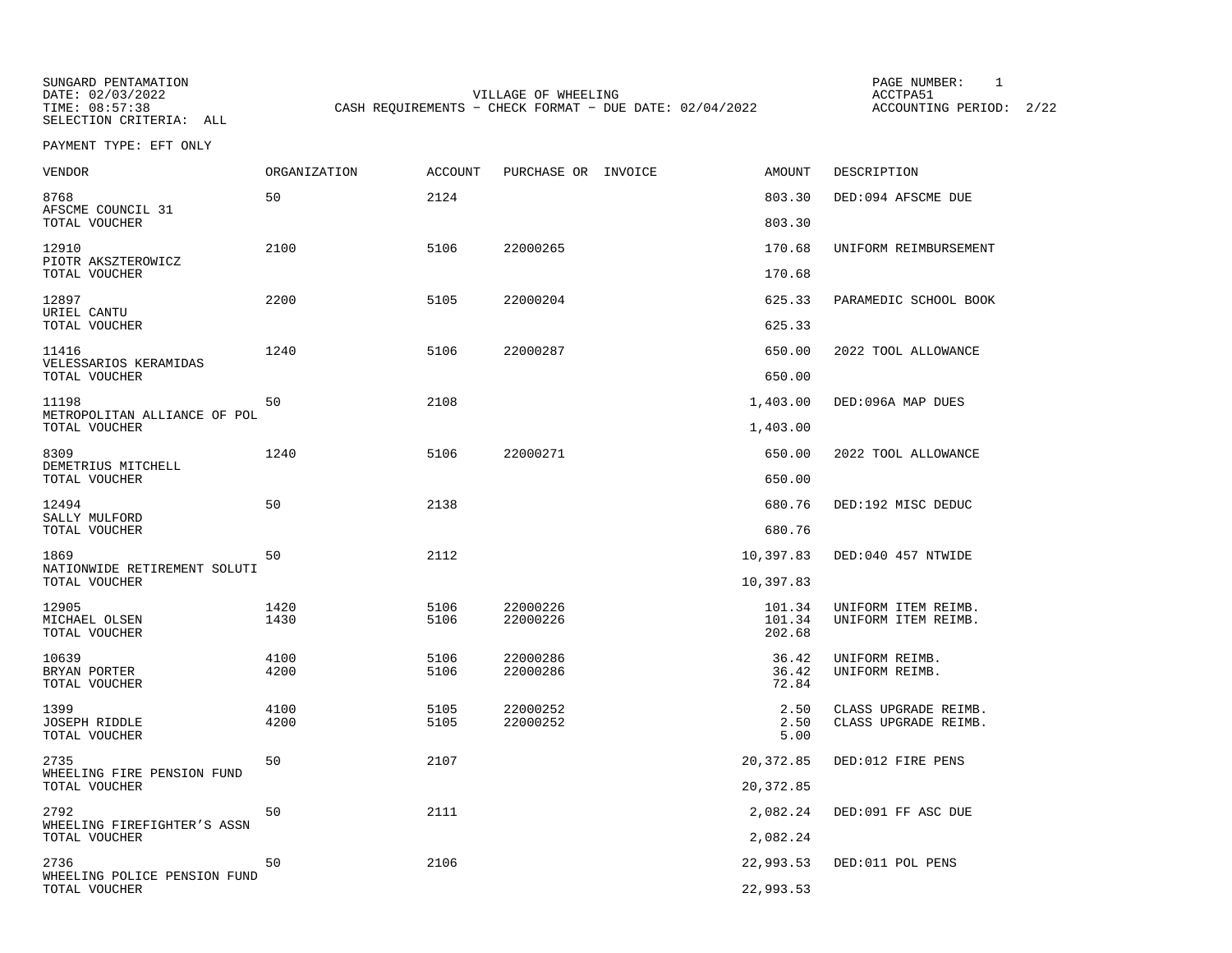| SUNGARD PENTAMATION<br>DATE: 02/03/2022<br>TIME: 08:57:38<br>SELECTION CRITERIA: ALL                      |              |         | VILLAGE OF WHEELING<br>CASH REOUIREMENTS - CHECK FORMAT - DUE DATE: $02/04/2022$ |         |                  | PAGE NUMBER:<br>ACCTPA51<br>ACCOUNTING PERIOD: | 2/22 |
|-----------------------------------------------------------------------------------------------------------|--------------|---------|----------------------------------------------------------------------------------|---------|------------------|------------------------------------------------|------|
| PAYMENT TYPE: EFT ONLY                                                                                    |              |         |                                                                                  |         |                  |                                                |      |
| VENDOR                                                                                                    | ORGANIZATION | ACCOUNT | PURCHASE OR                                                                      | INVOICE | AMOUNT           | DESCRIPTION                                    |      |
| TOTAL CASHABLE CHECKS<br>TOTAL EFT VOUCHERS                                                               |              |         |                                                                                  |         | .00<br>61,110.04 |                                                |      |
| TOTAL REPORT<br>TOTAL NUMBER OF CHECKS TO BE ISSUED - 0<br>TOTAL NUMBER OF EFT VOUCHERS TO BE ISSUED - 14 |              |         |                                                                                  |         | 61,110.04        |                                                |      |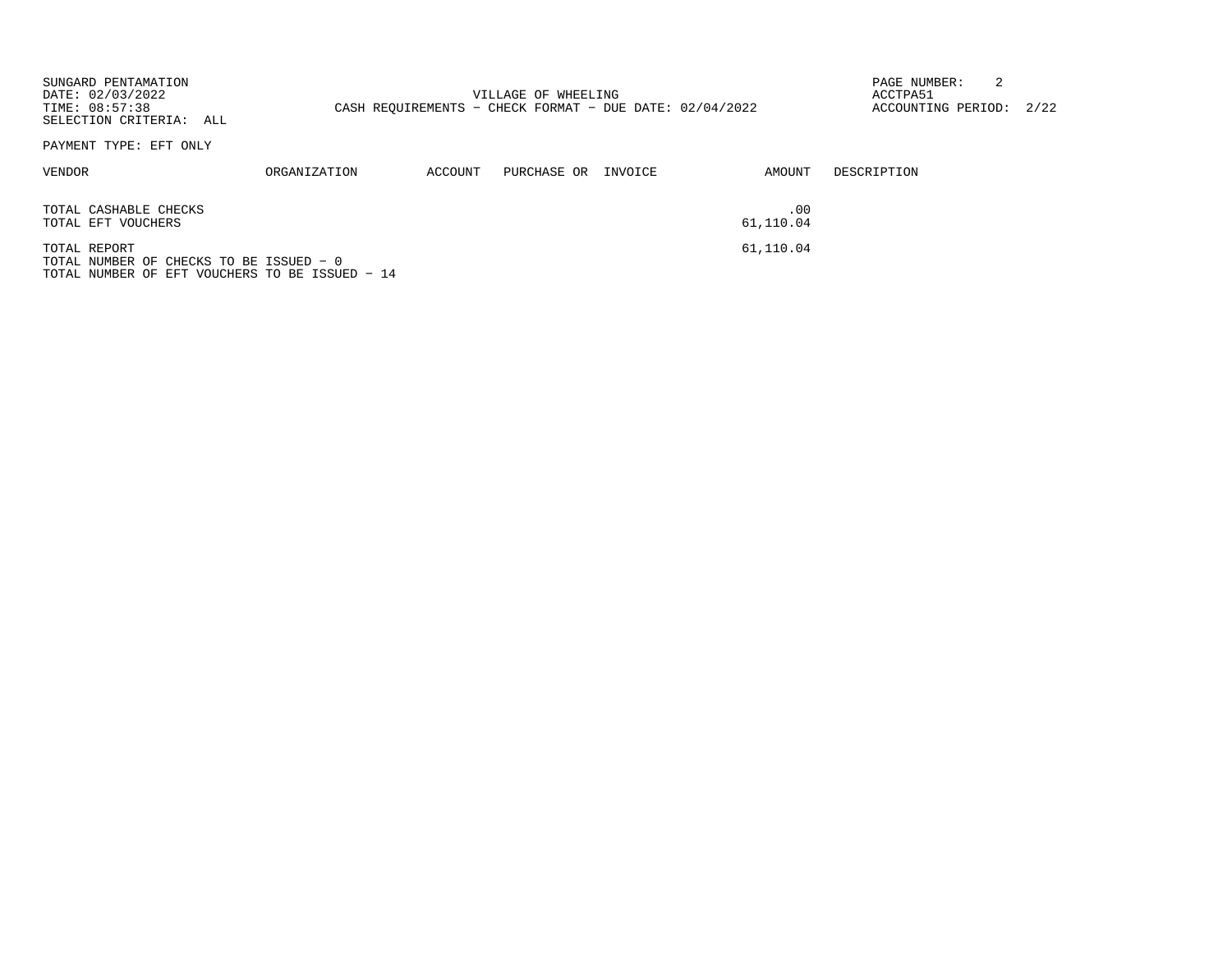SUNGARD PENTAMATION SUNGARD PENTAMATION SUNG PAGE NUMBER: 1 DATE: 02/17/2022 VILLAGE OF WHEELING ACCTPA51CASH REQUIREMENTS - CHECK FORMAT - DUE DATE: 02/18/2022

ACCOUNTING PERIOD: 2/22

| VENDOR                                          | ORGANIZATION                 | <b>ACCOUNT</b>               | PURCHASE OR                                  | INVOICE                      | AMOUNT                             | DESCRIPTION                                      |
|-------------------------------------------------|------------------------------|------------------------------|----------------------------------------------|------------------------------|------------------------------------|--------------------------------------------------|
| 9839<br>845 DESIGN GROUP PC                     | 3420                         | 5223                         | 22000323                                     | 22.01.04-01                  | 8,000.00                           | ARCHITECT STATION #42                            |
| TOTAL VOUCHER                                   |                              |                              |                                              |                              | 8,000.00                           |                                                  |
| 9236<br>ABSOLUTE VENDING SERVICE                | 1300<br>1700<br>1750<br>1500 | 5317<br>5317<br>5317<br>5317 | 22000317<br>22000317<br>22000317<br>22000353 | 6721<br>6721<br>6721<br>6824 | 46.00<br>46.00<br>46.00<br>320.20  | COFFEE<br>COFFEE<br>COFFEE<br>DEPT COFFEE SUPPLY |
| TOTAL VOUCHER                                   |                              |                              |                                              |                              | 458.20                             |                                                  |
| 8768<br>AFSCME COUNCIL 31<br>TOTAL VOUCHER      | 50                           | 2124                         |                                              |                              | 803.30<br>803.30                   | DED:094 AFSCME DUE                               |
|                                                 |                              |                              |                                              |                              |                                    |                                                  |
| 84<br>AIR ONE EQUIPMENT, INC<br>TOTAL VOUCHER   | 2200                         | 5305                         | 22000257                                     | 177550                       | 1,585.00<br>1,585.00               | SCBA MASKS (6)                                   |
| 11438<br>AL WARREN OIL CO INC<br>TOTAL VOUCHER  | 01<br>01                     | 1551<br>1551                 | 21000971<br>21000971                         | W1451259<br>W1451260         | 11,584.83<br>6,604.92<br>18,189.75 | $FUEL-2/1$<br>$FUEL-2/1$                         |
| 11067<br>ALTORFER INDUSTRIES<br>TOTAL VOUCHER   | 1140<br>1140                 | 5233<br>5233                 | 22000354<br>22000355                         | W0764101<br>W0765601         | 511.75<br>2,035.00<br>2,546.75     | LIFT RENTAL 1/17-1/18<br>RENT CRANE 1/24-1/25    |
| 12412<br>ASCENSUS HOLDINGS INC<br>TOTAL VOUCHER | 1800                         | 5206                         | 22000358                                     | 73979                        | 100.00<br>100.00                   | COBRA NOTICE-JAN                                 |
|                                                 |                              |                              |                                              |                              |                                    |                                                  |
| 443<br>CDW-GOVERNMENT<br>TOTAL VOUCHER          | 33                           | 5313                         | 21001379                                     | R384552                      | 41,373.20<br>41,373.20             | CISCO NETWORK UPGRADE                            |
| 5211                                            | 2200                         | 5319                         | 22000328                                     | $2022 - 844$                 | 133.00                             | MABAS TAGS (80)                                  |
| EAGLE ENGRAVING<br>TOTAL VOUCHER                |                              |                              |                                              |                              | 133.00                             |                                                  |
| 7931                                            | 4100                         | 5214                         | 22000300                                     | 110220004674                 | 3,062.60                           | HYDRANT PARTS                                    |
| EJ USA INC<br>TOTAL VOUCHER                     |                              |                              |                                              |                              | 3,062.60                           |                                                  |
| 4542<br>HEALTH ENDEAVORS, SC<br>TOTAL VOUCHER   | 2200                         | 5246                         | 22000318                                     | 8463                         | 96.00<br>96.00                     | MEDICAL VACCINE                                  |
|                                                 | 1600                         |                              |                                              |                              |                                    |                                                  |
| 10447<br>KAREN HENNEBERRY<br>TOTAL VOUCHER      |                              | 5205                         | 22000307                                     |                              | 328.05<br>328.05                   | CONF. REIMBURSEMENT                              |
| 7771                                            | 11                           | 5303                         | 22000232                                     | 23716                        | 3,105.00                           | HOT BRINE                                        |
| INDUSTRIAL SYSTEMS LTD<br>TOTAL VOUCHER         |                              |                              |                                              |                              | 3,105.00                           |                                                  |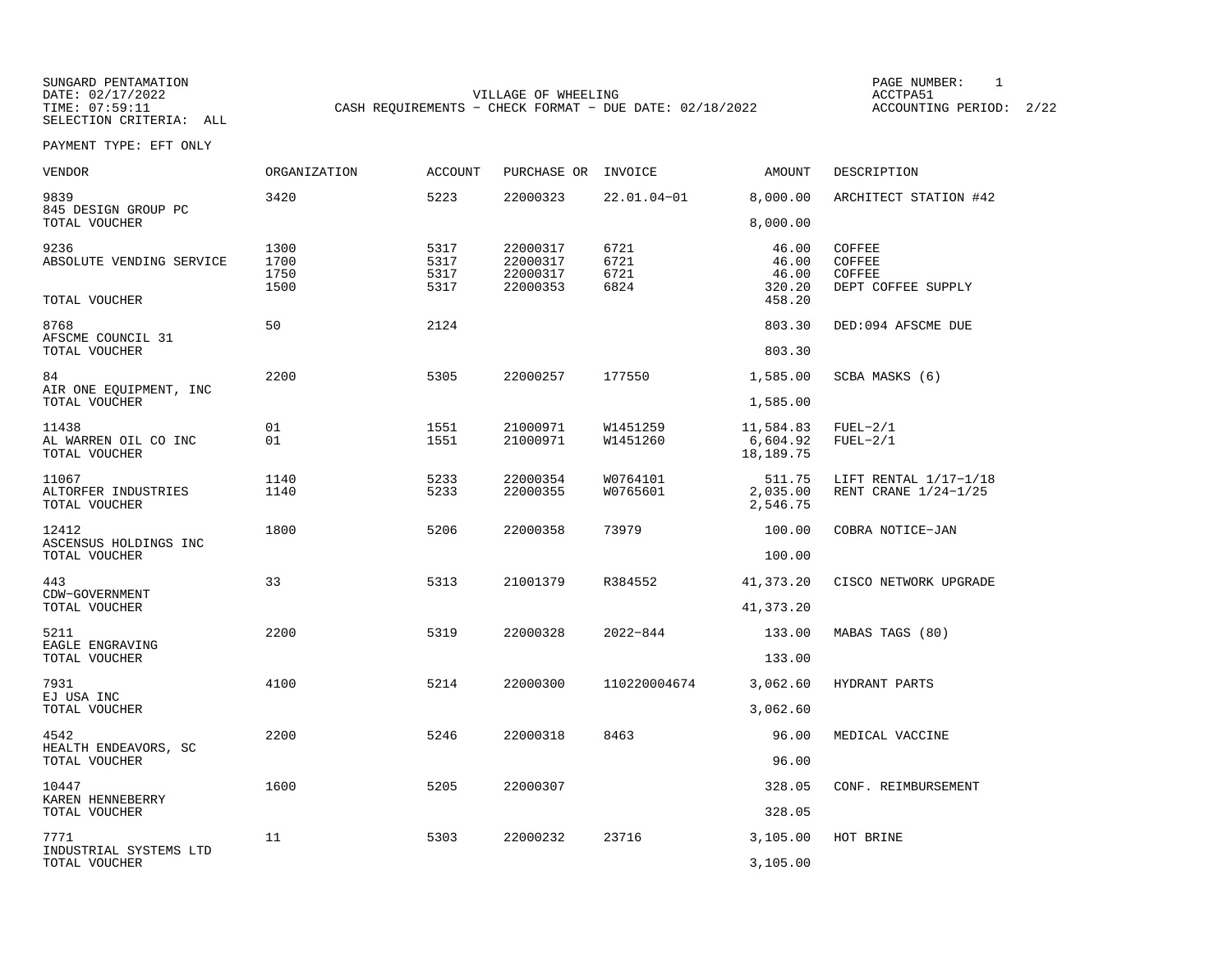SUNGARD PENTAMATION SUNGARD PENTAMATION SUNG PAGE NUMBER: 2 DATE: 02/17/2022 VILLAGE OF WHEELING ACCTPA51CASH REQUIREMENTS - CHECK FORMAT - DUE DATE: 02/18/2022

ACCOUNTING PERIOD: 2/22

| <b>VENDOR</b>                                       | ORGANIZATION                         | <b>ACCOUNT</b>                       | PURCHASE OR                                              | INVOICE                                             | AMOUNT                                        | DESCRIPTION                                                                                                   |
|-----------------------------------------------------|--------------------------------------|--------------------------------------|----------------------------------------------------------|-----------------------------------------------------|-----------------------------------------------|---------------------------------------------------------------------------------------------------------------|
| 1236<br>INTERSTATE POWER SYSTEMS INC 2200           | 1420<br>2200                         | 5310<br>5310<br>5310                 | 22000308<br>22000308<br>22000312                         | C04205659201<br>C04205671301<br>R04203531301        | 130.55<br>171.33<br>380.00                    | SENSOR #113<br>GAUGE FOR STOCK<br>WEIGH TRUCK #E42                                                            |
| TOTAL VOUCHER                                       |                                      |                                      |                                                          |                                                     | 681.88                                        |                                                                                                               |
| 1455<br>KLEIN THORPE & JENKINS LTD<br>TOTAL VOUCHER | 1900<br>3600                         | 5218<br>5218                         | 22000313<br>22000313                                     |                                                     | 29, 357.69<br>418.00<br>29,775.69             | LEGAL SERVICE-DEC<br>LEGAL SERVICE-DEC                                                                        |
| 2459<br>STEVE KOSICK                                | 2200                                 | 5106                                 | 22000343                                                 |                                                     | 148.50                                        | WORK BOOTS                                                                                                    |
| TOTAL VOUCHER                                       |                                      |                                      |                                                          |                                                     | 148.50                                        |                                                                                                               |
| 4617<br>GEORGE LAHEY                                | 2200                                 | 5242                                 | 22000357                                                 |                                                     | 1,020.60                                      | 1ST QTR MED B REIMB                                                                                           |
| TOTAL VOUCHER                                       |                                      |                                      |                                                          |                                                     | 1,020.60                                      |                                                                                                               |
| 11198<br>METROPOLITAN ALLIANCE OF POL               | 50                                   | 2108                                 |                                                          |                                                     | 1,403.00                                      | DED:096A MAP DUES                                                                                             |
| TOTAL VOUCHER                                       |                                      |                                      |                                                          |                                                     | 1,403.00                                      |                                                                                                               |
| 5989<br>MGP INC                                     | 1750<br>4100                         | 5207<br>5207<br>5207                 | 22000061<br>22000061                                     | 6412<br>6412                                        | 6,247.59<br>3,123.79<br>3,123.79              | GIS STAFFING-JAN<br>GIS STAFFING-JAN                                                                          |
| TOTAL VOUCHER                                       | 4200                                 |                                      | 22000061                                                 | 6412                                                | 12,495.17                                     | GIS STAFFING-JAN                                                                                              |
| 1783                                                | 1420                                 | 5310                                 | 22000273                                                 | 9180                                                | 171.30                                        | CHECK VALVE                                                                                                   |
| MONROE TRUCK EQUIPMENT<br>TOTAL VOUCHER             |                                      |                                      |                                                          |                                                     | 171.30                                        |                                                                                                               |
| 12494                                               | 50                                   | 2138                                 |                                                          |                                                     | 680.76                                        | DED:192 MISC DEDUC                                                                                            |
| SALLY MULFORD<br>TOTAL VOUCHER                      |                                      |                                      |                                                          |                                                     | 680.76                                        |                                                                                                               |
| 1869                                                | 50                                   | 2112                                 |                                                          |                                                     | 10,469.11                                     | DED:040 457 NTWIDE                                                                                            |
| NATIONWIDE RETIREMENT SOLUTI<br>TOTAL VOUCHER       |                                      |                                      |                                                          |                                                     | 10,469.11                                     |                                                                                                               |
| 6711<br>O'REILLY AUTO PARTS<br>TOTAL VOUCHER        | 4100<br>2200                         | 5310<br>5310                         | 22000350<br>22000350                                     | 3415-234564<br>3415-236339                          | 26.41<br>94.12<br>120.53                      | STOCK FILTERS<br>STOCK FILTERS                                                                                |
| 8852                                                | 4320                                 | 5502                                 | 21000887                                                 | 27640908                                            | 4,668.46                                      | SEWER EVALUATION                                                                                              |
| RJN GROUP INC<br>TOTAL VOUCHER                      |                                      |                                      |                                                          |                                                     | 4,668.46                                      |                                                                                                               |
| 2288<br>THE SALEM GROUP                             | 1400<br>1400<br>1400<br>1400<br>1400 | 5103<br>5103<br>5103<br>5103<br>5103 | 22000131<br>22000131<br>22000131<br>22000131<br>22000131 | 3886420<br>3890597<br>3890598<br>3894788<br>3899034 | 513.60<br>48.00<br>561.60<br>561.60<br>561.60 | ENG TEMP CLERK-1/8<br>ENG TEMP CLERK-1/8<br>ENG TEMP CLERK-1/15<br>ENG TEMP CLERK-1/22<br>ENG TEMP CLERK-1/29 |
| TOTAL VOUCHER                                       |                                      |                                      |                                                          |                                                     | 2,246.40                                      |                                                                                                               |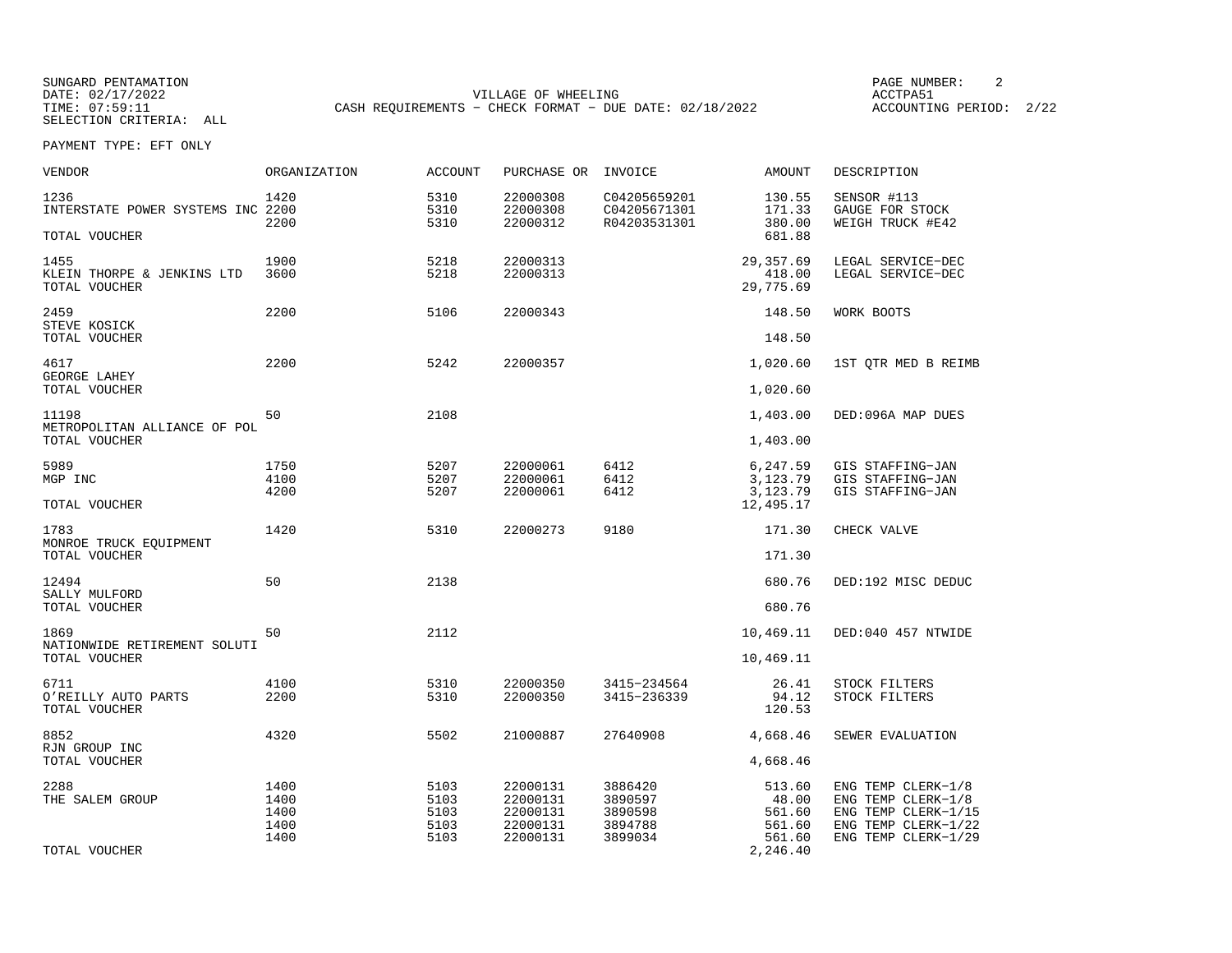SUNGARD PENTAMATION PAGE NUMBER: 3

SELECTION CRITERIA: ALL

DATE: 02/17/2022 VILLAGE OF WHEELING ACCTPA51TIME: 07:59:11 CASH REQUIREMENTS - CHECK FORMAT - DUE DATE: 02/18/2022

ACCOUNTING PERIOD: 2/22

| VENDOR                                                                                                    | <b>ORGANIZATION</b> | <b>ACCOUNT</b> | PURCHASE OR | INVOICE | <b>AMOUNT</b>              | DESCRIPTION        |
|-----------------------------------------------------------------------------------------------------------|---------------------|----------------|-------------|---------|----------------------------|--------------------|
| 11387<br>SENTINEL EMERGENCY SOLUTIONS<br>TOTAL VOUCHER                                                    | 2200                | 5310           | 22000274    | 7733    | 444.39<br>444.39           | HANDLE-ROSENBAUER  |
| 9228<br>UNITED DISPATCH<br>TOTAL VOUCHER                                                                  | 1315                | 5297           | 22000326    | 70916   | 2.00<br>2.00               | TAXI SERVICE-JAN   |
| 2735<br>WHEELING FIRE PENSION FUND<br>TOTAL VOUCHER                                                       | 50                  | 2107           |             |         | 20,372.85<br>20, 372.85    | DED:012 FIRE PENS  |
| 2792<br>WHEELING FIREFIGHTER'S ASSN<br>TOTAL VOUCHER                                                      | 50                  | 2111           |             |         | 2,082.24<br>2,082.24       | DED:091 FF ASC DUE |
| 2736<br>WHEELING POLICE PENSION FUND<br>TOTAL VOUCHER                                                     | 50                  | 2106           |             |         | 23, 142, 18<br>23, 142. 18 | DED:011 POL PENS   |
| 10832<br>THE YMI GROUP INC<br>TOTAL VOUCHER                                                               | 1220                | 5299           | 22000311    | 6820A   | 2,034.57<br>2,034.57       | EXHAUST FAN REPAIR |
| TOTAL CASHABLE CHECKS<br>TOTAL EFT VOUCHERS                                                               |                     |                |             |         | .00<br>191,740.48          |                    |
| TOTAL REPORT<br>TOTAL NUMBER OF CHECKS TO BE ISSUED - 0<br>TOTAL NUMBER OF EFT VOUCHERS TO BE ISSUED - 31 |                     |                |             |         | 191,740.48                 |                    |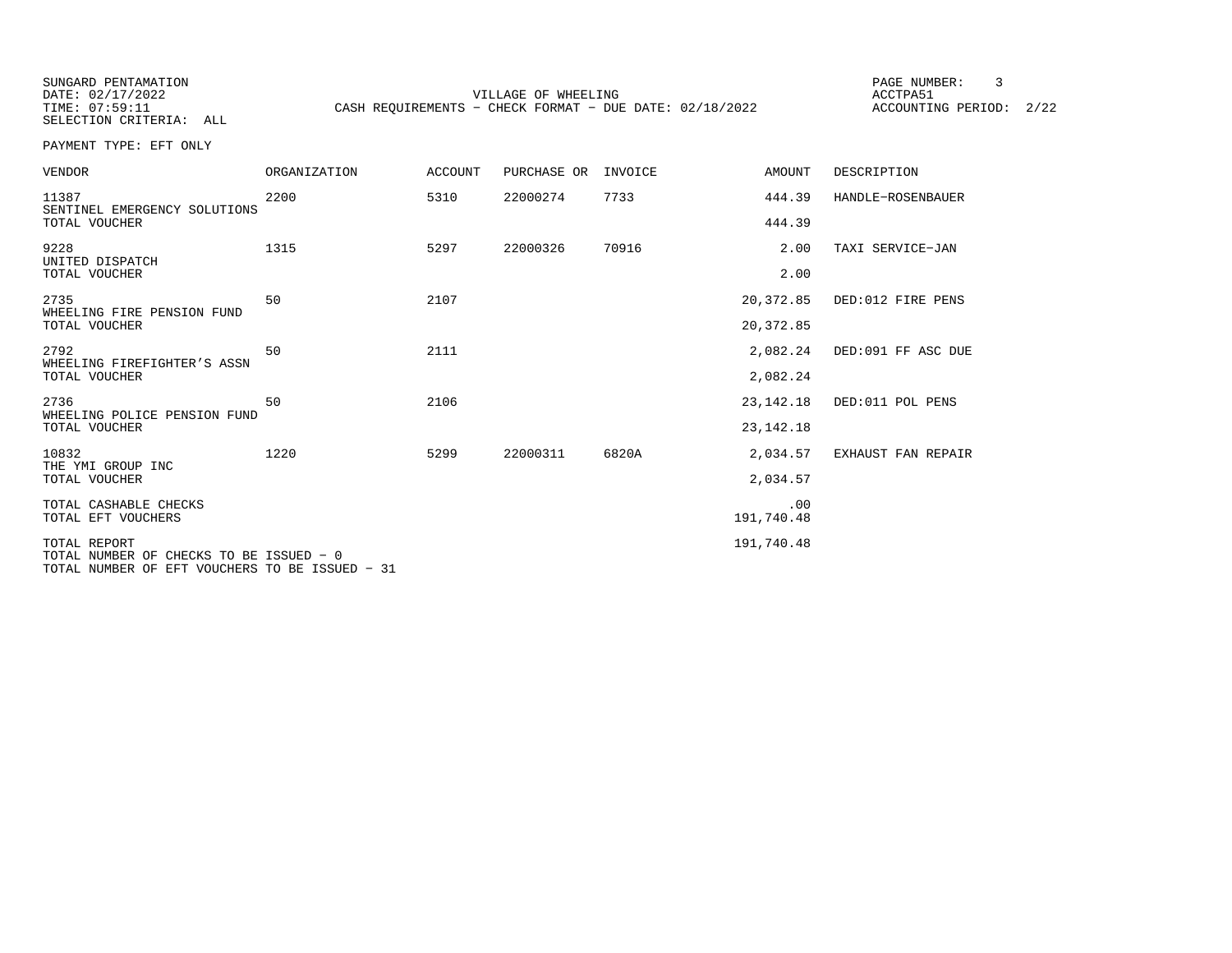# PURCHASE CARD REPORT January, 2022

**(1/05/2022 through 2/04/2022)**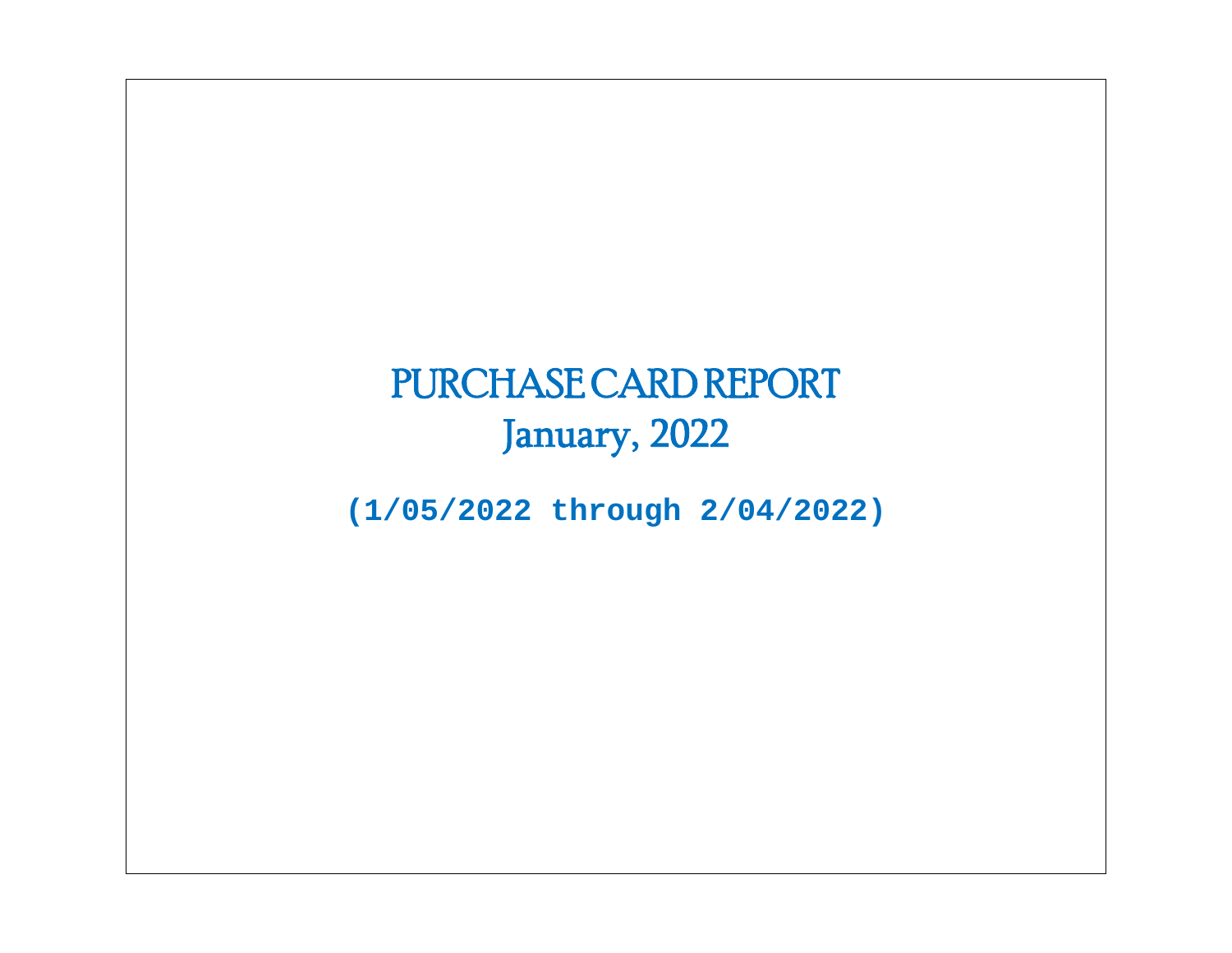|                              | Posting Date: 01/05/2022 - 02/04/2022 |                 |                              |
|------------------------------|---------------------------------------|-----------------|------------------------------|
| Account<br><b>Name</b>       | Transaction<br>Count                  |                 | Transaction<br><b>Amount</b> |
| <b>ANGELA MORRIS</b>         |                                       | 12              | 22,820.66                    |
| <b>CHRISTINE BAJOR</b>       |                                       | $\overline{2}$  | 10,781.00                    |
| <b>CHRISTOPHER SURDAM</b>    |                                       | $\overline{12}$ | 4,981.78                     |
| <b>CONNIE WEBER</b>          |                                       | $\overline{12}$ | 613.00                       |
| <b>CRAIG MILLER</b>          |                                       | 21              | 5,057.29                     |
| <b>DERRYL SHAPIRO</b>        |                                       | 4               | 125.97                       |
| <b>EDWARD WEGNER</b>         |                                       | $\overline{2}$  | 353.93                       |
| <b>ILEEN BRYER</b>           |                                       | $\overline{21}$ | 5,664.63                     |
| <b>ISAAC SANTOS</b>          |                                       | 1               | 23.97                        |
| <b>JOHNNY PEREZ</b>          |                                       | 8               | 2,896.07                     |
| <b>JON SFONDILIS</b>         |                                       | 5               | 495.43                       |
| <b>JOSEPH WARGO</b>          |                                       | $\overline{3}$  | 135.83                       |
| <b>JOSHUA BERMAN</b>         |                                       | $\overline{12}$ | 4,311.82                     |
| KATHERINE WHITEHEAD          |                                       | 53              | 10,966.54                    |
| <b>KYLE GOETZELMANN</b>      |                                       | $\overline{3}$  | 111.68                       |
| <b>LANA RUDNIK</b>           |                                       | 34              | 11,418.33                    |
| <b>LISA LEONTEOS</b>         |                                       | 1               | 13.87                        |
| <b>LUCA URSAN</b>            |                                       | 19              | 7,796.98                     |
| MATTHEW R BROWNING           |                                       | 2               | 676.04                       |
| <b>MATTHEW R BROWNING</b>    |                                       | 0               | (400.00)                     |
| <b>MICHAEL CROTTY</b>        |                                       | $\overline{3}$  | 648.00                       |
| <b>MICHAEL KELLY</b>         |                                       | 6               | 1,223.99                     |
| <b>MICHAEL MONDSCHAIN</b>    |                                       | 1               | 250.00                       |
| <b>PATRICK AINSWORTH</b>     |                                       | 4               | 900.06                       |
| RANDELL S FRANCEK            |                                       | 1               | 139.00                       |
| <b>ROSE LEMANIS</b>          |                                       | $\overline{20}$ | 3,393.43                     |
| <b>SEAN LINDSAY</b>          |                                       | 4               | 582.70                       |
| <b>SHARI MATTHEWS HUIZAR</b> |                                       | $\overline{10}$ | 1,575.18                     |
| TY JOHNSON                   |                                       | 6               | 1,252.16                     |
| <b>VINCENT HOFFMAN</b>       |                                       | $\overline{4}$  | 2,313.74                     |
| <b>Report Totals</b>         |                                       | 286             | 101,123.08                   |

### **Account Statement**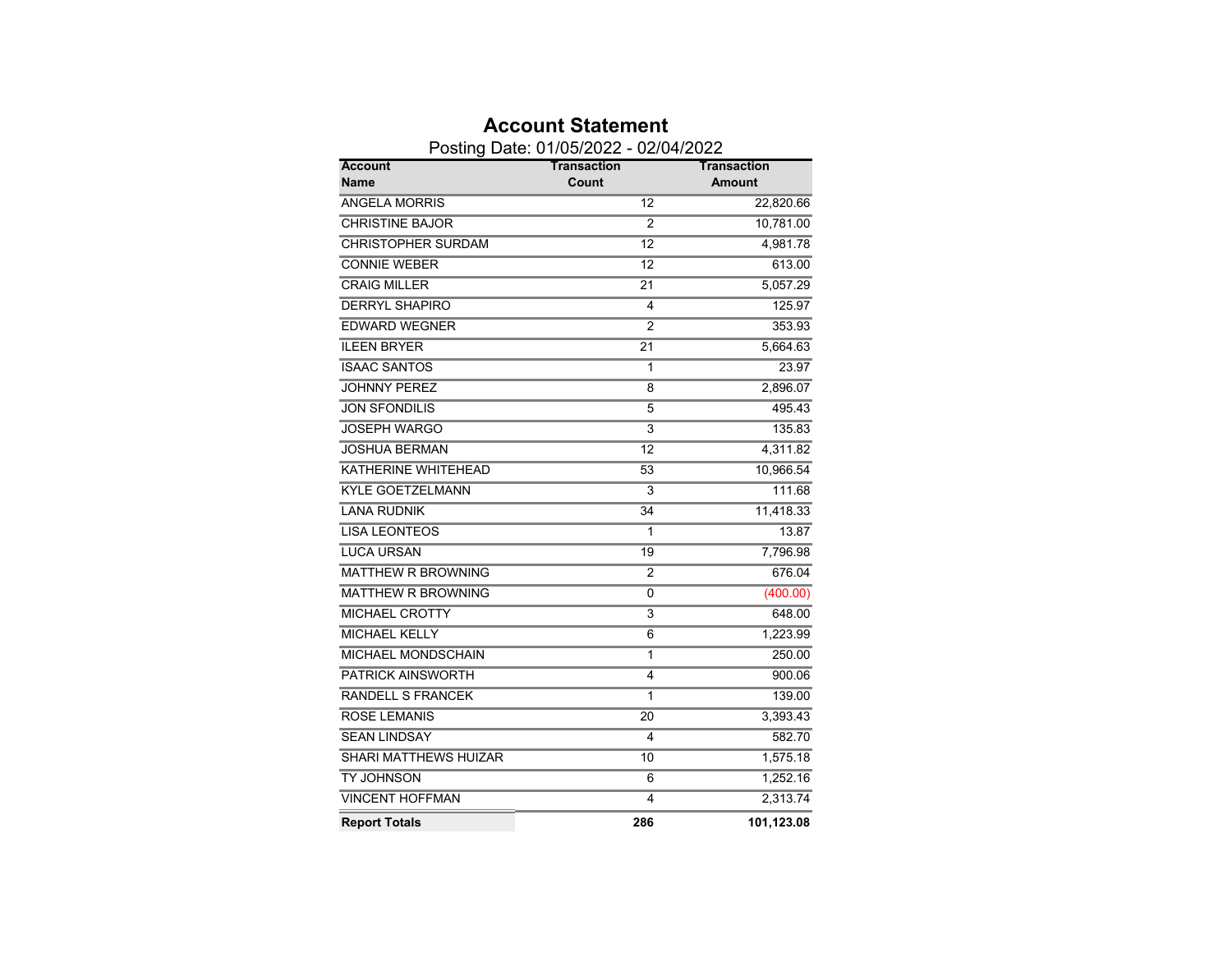#### **Expense Report**

Posting Date: 01/05/2022 - 02/04/2022

| <b>ANGELA MORRIS</b><br><b>Card Transactions</b>                                       |                                                |                                                     |                                |                   |                  |                          |                 |          |
|----------------------------------------------------------------------------------------|------------------------------------------------|-----------------------------------------------------|--------------------------------|-------------------|------------------|--------------------------|-----------------|----------|
| <b>Posting</b><br>Date                                                                 | <b>Transaction</b><br>Date                     | <b>Description</b>                                  |                                | Receipt<br>Amount | Posted<br>Amount | <b>Expense</b><br>Amount | <b>Reviewed</b> | Approved |
| 01/10/2022                                                                             | 01/08/2022                                     | VZWRLSS MY VZ VB P-800-922-0204.FL.32746            |                                | 5,521.07 USD      | 5,521.07 USD     | 5,521.07 USD             | $\checkmark$    |          |
| Expense Description: Cellular Service-Dec<br>FUND/PROGRAM:<br>PROJECT#:                | 1600 ADMIN & BOT                               | <b>EXPENDITURE ACCOUNTS:</b>                        | 5239 CELLULAR SERVICES         | <b>VENDOR#:</b>   |                  |                          |                 |          |
| 01/10/2022                                                                             | 01/09/2022                                     | AMAZON.COM GZ21B9123-<br>AMZN.COM/BILL, WA, 98109   |                                | 55.92 USD         | 55.92 USD        | 46.93 USD                | $\checkmark$    |          |
| <b>Expense Description: Post-It, Pens</b><br><b>FUND/PROGRAM:</b><br>PROJECT#:         | 1700 FINANCE DEPARTMENT                        | <b>EXPENDITURE ACCOUNTS:</b>                        | 5318 OFFICE SUPPLIES           | <b>VENDOR#:</b>   |                  |                          |                 |          |
| 01/10/2022                                                                             | 01/09/2022                                     | AMAZON.COM GZ21B9123-<br>AMZN.COM/BILL, WA, 98109   |                                | 55.92 USD         | 55.92 USD        | 8.99 USD                 | $\checkmark$    |          |
| <b>Expense Description: Motrin</b><br>FUND/PROGRAM:<br>PROJECT#:                       | 1700 FINANCE DEPARTMENT                        | <b>EXPENDITURE ACCOUNTS:</b>                        | 5317 MISC OPERATING SUPPLIES   | <b>VENDOR#:</b>   |                  |                          |                 |          |
| 01/10/2022                                                                             | 01/10/2022                                     | COMCAST BUSINESS-800-391-3000, PA, 19103            |                                | 3,380.87 USD      | 3,380.87 USD     | 1,690.44 USD             | $\checkmark$    |          |
| Expense Description: Fiber Optic Links-Dec<br><b>FUND/PROGRAM:</b><br><b>PROJECT#:</b> | 1750 INFORMATION SYSTEMS                       | <b>EXPENDITURE ACCOUNTS:</b>                        | 5207 IS SERV & MAINT AGREEMENT | <b>VENDOR#:</b>   |                  |                          |                 |          |
| 01/10/2022                                                                             | 01/10/2022                                     | COMCAST BUSINESS-800-391-3000, PA, 19103            |                                | 3,380.87 USD      | 3,380.87 USD     | 1,690.43 USD             | $\checkmark$    |          |
| Expense Description: Fiber Optic Links-Dec<br><b>FUND/PROGRAM:</b><br><b>PROJECT#:</b> | 0015 EMERGENCY TELEPHONE SYS (911)<br>2014-037 | <b>EXPENDITURE ACCOUNTS:</b>                        | 5207 IS SERV & MAINT AGREEMENT | <b>VENDOR#:</b>   |                  |                          |                 |          |
| 01/10/2022                                                                             | 01/10/2022                                     | AMZN MKTP US SO87X8X63-<br>AMZN.COM/BILL, WA, 98109 |                                | 22.99 USD         | 22.99 USD        | 7.66 USD                 | $\checkmark$    |          |
| <b>Expense Description: Coffee Creamer</b><br><b>FUND/PROGRAM:</b><br>PROJECT#:        | 1700 FINANCE DEPARTMENT                        | <b>EXPENDITURE ACCOUNTS:</b>                        | 5317 MISC OPERATING SUPPLIES   | <b>VENDOR#:</b>   |                  |                          |                 |          |
| 01/10/2022                                                                             | 01/10/2022                                     | AMZN MKTP US SO87X8X63-<br>AMZN.COM/BILL, WA, 98109 |                                | 22.99 USD         | 22.99 USD        | 7.66 USD                 | $\checkmark$    |          |
| <b>Expense Description: Coffee Creamer</b><br>FUND/PROGRAM:<br>PROJECT#:               | 1300 COMMUNITY DEVELOPMENT                     | <b>EXPENDITURE ACCOUNTS:</b>                        | 5317 MISC OPERATING SUPPLIES   | <b>VENDOR#:</b>   |                  |                          |                 |          |
| 01/10/2022                                                                             | 01/10/2022                                     | AMZN MKTP US SO87X8X63-<br>AMZN.COM/BILL, WA, 98109 |                                | 22.99 USD         | 22.99 USD        | 7.67 USD                 | $\checkmark$    |          |
| <b>Expense Description: Coffee Creamer</b><br>FUND/PROGRAM:<br>PROJECT#:               | 1750 INFORMATION SYSTEMS                       | <b>EXPENDITURE ACCOUNTS:</b>                        | 5317 MISC OPERATING SUPPLIES   | <b>VENDOR#:</b>   |                  |                          |                 |          |
| 01/11/2022                                                                             | 01/10/2022                                     | AMAZON.COM YE5AZ7NU3-<br>AMZN.COM/BILL, WA, 98109   |                                | 38.37 USD         | 38.37 USD        | 38.37 USD                | $\checkmark$    |          |
| <b>Expense Description: Candy</b><br>FUND/PROGRAM:<br><b>PROJECT#:</b>                 | 1700 FINANCE DEPARTMENT                        | <b>EXPENDITURE ACCOUNTS:</b>                        | 5317 MISC OPERATING SUPPLIES   | <b>VENDOR#:</b>   |                  |                          |                 |          |
| 01/11/2022                                                                             | 01/10/2022                                     | AMZN MKTP US C36AO7JL3-<br>AMZN.COM/BILL,WA,98109   |                                | 12.24 USD         | 12.24 USD        | 4.08 USD                 | $\checkmark$    |          |
| <b>Expense Description: Hot Chocolate</b><br>FUND/PROGRAM:<br><b>PROJECT#:</b>         | 1700 FINANCE DEPARTMENT                        | <b>EXPENDITURE ACCOUNTS:</b>                        | 5317 MISC OPERATING SUPPLIES   | <b>VENDOR#:</b>   |                  |                          |                 |          |
| 01/11/2022                                                                             | 01/10/2022                                     | AMZN MKTP US C36AO7JL3-<br>AMZN.COM/BILL, WA, 98109 |                                | 12.24 USD         | 12.24 USD        | 4.08 USD                 | $\checkmark$    |          |
| <b>Expense Description: Hot Chocolate</b><br><b>FUND/PROGRAM:</b><br><b>PROJECT#:</b>  | 1300 COMMUNITY DEVELOPMENT                     | <b>EXPENDITURE ACCOUNTS:</b>                        | 5317 MISC OPERATING SUPPLIES   | <b>VENDOR#:</b>   |                  |                          |                 |          |
| 01/11/2022                                                                             | 01/10/2022                                     | AMZN MKTP US C36AO7JL3-<br>AMZN.COM/BILL, WA, 98109 |                                | 12.24 USD         | 12.24 USD        | 4.08 USD                 | ✓               |          |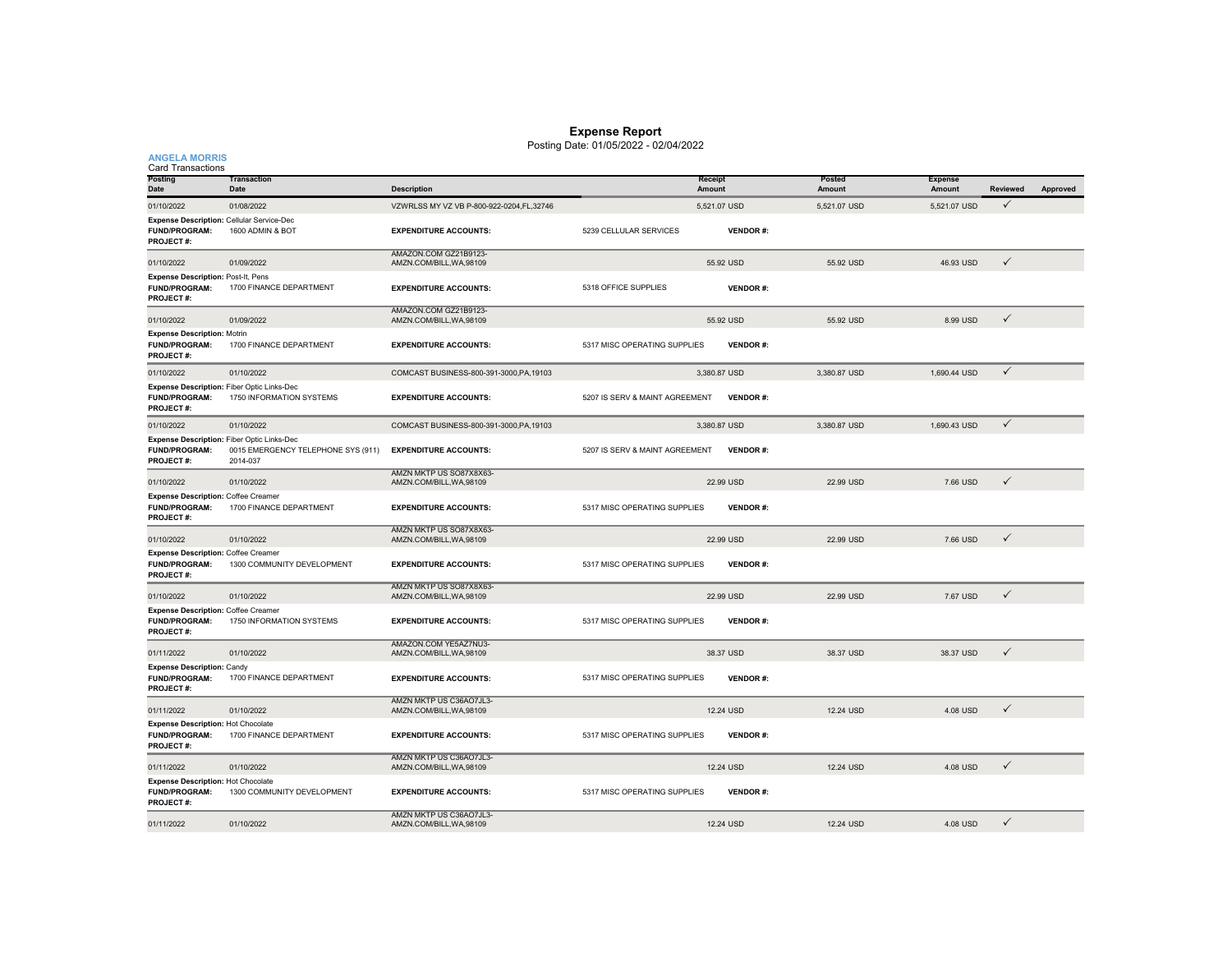| <b>Expense Description: Hot Chocolate</b><br>FUND/PROGRAM:<br>PROJECT#:    | 1750 INFORMATION SYSTEMS   | <b>EXPENDITURE ACCOUNTS:</b>                        | 5317 MISC OPERATING SUPPLIES | <b>VENDOR#:</b>   |                  |                          |              |          |
|----------------------------------------------------------------------------|----------------------------|-----------------------------------------------------|------------------------------|-------------------|------------------|--------------------------|--------------|----------|
| 01/11/2022                                                                 | 01/10/2022                 | AMZN MKTP US ZR5E811K3-<br>AMZN.COM/BILL, WA, 98109 |                              | 19.44 USD         | 19.44 USD        | 3.99 USD                 | $\checkmark$ |          |
| <b>Expense Description: Tea</b><br>FUND/PROGRAM:<br>PROJECT#:              | 1700 FINANCE DEPARTMENT    | <b>EXPENDITURE ACCOUNTS:</b>                        | 5317 MISC OPERATING SUPPLIES | <b>VENDOR#:</b>   |                  |                          |              |          |
| 01/11/2022                                                                 | 01/10/2022                 | AMZN MKTP US ZR5E811K3-<br>AMZN.COM/BILL, WA, 98109 |                              | 19.44 USD         | 19.44 USD        | 3.98 USD                 | $\checkmark$ |          |
| <b>Expense Description: Tea</b><br><b>FUND/PROGRAM:</b><br>PROJECT#:       | 1300 COMMUNITY DEVELOPMENT | <b>EXPENDITURE ACCOUNTS:</b>                        | 5317 MISC OPERATING SUPPLIES | <b>VENDOR#:</b>   |                  |                          |              |          |
| 01/11/2022                                                                 | 01/10/2022                 | AMZN MKTP US ZR5E811K3-<br>AMZN.COM/BILL, WA, 98109 |                              | 19.44 USD         | 19.44 USD        | 3.98 USD                 | $\checkmark$ |          |
| <b>Expense Description: Tea</b><br>FUND/PROGRAM:<br>PROJECT#:              | 1750 INFORMATION SYSTEMS   | <b>EXPENDITURE ACCOUNTS:</b>                        | 5317 MISC OPERATING SUPPLIES | <b>VENDOR#:</b>   |                  |                          |              |          |
| 01/11/2022                                                                 | 01/10/2022                 | AMZN MKTP US ZR5E811K3-<br>AMZN.COM/BILL, WA, 98109 |                              | 19.44 USD         | 19.44 USD        | 7.49 USD                 | $\checkmark$ |          |
| <b>Expense Description: Pens</b><br>FUND/PROGRAM:<br>PROJECT#:             | 1700 FINANCE DEPARTMENT    | <b>EXPENDITURE ACCOUNTS:</b>                        | 5318 OFFICE SUPPLIES         | <b>VENDOR#:</b>   |                  |                          |              |          |
| 01/12/2022                                                                 | 01/11/2022                 | AMZN MKTP US AE2633EV3-<br>AMZN.COM/BILL, WA, 98109 |                              | 7.42 USD          | 7.42 USD         | 7.42 USD                 | $\checkmark$ |          |
| Expense Description: White Out<br>FUND/PROGRAM:<br>PROJECT#:               | 1700 FINANCE DEPARTMENT    | <b>EXPENDITURE ACCOUNTS:</b>                        | 5318 OFFICE SUPPLIES         | <b>VENDOR#:</b>   |                  |                          |              |          |
| 01/12/2022                                                                 | 01/11/2022                 | AMZN MKTP US YX03W64B3-<br>AMZN.COM/BILL, WA, 98109 |                              | 17.32 USD         | 17.32 USD        | 5.77 USD                 | ✓            |          |
| <b>Expense Description: Tea</b><br>FUND/PROGRAM:<br>PROJECT#:              | 1700 FINANCE DEPARTMENT    | <b>EXPENDITURE ACCOUNTS:</b>                        | 5317 MISC OPERATING SUPPLIES | VENDOR#:          |                  |                          |              |          |
| 01/12/2022                                                                 | 01/11/2022                 | AMZN MKTP US YX03W64B3-<br>AMZN.COM/BILL, WA, 98109 |                              | 17.32 USD         | 17.32 USD        | 5.77 USD                 | ✓            |          |
| <b>Expense Description: Tea</b><br>FUND/PROGRAM:<br>PROJECT#:              | 1300 COMMUNITY DEVELOPMENT | <b>EXPENDITURE ACCOUNTS:</b>                        | 5317 MISC OPERATING SUPPLIES | <b>VENDOR#:</b>   |                  |                          |              |          |
| 01/12/2022                                                                 | 01/11/2022                 | AMZN MKTP US YX03W64B3-<br>AMZN.COM/BILL, WA, 98109 |                              | 17.32 USD         | 17.32 USD        | 5.78 USD                 | $\checkmark$ |          |
| <b>Expense Description: Tea</b><br>FUND/PROGRAM:<br>PROJECT#:              | 1750 INFORMATION SYSTEMS   | <b>EXPENDITURE ACCOUNTS:</b>                        | 5317 MISC OPERATING SUPPLIES | VENDOR#:          |                  |                          |              |          |
| 01/17/2022                                                                 | 01/15/2022                 | AMZN MKTP US RK9RM6MF3-<br>AMZN.COM/BILL, WA, 98109 |                              | 28.02 USD         | 28.02 USD        | 28.02 USD                | $\checkmark$ |          |
| Expense Description: Lysol Wipes<br>FUND/PROGRAM:<br>PROJECT#:             | 1700 FINANCE DEPARTMENT    | <b>EXPENDITURE ACCOUNTS:</b>                        | 5317 MISC OPERATING SUPPLIES | <b>VENDOR#:</b>   |                  |                          |              |          |
| 01/31/2022                                                                 | 01/28/2022                 | CALL ONE-312-6818300, IL, 60607                     |                              | 13.632.28 USD     | 13.632.28 USD    | 13.632.28 USD            | $\checkmark$ |          |
| Expense Description: Phone Service-Jan<br>FUND/PROGRAM:<br>PROJECT#:       | 1600 ADMIN & BOT           | <b>EXPENDITURE ACCOUNTS:</b>                        | 5238 TELE-COMMUNICATION SERV | <b>VENDOR#:</b>   |                  |                          |              |          |
| 02/03/2022                                                                 | 02/03/2022                 | AMAZON.COM NH2AV0193-<br>AMZN.COM/BILL, WA, 98109   |                              | 84.72 USD         | 84.72 USD        | 84.72 USD                | $\checkmark$ |          |
| Expense Description: Hand Soap, Candy<br><b>FUND/PROGRAM:</b><br>PROJECT#: | 1700 FINANCE DEPARTMENT    | <b>EXPENDITURE ACCOUNTS:</b>                        | 5317 MISC OPERATING SUPPLIES | <b>VENDOR#:</b>   |                  |                          |              |          |
|                                                                            |                            |                                                     | <b>Card Subtotal</b>         |                   |                  | 22,820.66                |              |          |
| <b>CHRISTINE BAJOR</b><br><b>Card Transactions</b>                         |                            |                                                     |                              |                   |                  |                          |              |          |
| Posting<br>Date                                                            | <b>Transaction</b><br>Date | <b>Description</b>                                  |                              | Receipt<br>Amount | Posted<br>Amount | <b>Expense</b><br>Amount | Reviewed     | Approved |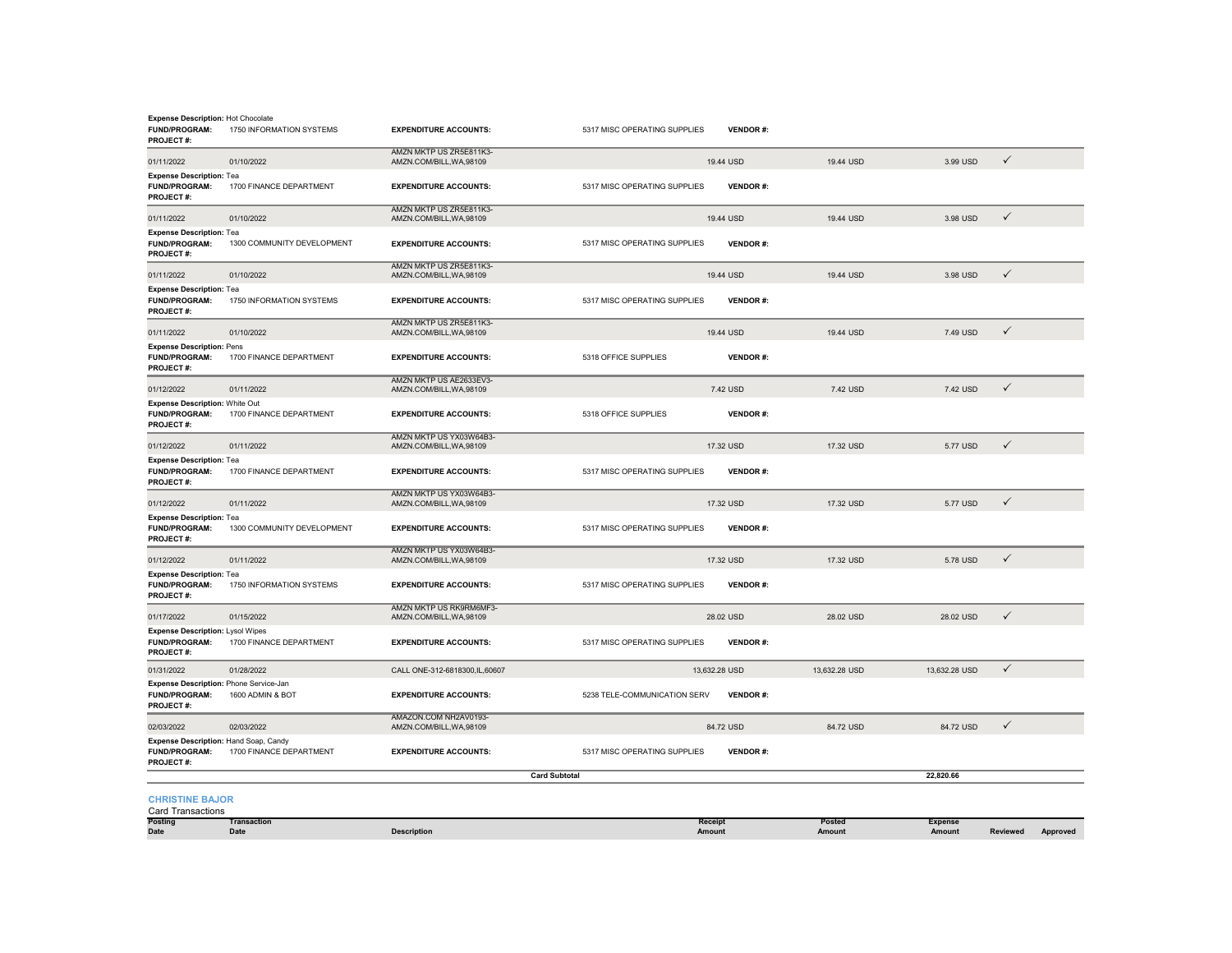| 01/21/2022                                                                 | 01/20/2022                                                                 | ALADTEC INC-715-6902301.WI.54022                   |                                          | 3.396.00 USD    | 3.396.00 USD     | 3.396.00 USD             | $\checkmark$    |          |
|----------------------------------------------------------------------------|----------------------------------------------------------------------------|----------------------------------------------------|------------------------------------------|-----------------|------------------|--------------------------|-----------------|----------|
| <b>FUND/PROGRAM:</b><br>PROJECT#:                                          | Expense Description: Scheduling/Timeclock Sub.<br>1750 INFORMATION SYSTEMS | <b>EXPENDITURE ACCOUNTS:</b>                       | 5327 IS MISC SOFTWARE                    | <b>VENDOR#:</b> |                  |                          |                 |          |
| 02/03/2022                                                                 | 02/02/2022                                                                 | YMI MECHANICAL INC-847-2584650, IL, 60007          |                                          | 7,385.00 USD    | 7,385.00 USD     | 6,769.58 USD             | $\checkmark$    |          |
| FUND/PROGRAM:<br>PROJECT#:                                                 | Expense Description: Split- Exhaust Fan Serv.<br>1220 BUILDING SERVICES    | <b>EXPENDITURE ACCOUNTS:</b>                       | 5299 MISC CONTRACTUAL SERVICES VENDOR #: |                 |                  |                          |                 |          |
| 02/03/2022                                                                 | 02/02/2022                                                                 | YMI MECHANICAL INC-847-2584650.IL.60007            |                                          | 7,385.00 USD    | 7.385.00 USD     | 615.42 USD               | $\checkmark$    |          |
| FUND/PROGRAM:<br>PROJECT#:                                                 | Expense Description: Split - Exhaust Fan Serv.<br>1220 BUILDING SERVICES   | <b>EXPENDITURE ACCOUNTS:</b>                       | 5299 MISC CONTRACTUAL SERVICES           | <b>VENDOR#:</b> |                  |                          |                 |          |
|                                                                            |                                                                            | <b>Card Subtotal</b>                               |                                          |                 |                  | 10,781.00                |                 |          |
| <b>CHRISTOPHER SURDAM</b><br><b>Card Transactions</b>                      |                                                                            |                                                    |                                          |                 |                  |                          |                 |          |
| Posting<br>Date                                                            | <b>Transaction</b><br>Date                                                 | <b>Description</b>                                 | Receipt<br>Amount                        |                 | Posted<br>Amount | <b>Expense</b><br>Amount | <b>Reviewed</b> | Approved |
| 01/10/2022                                                                 | 01/07/2022                                                                 | NORTHERN TOOL & EQUIP-MT PROSPECT, IL, 60056       |                                          | 29.99 USD       | 29.99 USD        | 29.99 USD                | $\checkmark$    |          |
| <b>Expense Description: Dolly for tamper</b><br>FUND/PROGRAM:<br>PROJECT#: | 1420 STREETS DIVISION                                                      | <b>EXPENDITURE ACCOUNTS:</b>                       | 5315 SMALL TOOLS & EQUIPMENT             | <b>VENDOR#:</b> |                  |                          |                 |          |
| 01/11/2022                                                                 | 01/10/2022                                                                 | HALL SIGNS INC-812-3329355, IN, 47404              |                                          | 342.95 USD      | 342.95 USD       | 342.95 USD               | $\checkmark$    |          |
| Expense Description: 3 R&R signs<br>FUND/PROGRAM:<br>PROJECT#:             | 1420 STREETS DIVISION                                                      | <b>EXPENDITURE ACCOUNTS:</b>                       | 5320 STREET SIGNS                        | <b>VENDOR#:</b> |                  |                          |                 |          |
| 01/12/2022                                                                 | 01/11/2022                                                                 | CONSERV FS INC-WAUCONDA,IL,60084-9740              |                                          | 162.00 USD      | 162.00 USD       | 162.00 USD               | ✓               |          |
| Expense Description: Liquid Tank Material<br>FUND/PROGRAM:<br>PROJECT#:    | 1420 STREETS DIVISION                                                      | <b>EXPENDITURE ACCOUNTS:</b>                       | 5311 BLDG/GROUNDS MAINTENANCE VENDOR #:  |                 |                  |                          |                 |          |
| 01/13/2022                                                                 | 01/11/2022                                                                 | THE HOME DEPOT #1952-LAKE<br>ZURICH, IL, 600470000 |                                          | 11.18 USD       | 11.18 USD        | 11.18 USD                | $\checkmark$    |          |
| Expense Description: Liquid filter equipment<br>FUND/PROGRAM:<br>PROJECT#: | 1420 STREETS DIVISION                                                      | <b>EXPENDITURE ACCOUNTS:</b>                       | 5311 BLDG/GROUNDS MAINTENANCE VENDOR #:  |                 |                  |                          |                 |          |
| 01/13/2022                                                                 | 01/12/2022                                                                 | ARLINGTON POWER EQUIPM-PALANTINE,IL,60074          |                                          | 194.90 USD      | 194.90 USD       | 194.90 USD               | ✓               |          |
| Expense Description: Safety Helmetw/Visor<br>FUND/PROGRAM:<br>PROJECT#:    | 1430 FORESTRY DIVISION                                                     | <b>EXPENDITURE ACCOUNTS:</b>                       | 5319 PROTECTIVE CLOTHING                 | <b>VENDOR#:</b> |                  |                          |                 |          |
| 01/13/2022                                                                 | 01/12/2022                                                                 | NORTHERN TOOL & EQUIP-MT PROSPECT, IL, 60056       |                                          | 234.99 USD      | 234.99 USD       | 234.99 USD               | $\checkmark$    |          |
| <b>Expense Description: Salt Spreader</b><br>FUND/PROGRAM:<br>PROJECT#:    | 1430 FORESTRY DIVISION                                                     | <b>EXPENDITURE ACCOUNTS:</b>                       | 5315 SMALL TOOLS & EQUIPMENT             | <b>VENDOR#:</b> |                  |                          |                 |          |
| 01/17/2022                                                                 | 01/14/2022                                                                 | GRAINGER-877-2022594,IL,60045-5202                 |                                          | 201.25 USD      | 201.25 USD       | 201.25 USD               | $\checkmark$    |          |
| Expense Description: 3-30AMP Breakers<br>FUND/PROGRAM:<br>PROJECT#:        | 1420 STREETS DIVISION                                                      | <b>EXPENDITURE ACCOUNTS:</b>                       | 5251 STREET LIGHT MAINTENANCE            | <b>VENDOR#:</b> |                  |                          |                 |          |
| 01/17/2022                                                                 | 01/14/2022                                                                 | TRAFFIC CONTROL AND-BARTLETT, IL, 60103            |                                          | 1.842.80 USD    | 1,842.80 USD     | 1.842.80 USD             | $\checkmark$    |          |
| FUND/PROGRAM:<br>PROJECT#:                                                 | Expense Description: Blanks, Backing for Signs<br>1420 STREETS DIVISION    | <b>EXPENDITURE ACCOUNTS:</b>                       | 5320 STREET SIGNS                        | <b>VENDOR#:</b> |                  |                          |                 |          |
| 01/19/2022                                                                 | 01/17/2022                                                                 | THE HOME DEPOT #1913-MT<br>PROSPECT, IL, 600560000 |                                          | 63.11 USD       | 63.11 USD        | 63.11 USD                | ✓               |          |
| Expense Description: Liquid Tank Parts<br>FUND/PROGRAM:<br>PROJECT#:       | 1420 STREETS DIVISION                                                      | <b>EXPENDITURE ACCOUNTS:</b>                       | 5311 BLDG/GROUNDS MAINTENANCE VENDOR #:  |                 |                  |                          |                 |          |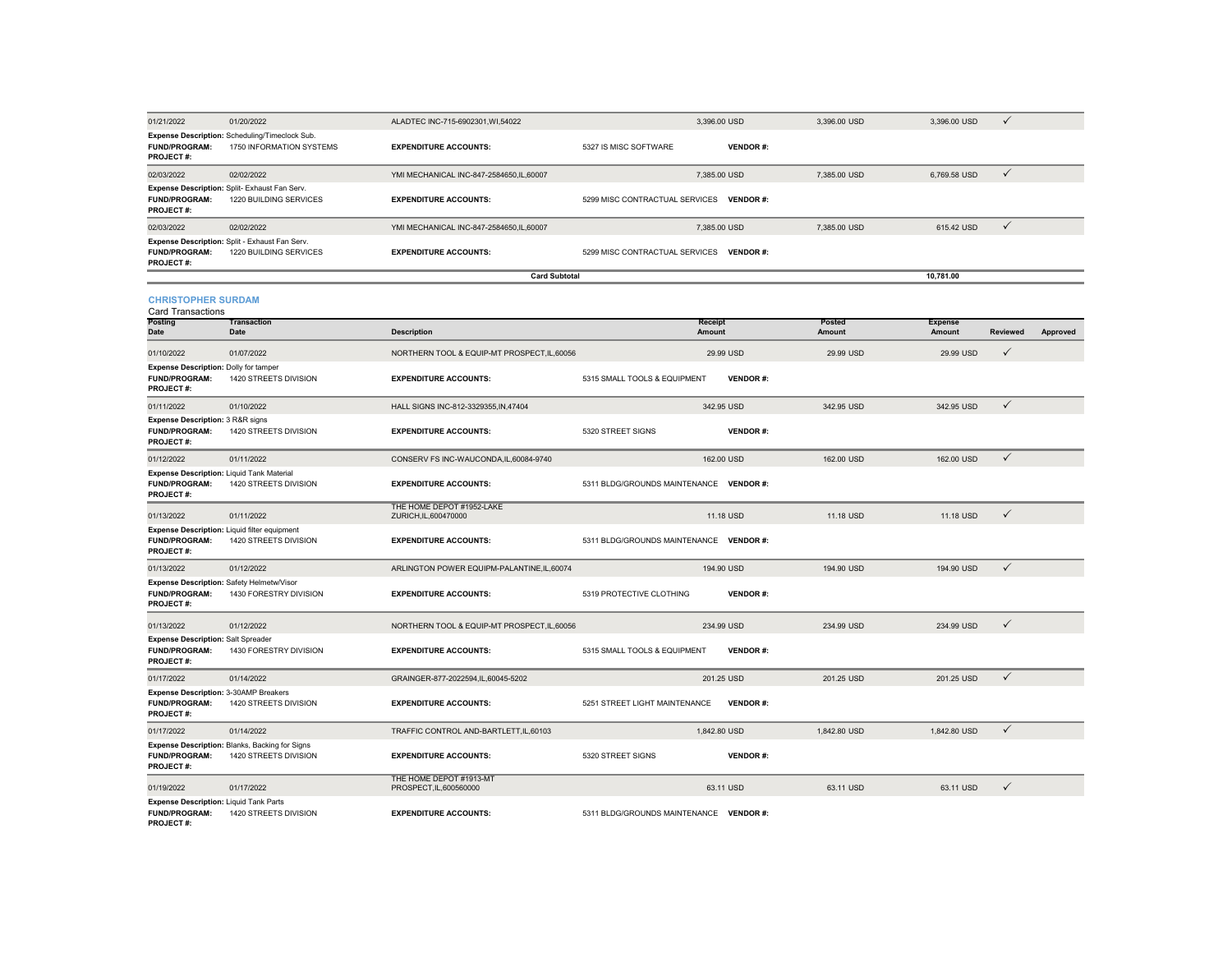| 01/20/2022                                                                      | 01/19/2022                                                               | GRAINGER-877-2022594,IL,60045-5202                      |                                         | 1,184.41 USD      | 1,184.41 USD     | 1,184.41 USD             | $\checkmark$ |          |
|---------------------------------------------------------------------------------|--------------------------------------------------------------------------|---------------------------------------------------------|-----------------------------------------|-------------------|------------------|--------------------------|--------------|----------|
| Expense Description: Pump for Liquid Tanks<br><b>FUND/PROGRAM:</b><br>PROJECT#: | 1420 STREETS DIVISION                                                    | <b>EXPENDITURE ACCOUNTS:</b>                            | 5311 BLDG/GROUNDS MAINTENANCE           | <b>VENDOR#:</b>   |                  |                          |              |          |
| 01/21/2022                                                                      | 01/20/2022                                                               | ZORO TOOLS INC-855-2899676, IL, 60089                   |                                         | 669.44 USD        | 669.44 USD       | 669.44 USD               | $\checkmark$ |          |
| <b>Expense Description: Pallet Jack</b><br><b>FUND/PROGRAM:</b><br>PROJECT#:    | 1430 FORESTRY DIVISION                                                   | <b>EXPENDITURE ACCOUNTS:</b>                            | 5315 SMALL TOOLS & EQUIPMENT            | <b>VENDOR#:</b>   |                  |                          |              |          |
| 01/24/2022                                                                      | 01/20/2022                                                               | THE HOME DEPOT #1913-MT<br>PROSPECT, IL, 600560000      |                                         | 44.76 USD         | 44.76 USD        | 44.76 USD                | ✓            |          |
| <b>Expense Description: Pump Equipment</b><br>FUND/PROGRAM:<br>PROJECT#:        | 1420 STREETS DIVISION                                                    | <b>EXPENDITURE ACCOUNTS:</b>                            | 5311 BLDG/GROUNDS MAINTENANCE VENDOR #: |                   |                  |                          |              |          |
|                                                                                 |                                                                          | <b>Card Subtotal</b>                                    |                                         |                   |                  | 4,981.78                 |              |          |
| <b>CONNIE WEBER</b><br><b>Card Transactions</b>                                 |                                                                          |                                                         |                                         |                   |                  |                          |              |          |
| Posting<br><b>Date</b>                                                          | <b>Transaction</b><br>Date                                               | <b>Description</b>                                      |                                         | Receipt<br>Amount | Posted<br>Amount | <b>Expense</b><br>Amount | Reviewed     | Approved |
| 01/05/2022                                                                      | 01/04/2022                                                               | SQ NOTARY PUBLIC ASSO-GOSQ.COM,IL,60156                 |                                         | 54.00 USD         | 54.00 USD        | 54.00 USD                | $\checkmark$ |          |
| <b>FUND/PROGRAM:</b><br>PROJECT#:                                               | Expense Description: NOTARY C REVELAND<br>1300 COMMUNITY DEVELOPMENT     | <b>EXPENDITURE ACCOUNTS:</b>                            | 5222 MEMBERSHIP DUES                    | <b>VENDOR#:</b>   |                  |                          |              |          |
| 01/05/2022                                                                      | 01/04/2022                                                               | AMERICAN PLANNING A-3124319100, IL, 60601               |                                         | 25.00 USD         | 25.00 USD        | 25.00 USD                | $\checkmark$ |          |
| <b>FUND/PROGRAM:</b><br><b>PROJECT#:</b>                                        | Expense Description: TRAINING STEVE ROBLES<br>1300 COMMUNITY DEVELOPMENT | <b>EXPENDITURE ACCOUNTS:</b>                            | 5105 LOCAL TRAINING & MEETINGS          | <b>VENDOR#:</b>   |                  |                          |              |          |
| 01/05/2022                                                                      | 01/04/2022                                                               | AMERICAN PLANNING A-3124319100,IL,60601                 |                                         | 25.00 USD         | 25.00 USD        | 25.00 USD                | $\checkmark$ |          |
| <b>FUND/PROGRAM:</b><br><b>PROJECT#:</b>                                        | Expense Description: TRAINING STEVE ROBLES<br>1300 COMMUNITY DEVELOPMENT | <b>EXPENDITURE ACCOUNTS:</b>                            | 5105 LOCAL TRAINING & MEETINGS          | <b>VENDOR#:</b>   |                  |                          |              |          |
| 01/10/2022                                                                      | 01/08/2022                                                               | AMAZON.COM CP89R6YF3-<br>AMZN.COM/BILL, WA, 98109       |                                         | 12.10 USD         | 12.10 USD        | 12.10 USD                | $\checkmark$ |          |
| Expense Description: CALENDAR -MARCY<br><b>FUND/PROGRAM:</b><br>PROJECT#:       | 1300 COMMUNITY DEVELOPMENT                                               | <b>EXPENDITURE ACCOUNTS:</b>                            | 5318 OFFICE SUPPLIES                    | <b>VENDOR#:</b>   |                  |                          |              |          |
| 01/10/2022                                                                      | 01/09/2022                                                               | AMZN MKTP US WJ5YR90U3-<br>AMZN.COM/BILL, WA, 98109     |                                         | 25.99 USD         | 25.99 USD        | 25.99 USD                | $\checkmark$ |          |
| Expense Description: SNOW BRUSH<br><b>FUND/PROGRAM:</b><br><b>PROJECT#:</b>     | 1300 COMMUNITY DEVELOPMENT                                               | <b>EXPENDITURE ACCOUNTS:</b>                            | 5310 VEHICLE MAINTENANCE                | <b>VENDOR#:</b>   |                  |                          |              |          |
| 01/10/2022                                                                      | 01/09/2022                                                               | AMZN MKTP US MR8FQ9NX3-<br>AMZN.COM/BILL, WA, 98109     |                                         | 41.12 USD         | 41.12 USD        | 41.12 USD                | $\checkmark$ |          |
| <b>Expense Description: OFFICE SUPPLIES</b>                                     |                                                                          |                                                         |                                         |                   |                  |                          |              |          |
| FUND/PROGRAM:<br>PROJECT#:                                                      | 1300 COMMUNITY DEVELOPMENT                                               | <b>EXPENDITURE ACCOUNTS:</b><br>AMZN MKTP US HT64E1BP3- | 5318 OFFICE SUPPLIES                    | <b>VENDOR#:</b>   |                  |                          |              |          |
| 01/10/2022                                                                      | 01/10/2022                                                               | AMZN.COM/BILL.WA.98109                                  |                                         | 25.99 USD         | 25.99 USD        | 25.99 USD                | ✓            |          |
| Expense Description: SNOW BRUSH<br>FUND/PROGRAM:<br>PROJECT#:                   | 1300 COMMUNITY DEVELOPMENT                                               | <b>EXPENDITURE ACCOUNTS:</b>                            | 5310 VEHICLE MAINTENANCE                | <b>VENDOR#:</b>   |                  |                          |              |          |
| 01/11/2022                                                                      | 01/11/2022                                                               | ILLINOIS ENVIRONMENTAL-309-669-9222,IL,61107-<br>2632   |                                         | 110.00 USD        | 110.00 USD       | 110.00 USD               | $\checkmark$ |          |
| <b>FUND/PROGRAM:</b><br><b>PROJECT#:</b>                                        | Expense Description: 2022-IL ENVIRONMENT<br>1300 COMMUNITY DEVELOPMENT   | <b>EXPENDITURE ACCOUNTS:</b>                            | 5222 MEMBERSHIP DUES                    | <b>VENDOR#:</b>   |                  |                          |              |          |
| 01/18/2022                                                                      | 01/17/2022                                                               | NWBOCA-SCHAUMBURG.IL.60168                              |                                         | 50.00 USD         | 50.00 USD        | 50.00 USD                |              |          |
| <b>FUND/PROGRAM:</b>                                                            | Expense Description: MEMBERSHIP NWBOCA<br>1300 COMMUNITY DEVELOPMENT     | <b>EXPENDITURE ACCOUNTS:</b>                            | 5222 MEMBERSHIP DUES                    | <b>VENDOR#:</b>   |                  |                          |              |          |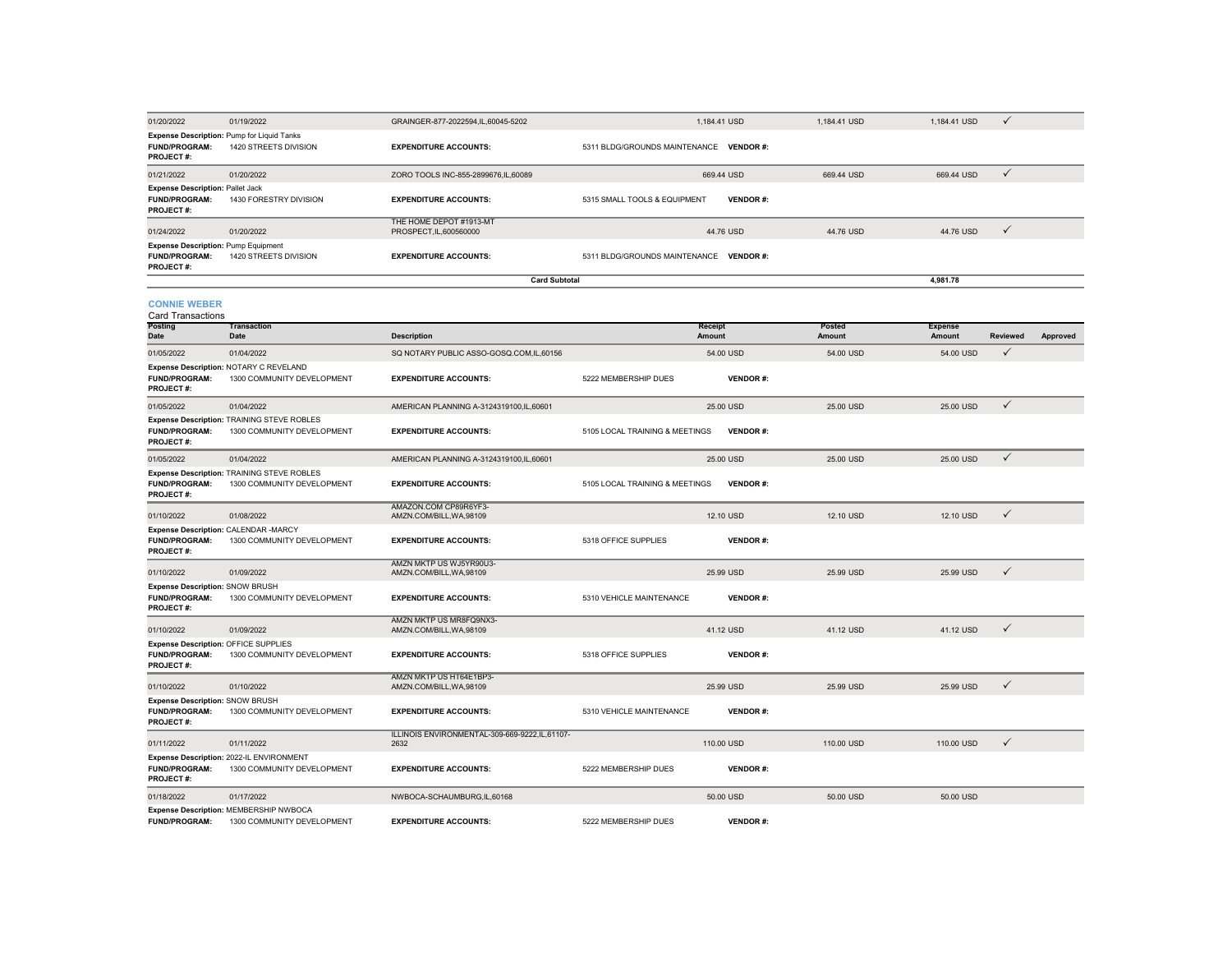|                                                                          |                                                                             | AMAZON.COM S12RN9333-                               |                              |                   |                  |                          |                 |          |
|--------------------------------------------------------------------------|-----------------------------------------------------------------------------|-----------------------------------------------------|------------------------------|-------------------|------------------|--------------------------|-----------------|----------|
| 01/27/2022                                                               | 01/26/2022                                                                  | AMZN.COM/BILL, WA, 98109                            |                              | 28.99 USD         | 28.99 USD        | 28.99 USD                | $\checkmark$    |          |
| <b>Expense Description: BANKER BOX</b><br>FUND/PROGRAM:<br>PROJECT#:     | 1300 COMMUNITY DEVELOPMENT                                                  | <b>EXPENDITURE ACCOUNTS:</b>                        | 5318 OFFICE SUPPLIES         | <b>VENDOR#:</b>   |                  |                          |                 |          |
| 02/03/2022                                                               | 02/03/2022                                                                  | AMAZON.COM CJ3849VA3 A-<br>AMZN.COM/BILL, WA, 98109 |                              | 92.89 USD         | 92.89 USD        | 92.89 USD                | $\checkmark$    |          |
| Expense Description: INK -SERENA<br>FUND/PROGRAM:<br>PROJECT#:           | 1300 COMMUNITY DEVELOPMENT                                                  | <b>EXPENDITURE ACCOUNTS:</b>                        | 5318 OFFICE SUPPLIES         | <b>VENDOR#:</b>   |                  |                          |                 |          |
| 02/04/2022                                                               | 02/03/2022                                                                  | RUBBER STAMP WAREHOUSE-OMAHA, NE, 68102             |                              | 121.92 USD        | 121.92 USD       | 121.92 USD               | $\checkmark$    |          |
| FUND/PROGRAM:<br>PROJECT#:                                               | Expense Description: DATE STAMP FRONT COUNTER<br>1300 COMMUNITY DEVELOPMENT | <b>EXPENDITURE ACCOUNTS:</b>                        | 5318 OFFICE SUPPLIES         | <b>VENDOR#:</b>   |                  |                          |                 |          |
|                                                                          |                                                                             | <b>Card Subtotal</b>                                |                              |                   |                  | 613.00                   |                 |          |
| <b>CRAIG MILLER</b><br><b>Card Transactions</b>                          |                                                                             |                                                     |                              |                   |                  |                          |                 |          |
| Posting<br>Date                                                          | Transaction<br>Date                                                         | <b>Description</b>                                  |                              | Receipt<br>Amount | Posted<br>Amount | <b>Expense</b><br>Amount | <b>Reviewed</b> | Approved |
| 01/05/2022                                                               | 01/03/2022                                                                  | EL COR INDUSTRIES INC-PROSPECT HEIG.IL.60070        |                              | 224.54 USD        | 224.54 USD       | 224.54 USD               | $\checkmark$    |          |
| <b>Expense Description: bolts</b><br>FUND/PROGRAM:<br>PROJECT#:          | 1240 FLEET SERVICES                                                         | <b>EXPENDITURE ACCOUNTS:</b>                        | 5317 MISC OPERATING SUPPLIES | <b>VENDOR#:</b>   |                  |                          |                 |          |
| 01/05/2022                                                               | 01/03/2022                                                                  | EL COR INDUSTRIES INC-PROSPECT HEIG,IL,60070        |                              | 97.57 USD         | 97.57 USD        | 97.57 USD                | $\checkmark$    |          |
| <b>Expense Description: wheel</b><br>FUND/PROGRAM:<br>PROJECT#:          | 4200 SEWER DIVISION                                                         | <b>EXPENDITURE ACCOUNTS:</b>                        | 5310 VEHICLE MAINTENANCE     | <b>VENDOR#:</b>   |                  |                          |                 |          |
| 01/05/2022                                                               | 01/03/2022                                                                  | EL COR INDUSTRIES INC-PROSPECT HEIG,IL,60070        |                              | 270.43 USD        | 270.43 USD       | 270.43 USD               | $\checkmark$    |          |
| <b>Expense Description:</b> squad supplies<br>FUND/PROGRAM:<br>PROJECT#: | 2100 POLICE DEPARTMENT                                                      | <b>EXPENDITURE ACCOUNTS:</b>                        | 5310 VEHICLE MAINTENANCE     | <b>VENDOR#:</b>   |                  |                          |                 |          |
| 01/05/2022                                                               | 01/03/2022                                                                  | EL COR INDUSTRIES INC-PROSPECT HEIG,IL,60070        |                              | 79.70 USD         | 79.70 USD        | 79.70 USD                | $\checkmark$    |          |
| Expense Description: hose clamps<br>FUND/PROGRAM:<br>PROJECT#:           | 1240 FLEET SERVICES                                                         | <b>EXPENDITURE ACCOUNTS:</b>                        | 5317 MISC OPERATING SUPPLIES | <b>VENDOR#:</b>   |                  |                          |                 |          |
| 01/05/2022                                                               | 01/03/2022                                                                  | EL COR INDUSTRIES INC-PROSPECT HEIG.IL.60070        |                              | 303.39 USD        | 303.39 USD       | 303.39 USD               | $\checkmark$    |          |
| Expense Description: brake cleaner<br>FUND/PROGRAM:<br>PROJECT#:         | 1240 FLEET SERVICES                                                         | <b>EXPENDITURE ACCOUNTS:</b>                        | 5303 CHEMICALS               | <b>VENDOR#:</b>   |                  |                          |                 |          |
| 01/13/2022                                                               | 01/12/2022                                                                  | AMZN MKTP US YZ74Q4HR3-<br>AMZN.COM/BILL, WA, 98109 |                              | 666.27 USD        | 666.27 USD       | 666.27 USD               | $\checkmark$    |          |
| <b>Expense Description: flashlights</b><br>FUND/PROGRAM:<br>PROJECT#:    | 2100 POLICE DEPARTMENT                                                      | <b>EXPENDITURE ACCOUNTS:</b>                        | 5310 VEHICLE MAINTENANCE     | <b>VENDOR#:</b>   |                  |                          |                 |          |
| 01/14/2022                                                               | 01/13/2022                                                                  | AMAZON.COM 0N2AV8UD3 A-<br>AMZN.COM/BILL.WA.98109   |                              | 303.79 USD        | 303.79 USD       | 303.79 USD               | $\checkmark$    |          |
| <b>Expense Description: flashlights</b><br>FUND/PROGRAM:<br>PROJECT#:    | 1420 STREETS DIVISION                                                       | <b>EXPENDITURE ACCOUNTS:</b>                        | 5310 VEHICLE MAINTENANCE     | <b>VENDOR#:</b>   |                  |                          |                 |          |
| 01/14/2022                                                               | 01/13/2022                                                                  | AUTOZONE #3569-800-288-6966,IL,60090                |                              | 107.92 USD        | 107.92 USD       | 107.92 USD               | $\checkmark$    |          |
| FUND/PROGRAM:<br>PROJECT#:                                               | Expense Description: 797 generator anti freeze<br>1220 BUILDING SERVICES    | <b>EXPENDITURE ACCOUNTS:</b>                        | 5310 VEHICLE MAINTENANCE     | <b>VENDOR#:</b>   |                  |                          |                 |          |
| 01/17/2022                                                               | 01/14/2022                                                                  | EL COR INDUSTRIES INC-PROSPECT HEIG.IL.60070        |                              | 410.91 USD        | 410.91 USD       | 410.91 USD               | $\checkmark$    |          |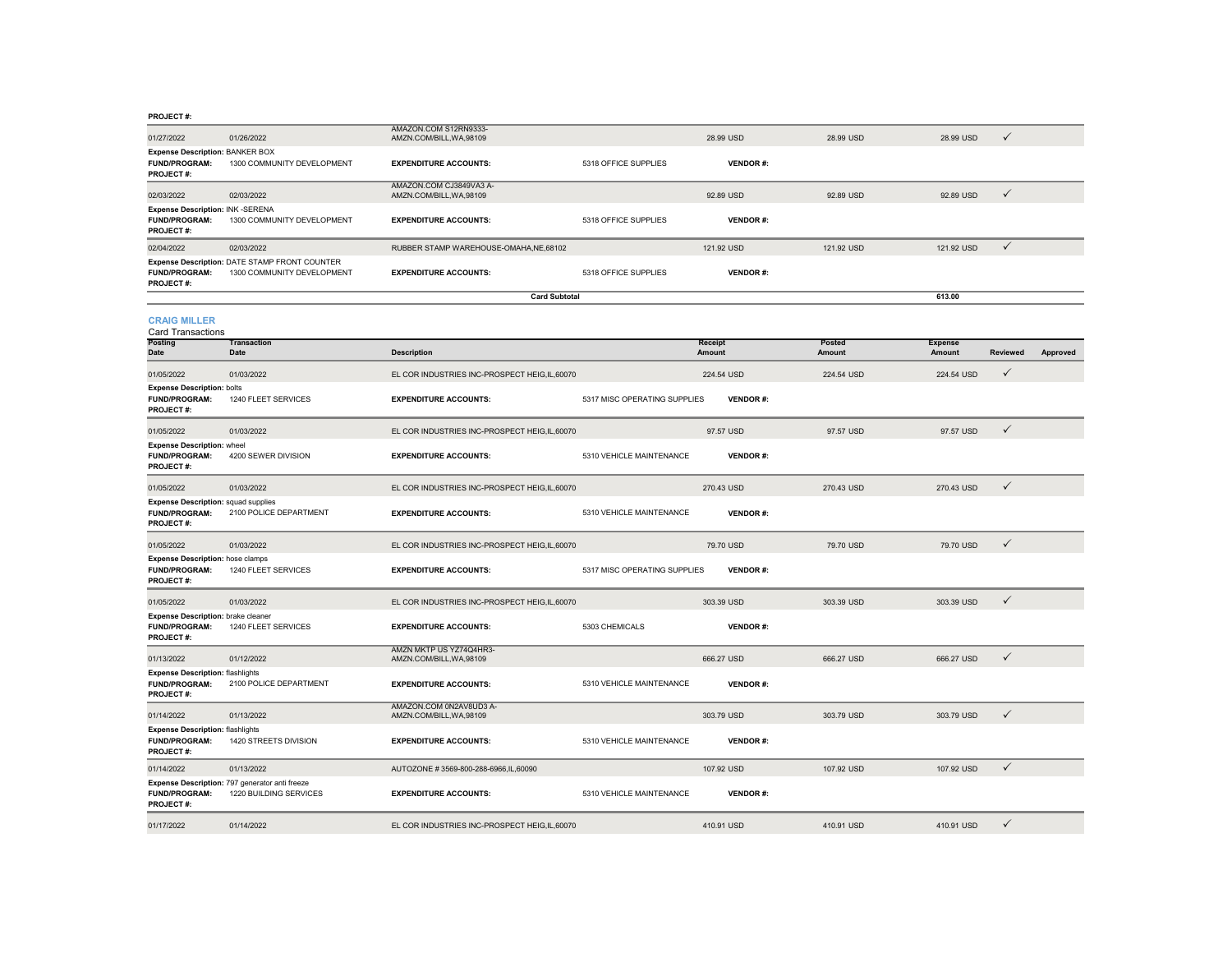| <b>Expense Description:</b> squad supplies<br><b>FUND/PROGRAM:</b><br>PROJECT#:                               | 2100 POLICE DEPARTMENT | <b>EXPENDITURE ACCOUNTS:</b>                        | 5310 VEHICLE MAINTENANCE | <b>VENDOR#:</b> |              |              |              |  |
|---------------------------------------------------------------------------------------------------------------|------------------------|-----------------------------------------------------|--------------------------|-----------------|--------------|--------------|--------------|--|
| 01/17/2022                                                                                                    | 01/14/2022             | EL COR INDUSTRIES INC-PROSPECT HEIG.IL.60070        |                          | 170.79 USD      | 170.79 USD   | 170.79 USD   | $\checkmark$ |  |
| Expense Description: cleaner and supplies<br><b>FUND/PROGRAM:</b><br><b>PROJECT#:</b>                         | 1240 FLEET SERVICES    | <b>EXPENDITURE ACCOUNTS:</b>                        | 5303 CHEMICALS           | <b>VENDOR#:</b> |              |              |              |  |
| 01/17/2022                                                                                                    | 01/14/2022             | EL COR INDUSTRIES INC-PROSPECT HEIG.IL.60070        |                          | 21.00 USD       | 21.00 USD    | 21.00 USD    | $\checkmark$ |  |
| <b>Expense Description: 932</b><br>air brake parts<br>FUND/PROGRAM:<br><b>PROJECT#:</b>                       | 4200 SEWER DIVISION    | <b>EXPENDITURE ACCOUNTS:</b>                        | 5310 VEHICLE MAINTENANCE | <b>VENDOR#:</b> |              |              |              |  |
| 01/21/2022                                                                                                    | 01/20/2022             | ADVANCE AUTO PARTS #71-WHEELING,IL,60090            |                          | 8.27 USD        | 8.27 USD     | 8.27 USD     | $\checkmark$ |  |
| <b>Expense Description: 927</b><br>lock tite<br>FUND/PROGRAM:<br>PROJECT#:                                    | 4200 SEWER DIVISION    | <b>EXPENDITURE ACCOUNTS:</b>                        | 5310 VEHICLE MAINTENANCE | <b>VENDOR#:</b> |              |              |              |  |
| 01/24/2022                                                                                                    | 01/21/2022             | NAPCO STEEL INC-6302931900,IL,60185                 |                          | 1,352.90 USD    | 1,352.90 USD | 1,352.90 USD | $\checkmark$ |  |
| <b>Expense Description: steel supplies</b><br>FUND/PROGRAM:<br>PROJECT#:                                      | 2200 FIRE DEPARTMENT   | <b>EXPENDITURE ACCOUNTS:</b>                        | 5310 VEHICLE MAINTENANCE | <b>VENDOR#:</b> |              |              |              |  |
| 01/24/2022                                                                                                    | 01/23/2022             | AMZN MKTP US 9B2A08983-<br>AMZN.COM/BILL, WA, 98109 |                          | 15.26 USD       | 15.26 USD    | 15.26 USD    | $\checkmark$ |  |
| <b>Expense Description: safety gear</b><br>FUND/PROGRAM:<br>PROJECT#:                                         | 1240 FLEET SERVICES    | <b>EXPENDITURE ACCOUNTS:</b>                        | 5319 PROTECTIVE CLOTHING | <b>VENDOR#:</b> |              |              |              |  |
| 01/24/2022                                                                                                    | 01/24/2022             | AMZN MKTP US T10VY2AH3-<br>AMZN.COM/BILL, WA, 98109 |                          | 494.02 USD      | 494.02 USD   | 494.02 USD   | $\checkmark$ |  |
| <b>Expense Description: safety gear</b><br>FUND/PROGRAM:<br>PROJECT#:                                         | 1240 FLEET SERVICES    | <b>EXPENDITURE ACCOUNTS:</b>                        | 5319 PROTECTIVE CLOTHING | <b>VENDOR#:</b> |              |              |              |  |
| 01/26/2022                                                                                                    | 01/25/2022             | ADVANCE AUTO PARTS #71-WHEELING,IL,60090            |                          | 2.96 USD        | 2.96 USD     | 2.96 USD     | $\checkmark$ |  |
| <b>Expense Description: 665</b><br>spark plug<br><b>Accounting Codes</b><br>FUND/PROGRAM:<br><b>PROJECT#:</b> | 2200 FIRE DEPARTMENT   | <b>EXPENDITURE ACCOUNTS:</b>                        | 5310 VEHICLE MAINTENANCE | <b>VENDOR#:</b> |              |              |              |  |
| 01/27/2022                                                                                                    | 01/25/2022             | EL COR INDUSTRIES INC-PROSPECT HEIG,IL,60070        |                          | 26.36 USD       | 26.36 USD    | 26.36 USD    | $\checkmark$ |  |
| Expense Description: spot light bulb<br>611                                                                   |                        |                                                     |                          |                 |              |              |              |  |
| <b>FUND/PROGRAM:</b><br><b>PROJECT#:</b>                                                                      | 2200 FIRE DEPARTMENT   | <b>EXPENDITURE ACCOUNTS:</b>                        | 5310 VEHICLE MAINTENANCE | <b>VENDOR#:</b> |              |              |              |  |
| 01/27/2022                                                                                                    | 01/25/2022             | EL COR INDUSTRIES INC-PROSPECT HEIG,IL,60070        |                          | 218.48 USD      | 218.48 USD   | 218.48 USD   | $\checkmark$ |  |
| Expense Description: salt grime remover<br><b>FUND/PROGRAM:</b><br><b>PROJECT#:</b>                           | 1420 STREETS DIVISION  | <b>EXPENDITURE ACCOUNTS:</b>                        | 5310 VEHICLE MAINTENANCE | <b>VENDOR#:</b> |              |              |              |  |
| 01/31/2022                                                                                                    | 01/28/2022             | AUTOZONE #3569-800-288-6966,IL,60090                |                          | 69.86 USD       | 69.86 USD    | 69.86 USD    | $\checkmark$ |  |
| Expense Description: 797 anti freeze<br>FUND/PROGRAM:<br>PROJECT#:                                            | 1220 BUILDING SERVICES | <b>EXPENDITURE ACCOUNTS:</b>                        | 5310 VEHICLE MAINTENANCE | <b>VENDOR#:</b> |              |              |              |  |
| 01/31/2022                                                                                                    | 01/29/2022             | AMZN MKTP US HH20T7GV3-<br>AMZN.COM/BILL, WA, 98109 |                          | 42.97 USD       | 42.97 USD    | 42.97 USD    | $\checkmark$ |  |
| Expense Description: a40 battery for remote<br>FUND/PROGRAM:<br><b>PROJECT#:</b>                              | 2100 POLICE DEPARTMENT | <b>EXPENDITURE ACCOUNTS:</b>                        | 5310 VEHICLE MAINTENANCE | <b>VENDOR#:</b> |              |              |              |  |
| 02/01/2022                                                                                                    | 01/31/2022             | AMZN MKTP US PB8C954B3-<br>AMZN.COM/BILL, WA, 98109 |                          | 169.90 USD      | 169.90 USD   | 169.90 USD   | $\checkmark$ |  |

**Expense Description:** battery's for 346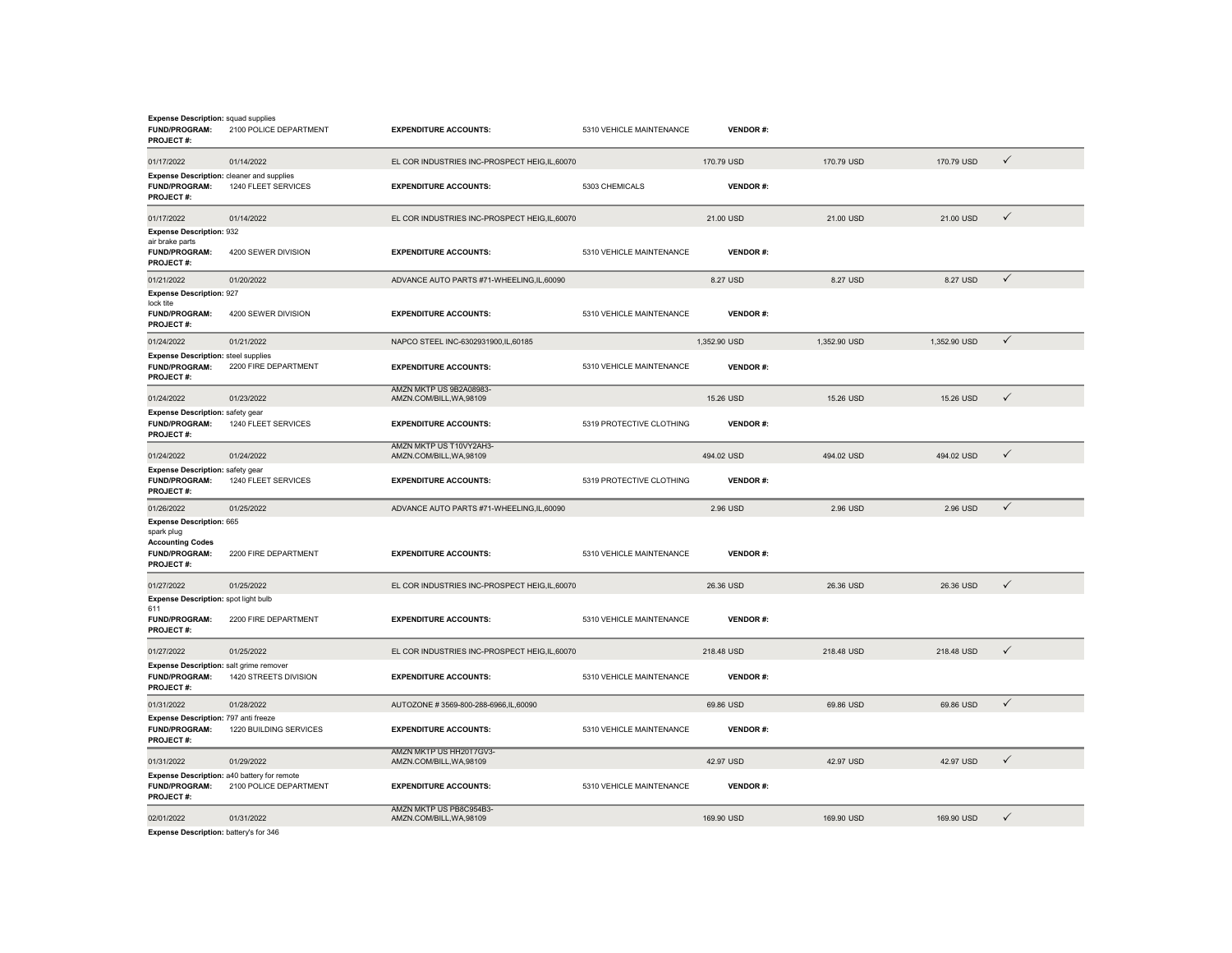**FUND/PROGRAM:** 1240 FLEET SERVICES**EXPENDITURE ACCOUNTS:** 5310 VEHICLE MAINTENANCE **VENDOR #:**

| <b>PROJECT#:</b>                                                           |                                                                            |                                                     |                                |                                 |                         |                                 |                 |          |
|----------------------------------------------------------------------------|----------------------------------------------------------------------------|-----------------------------------------------------|--------------------------------|---------------------------------|-------------------------|---------------------------------|-----------------|----------|
|                                                                            |                                                                            | <b>Card Subtotal</b>                                |                                |                                 |                         | 5,057.29                        |                 |          |
| <b>DERRYL SHAPIRO</b><br><b>Card Transactions</b>                          |                                                                            |                                                     |                                |                                 |                         |                                 |                 |          |
| Posting<br><b>Date</b>                                                     | <b>Transaction</b><br><b>Date</b>                                          | <b>Description</b>                                  |                                | <b>Receipt</b><br>Amount        | <b>Posted</b><br>Amount | <b>Expense</b><br>Amount        | <b>Reviewed</b> | Approved |
| 01/10/2022                                                                 | 01/09/2022                                                                 | AMZN MKTP US BQ7LI0Z13-<br>AMZN.COM/BILL, WA, 98109 |                                | 47.96 USD                       | 47.96 USD               | 47.96 USD                       | $\checkmark$    |          |
| <b>FUND/PROGRAM:</b><br>PROJECT#:                                          | Expense Description: iPhone Charger/Supplies<br>1750 INFORMATION SYSTEMS   | <b>EXPENDITURE ACCOUNTS:</b>                        | 5313 IS MISC EQPT & SUPPLIES   | <b>VENDOR#:</b>                 |                         |                                 |                 |          |
| 01/13/2022                                                                 | 01/12/2022                                                                 | AMZN MKTP US AMZN.COM/-<br>AMZN.COM/BILL, WA, 98109 |                                | $(35.97)$ USD                   | (35.97) USD             | (35.97) USD                     | $\checkmark$    |          |
| <b>Expense Description: Otterbox returns</b><br>FUND/PROGRAM:<br>PROJECT#: | 1750 INFORMATION SYSTEMS                                                   | <b>EXPENDITURE ACCOUNTS:</b>                        | 5313 IS MISC EQPT & SUPPLIES   | <b>VENDOR#:</b>                 |                         |                                 |                 |          |
| 01/21/2022                                                                 | 01/20/2022                                                                 | AMAZON.COM N78IA33R3-<br>AMZN.COM/BILL, WA, 98109   |                                | 34.99 USD                       | 34.99 USD               | 34.99 USD                       | $\checkmark$    |          |
| FUND/PROGRAM:<br>PROJECT#:                                                 | Expense Description: Brother P-TouchLabelMaker<br>1750 INFORMATION SYSTEMS | <b>EXPENDITURE ACCOUNTS:</b>                        | 5313 IS MISC EQPT & SUPPLIES   | <b>VENDOR#:</b>                 |                         |                                 |                 |          |
| 01/24/2022                                                                 | 01/22/2022                                                                 | ENCRYPTOMATIC LLC-651-815-4902,MN,56511             |                                | 78.99 USD                       | 78.99 USD               | 78.99 USD                       | $\checkmark$    |          |
| FUND/PROGRAM:<br><b>PROJECT#:</b>                                          | Expense Description: SearchEmailSoftwareFOIA<br>1750 INFORMATION SYSTEMS   | <b>EXPENDITURE ACCOUNTS:</b>                        | 5207 IS SERV & MAINT AGREEMENT | <b>VENDOR#:</b>                 |                         |                                 |                 |          |
|                                                                            |                                                                            | <b>Card Subtotal</b>                                |                                |                                 |                         | 125.97                          |                 |          |
| <b>EDWARD WEGNER</b><br><b>Card Transactions</b>                           |                                                                            |                                                     |                                |                                 |                         |                                 |                 |          |
| Posting<br><b>Date</b>                                                     | <b>Transaction</b><br><b>Date</b>                                          | <b>Description</b>                                  |                                | <b>Receipt</b><br><b>Amount</b> | Posted<br>Amount        | <b>Expense</b><br><b>Amount</b> | <b>Reviewed</b> | Approved |
| 01/06/2022                                                                 | 01/04/2022                                                                 | MENARDS LONG GROVE IL-LONG GROVE.IL.60047           |                                | 315.95 USD                      | 315.95 USD              | 315.95 USD                      | $\checkmark$    |          |
| <b>FUND/PROGRAM:</b><br><b>PROJECT#:</b>                                   | Expense Description: Salt Spreader and broom<br>4100 WATER DIVISION        | <b>EXPENDITURE ACCOUNTS:</b>                        | 5315 SMALL TOOLS & EQUIPMENT   | <b>VENDOR#:</b>                 |                         |                                 |                 |          |
| 01/24/2022                                                                 | 01/20/2022                                                                 | THE HOME DEPOT #1913-MT<br>PROSPECT, IL, 600560000  |                                | 37,98 USD                       | 37.98 USD               | 37.98 USD                       | $\checkmark$    |          |
| <b>Expense Description: Light bulbs</b><br>FUND/PROGRAM:<br>PROJECT#:      | 4100 WATER DIVISION                                                        | <b>EXPENDITURE ACCOUNTS:</b>                        | 5311 BLDG/GROUNDS MAINTENANCE  | <b>VENDOR#:</b>                 |                         |                                 |                 |          |

**ILEEN BRYER**

| <b>Card Transactions</b>                                                                   |                                   |                                                  |                                |                   |                  |                                 |              |          |
|--------------------------------------------------------------------------------------------|-----------------------------------|--------------------------------------------------|--------------------------------|-------------------|------------------|---------------------------------|--------------|----------|
| Posting<br><b>Date</b>                                                                     | <b>Transaction</b><br><b>Date</b> | <b>Description</b>                               |                                | Receipt<br>Amount | Posted<br>Amount | <b>Expense</b><br><b>Amount</b> | Reviewed     | Approved |
| 01/05/2022                                                                                 | 01/04/2022                        | NIPSTAILPARKPARKSNREC-8479988091,KS,66502        |                                | 824.30 USD        | 824.30 USD       | 824.30 USD                      | $\checkmark$ |          |
| <b>Expense Description: Training-Hightower</b><br><b>FUND/PROGRAM:</b><br><b>PROJECT#:</b> | 2200 FIRE DEPARTMENT              | <b>EXPENDITURE ACCOUNTS:</b>                     | 5105 LOCAL TRAINING & MEETINGS | <b>VENDOR#:</b>   |                  |                                 |              |          |
| 01/05/2022                                                                                 | 01/04/2022                        | FSP INTL ASSOC OF EMER-703-538-1795.VA.22046     |                                | 195,00 USD        | 195,00 USD       | 195.00 USD                      | $\checkmark$ |          |
| <b>Expense Description: Membership-Bryer</b><br><b>FUND/PROGRAM:</b><br><b>PROJECT#:</b>   | 2200 FIRE DEPARTMENT              | <b>EXPENDITURE ACCOUNTS:</b>                     | 5222 MEMBERSHIP DUES           | <b>VENDOR#:</b>   |                  |                                 |              |          |
| 01/06/2022                                                                                 | 01/04/2022                        | THE INTERNATIONAL SOCI-<br>PLEASANTVIEW.TN.37146 |                                | 125,00 USD        | 125,00 USD       | 125,00 USD                      | $\checkmark$ |          |

**353.93**

353.93

**Card Subtotal**

**Expense Description:** Membership-Smeltzer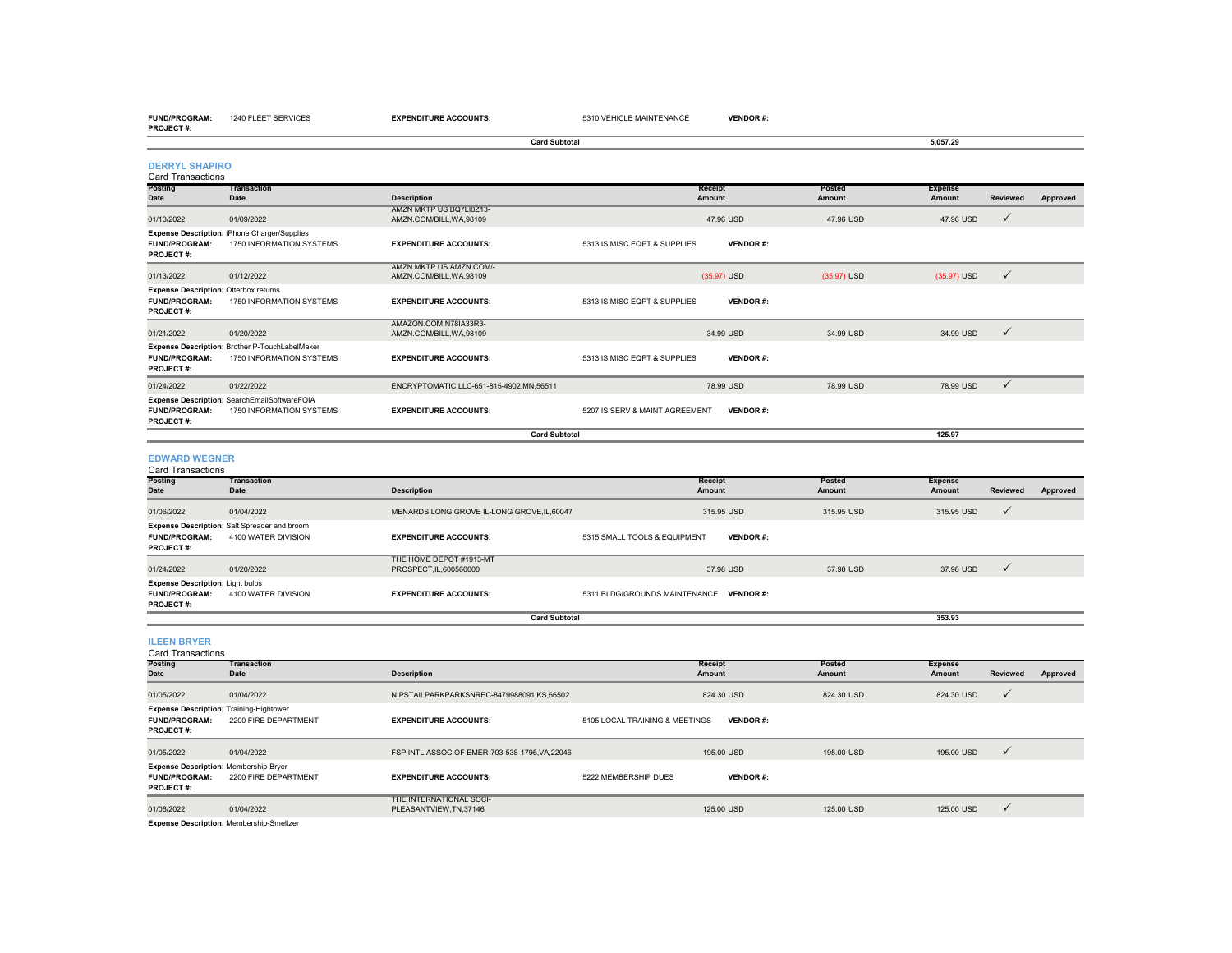| FUND/PROGRAM:<br>PROJECT#:                                                           | 2200 FIRE DEPARTMENT                                                         | <b>EXPENDITURE ACCOUNTS:</b>                        | 5222 MEMBERSHIP DUES                    | <b>VENDOR#:</b> |            |            |              |
|--------------------------------------------------------------------------------------|------------------------------------------------------------------------------|-----------------------------------------------------|-----------------------------------------|-----------------|------------|------------|--------------|
| 01/07/2022                                                                           | 01/06/2022                                                                   | ZOLL MEDICAL CORP-800-242-9150, MA, 01824           |                                         | 458.85 USD      | 458.85 USD | 458.85 USD | $\checkmark$ |
| <b>Expense Description: Medical Supplies</b><br>FUND/PROGRAM:<br>PROJECT#:           | 2200 FIRE DEPARTMENT                                                         | <b>EXPENDITURE ACCOUNTS:</b>                        | 5313 IS MISC EQPT & SUPPLIES            | <b>VENDOR#:</b> |            |            |              |
| 01/07/2022                                                                           | 01/07/2022                                                                   | JONES & BARTLETT LEARN-8008320034, MA, 01803        |                                         | 241.83 USD      | 241.83 USD | 241.83 USD | $\checkmark$ |
| FUND/PROGRAM:<br>PROJECT#:                                                           | Expense Description: Books-Small White Dawid<br>2200 FIRE DEPARTMENT         | <b>EXPENDITURE ACCOUNTS:</b>                        | 5105 LOCAL TRAINING & MEETINGS          | <b>VENDOR#:</b> |            |            |              |
| 01/10/2022                                                                           | 01/07/2022                                                                   | ZOLL MEDICAL CORP-800-242-9150.MA.01824             |                                         | 254.34 USD      | 254.34 USD | 254.34 USD | $\checkmark$ |
| <b>Expense Description: Medical Supplies</b><br>FUND/PROGRAM:<br><b>PROJECT#:</b>    | 2200 FIRE DEPARTMENT                                                         | <b>EXPENDITURE ACCOUNTS:</b>                        | 5312 MEDICAL SUPPLIES                   | <b>VENDOR#:</b> |            |            |              |
| 01/10/2022                                                                           | 01/08/2022                                                                   | AMAZON.COM YR49E70G3 A-<br>AMZN.COM/BILL, WA, 98109 |                                         | 275.80 USD      | 275.80 USD | 275.80 USD | $\checkmark$ |
| FUND/PROGRAM:<br>PROJECT#:                                                           | <b>Expense Description: Cases-medical supplies</b><br>2100 POLICE DEPARTMENT | <b>EXPENDITURE ACCOUNTS:</b>                        | 5312 MEDICAL SUPPLIES                   | <b>VENDOR#:</b> |            |            |              |
| 01/11/2022                                                                           | 01/10/2022                                                                   | FIREFIGHTERS BOOK-LA MIRADA,CA,90638                |                                         | 172,90 USD      | 172.90 USD | 172.90 USD | $\checkmark$ |
| <b>FUND/PROGRAM:</b><br>PROJECT#:                                                    | Expense Description: Books train-Small White<br>2200 FIRE DEPARTMENT         | <b>EXPENDITURE ACCOUNTS:</b>                        | 5105 LOCAL TRAINING & MEETINGS          | <b>VENDOR#:</b> |            |            |              |
| 01/11/2022                                                                           | 01/10/2022                                                                   | BADGEANDWALLET.COM-9142361260,NY,10504              |                                         | 307.50 USD      | 307.50 USD | 307.50 USD | $\checkmark$ |
| <b>Expense Description: Badges</b><br><b>FUND/PROGRAM:</b><br>PROJECT#:              | 2200 FIRE DEPARTMENT                                                         | <b>EXPENDITURE ACCOUNTS:</b>                        | 5106 UNIFORM ALLOWANCE                  | <b>VENDOR#:</b> |            |            |              |
| 01/12/2022                                                                           | 01/11/2022                                                                   | ONLINESTORES.COM-877-7342458,PA,15672               |                                         | 187.40 USD      | 187.40 USD | 187.40 USD | $\checkmark$ |
| <b>Expense Description: Awards</b><br><b>FUND/PROGRAM:</b><br>PROJECT#:              | 2200 FIRE DEPARTMENT                                                         | <b>EXPENDITURE ACCOUNTS:</b>                        | 5106 UNIFORM ALLOWANCE                  | <b>VENDOR#:</b> |            |            |              |
| 01/13/2022                                                                           | 01/13/2022                                                                   | JONES & BARTLETT LEARN-8008320034, MA, 01803        |                                         | 84.08 USD       | 84.08 USD  | 84.08 USD  | $\checkmark$ |
| <b>Expense Description: Books-Hightower</b><br><b>FUND/PROGRAM:</b><br>PROJECT#:     | 2200 FIRE DEPARTMENT                                                         | <b>EXPENDITURE ACCOUNTS:</b>                        | 5105 LOCAL TRAINING & MEETINGS          | <b>VENDOR#:</b> |            |            |              |
| 01/14/2022                                                                           | 01/13/2022                                                                   | AMAZON.COM NE3JK2DX3-<br>AMZN.COM/BILL,WA,98109     |                                         | 42.73 USD       | 42.73 USD  | 42.73 USD  | $\checkmark$ |
| FUND/PROGRAM:<br>PROJECT#:                                                           | Expense Description: Garden Hose fire inspecto<br>2200 FIRE DEPARTMENT       | <b>EXPENDITURE ACCOUNTS:</b>                        | 5311 BLDG/GROUNDS MAINTENANCE VENDOR #: |                 |            |            |              |
| 01/19/2022                                                                           | 01/18/2022                                                                   | FIREFIGHTERS BOOK-LA MIRADA,CA,90638                |                                         | 61.75 USD       | 61.75 USD  | 61.75 USD  | $\checkmark$ |
| <b>Expense Description: Books-White</b><br>FUND/PROGRAM:<br>PROJECT#:                | 2200 FIRE DEPARTMENT                                                         | <b>EXPENDITURE ACCOUNTS:</b>                        | 5105 LOCAL TRAINING & MEETINGS          | <b>VENDOR#:</b> |            |            |              |
| 01/24/2022                                                                           | 01/20/2022                                                                   | THE HOME DEPOT #1913-MT<br>PROSPECT, IL, 600560000  |                                         | 77.09 USD       | 77.09 USD  | 77.09 USD  | $\checkmark$ |
| <b>Expense Description: Station Maintenance</b><br>FUND/PROGRAM:<br>PROJECT#:        | 2200 FIRE DEPARTMENT                                                         | <b>EXPENDITURE ACCOUNTS:</b>                        | 5311 BLDG/GROUNDS MAINTENANCE VENDOR #: |                 |            |            |              |
| 01/24/2022                                                                           | 01/21/2022                                                                   | HOMEDEPOT.COM-800-430-3376,GA,30339                 |                                         | 302.80 USD      | 302.80 USD | 302.80 USD | $\checkmark$ |
| <b>Expense Description: Station Maintenance</b><br><b>FUND/PROGRAM:</b><br>PROJECT#: | 2200 FIRE DEPARTMENT                                                         | <b>EXPENDITURE ACCOUNTS:</b>                        | 5311 BLDG/GROUNDS MAINTENANCE VENDOR #: |                 |            |            |              |
| 01/24/2022                                                                           | 01/21/2022                                                                   | HOMEDEPOT.COM-800-430-3376.GA.30339                 |                                         | 278.90 USD      | 278,90 USD | 278,90 USD | $\checkmark$ |
| <b>Expense Description: Station Maintenance</b><br><b>FUND/PROGRAM:</b>              | 2200 FIRE DEPARTMENT                                                         | <b>EXPENDITURE ACCOUNTS:</b>                        | 5311 BLDG/GROUNDS MAINTENANCE           | <b>VENDOR#:</b> |            |            |              |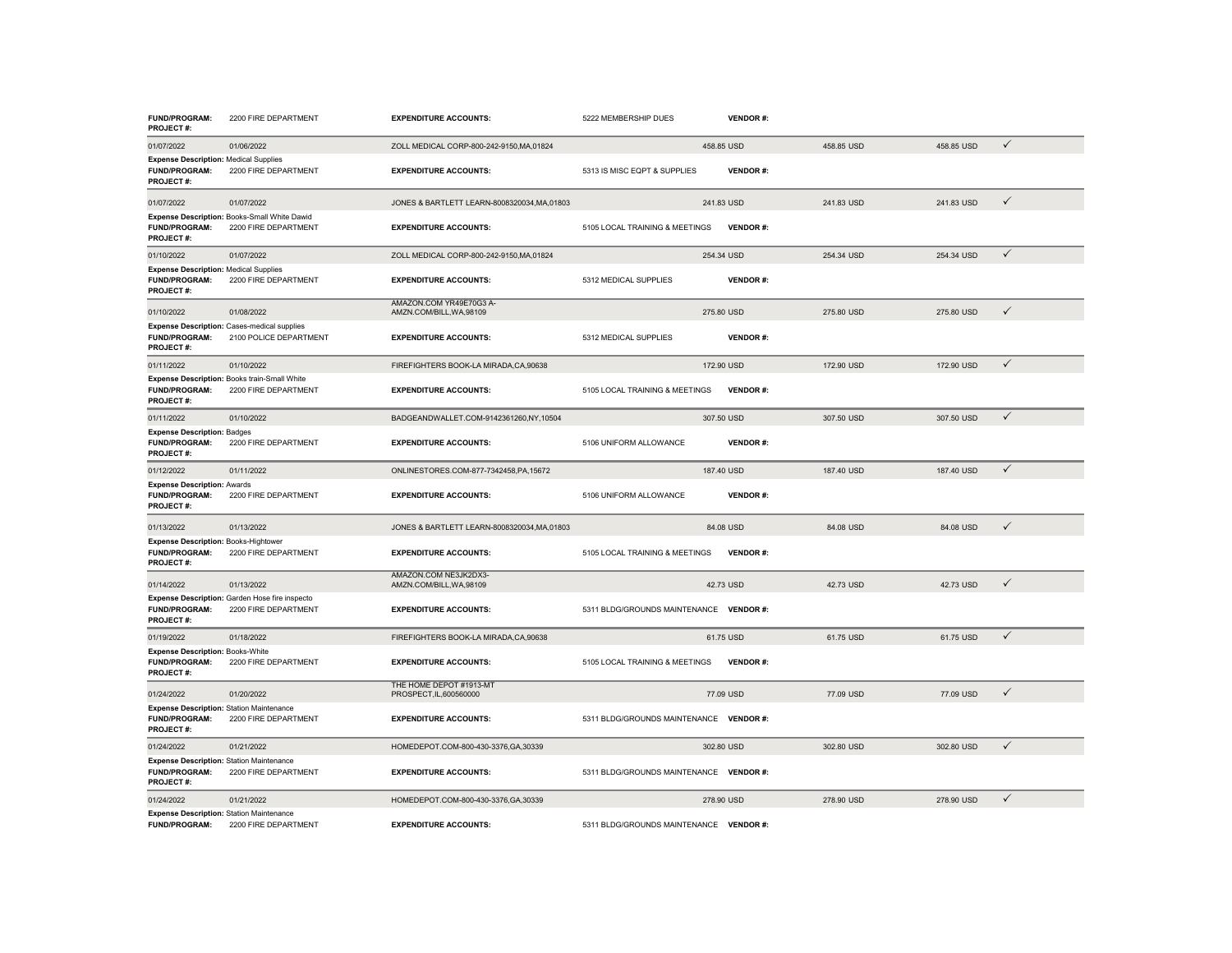| 01/27/2022                                                                             | 01/26/2022                                                             | USA BLUE BOOK-8004939876,IL,60085                    | 212.39 USD                              |                 | 212.39 USD              | 212.39 USD                      | $\checkmark$    |          |
|----------------------------------------------------------------------------------------|------------------------------------------------------------------------|------------------------------------------------------|-----------------------------------------|-----------------|-------------------------|---------------------------------|-----------------|----------|
| Expense Description: Water Drops Sta 23<br>FUND/PROGRAM:<br>PROJECT#:                  | 2200 FIRE DEPARTMENT                                                   | <b>EXPENDITURE ACCOUNTS:</b>                         | 5311 BLDG/GROUNDS MAINTENANCE VENDOR #: |                 |                         |                                 |                 |          |
| 01/31/2022                                                                             | 01/27/2022                                                             | ALLS HANDS FIRE EQUIPM-888-6811009,NJ,07753-<br>6513 | 447.90 USD                              |                 | 447.90 USD              | 447,90 USD                      | $\checkmark$    |          |
| <b>FUND/PROGRAM:</b><br><b>PROJECT#:</b>                                               | Expense Description: Replace parts Fire Helmet<br>2200 FIRE DEPARTMENT | <b>EXPENDITURE ACCOUNTS:</b>                         | 5319 PROTECTIVE CLOTHING                | <b>VENDOR#:</b> |                         |                                 |                 |          |
| 02/01/2022                                                                             | 01/31/2022                                                             | AMAZON.COM V52NA8VM3 A-<br>AMZN.COM/BILL, WA, 98109  | 311.88 USD                              |                 | 311.88 USD              | 311.88 USD                      | $\checkmark$    |          |
| <b>Expense Description: Cleaning Supplies</b><br>FUND/PROGRAM:<br>PROJECT#:            | 2200 FIRE DEPARTMENT                                                   | <b>EXPENDITURE ACCOUNTS:</b>                         | 5311 BLDG/GROUNDS MAINTENANCE VENDOR #: |                 |                         |                                 |                 |          |
| 02/03/2022                                                                             | 02/03/2022                                                             | AMAZON.COM RT0GK1XF3-<br>AMZN.COM/BILL, WA, 98109    | 503.19 USD                              |                 | 503.19 USD              | 503.19 USD                      | ✓               |          |
| <b>Expense Description: Cleaning Supplies</b><br><b>FUND/PROGRAM:</b><br>PROJECT#:     | 2200 FIRE DEPARTMENT                                                   | <b>EXPENDITURE ACCOUNTS:</b>                         | 5311 BLDG/GROUNDS MAINTENANCE           | <b>VENDOR#:</b> |                         |                                 |                 |          |
| 02/04/2022                                                                             | 02/03/2022                                                             | FSP INTL ASSOC OF EMER-703-538-1795, VA, 22046       | 299.00 USD                              |                 | 299.00 USD              | 299.00 USD                      | $\checkmark$    |          |
| <b>Expense Description: Training-Bryer</b><br>FUND/PROGRAM:<br>PROJECT#:               | 2200 FIRE DEPARTMENT                                                   | <b>EXPENDITURE ACCOUNTS:</b>                         | 5105 LOCAL TRAINING & MEETINGS          | <b>VENDOR#:</b> |                         |                                 |                 |          |
|                                                                                        |                                                                        | <b>Card Subtotal</b>                                 |                                         |                 |                         | 5,664.63                        |                 |          |
| <b>ISAAC SANTOS</b><br><b>Card Transactions</b>                                        |                                                                        |                                                      |                                         |                 |                         |                                 |                 |          |
| Posting<br>Date                                                                        | <b>Transaction</b><br>Date                                             | <b>Description</b>                                   | <b>Receipt</b><br><b>Amount</b>         |                 | Posted<br><b>Amount</b> | <b>Expense</b><br><b>Amount</b> | <b>Reviewed</b> | Approved |
| 01/20/2022                                                                             | 01/19/2022                                                             | MUTUAL ACE HARDWARE-BU-BUFFALO<br>GROVE, IL, 60085   |                                         | 23.97 USD       | 23.97 USD               | 23.97 USD                       |                 |          |
| Expense Description: Fittings for pilot valve.<br>FUND/PROGRAM:<br><b>PROJECT#:</b>    | 4100 WATER DIVISION                                                    | <b>EXPENDITURE ACCOUNTS:</b>                         | 5237 TELEMETRY EQUIP MAINT              | <b>VENDOR#:</b> |                         |                                 |                 |          |
|                                                                                        |                                                                        | <b>Card Subtotal</b>                                 |                                         |                 |                         | 23.97                           |                 |          |
| <b>JOHNNY PEREZ</b><br><b>Card Transactions</b>                                        |                                                                        |                                                      |                                         |                 |                         |                                 |                 |          |
| Posting<br><b>Date</b>                                                                 | <b>Transaction</b><br><b>Date</b>                                      | <b>Description</b>                                   | Receipt<br>Amount                       |                 | Posted<br><b>Amount</b> | <b>Expense</b><br><b>Amount</b> | <b>Reviewed</b> | Approved |
| 01/12/2022                                                                             | 01/11/2022                                                             | GRAINGER-877-2022594,IL,60045-5202                   |                                         | 150.81 USD      | 150.81 USD              | 150.81 USD                      | $\checkmark$    |          |
| <b>Expense Description: Fan motor</b><br>FUND/PROGRAM:<br>PROJECT#:                    | 1220 BUILDING SERVICES                                                 | <b>EXPENDITURE ACCOUNTS:</b>                         | 5311 BLDG/GROUNDS MAINTENANCE           | <b>VENDOR#:</b> |                         |                                 |                 |          |
| 01/17/2022                                                                             | 01/14/2022                                                             | ZORO TOOLS INC-855-2899676.IL.60089                  |                                         | 64.70 USD       | 64.70 USD               | 64.70 USD                       | $\checkmark$    |          |
| <b>Expense Description: Plumbing parts</b><br><b>FUND/PROGRAM:</b><br><b>PROJECT#:</b> | 1220 BUILDING SERVICES                                                 | <b>EXPENDITURE ACCOUNTS:</b>                         | 5311 BLDG/GROUNDS MAINTENANCE VENDOR #: |                 |                         |                                 |                 |          |
| 01/19/2022                                                                             |                                                                        |                                                      |                                         |                 |                         |                                 |                 |          |
|                                                                                        | 01/18/2022                                                             | ZORO TOOLS INC-855-2899676, IL, 60089                | 273.50 USD                              |                 | 273.50 USD              | 273.50 USD                      | $\checkmark$    |          |

**PROJECT #:**01/20/2022 01/19/2022 GRAINGER-877-2022594,IL,60045-5202 1,699.71 USD 1,699.71 USD 1,699.71 USD 1,699.71 USD √ **Expense Description:** HVAC/Electrical parts<br>**FUND/PROGRAM:** 1220 BUILDING SERVICES **EXPENDITURE ACCOUNTS:** 5311 BLDG/GROUNDS MAINTENANCE **VENDOR** #: **PROJECT #:** 01/21/2022 01/20/2022 01/20/2022 GRAINGER-877-2022594,IL,60045-5202 48.00 USD 48.00 USD 48.00 USD 48.00 USD 48.00 USD √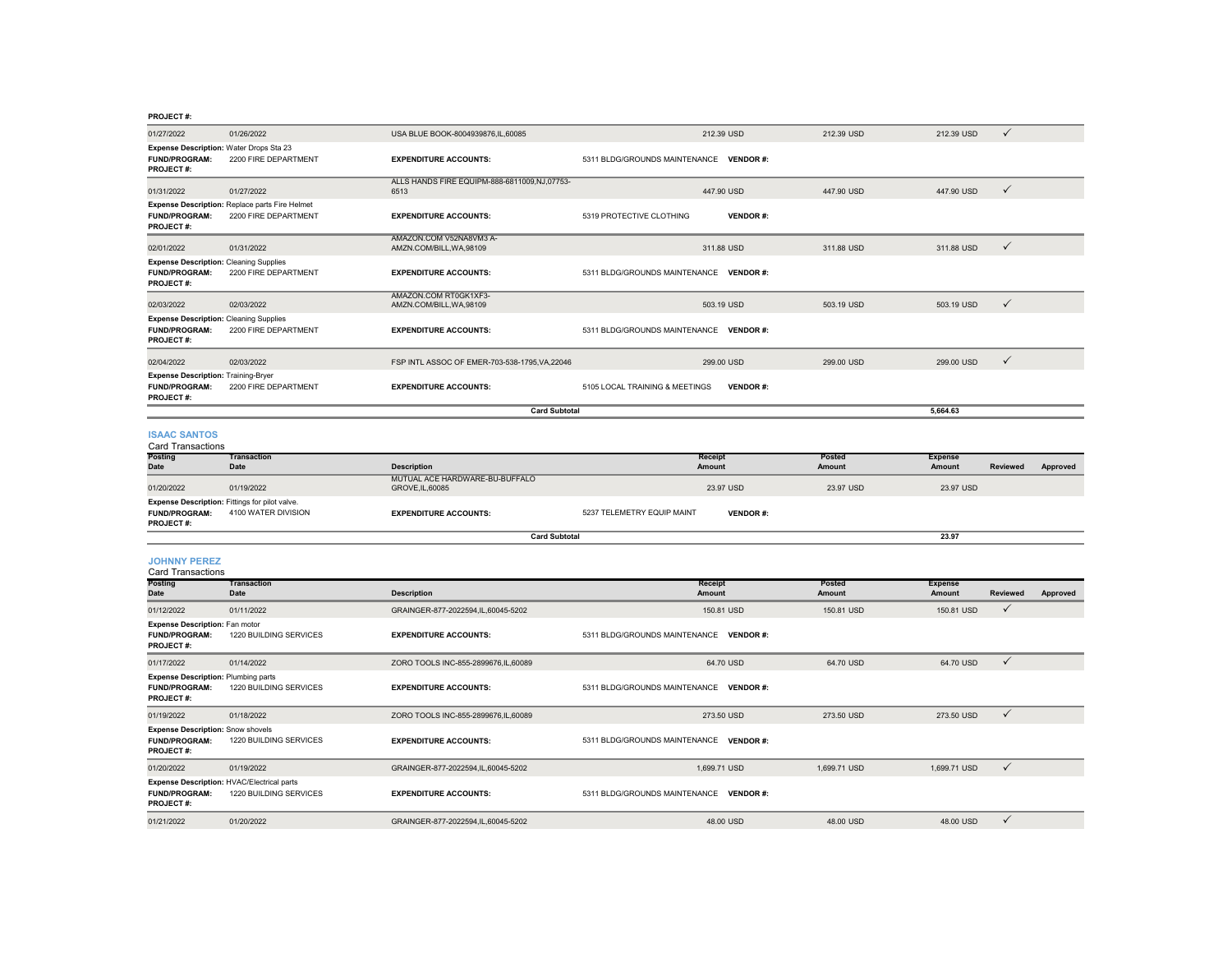| <b>Expense Description: Plumbing parts</b><br>FUND/PROGRAM:<br>PROJECT#:                   | 1220 BUILDING SERVICES     | <b>EXPENDITURE ACCOUNTS:</b>                        | 5311 BLDG/GROUNDS MAINTENANCE VENDOR #: |                   |                  |                          |                 |          |
|--------------------------------------------------------------------------------------------|----------------------------|-----------------------------------------------------|-----------------------------------------|-------------------|------------------|--------------------------|-----------------|----------|
| 01/24/2022                                                                                 | 01/20/2022                 | WAUSAU TILE-715-3593121, WI, 54474                  |                                         | 154.22 USD        | 154.22 USD       | 154.22 USD               | $\checkmark$    |          |
| Expense Description: Trash can lids<br>FUND/PROGRAM:<br>PROJECT#:                          | 1170 COMMUTER PARKING      | <b>EXPENDITURE ACCOUNTS:</b>                        | 5311 BLDG/GROUNDS MAINTENANCE VENDOR #: |                   |                  |                          |                 |          |
| 01/26/2022                                                                                 | 01/25/2022                 | GRAINGER-877-2022594,IL,60045-5202                  |                                         | 47.77 USD         | 47.77 USD        | 47.77 USD                | $\checkmark$    |          |
| <b>Expense Description: Fuses</b><br><b>Accounting Codes</b><br>FUND/PROGRAM:<br>PROJECT#: | 1220 BUILDING SERVICES     | <b>EXPENDITURE ACCOUNTS:</b>                        | 5311 BLDG/GROUNDS MAINTENANCE VENDOR #: |                   |                  |                          |                 |          |
| 02/02/2022                                                                                 | 02/01/2022                 | GRAINGER-877-2022594,IL,60045-5202                  |                                         | 457.36 USD        | 457.36 USD       | 113.40 USD               | $\checkmark$    |          |
| Expense Description: Electric plug<br>FUND/PROGRAM:<br>PROJECT#:                           | 2200 FIRE DEPARTMENT       | <b>EXPENDITURE ACCOUNTS:</b>                        | 5311 BLDG/GROUNDS MAINTENANCE VENDOR #: |                   |                  |                          |                 |          |
| 02/02/2022                                                                                 | 02/01/2022                 | GRAINGER-877-2022594,IL,60045-5202                  |                                         | 457.36 USD        | 457.36 USD       | 343.96 USD               | $\checkmark$    |          |
| <b>Expense Description: HVAC/Plumbing parts</b><br>FUND/PROGRAM:<br>PROJECT#:              | 1220 BUILDING SERVICES     | <b>EXPENDITURE ACCOUNTS:</b>                        | 5311 BLDG/GROUNDS MAINTENANCE VENDOR #: |                   |                  |                          |                 |          |
|                                                                                            |                            | <b>Card Subtotal</b>                                |                                         |                   |                  | 2,896.07                 |                 |          |
| <b>JON SFONDILIS</b><br><b>Card Transactions</b>                                           |                            |                                                     |                                         |                   |                  |                          |                 |          |
| Posting<br><b>Date</b>                                                                     | Transaction<br><b>Date</b> | <b>Description</b>                                  |                                         | Receipt<br>Amount | Posted<br>Amount | <b>Expense</b><br>Amount | Reviewed        | Approved |
| 01/21/2022                                                                                 | 01/20/2022                 | CHICAGO TRIB SUBSCRIPT-3125467900,TX,75067          |                                         | 27.72 USD         | 27.72 USD        | 27.72 USD                | $\checkmark$    |          |
| Expense Description: Tribune 1/20-2/17<br>FUND/PROGRAM:<br>PROJECT#:                       | 1600 ADMIN & BOT           | <b>EXPENDITURE ACCOUNTS:</b>                        | 5302 BOOKS & SUBSCRIPTIONS              | <b>VENDOR#:</b>   |                  |                          |                 |          |
| 01/31/2022                                                                                 | 01/29/2022                 | AMZN MKTP US KH3YM9F03-<br>AMZN.COM/BILL, WA, 98109 |                                         | 200.00 USD        | 200.00 USD       | 200.00 USD               | ✓               |          |
| <b>Expense Description: Wireless headset</b><br>FUND/PROGRAM:<br>PROJECT#:                 | 1600 ADMIN & BOT           | <b>EXPENDITURE ACCOUNTS:</b>                        | 5313 IS MISC EQPT & SUPPLIES            | <b>VENDOR#:</b>   |                  |                          |                 |          |
| 02/01/2022                                                                                 | 01/31/2022                 | AMZN MKTP US O40NS07H3-<br>AMZN.COM/BILL, WA, 98109 |                                         | 18.99 USD         | 18.99 USD        | 18.99 USD                | $\checkmark$    |          |
| Expense Description: Wireless headset cord<br>FUND/PROGRAM:<br>PROJECT#:                   | 1600 ADMIN & BOT           | <b>EXPENDITURE ACCOUNTS:</b>                        | 5313 IS MISC EQPT & SUPPLIES            | <b>VENDOR#:</b>   |                  |                          |                 |          |
| 02/01/2022                                                                                 | 01/31/2022                 | DAILY HERALD/REFLEJOS-847-427-4300,IL,60005         |                                         | 55.20 USD         | 55.20 USD        | 55.20 USD                | $\checkmark$    |          |
| Expense Description: Herald 1/31-4/6<br><b>FUND/PROGRAM:</b><br>PROJECT#:                  | 1600 ADMIN & BOT           | <b>EXPENDITURE ACCOUNTS:</b>                        | 5302 BOOKS & SUBSCRIPTIONS              | <b>VENDOR#:</b>   |                  |                          |                 |          |
| 02/01/2022                                                                                 | 02/01/2022                 | AVAS FLOWERS-877-638-3303.DE.19713                  |                                         | 193.52 USD        | 193.52 USD       | 193.52 USD               | $\checkmark$    |          |
| <b>Expense Description: Helmer funeral</b><br>FUND/PROGRAM:<br>PROJECT#:                   | 1600 ADMIN & BOT           | <b>EXPENDITURE ACCOUNTS:</b>                        | 5323 AWARDS/DECORATIONS                 | <b>VENDOR#:</b>   |                  |                          |                 |          |
|                                                                                            |                            | <b>Card Subtotal</b>                                |                                         |                   |                  | 495.43                   |                 |          |
| <b>JOSEPH WARGO</b><br><b>Card Transactions</b>                                            |                            |                                                     |                                         |                   |                  |                          |                 |          |
| Posting<br>Date                                                                            | Transaction<br>Date        | <b>Description</b>                                  |                                         | Receipt<br>Amount | Posted<br>Amount | <b>Expense</b><br>Amount | <b>Reviewed</b> | Approved |
| 01/19/2022                                                                                 | 01/17/2022                 | THE HOME DEPOT #1913-MT<br>PROSPECT, IL, 600560000  |                                         | 33.32 USD         | 33.32 USD        | 33.32 USD                | ✓               |          |

| 01/19/2022 | 01/17/2022                                       | THE HOME DEPOT #1913-MT<br>PROSPECT.IL.600560000 | 33.32 USD | 33.32 USD | 33.32 USD |  |
|------------|--------------------------------------------------|--------------------------------------------------|-----------|-----------|-----------|--|
|            | <b>Expense Description: Galvanized Couplings</b> |                                                  | ________  |           |           |  |

**FUND/PROGRAM:** 4100 WATER DIVISION**EXPENDITURE ACCOUNTS:** 5344 WATER MAIN MAINTENANCE **VENDOR #:**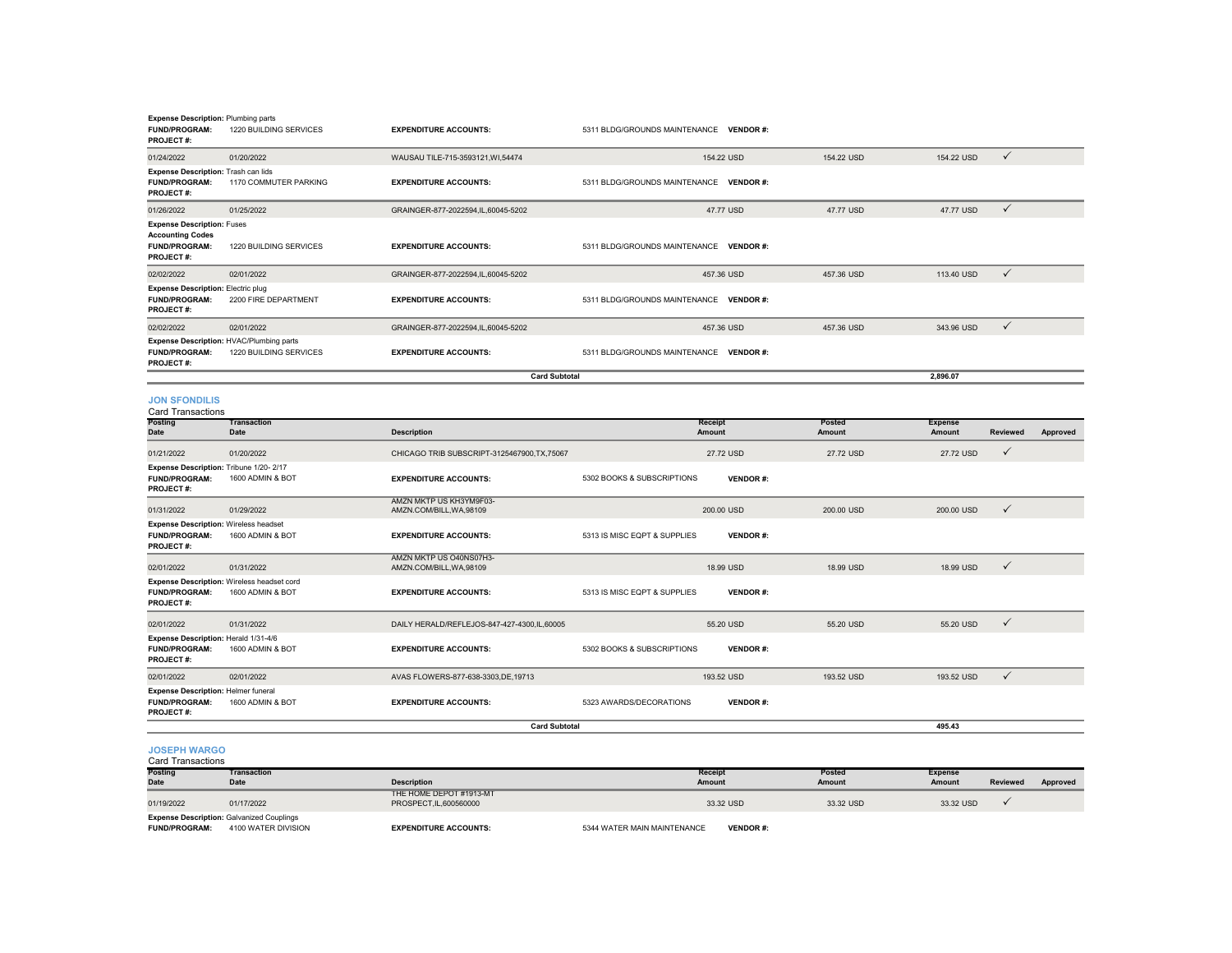| $1100 - 177$                                                                                 |                                   |                                                    |                                         |                   |                  |                          |              |          |
|----------------------------------------------------------------------------------------------|-----------------------------------|----------------------------------------------------|-----------------------------------------|-------------------|------------------|--------------------------|--------------|----------|
| 01/20/2022                                                                                   | 01/18/2022                        | THE HOME DEPOT #1913-MT<br>PROSPECT, IL, 600560000 |                                         | 8.72 USD          | 8.72 USD         | 8.72 USD                 | $\checkmark$ |          |
| <b>Expense Description: Cleaning Vinegar</b><br>FUND/PROGRAM:<br>PROJECT#:                   | 4100 WATER DIVISION               | <b>EXPENDITURE ACCOUNTS:</b>                       | 5243 PUMPHOUSE MAINTENANCE              | <b>VENDOR#:</b>   |                  |                          |              |          |
| 01/28/2022                                                                                   | 01/26/2022                        | THE HOME DEPOT #1913-MT<br>PROSPECT, IL, 600560000 |                                         | 93.79 USD         | 93.79 USD        | 93.79 USD                | $\checkmark$ |          |
| <b>Expense Description: Paint Supplies</b><br><b>FUND/PROGRAM:</b><br>PROJECT#:              | 4100 WATER DIVISION               | <b>EXPENDITURE ACCOUNTS:</b>                       | 5311 BLDG/GROUNDS MAINTENANCE VENDOR #: |                   |                  |                          |              |          |
|                                                                                              |                                   | <b>Card Subtotal</b>                               |                                         |                   |                  | 135.83                   |              |          |
| <b>JOSHUA BERMAN</b><br><b>Card Transactions</b>                                             |                                   |                                                    |                                         |                   |                  |                          |              |          |
| Posting<br><b>Date</b>                                                                       | <b>Transaction</b><br><b>Date</b> | <b>Description</b>                                 |                                         | Receipt<br>Amount | Posted<br>Amount | <b>Expense</b><br>Amount | Reviewed     | Approved |
| 01/05/2022                                                                                   | 01/04/2022                        | ZORO TOOLS INC-855-2899676, IL, 60089              |                                         | 233.12 USD        | 233.12 USD       | 116.56 USD               | ✓            |          |
| Expense Description: Split - Rags<br><b>FUND/PROGRAM:</b><br>PROJECT#:                       | 4100 WATER DIVISION               | <b>EXPENDITURE ACCOUNTS:</b>                       | 5344 WATER MAIN MAINTENANCE             | <b>VENDOR#:</b>   |                  |                          |              |          |
| 01/05/2022                                                                                   | 01/04/2022                        | ZORO TOOLS INC-855-2899676, IL, 60089              |                                         | 233.12 USD        | 233.12 USD       | 116.56 USD               | $\checkmark$ |          |
| <b>Expense Description: Split - Rags</b><br><b>FUND/PROGRAM:</b><br>PROJECT#:                | 4200 SEWER DIVISION               | <b>EXPENDITURE ACCOUNTS:</b>                       | 5342 SEWER LINE MAINTENANCE             | <b>VENDOR#:</b>   |                  |                          |              |          |
| 01/10/2022                                                                                   | 01/08/2022                        | ZORO TOOLS INC-855-2899676, IL, 60089              |                                         | 439.50 USD        | 439.50 USD       | 439.50 USD               | $\checkmark$ |          |
| <b>Expense Description: Nitrile Gloves</b><br>FUND/PROGRAM:<br>PROJECT#:                     | 4200 SEWER DIVISION               | <b>EXPENDITURE ACCOUNTS:</b>                       | 5319 PROTECTIVE CLOTHING                | <b>VENDOR#:</b>   |                  |                          |              |          |
| 01/19/2022                                                                                   | 01/18/2022                        | ZORO TOOLS INC-855-2899676, IL, 60089              |                                         | 842.27 USD        | 842.27 USD       | 421.14 USD               | $\checkmark$ |          |
| Expense Description: Split - Gloves<br><b>Accounting Codes</b><br>FUND/PROGRAM:<br>PROJECT#: | 4100 WATER DIVISION               | <b>EXPENDITURE ACCOUNTS:</b>                       | 5319 PROTECTIVE CLOTHING                | <b>VENDOR#:</b>   |                  |                          |              |          |
| 01/19/2022                                                                                   | 01/18/2022                        | ZORO TOOLS INC-855-2899676,IL,60089                |                                         | 842.27 USD        | 842.27 USD       | 421.13 USD               | $\checkmark$ |          |
| Expense Description: Split - Gloves<br><b>FUND/PROGRAM:</b><br>PROJECT#:                     | 4200 SEWER DIVISION               | <b>EXPENDITURE ACCOUNTS:</b>                       | 5319 PROTECTIVE CLOTHING                | <b>VENDOR#:</b>   |                  |                          |              |          |
| 01/24/2022                                                                                   | 01/20/2022                        | HOMEDEPOT.COM-800-430-3376,GA,303390000            |                                         | 708.10 USD        | 708.10 USD       | 708.10 USD               | $\checkmark$ |          |
| <b>Expense Description: Floor Paint</b><br>FUND/PROGRAM:<br>PROJECT#:                        | 4100 WATER DIVISION               | <b>EXPENDITURE ACCOUNTS:</b>                       | 5311 BLDG/GROUNDS MAINTENANCE VENDOR #: |                   |                  |                          |              |          |
| 01/25/2022                                                                                   | 01/24/2022                        | IN SCALETRON INDUSTRI-215-7662670,PA,18949         |                                         | 107.99 USD        | 107.99 USD       | 107.99 USD               | $\checkmark$ |          |
| Expense Description: CL2 Scale Parts<br>FUND/PROGRAM:<br>PROJECT#:                           | 4100 WATER DIVISION               | <b>EXPENDITURE ACCOUNTS:</b>                       | 5345 WATER STORAGE MAINT                | <b>VENDOR#:</b>   |                  |                          |              |          |
| 01/31/2022                                                                                   | 01/28/2022                        | ZORO TOOLS INC-855-2899676, IL, 60089              |                                         | 332.42 USD        | 332.42 USD       | 332.42 USD               | $\checkmark$ |          |
| <b>Expense Description: Gloves/Glasses</b><br>FUND/PROGRAM:<br><b>PROJECT#:</b>              | 4100 WATER DIVISION               | <b>EXPENDITURE ACCOUNTS:</b>                       | 5319 PROTECTIVE CLOTHING                | <b>VENDOR#:</b>   |                  |                          |              |          |
| 01/31/2022                                                                                   | 01/28/2022                        | VALVESANDINSTRUMENT-8772110209,MI,49037            |                                         | 406.56 USD        | 406.56 USD       | 406.56 USD               | $\checkmark$ |          |
| Expense Description: Solenoid Valve<br><b>FUND/PROGRAM:</b><br><b>PROJECT#:</b>              | 4100 WATER DIVISION               | <b>EXPENDITURE ACCOUNTS:</b>                       | 5237 TELEMETRY EQUIP MAINT              | <b>VENDOR#:</b>   |                  |                          |              |          |
| 01/31/2022                                                                                   | 01/28/2022                        | MCMASTER-CARR-630-834-9600.IL.60126                |                                         | 119,78 USD        | 119,78 USD       | 119,78 USD               | $\checkmark$ |          |
| <b>Exnance Description: Flow Adjustment Valve</b>                                            |                                   |                                                    |                                         |                   |                  |                          |              |          |

**Expense Description:** Flow Adjustment Valve<br>**FUND/PROGRAM:** 4100 WATER DIVISION **EXPENDITURE ACCOUNTS:** 5237 TELEMETRY EQUIP MAINT **VENDOR #:**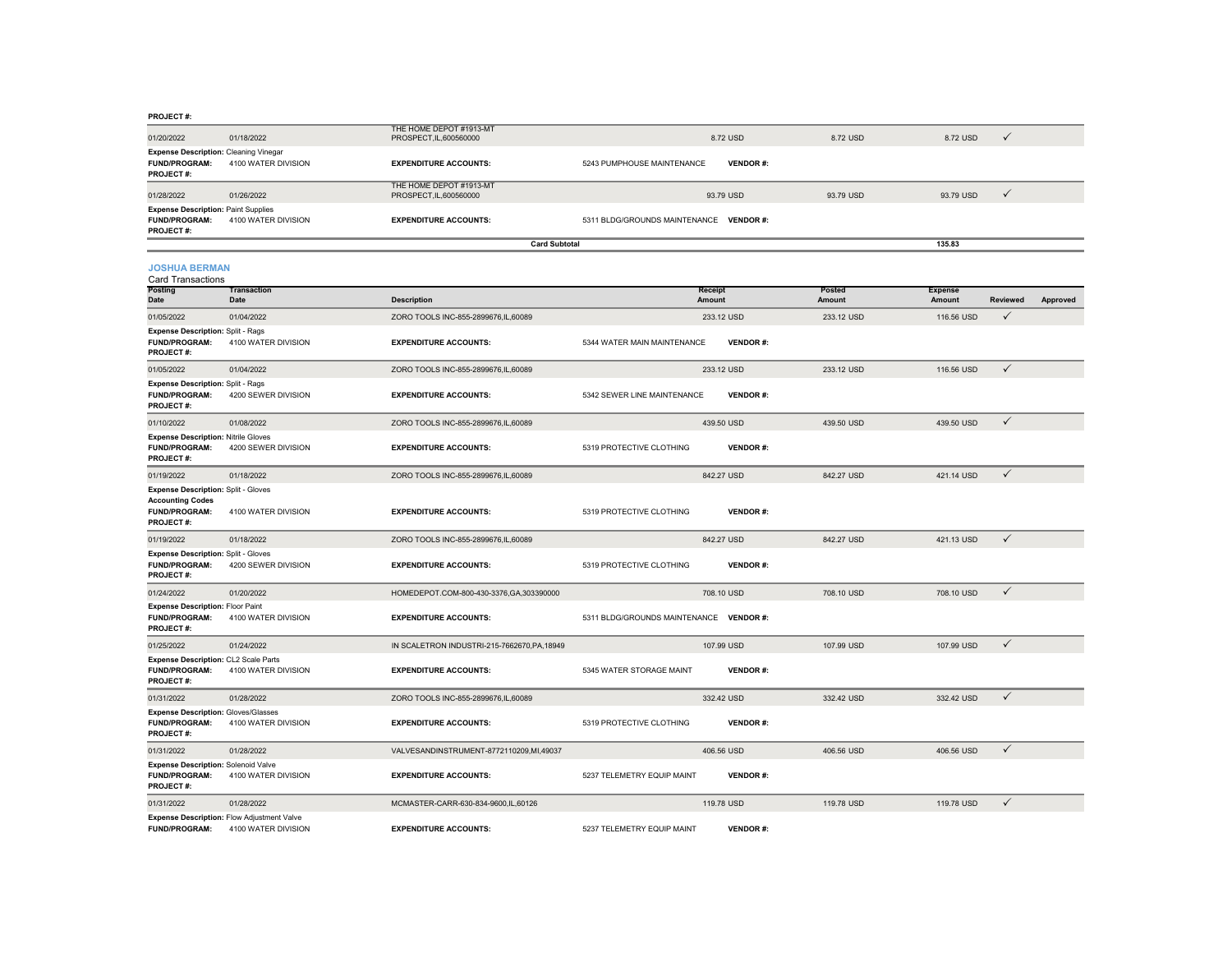| 01/31/2022                                                                   | 01/30/2022                                                         | AWWA.ORG-303-347-6197.CO.80235                      |                                         | 85.00 USD         | 85,00 USD               | 70.83 USD                | $\checkmark$    |          |
|------------------------------------------------------------------------------|--------------------------------------------------------------------|-----------------------------------------------------|-----------------------------------------|-------------------|-------------------------|--------------------------|-----------------|----------|
| FUND/PROGRAM:<br>PROJECT#:                                                   | Expense Description: 22 AWWA Membership<br>4100 WATER DIVISION     | <b>EXPENDITURE ACCOUNTS:</b>                        | 5222 MEMBERSHIP DUES                    | <b>VENDOR#:</b>   |                         |                          |                 |          |
| 01/31/2022                                                                   | 01/30/2022                                                         | AWWA.ORG-303-347-6197,CO,80235                      |                                         | 85.00 USD         | 85.00 USD               | 14.17 USD                | $\checkmark$    |          |
| <b>FUND/PROGRAM:</b><br><b>PROJECT#:</b>                                     | Expense Description: 23 AWWA Membership<br>4100 WATER DIVISION     | <b>EXPENDITURE ACCOUNTS:</b>                        | 5222 MEMBERSHIP DUES                    | <b>VENDOR#:</b>   |                         |                          |                 |          |
| 02/01/2022                                                                   | 01/31/2022                                                         | VALVESANDINSTRUMENT-8772110209,MI,49037             |                                         | (36.97) USD       | (36.97) USD             | (36.97) USD              | $\checkmark$    |          |
| Expense Description: Solenoid Valve<br>FUND/PROGRAM:<br>PROJECT#:            | 4100 WATER DIVISION                                                | <b>EXPENDITURE ACCOUNTS:</b>                        | 5237 TELEMETRY EQUIP MAINT              | <b>VENDOR#:</b>   |                         |                          |                 |          |
| 02/02/2022                                                                   | 01/31/2022                                                         | HOMEDEPOT.COM-800-430-3376,GA,30339                 |                                         | 354.05 USD        | 354.05 USD              | 354.05 USD               | $\checkmark$    |          |
| <b>Expense Description: Floor Paint</b><br>FUND/PROGRAM:<br>PROJECT#:        | 4100 WATER DIVISION                                                | <b>EXPENDITURE ACCOUNTS:</b>                        | 5311 BLDG/GROUNDS MAINTENANCE VENDOR #: |                   |                         |                          |                 |          |
| 02/03/2022                                                                   | 02/01/2022                                                         | HOMEDEPOT.COM-800-430-3376,GA,30339                 |                                         | 720.00 USD        | 720.00 USD              | 720.00 USD               | $\checkmark$    |          |
| Expense Description: Floor Paint<br><b>FUND/PROGRAM:</b><br><b>PROJECT#:</b> | 4100 WATER DIVISION                                                | <b>EXPENDITURE ACCOUNTS:</b>                        | 5311 BLDG/GROUNDS MAINTENANCE VENDOR #: |                   |                         |                          |                 |          |
|                                                                              |                                                                    | <b>Card Subtotal</b>                                |                                         |                   |                         | 4,311.82                 |                 |          |
| <b>KATHERINE WHITEHEAD</b><br><b>Card Transactions</b>                       |                                                                    |                                                     |                                         |                   |                         |                          |                 |          |
| Posting<br><b>Date</b>                                                       | Transaction<br><b>Date</b>                                         | <b>Description</b>                                  |                                         | Receipt<br>Amount | <b>Posted</b><br>Amount | <b>Expense</b><br>Amount | <b>Reviewed</b> | Approved |
| 01/05/2022                                                                   | 01/05/2022                                                         | NSHORE HOSPITAL BILLIN-847-570-5000.IL.60201        |                                         | 577.00 USD        | 577.00 USD              | 577,00 USD               | ✓               |          |
| Expense Description: COVID TESTS<br><b>FUND/PROGRAM:</b><br>PROJECT#:        | 2100 POLICE DEPARTMENT<br>2020-011                                 | <b>EXPENDITURE ACCOUNTS:</b>                        | 5246 MEDICAL EXAMS                      | <b>VENDOR#:</b>   |                         |                          |                 |          |
| 01/06/2022                                                                   | 01/05/2022                                                         | AMAZON COM YX4TV50O3-<br>AMZN.COM/BILL, WA, 98109   |                                         | 45.52 USD         | 45.52 USD               | 45.52 USD                | $\checkmark$    |          |
| <b>FUND/PROGRAM:</b><br>PROJECT#:                                            | Expense Description: 2022 DESK CALENDARS<br>2100 POLICE DEPARTMENT | <b>EXPENDITURE ACCOUNTS:</b>                        | 5318 OFFICE SUPPLIES                    | <b>VENDOR#:</b>   |                         |                          |                 |          |
| 01/06/2022                                                                   | 01/05/2022                                                         | AMZN MKTP US 3B2O21IN3-<br>AMZN.COM/BILL, WA, 98109 |                                         | 172.84 USD        | 172.84 USD              | 172.84 USD               | $\checkmark$    |          |
| Expense Description: #136 UNIFORM<br>FUND/PROGRAM:<br>PROJECT#:              | 2100 POLICE DEPARTMENT                                             | <b>EXPENDITURE ACCOUNTS:</b>                        | 5106 UNIFORM ALLOWANCE                  | <b>VENDOR#:</b>   |                         |                          |                 |          |
| 01/07/2022                                                                   | 01/06/2022                                                         | AMZN MKTP US XZ50D9EA3-<br>AMZN.COM/BILL, WA, 98109 |                                         | 14.56 USD         | 14.56 USD               | 14.56 USD                | ✓               |          |
| Expense Description: #109 UNIFORM<br><b>FUND/PROGRAM:</b><br>PROJECT#:       | 2100 POLICE DEPARTMENT                                             | <b>EXPENDITURE ACCOUNTS:</b>                        | 5106 UNIFORM ALLOWANCE                  | <b>VENDOR#:</b>   |                         |                          |                 |          |
| 01/10/2022                                                                   | 01/07/2022                                                         | STAPLS7346199003004001-877-8267755,MI,48375         |                                         | 160.80 USD        | 160.80 USD              | 160.80 USD               | $\checkmark$    |          |
| Expense Description: OFFICE SUPPLIES<br>FUND/PROGRAM:<br>PROJECT#:           | 2100 POLICE DEPARTMENT                                             | <b>EXPENDITURE ACCOUNTS:</b>                        | 5318 OFFICE SUPPLIES                    | <b>VENDOR#:</b>   |                         |                          |                 |          |
| 01/10/2022                                                                   | 01/07/2022                                                         | STAPLS7346199003004002-877-8267755,MI,48375         |                                         | 18.98 USD         | 18.98 USD               | 18.98 USD                | ✓               |          |
| Expense Description: OFFICE SUPPLIES<br>FUND/PROGRAM:<br>PROJECT#:           | 2100 POLICE DEPARTMENT                                             | <b>EXPENDITURE ACCOUNTS:</b>                        | 5318 OFFICE SUPPLIES                    | <b>VENDOR#:</b>   |                         |                          |                 |          |
| 01/10/2022                                                                   | 01/09/2022                                                         | AMZN MKTP US AT97393Y3-<br>AMZN.COM/BILL, WA, 98109 |                                         | 58.49 USD         | 58.49 USD               | 58.49 USD                | ✓               |          |

**Expense Description:** OFFICE SUPPLIES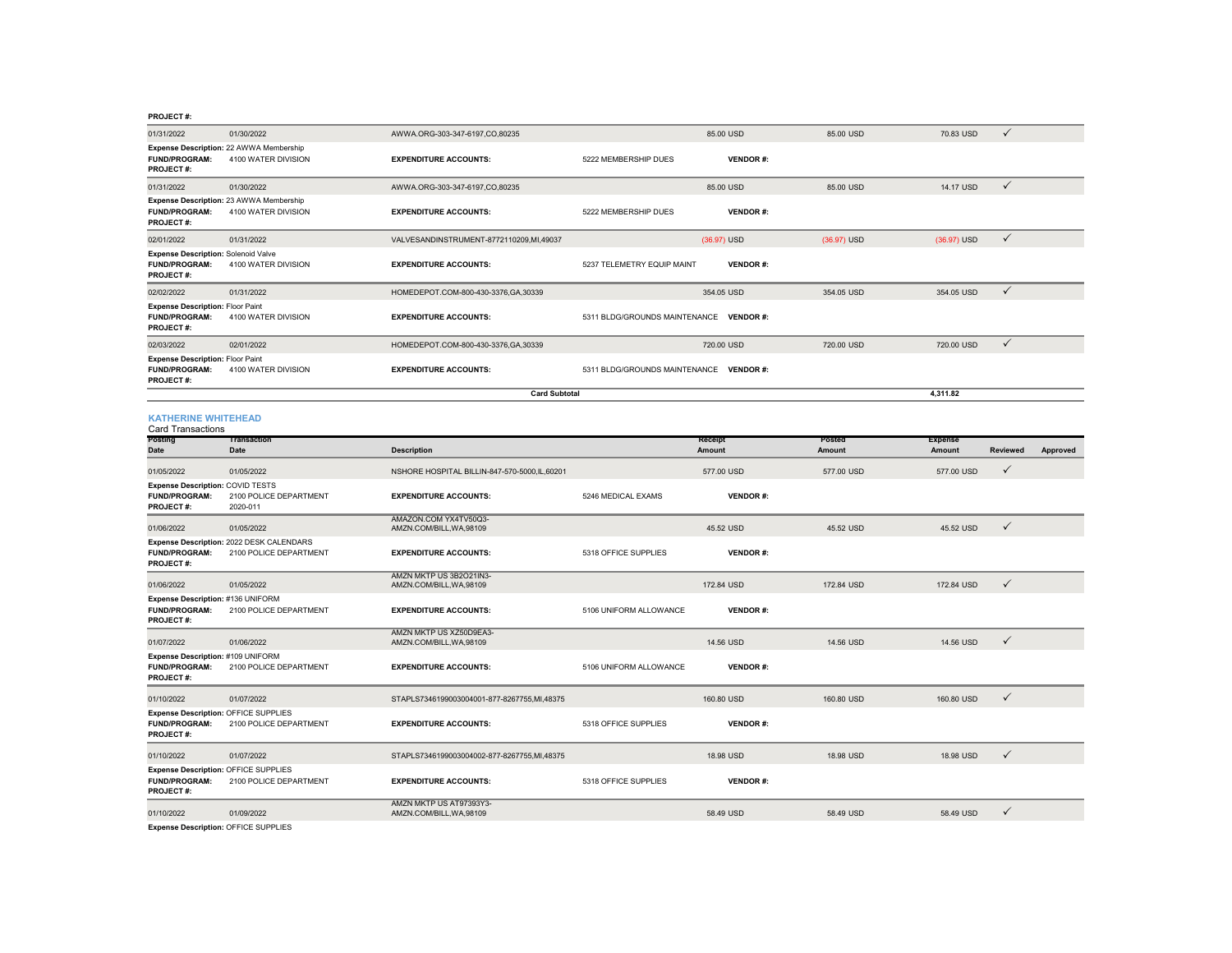| FUND/PROGRAM:<br>PROJECT#:                                             | 2100 POLICE DEPARTMENT                                                | <b>EXPENDITURE ACCOUNTS:</b>                        | 5318 OFFICE SUPPLIES           | <b>VENDOR#:</b> |             |             |              |
|------------------------------------------------------------------------|-----------------------------------------------------------------------|-----------------------------------------------------|--------------------------------|-----------------|-------------|-------------|--------------|
| 01/11/2022                                                             | 01/10/2022                                                            | STATE GRAPHICS-847-215-2500,IL,60090                |                                | 67.00 USD       | 67.00 USD   | 67.00 USD   | $\checkmark$ |
| <b>FUND/PROGRAM:</b><br>PROJECT#:                                      | Expense Description: ANIMAL IMPOUND REPORTS<br>2100 POLICE DEPARTMENT | <b>EXPENDITURE ACCOUNTS:</b>                        | 5228 PRINTING & BINDING        | <b>VENDOR#:</b> |             |             |              |
| 01/12/2022                                                             | 01/11/2022                                                            | STREETCOP-7322613330,NJ,08510                       |                                | 225.00 USD      | 225.00 USD  | 225.00 USD  | $\checkmark$ |
| Expense Description: #131 TRAINING<br>FUND/PROGRAM:<br>PROJECT#:       | 2100 POLICE DEPARTMENT                                                | <b>EXPENDITURE ACCOUNTS:</b>                        | 5105 LOCAL TRAINING & MEETINGS | <b>VENDOR#:</b> |             |             |              |
| 01/13/2022                                                             | 01/11/2022                                                            | PARTNERS AND PAWS-LISLE, IL, 60532                  |                                | 57.80 USD       | 57.80 USD   | 57.80 USD   | $\checkmark$ |
| Expense Description: K9 RIGGS VET<br>FUND/PROGRAM:<br>PROJECT#:        | 2100 POLICE DEPARTMENT<br>2020-022                                    | <b>EXPENDITURE ACCOUNTS:</b>                        | 5299 MISC CONTRACTUAL SERVICES | <b>VENDOR#:</b> |             |             |              |
| 01/13/2022                                                             | 01/12/2022                                                            | AMZN MKTP US 9Y4TP68H3-<br>AMZN.COM/BILL, WA, 98109 |                                | 179.90 USD      | 179.90 USD  | 179,90 USD  | $\checkmark$ |
| Expense Description: IT - USB DRIVES<br>FUND/PROGRAM:<br>PROJECT#:     | 2100 POLICE DEPARTMENT                                                | <b>EXPENDITURE ACCOUNTS:</b>                        | 5313 IS MISC EQPT & SUPPLIES   | <b>VENDOR#:</b> |             |             |              |
| 01/14/2022                                                             | 01/13/2022                                                            | AMAZON.COM 2I3F53MZ3 A-<br>AMZN.COM/BILL, WA, 98109 |                                | 196.39 USD      | 196.39 USD  | 196.39 USD  | $\checkmark$ |
| Expense Description: OFFICE SUPPLIES<br>FUND/PROGRAM:<br>PROJECT#:     | 2100 POLICE DEPARTMENT                                                | <b>EXPENDITURE ACCOUNTS:</b>                        | 5318 OFFICE SUPPLIES           | <b>VENDOR#:</b> |             |             |              |
| 01/17/2022                                                             | 01/14/2022                                                            | AMZN MKTP US 3D0A92Y33-<br>AMZN.COM/BILL, WA, 98109 |                                | 239.25 USD      | 239.25 USD  | 239.25 USD  | $\checkmark$ |
| Expense Description: IT - USB DRIVES<br>FUND/PROGRAM:<br>PROJECT#:     | 2100 POLICE DEPARTMENT                                                | <b>EXPENDITURE ACCOUNTS:</b>                        | 5313 IS MISC EQPT & SUPPLIES   | <b>VENDOR#:</b> |             |             |              |
| 01/17/2022                                                             | 01/14/2022                                                            | AMZN MKTP US-AMZN.COM/BILL, WA, 98109               |                                | $(52.90)$ USD   | (52.90) USD | (52.90) USD | $\checkmark$ |
| FUND/PROGRAM:<br>PROJECT#:                                             | Expense Description: #136 UNIFORM RETURN<br>2100 POLICE DEPARTMENT    | <b>EXPENDITURE ACCOUNTS:</b>                        | 5106 UNIFORM ALLOWANCE         | <b>VENDOR#:</b> |             |             |              |
| 01/17/2022                                                             | 01/14/2022                                                            | WAL-MART #1735-WHEELING,IL,60090                    |                                | 26.56 USD       | 26.56 USD   | 26.56 USD   | $\checkmark$ |
| FUND/PROGRAM:<br>PROJECT#:                                             | Expense Description: P.RODGERS RETIRE CAKE<br>2100 POLICE DEPARTMENT  | <b>EXPENDITURE ACCOUNTS:</b>                        | 5323 AWARDS/DECORATIONS        | <b>VENDOR#:</b> |             |             |              |
| 01/17/2022                                                             | 01/16/2022                                                            | AMAZON COM S28DG2GH3-<br>AMZN.COM/BILL, WA, 98109   |                                | 52.90 USD       | 52.90 USD   | 52,90 USD   | ✓            |
| Expense Description: #136 UNIFORM<br>FUND/PROGRAM:<br>PROJECT#:        | 2100 POLICE DEPARTMENT                                                | <b>EXPENDITURE ACCOUNTS:</b>                        | 5106 UNIFORM ALLOWANCE         | <b>VENDOR#:</b> |             |             |              |
| 01/18/2022                                                             | 01/17/2022                                                            | AMAZON.COM 3M7NY5583 A-<br>AMZN.COM/BILL, WA, 98109 |                                | 47.44 USD       | 47.44 USD   | 47.44 USD   | $\checkmark$ |
| FUND/PROGRAM:<br>PROJECT#:                                             | Expense Description: 2022 DESK CALENDARS<br>2100 POLICE DEPARTMENT    | <b>EXPENDITURE ACCOUNTS:</b>                        | 5318 OFFICE SUPPLIES           | <b>VENDOR#:</b> |             |             |              |
| 01/18/2022                                                             | 01/18/2022                                                            | AMAZON.COM 226758TY3-<br>AMZN.COM/BILL.WA.98109     |                                | 26.95 USD       | 26.95 USD   | 26.95 USD   | $\checkmark$ |
| FUND/PROGRAM:<br>PROJECT#:                                             | Expense Description: CAMERA EQUIPTMENT<br>2100 POLICE DEPARTMENT      | <b>EXPENDITURE ACCOUNTS:</b>                        | 5317 MISC OPERATING SUPPLIES   | <b>VENDOR#:</b> |             |             |              |
| 01/19/2022                                                             | 01/18/2022                                                            | AMZN MKTP US 076D469O3-<br>AMZN.COM/BILL, WA, 98109 |                                | 278.39 USD      | 278.39 USD  | 278.39 USD  | $\checkmark$ |
| Expense Description: #144 UNIFORM<br><b>FUND/PROGRAM:</b><br>PROJECT#: | 2100 POLICE DEPARTMENT                                                | <b>EXPENDITURE ACCOUNTS:</b>                        | 5106 UNIFORM ALLOWANCE         | <b>VENDOR#:</b> |             |             |              |
| 01/19/2022                                                             | 01/19/2022                                                            | COMCAST CHICAGO-800-COMCAST, IL, 60173              |                                | 21.04 USD       | 21.04 USD   | 21.04 USD   | $\checkmark$ |
| <b>FUND/PROGRAM:</b>                                                   | Expense Description: JAN INTERNET FOR PD<br>1750 INFORMATION SYSTEMS  | <b>EXPENDITURE ACCOUNTS:</b>                        | 5207 IS SERV & MAINT AGREEMENT | <b>VENDOR#:</b> |             |             |              |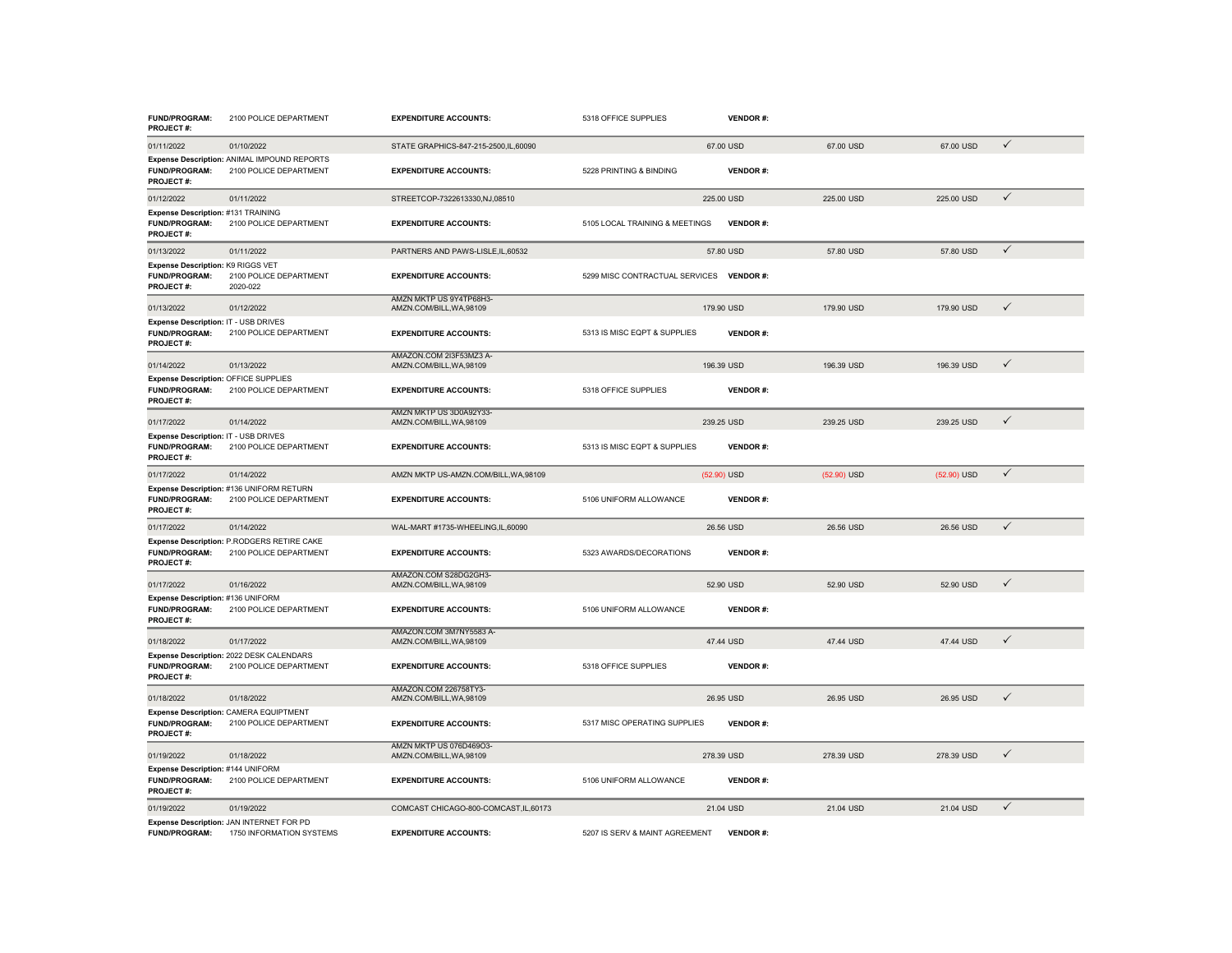| 01/19/2022                                                             | 01/19/2022                                                           | COMCAST CHICAGO-800-COMCAST,IL,60173                |                                | 231.48 USD      | 231.48 USD | 231.48 USD | ✓            |
|------------------------------------------------------------------------|----------------------------------------------------------------------|-----------------------------------------------------|--------------------------------|-----------------|------------|------------|--------------|
| FUND/PROGRAM:<br>PROJECT#:                                             | Expense Description: JAN INTERNET FOR PD<br>1750 INFORMATION SYSTEMS | <b>EXPENDITURE ACCOUNTS:</b>                        | 5207 IS SERV & MAINT AGREEMENT | <b>VENDOR#:</b> |            |            |              |
| 01/20/2022                                                             | 01/19/2022                                                           | ATT BILL PAYMENT-800-288-2020, TX, 75202            |                                | 141.35 USD      | 141.35 USD | 141.35 USD | $\checkmark$ |
| Expense Description: 1/11-2/10 FIBER<br><b>Accounting Codes</b>        |                                                                      |                                                     |                                |                 |            |            |              |
| FUND/PROGRAM:<br>PROJECT#:                                             | 2110 DISPATCHERS                                                     | <b>EXPENDITURE ACCOUNTS:</b>                        | 5207 IS SERV & MAINT AGREEMENT | <b>VENDOR#:</b> |            |            |              |
| 01/20/2022                                                             | 01/20/2022                                                           | AMAZON.COM 213SG0ZH3-<br>AMZN.COM/BILL, WA, 98109   |                                | 50.96 USD       | 50.96 USD  | 50.96 USD  | ✓            |
| FUND/PROGRAM:<br>PROJECT#:                                             | Expense Description: IT- KEYBOARD/MOUSE<br>2100 POLICE DEPARTMENT    | <b>EXPENDITURE ACCOUNTS:</b>                        | 5313 IS MISC EQPT & SUPPLIES   | <b>VENDOR#:</b> |            |            |              |
| 01/21/2022                                                             | 01/21/2022                                                           | VZWRLSS MW M5761-01-800-922-0204.FL.32746           |                                | 49.99 USD       | 49.99 USD  | 49.99 USD  | ✓            |
| Expense Description: IT- IPHONE<br>FUND/PROGRAM:<br>PROJECT#:          | 2100 POLICE DEPARTMENT                                               | <b>EXPENDITURE ACCOUNTS:</b>                        | 5317 MISC OPERATING SUPPLIES   | <b>VENDOR#:</b> |            |            |              |
| 01/21/2022                                                             | 01/21/2022                                                           | AMZN MKTP US BV5LH70P3-<br>AMZN.COM/BILL, WA, 98109 |                                | 58.88 USD       | 58.88 USD  | 58.88 USD  | $\checkmark$ |
| Expense Description: CLOROX CLEANER<br>FUND/PROGRAM:<br>PROJECT#:      | 2100 POLICE DEPARTMENT<br>2020-011                                   | <b>EXPENDITURE ACCOUNTS:</b>                        | 5317 MISC OPERATING SUPPLIES   | <b>VENDOR#:</b> |            |            |              |
| 01/24/2022                                                             | 01/20/2022                                                           | PETCO COM 00069880-SAN DIEGO.CA.92127               |                                | 63.74 USD       | 63.74 USD  | 63.74 USD  | $\checkmark$ |
| Expense Description: K9 RIGGS FOOD<br>FUND/PROGRAM:<br>PROJECT#:       | 2100 POLICE DEPARTMENT<br>2020-022                                   | <b>EXPENDITURE ACCOUNTS:</b>                        | 5317 MISC OPERATING SUPPLIES   | <b>VENDOR#:</b> |            |            |              |
| 01/24/2022                                                             | 01/21/2022                                                           | AMAZON.COM DF8O26663 A-<br>AMZN.COM/BILL, WA, 98109 |                                | 125.00 USD      | 125,00 USD | 125,00 USD | $\checkmark$ |
| Expense Description: #372 UNIFORM<br><b>FUND/PROGRAM:</b><br>PROJECT#: | 2110 DISPATCHERS                                                     | <b>EXPENDITURE ACCOUNTS:</b>                        | 5106 UNIFORM ALLOWANCE         | <b>VENDOR#:</b> |            |            |              |
| 01/24/2022                                                             | 01/22/2022                                                           | STAPLS7348583037000001-877-8267755,MI,48375         |                                | 354.67 USD      | 354.67 USD | 354.67 USD | ✓            |
| Expense Description: OFFICE SUPPLIES<br>FUND/PROGRAM:<br>PROJECT#:     | 2100 POLICE DEPARTMENT                                               | <b>EXPENDITURE ACCOUNTS:</b>                        | 5318 OFFICE SUPPLIES           | <b>VENDOR#:</b> |            |            |              |
| 01/24/2022                                                             | 01/23/2022                                                           | AMZN MKTP US WE5Y93OY3-<br>AMZN.COM/BILL, WA, 98109 |                                | 12.97 USD       | 12.97 USD  | 12.97 USD  | $\checkmark$ |
| Expense Description: #122 UNIFORM<br>FUND/PROGRAM:<br>PROJECT#:        | 2100 POLICE DEPARTMENT                                               | <b>EXPENDITURE ACCOUNTS:</b>                        | 5106 UNIFORM ALLOWANCE         | <b>VENDOR#:</b> |            |            |              |
| 01/24/2022                                                             | 01/23/2022                                                           | AMZN MKTP US OW33P0BG3-<br>AMZN.COM/BILL, WA, 98109 |                                | 210.93 USD      | 210.93 USD | 210.93 USD | ✓            |
| Expense Description: #74 UNIFORM<br>FUND/PROGRAM:<br>PROJECT#:         | 2100 POLICE DEPARTMENT                                               | <b>EXPENDITURE ACCOUNTS:</b>                        | 5106 UNIFORM ALLOWANCE         | <b>VENDOR#:</b> |            |            |              |
| 01/24/2022                                                             | 01/23/2022                                                           | AMZN MKTP US J42Y79WX3-<br>AMZN.COM/BILL, WA, 98109 |                                | 23.98 USD       | 23.98 USD  | 23.98 USD  | ✓            |
| Expense Description: IT- IPHONE CASE<br>FUND/PROGRAM:<br>PROJECT#:     | 2100 POLICE DEPARTMENT                                               | <b>EXPENDITURE ACCOUNTS:</b>                        | 5317 MISC OPERATING SUPPLIES   | <b>VENDOR#:</b> |            |            |              |
| 01/24/2022                                                             | 01/23/2022                                                           | AMZN MKTP US 8B8879GA3-<br>AMZN.COM/BILL, WA, 98109 |                                | 11.59 USD       | 11.59 USD  | 11.59 USD  | $\checkmark$ |
| FUND/PROGRAM:<br>PROJECT#:                                             | Expense Description: IT-NETWORK SWITCH<br>2100 POLICE DEPARTMENT     | <b>EXPENDITURE ACCOUNTS:</b>                        | 5313 IS MISC EQPT & SUPPLIES   | <b>VENDOR#:</b> |            |            |              |
| 01/27/2022                                                             | 01/26/2022                                                           | THOMSON WEST TCD-800-328-4880.MN.55123              |                                | 280.80 USD      | 280,80 USD | 280,80 USD | ✓            |
|                                                                        | $n - n$ $n - n$                                                      |                                                     |                                |                 |            |            |              |

**Expense Description:** DEC ILCS SUBSCRIPTION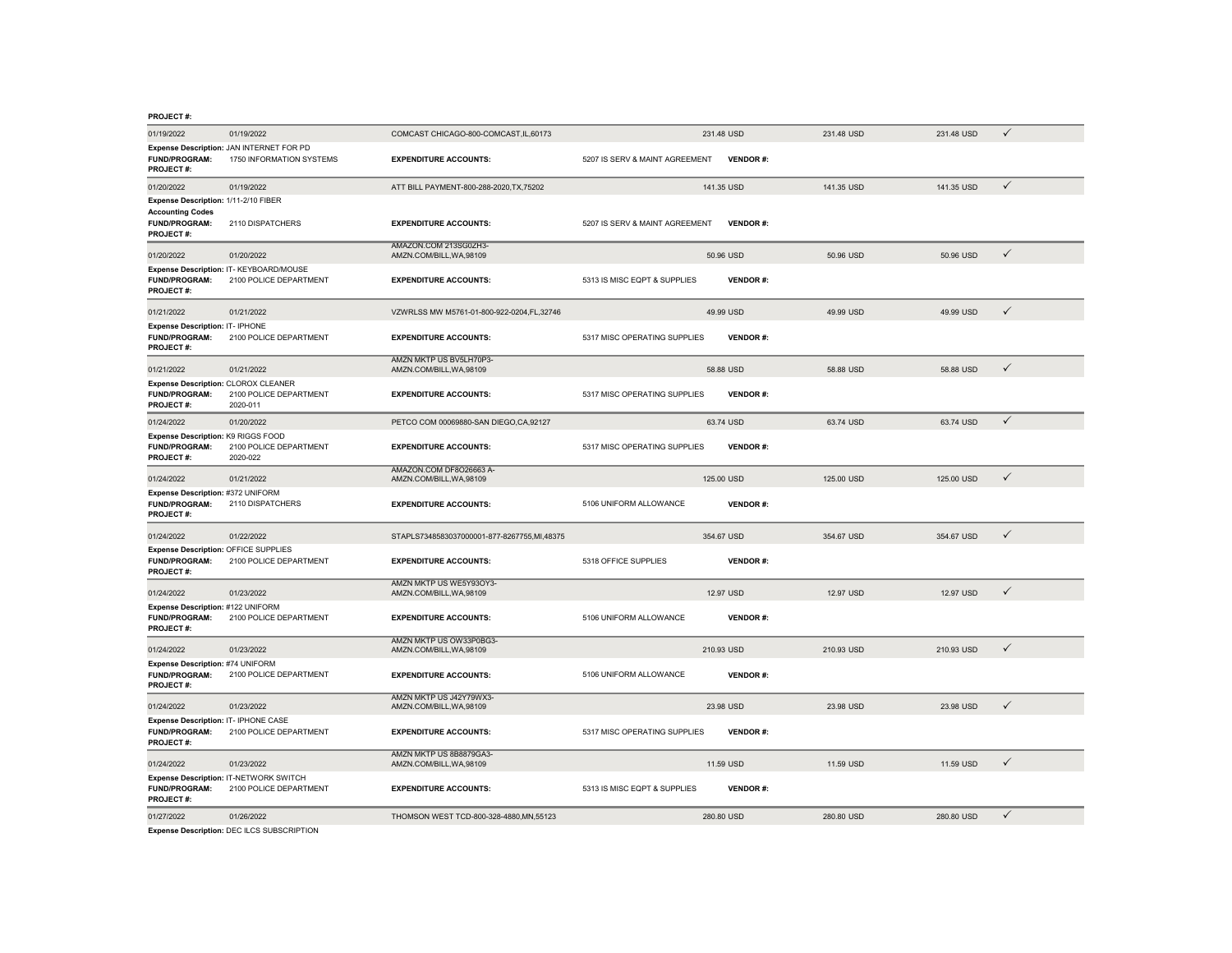| FUND/PROGRAM:<br>PROJECT#:                                                | 2100 POLICE DEPARTMENT                                                | <b>EXPENDITURE ACCOUNTS:</b>                        | 5231 REG & SPCL AGENCY ASSESS  | <b>VENDOR#:</b> |            |            |              |
|---------------------------------------------------------------------------|-----------------------------------------------------------------------|-----------------------------------------------------|--------------------------------|-----------------|------------|------------|--------------|
| 01/27/2022                                                                | 01/26/2022                                                            | STATE GRAPHICS-847-215-2500, IL, 60090              |                                | 102.00 USD      | 102.00 USD | 102.00 USD | $\checkmark$ |
| FUND/PROGRAM:<br>PROJECT#:                                                | Expense Description: VICTIM RIGHTS FORMS<br>2100 POLICE DEPARTMENT    | <b>EXPENDITURE ACCOUNTS:</b>                        | 5228 PRINTING & BINDING        | <b>VENDOR#:</b> |            |            |              |
| 01/28/2022                                                                | 01/27/2022                                                            | THE HONEST KITCHEN-8664379729, CA, 91942            |                                | 57.59 USD       | 57.59 USD  | 57.59 USD  | $\checkmark$ |
| Expense Description: K9 RIGGS FOOD<br>FUND/PROGRAM:<br>PROJECT#:          | 2100 POLICE DEPARTMENT<br>2020-022                                    | <b>EXPENDITURE ACCOUNTS:</b>                        | 5317 MISC OPERATING SUPPLIES   | <b>VENDOR#:</b> |            |            |              |
| 01/28/2022                                                                | 01/28/2022                                                            | VZWRLSS IVR VB-800-922-0204,FL,32746                |                                | 921.17 USD      | 921.17 USD | 921.17 USD | ✓            |
| FUND/PROGRAM:<br><b>PROJECT#:</b>                                         | Expense Description: 12/5-1/4 BROADBAND<br>1600 ADMIN & BOT           | <b>EXPENDITURE ACCOUNTS:</b>                        | 5239 CELLULAR SERVICES         | <b>VENDOR#:</b> |            |            |              |
| 01/31/2022                                                                | 01/28/2022                                                            | MID-STATES ORGANIZED C-417-8834383, MO, 65807       |                                | 250.00 USD      | 250.00 USD | 250.00 USD | $\checkmark$ |
| <b>Expense Description: 2022 DUES</b><br>FUND/PROGRAM:<br>PROJECT#:       | 2100 POLICE DEPARTMENT                                                | <b>EXPENDITURE ACCOUNTS:</b>                        | 5222 MEMBERSHIP DUES           | <b>VENDOR#:</b> |            |            |              |
| 01/31/2022                                                                | 01/28/2022                                                            | STAPLS7348583037000002-877-8267755,MI,48375         |                                | 54.98 USD       | 54.98 USD  | 54.98 USD  | $\checkmark$ |
| Expense Description: OFFICE SUPPLIES<br>FUND/PROGRAM:<br><b>PROJECT#:</b> | 2100 POLICE DEPARTMENT                                                | <b>EXPENDITURE ACCOUNTS:</b>                        | 5318 OFFICE SUPPLIES           | <b>VENDOR#:</b> |            |            |              |
| 01/31/2022                                                                | 01/29/2022                                                            | KONICA MINOLTA USA-800-456-6422, NJ, 07446          |                                | 18.38 USD       | 18.38 USD  | 18.38 USD  | $\checkmark$ |
| Expense Description: 911 COPIER<br>FUND/PROGRAM:<br>PROJECT#:             | 2110 DISPATCHERS                                                      | <b>EXPENDITURE ACCOUNTS:</b>                        | 5207 IS SERV & MAINT AGREEMENT | <b>VENDOR#:</b> |            |            |              |
| 01/31/2022                                                                | 01/29/2022                                                            | AMZN MKTP US 2P96X3OC3-<br>AMZN.COM/BILL, WA, 98109 |                                | 170.27 USD      | 170.27 USD | 170.27 USD | $\checkmark$ |
| Expense Description: DRY ERASE BOARD<br>FUND/PROGRAM:<br>PROJECT#:        | 2100 POLICE DEPARTMENT                                                | <b>EXPENDITURE ACCOUNTS:</b>                        | 5318 OFFICE SUPPLIES           | <b>VENDOR#:</b> |            |            |              |
| 01/31/2022                                                                | 01/29/2022                                                            | STANLEY ACCESS TECHNOL-8606796442,CT,06032          |                                | 418.24 USD      | 418.24 USD | 418.24 USD | $\checkmark$ |
| FUND/PROGRAM:<br><b>PROJECT#:</b>                                         | Expense Description: INSTALL HAND WAVE<br>2100 POLICE DEPARTMENT      | <b>EXPENDITURE ACCOUNTS:</b>                        | 5317 MISC OPERATING SUPPLIES   | <b>VENDOR#:</b> |            |            |              |
| 01/31/2022                                                                | 01/29/2022                                                            | AMZN MKTP US LJ4AK9J33-<br>AMZN.COM/BILL, WA, 98109 |                                | 141.97 USD      | 141.97 USD | 141.97 USD | $\checkmark$ |
| Expense Description: #129 UNIFORM<br>FUND/PROGRAM:<br>PROJECT#:           | 2100 POLICE DEPARTMENT                                                | <b>EXPENDITURE ACCOUNTS:</b>                        | 5106 UNIFORM ALLOWANCE         | <b>VENDOR#:</b> |            |            |              |
| 02/01/2022                                                                | 01/31/2022                                                            | AMAZON.COM 1W2LU9513 A-<br>AMZN.COM/BILL,WA,98109   |                                | 129.99 USD      | 129.99 USD | 129.99 USD | $\checkmark$ |
| Expense Description: #112 UNIFORM<br>FUND/PROGRAM:<br>PROJECT#:           | 2100 POLICE DEPARTMENT                                                | <b>EXPENDITURE ACCOUNTS:</b>                        | 5106 UNIFORM ALLOWANCE         | <b>VENDOR#:</b> |            |            |              |
| 02/01/2022                                                                | 01/31/2022                                                            | VIGILANT SOLUTIONS INC-925-398-2079,CA,94551        |                                | 800.00 USD      | 800.00 USD | 800.00 USD | $\checkmark$ |
| FUND/PROGRAM:<br>PROJECT#:                                                | Expense Description: SQUAD CAR CAMERA MOUNT<br>2100 POLICE DEPARTMENT | <b>EXPENDITURE ACCOUNTS:</b>                        | 5310 VEHICLE MAINTENANCE       | <b>VENDOR#:</b> |            |            |              |
| 02/01/2022                                                                | 02/01/2022                                                            | TYCOINTEGRATEDSECURITY-800-289-2647, IN, 46256      |                                | 78.00 USD       | 78,00 USD  | 78.00 USD  | $\checkmark$ |
| Expense Description: 2/1-4/30 ALARM<br>FUND/PROGRAM:<br><b>PROJECT#:</b>  | 2100 POLICE DEPARTMENT                                                | <b>EXPENDITURE ACCOUNTS:</b>                        | 5317 MISC OPERATING SUPPLIES   | <b>VENDOR#:</b> |            |            |              |
| 02/02/2022                                                                | 01/31/2022                                                            | VERIZON WRLS 09196-01-ROSWELL, GA, 30076            |                                | 49.99 USD       | 49.99 USD  | 49.99 USD  | $\checkmark$ |
| <b>Expense Description: IT-IPHONE</b>                                     |                                                                       |                                                     |                                |                 |            |            |              |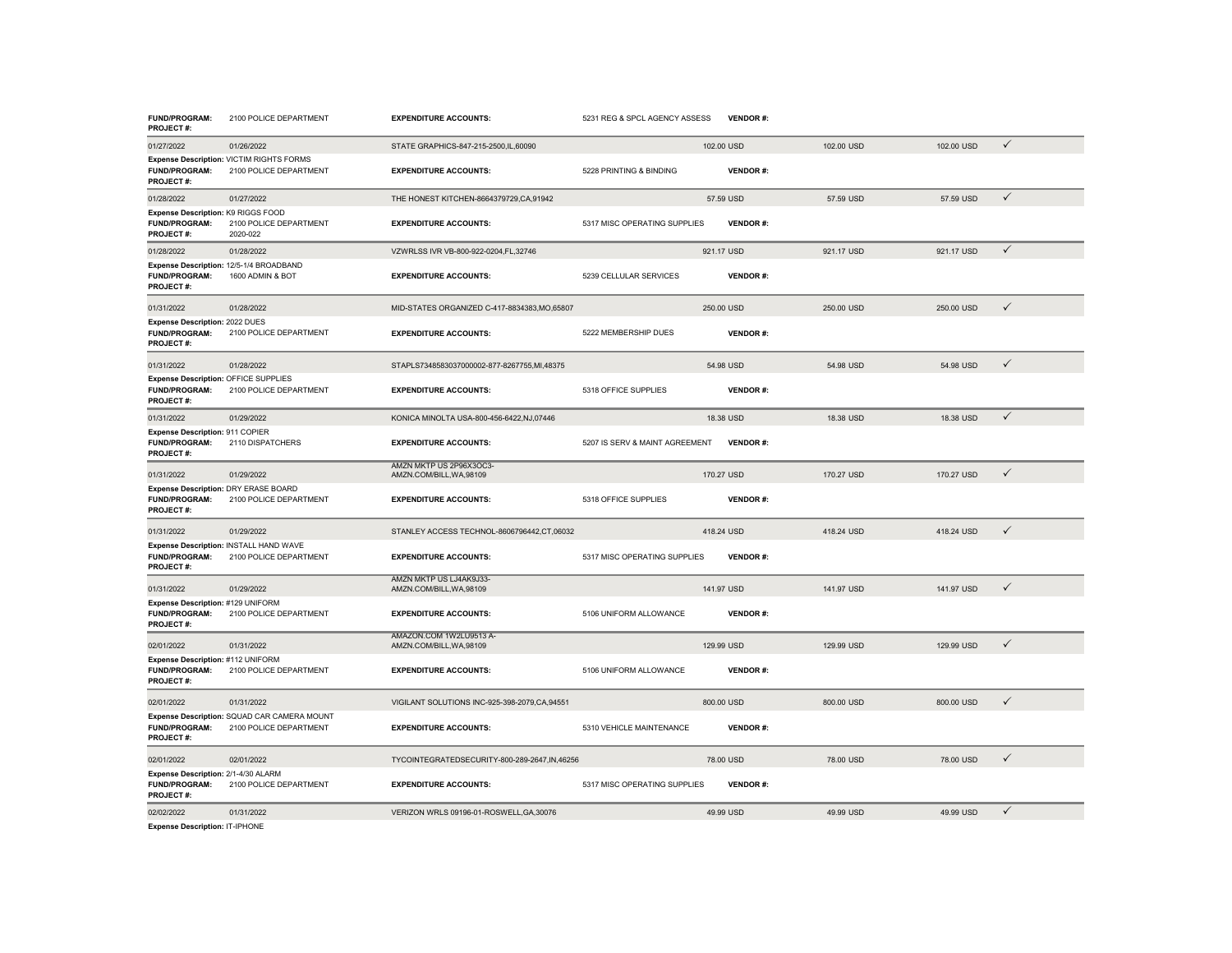| FUND/PROGRAM:<br>PROJECT#:                                                                     | 2100 POLICE DEPARTMENT                                                | <b>EXPENDITURE ACCOUNTS:</b>                        | 5317 MISC OPERATING SUPPLIES             | <b>VENDOR#:</b> |              |                |                 |          |
|------------------------------------------------------------------------------------------------|-----------------------------------------------------------------------|-----------------------------------------------------|------------------------------------------|-----------------|--------------|----------------|-----------------|----------|
| 02/02/2022                                                                                     | 02/01/2022                                                            | AMZN MKTP US GZ5BZ6P83-<br>AMZN.COM/BILL, WA, 98109 |                                          | 23.99 USD       | 23.99 USD    | 23.99 USD      | $\checkmark$    |          |
| Expense Description: IT - IPHONE CASE<br><b>Accounting Codes</b><br>FUND/PROGRAM:<br>PROJECT#: | 2100 POLICE DEPARTMENT                                                | <b>EXPENDITURE ACCOUNTS:</b>                        | 5317 MISC OPERATING SUPPLIES             | <b>VENDOR#:</b> |              |                |                 |          |
| 02/02/2022                                                                                     | 02/01/2022                                                            | AMAZON.COM ME61W2CM3 A-<br>AMZN.COM/BILL, WA, 98109 |                                          | 79.00 USD       | 79.00 USD    | 79.00 USD      | $\checkmark$    |          |
| FUND/PROGRAM:<br>PROJECT#:                                                                     | Expense Description: IT- PHONE HEADSET<br>2100 POLICE DEPARTMENT      | <b>EXPENDITURE ACCOUNTS:</b>                        | 5313 IS MISC EQPT & SUPPLIES             | <b>VENDOR#:</b> |              |                |                 |          |
| 02/02/2022                                                                                     | 02/01/2022                                                            | RICOH USA, INC-8005650283, PA, 19355                |                                          | 103.78 USD      | 103.78 USD   | 103.78 USD     | $\checkmark$    |          |
| <b>FUND/PROGRAM:</b><br>PROJECT#:                                                              | Expense Description: DEC 2021 PD COPIER<br>2100 POLICE DEPARTMENT     | <b>EXPENDITURE ACCOUNTS:</b>                        | 5220 MAINT OFF/SPEC EQUIPMENT            | <b>VENDOR#:</b> |              |                |                 |          |
| 02/03/2022                                                                                     | 02/01/2022                                                            | WAVE - ONTARGET SOLUT-815-5451609,IL,60560          |                                          | 150.00 USD      | 150.00 USD   | 150.00 USD     | $\checkmark$    |          |
| Expense Description: #131 TRAINING<br>FUND/PROGRAM:<br>PROJECT#:                               | 2100 POLICE DEPARTMENT                                                | <b>EXPENDITURE ACCOUNTS:</b>                        | 5105 LOCAL TRAINING & MEETINGS           | <b>VENDOR#:</b> |              |                |                 |          |
| 02/03/2022                                                                                     | 02/01/2022                                                            | PARTNERS AND PAWS-LISLE, IL, 60532                  |                                          | 788.99 USD      | 788.99 USD   | 788.99 USD     | $\checkmark$    |          |
| Expense Description: K9 RIGGS VET<br>FUND/PROGRAM:<br>PROJECT#:                                | 2100 POLICE DEPARTMENT<br>2020-022                                    | <b>EXPENDITURE ACCOUNTS:</b>                        | 5299 MISC CONTRACTUAL SERVICES VENDOR #: |                 |              |                |                 |          |
| 02/04/2022                                                                                     | 02/03/2022                                                            | STAPLS7349421875000001-877-8267755.MI.48375         |                                          | 76.95 USD       | 76.95 USD    | 76.95 USD      | $\checkmark$    |          |
| Expense Description: OFFICE SUPPLIES<br>FUND/PROGRAM:<br>PROJECT#:                             | 2100 POLICE DEPARTMENT                                                | <b>EXPENDITURE ACCOUNTS:</b>                        | 5318 OFFICE SUPPLIES                     | <b>VENDOR#:</b> |              |                |                 |          |
| 02/04/2022                                                                                     | 02/04/2022                                                            | NSHORE HOSPITAL BILLIN-847-570-5000,IL,60201        |                                          | 2,521.00 USD    | 2,521.00 USD | 2,521.00 USD   | $\checkmark$    |          |
| Expense Description: COVID TESTS<br>FUND/PROGRAM:<br>PROJECT#:                                 | 2100 POLICE DEPARTMENT<br>2020-011                                    | <b>EXPENDITURE ACCOUNTS:</b>                        | 5246 MEDICAL EXAMS                       | <b>VENDOR#:</b> |              |                |                 |          |
|                                                                                                |                                                                       | <b>Card Subtotal</b>                                |                                          |                 |              | 10,966.54      |                 |          |
| <b>KYLE GOETZELMANN</b><br><b>Card Transactions</b><br>Posting                                 | <b>Transaction</b>                                                    |                                                     |                                          | Receipt         | Posted       | <b>Expense</b> |                 |          |
| Date                                                                                           | Date                                                                  | <b>Description</b>                                  |                                          | Amount          | Amount       | Amount         | <b>Reviewed</b> | Approved |
| 01/10/2022                                                                                     | 01/07/2022                                                            | AMZN MKTP US 2Y7UI5E73-<br>AMZN.COM/BILL, WA, 98109 |                                          | 18.56 USD       | 18.56 USD    | 18.56 USD      | ✓               |          |
| <b>Expense Description: File Folders</b><br>FUND/PROGRAM:<br>PROJECT#:                         | 1400 CIP ENGINEERING                                                  | <b>EXPENDITURE ACCOUNTS:</b>                        | 5318 OFFICE SUPPLIES                     | <b>VENDOR#:</b> |              |                |                 |          |
| 01/11/2022                                                                                     | 01/11/2022                                                            | AMZN MKTP US KW2ZU0CE3-<br>AMZN.COM/BILL, WA, 98109 |                                          | 88.12 USD       | 88.12 USD    | 88.12 USD      | $\checkmark$    |          |
| <b>Expense Description: Office Supplies</b><br>FUND/PROGRAM:<br>PROJECT#:                      | 1400 CIP ENGINEERING                                                  | <b>EXPENDITURE ACCOUNTS:</b>                        | 5318 OFFICE SUPPLIES                     | <b>VENDOR#:</b> |              |                |                 |          |
| 02/03/2022                                                                                     | 02/02/2022                                                            | ONYX ELECTRONICS-2194061974, IN, 46383              |                                          | 5.00 USD        | 5.00 USD     | 5.00 USD       | $\checkmark$    |          |
| FUND/PROGRAM:<br>PROJECT#:                                                                     | Expense Description: Easement Doc - Cook Cty.<br>1400 CIP ENGINEERING | <b>EXPENDITURE ACCOUNTS:</b>                        | 5228 PRINTING & BINDING                  | <b>VENDOR#:</b> |              |                |                 |          |
|                                                                                                |                                                                       | <b>Card Subtotal</b>                                |                                          |                 |              | 111.68         |                 |          |
| <b>LANA RUDNIK</b><br><b>Card Transactions</b>                                                 |                                                                       |                                                     |                                          |                 |              |                |                 |          |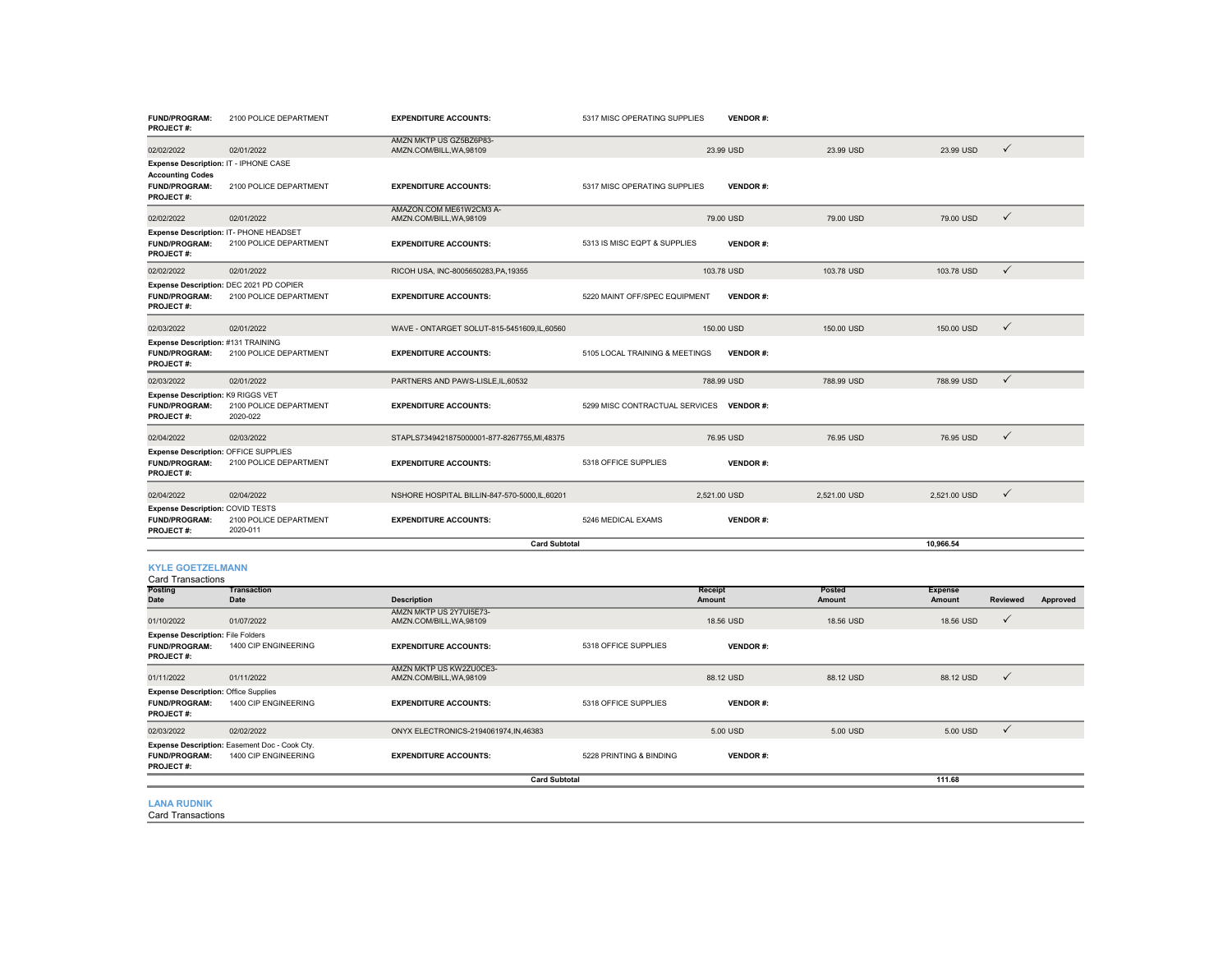| <b>Posting</b><br><b>Date</b>                                                            | <b>Transaction</b><br>Date                                                           | <b>Description</b>                                  |                              | Receipt<br>Amount | Posted<br>Amount | <b>Expense</b><br>Amount | <b>Reviewed</b> | Approved |
|------------------------------------------------------------------------------------------|--------------------------------------------------------------------------------------|-----------------------------------------------------|------------------------------|-------------------|------------------|--------------------------|-----------------|----------|
| 01/05/2022                                                                               | 01/04/2022                                                                           | HUPARTS-HONGKONG, HON, UNK                          |                              | 232.64 USD        | 232.64 USD       | 232.64 USD               | $\checkmark$    |          |
| Expense Description: Belts for PW generator<br>FUND/PROGRAM:<br>PROJECT#:                | 1220 BUILDING SERVICES<br>2022                                                       | <b>EXPENDITURE ACCOUNTS:</b>                        | 5310 VEHICLE MAINTENANCE     | <b>VENDOR#:</b>   |                  |                          |                 |          |
| 01/05/2022                                                                               | 01/04/2022                                                                           | AMAZON.COM IH4EW9SU3-<br>AMZN.COM/BILL, WA, 98109   |                              | 179.00 USD        | 179.00 USD       | 179.00 USD               | $\checkmark$    |          |
| <b>Expense Description: Storage box</b><br>FUND/PROGRAM:<br>PROJECT#:                    | 1240 FLEET SERVICES<br>2022                                                          | <b>EXPENDITURE ACCOUNTS:</b>                        | 5317 MISC OPERATING SUPPLIES | <b>VENDOR#:</b>   |                  |                          |                 |          |
| 01/05/2022                                                                               | 01/04/2022                                                                           | EBAY O 22-08086-27510-SAN JOSE, CA, 95131           |                              | 187.99 USD        | 187.99 USD       | 187.99 USD               | $\checkmark$    |          |
| <b>Expense Description: Sensor</b><br>FUND/PROGRAM:<br>PROJECT#:                         | 2200 FIRE DEPARTMENT<br>2022                                                         | <b>EXPENDITURE ACCOUNTS:</b>                        | 5310 VEHICLE MAINTENANCE     | <b>VENDOR#:</b>   |                  |                          |                 |          |
| 01/05/2022                                                                               | 01/04/2022                                                                           | AMZN MKTP US VG2DG8EK3-<br>AMZN.COM/BILL, WA, 98109 |                              | 299.98 USD        | 299.98 USD       | 299.98 USD               | $\checkmark$    |          |
| <b>Expense Description: Truck steps</b><br>FUND/PROGRAM:<br>PROJECT#:                    | 4100 WATER DIVISION<br>2022                                                          | <b>EXPENDITURE ACCOUNTS:</b>                        | 5310 VEHICLE MAINTENANCE     | <b>VENDOR#:</b>   |                  |                          |                 |          |
| 01/05/2022                                                                               | 01/04/2022                                                                           | IN ULTRA STROBE COMMU-815-4791717, IL, 60014        |                              | 159.90 USD        | 159.90 USD       | 159.90 USD               | $\checkmark$    |          |
| Expense Description: Lights for stock<br><b>FUND/PROGRAM:</b><br>PROJECT#:               | 2100 POLICE DEPARTMENT<br>2022                                                       | <b>EXPENDITURE ACCOUNTS:</b>                        | 5310 VEHICLE MAINTENANCE     | <b>VENDOR#:</b>   |                  |                          |                 |          |
| 01/05/2022                                                                               | 01/04/2022                                                                           | IN ULTRA STROBE COMMU-815-4791717.IL.60014          |                              | 2.100.00 USD      | 2.100.00 USD     | 2.100.00 USD             | $\checkmark$    |          |
| FUND/PROGRAM:<br>PROJECT#:                                                               | Expense Description: Lightbars for new trucks<br>0033 CAPITAL EQPT REPL FUND<br>2022 | <b>EXPENDITURE ACCOUNTS:</b>                        | 5401 MOBILE EQUIPMENT        | <b>VENDOR#:</b>   |                  |                          |                 |          |
| 01/06/2022                                                                               | 01/05/2022                                                                           | FSP ADVANCE SNOWPLOW P-847-459-6363,IL,60090        |                              | 218.97 USD        | 218.97 USD       | 218.97 USD               | $\checkmark$    |          |
| Expense Description: Western plow parts<br>FUND/PROGRAM:<br>PROJECT#:                    | 1420 STREETS DIVISION<br>2022                                                        | <b>EXPENDITURE ACCOUNTS:</b>                        | 5310 VEHICLE MAINTENANCE     | <b>VENDOR#:</b>   |                  |                          |                 |          |
| 01/07/2022                                                                               | 01/06/2022                                                                           | EBAY O 11-08098-00060-SAN JOSE, CA, 95131           |                              | 59.00 USD         | 59.00 USD        | 59.00 USD                | $\checkmark$    |          |
| Expense Description: Belt for PW generator<br>FUND/PROGRAM:<br>PROJECT#:                 | 1220 BUILDING SERVICES<br>2022                                                       | <b>EXPENDITURE ACCOUNTS:</b>                        | 5310 VEHICLE MAINTENANCE     | <b>VENDOR#:</b>   |                  |                          |                 |          |
| 01/07/2022                                                                               | 01/06/2022                                                                           | NOR NORTHERN TOOL-800-222-5381, MN, 55306           |                              | 349.00 USD        | 349.00 USD       | 349.00 USD               | $\checkmark$    |          |
| Expense Description: Tool for 346<br><b>FUND/PROGRAM:</b><br>PROJECT#:                   | 0033 CAPITAL EQPT REPL FUND<br>2022                                                  | <b>EXPENDITURE ACCOUNTS:</b>                        | 5411 SPECIAL EQUIPMENT       | <b>VENDOR#:</b>   |                  |                          |                 |          |
| 01/07/2022                                                                               | 01/06/2022                                                                           | CINTAS CORP-972-9967900.OH.45040-9151               |                              | 380.80 USD        | 380,80 USD       | 131,50 USD               | $\checkmark$    |          |
| Expense Description: Split - dec uniforms<br><b>FUND/PROGRAM:</b><br>PROJECT#:           | 1240 FLEET SERVICES<br>2021                                                          | <b>EXPENDITURE ACCOUNTS:</b>                        | 5106 UNIFORM ALLOWANCE       | <b>VENDOR#:</b>   |                  |                          |                 |          |
| 01/07/2022                                                                               | 01/06/2022                                                                           | CINTAS CORP-972-9967900, OH, 45040-9151             |                              | 380.80 USD        | 380.80 USD       | 249.30 USD               | $\checkmark$    |          |
| Expense Description: Split - dec mat service<br><b>FUND/PROGRAM:</b><br><b>PROJECT#:</b> | 1220 BUILDING SERVICES<br>2021                                                       | <b>EXPENDITURE ACCOUNTS:</b>                        | 5215 JANITORIAL SERVICES     | <b>VENDOR#:</b>   |                  |                          |                 |          |
| 01/12/2022                                                                               | 01/11/2022                                                                           | IBS NORTH CHICAGO-LAKE ZURICH, IL, 60047            |                              | 902.64 USD        | 902.64 USD       | 299.69 USD               | $\checkmark$    |          |
| Expense Description: Split - batteries<br><b>FUND/PROGRAM:</b><br>PROJECT#:              | 1420 STREETS DIVISION<br>2022                                                        | <b>EXPENDITURE ACCOUNTS:</b>                        | 5310 VEHICLE MAINTENANCE     | <b>VENDOR#:</b>   |                  |                          |                 |          |
| 01/12/2022                                                                               | 01/11/2022                                                                           | IBS NORTH CHICAGO-LAKE ZURICH, IL, 60047            |                              | 902.64 USD        | 902.64 USD       | 602.95 USD               | $\checkmark$    |          |
| <b>Expense Description: Split - batteries</b><br><b>FUND/PROGRAM:</b><br>PROJECT#:       | 2100 POLICE DEPARTMENT<br>2022                                                       | <b>EXPENDITURE ACCOUNTS:</b>                        | 5310 VEHICLE MAINTENANCE     | <b>VENDOR#:</b>   |                  |                          |                 |          |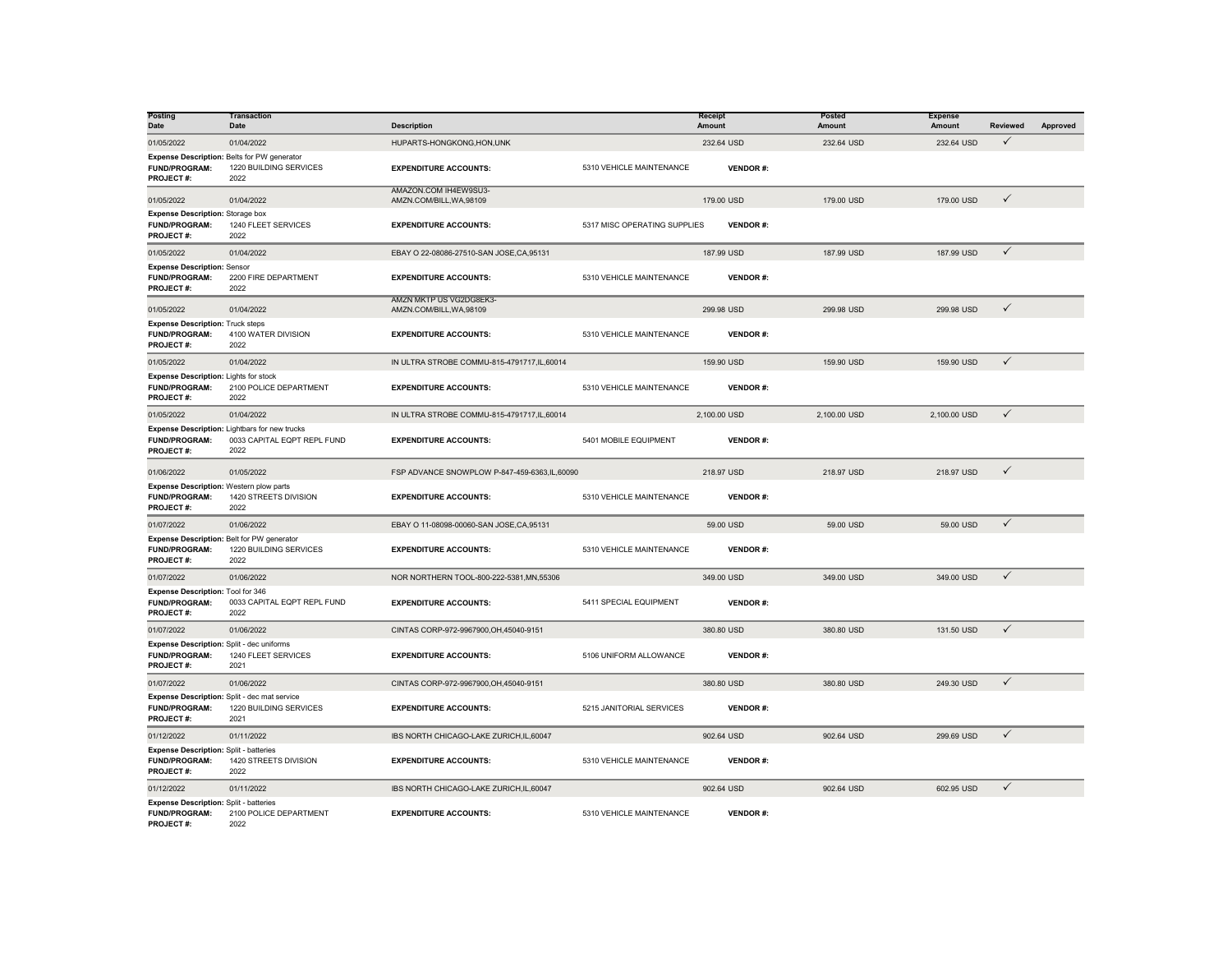| 01/13/2022                                                                       | 01/05/2022                                                                       | ACME TRUCK BRAKE SUPP-ELK GROVE<br>VLG,IL,60007-6014 |                              | (144.00) USD    | $(144.00)$ USD | $(144.00)$ USD | $\checkmark$ |
|----------------------------------------------------------------------------------|----------------------------------------------------------------------------------|------------------------------------------------------|------------------------------|-----------------|----------------|----------------|--------------|
| <b>Expense Description: Core</b>                                                 |                                                                                  |                                                      |                              |                 |                |                |              |
| <b>FUND/PROGRAM:</b><br>PROJECT#:                                                | 1420 STREETS DIVISION<br>2022                                                    | <b>EXPENDITURE ACCOUNTS:</b>                         | 5310 VEHICLE MAINTENANCE     | <b>VENDOR#:</b> |                |                |              |
| 01/13/2022                                                                       | 01/12/2022                                                                       | ARLINGTON HEIGHTS FORD-ARLINGTON<br>HEI, IL, 60004   |                              | 1,154.52 USD    | 1,154.52 USD   | 1,089.14 USD   | $\checkmark$ |
| <b>FUND/PROGRAM:</b><br>PROJECT#:                                                | Expense Description: Split - PTU for C54, belt<br>2100 POLICE DEPARTMENT<br>2021 | <b>EXPENDITURE ACCOUNTS:</b>                         | 5310 VEHICLE MAINTENANCE     | <b>VENDOR#:</b> |                |                |              |
| 01/13/2022                                                                       | 01/12/2022                                                                       | ARLINGTON HEIGHTS FORD-ARLINGTON<br>HEI, IL, 60004   |                              | 1,154.52 USD    | 1,154.52 USD   | 65.38 USD      | $\checkmark$ |
| Expense Description: Split - flange 928<br>FUND/PROGRAM:<br>PROJECT#:            | 4200 SEWER DIVISION<br>2021                                                      | <b>EXPENDITURE ACCOUNTS:</b>                         | 5310 VEHICLE MAINTENANCE     | <b>VENDOR#:</b> |                |                |              |
| 01/13/2022                                                                       | 01/12/2022                                                                       | GRAINGER-877-2022594,IL,60045-5202                   |                              | 181.19 USD      | 181.19 USD     | 181.19 USD     | $\checkmark$ |
| <b>Expense Description: Cabinet</b><br><b>FUND/PROGRAM:</b><br>PROJECT#:         | 1240 FLEET SERVICES<br>2022                                                      | <b>EXPENDITURE ACCOUNTS:</b>                         | 5317 MISC OPERATING SUPPLIES | <b>VENDOR#:</b> |                |                |              |
| 01/13/2022                                                                       | 01/12/2022                                                                       | EJ EQUIPMENT CENTRAL 0-MANTENO,IL,60950              |                              | 685.07 USD      | 685.07 USD     | 685.07 USD     | ✓            |
| FUND/PROGRAM:<br><b>PROJECT#:</b>                                                | Expense Description: U joint-141blower attach<br>1420 STREETS DIVISION<br>2022   | <b>EXPENDITURE ACCOUNTS:</b>                         | 5310 VEHICLE MAINTENANCE     | <b>VENDOR#:</b> |                |                |              |
| 01/14/2022                                                                       | 01/11/2022                                                                       | SAMSCLUB.COM-888-746-7726,AR,72712                   |                              | 47.56 USD       | 47.56 USD      | 47.56 USD      | $\checkmark$ |
| <b>FUND/PROGRAM:</b><br>PROJECT#:                                                | Expense Description: Window cleaner for trucks<br>4200 SEWER DIVISION<br>2022    | <b>EXPENDITURE ACCOUNTS:</b>                         | 5310 VEHICLE MAINTENANCE     | <b>VENDOR#:</b> |                |                |              |
| 01/14/2022                                                                       | 01/13/2022                                                                       | FOSTER COACH SALES INC-STERLING, IL, 61081           |                              | 422.92 USD      | 422.92 USD     | 422.92 USD     | $\checkmark$ |
| Expense Description: Handles FY 2021<br><b>FUND/PROGRAM:</b><br><b>PROJECT#:</b> | 2200 FIRE DEPARTMENT<br>2021                                                     | <b>EXPENDITURE ACCOUNTS:</b>                         | 5310 VEHICLE MAINTENANCE     | <b>VENDOR#:</b> |                |                |              |
| 01/14/2022                                                                       | 01/13/2022                                                                       | CHICAGO PARTS AND SOUN-6303501500.IL.60007           |                              | 293.00 USD      | 293,00 USD     | 293.00 USD     | $\checkmark$ |
| <b>Expense Description: Batteries</b><br>FUND/PROGRAM:<br>PROJECT#:              | 2100 POLICE DEPARTMENT<br>2021                                                   | <b>EXPENDITURE ACCOUNTS:</b>                         | 5310 VEHICLE MAINTENANCE     | <b>VENDOR#:</b> |                |                |              |
| 01/14/2022                                                                       | 01/13/2022                                                                       | EJ EQUIPMENT CENTRAL 0-MANTENO,IL,60950              |                              | 397.26 USD      | 397.26 USD     | 397.26 USD     | $\checkmark$ |
| FUND/PROGRAM:<br>PROJECT#:                                                       | Expense Description: High pressure handle 932<br>4200 SEWER DIVISION<br>2021     | <b>EXPENDITURE ACCOUNTS:</b>                         | 5310 VEHICLE MAINTENANCE     | <b>VENDOR#:</b> |                |                |              |
| 01/17/2022                                                                       | 01/14/2022                                                                       | BUCKEYE POWER SALES CO-6148616000,IL,60446           |                              | 1,028.94 USD    | 1,028.94 USD   | 1,028.94 USD   | $\checkmark$ |
| FUND/PROGRAM:<br>PROJECT#:                                                       | Expense Description: Turbocharger St 42 genera<br>2200 FIRE DEPARTMENT<br>2021   | <b>EXPENDITURE ACCOUNTS:</b>                         | 5310 VEHICLE MAINTENANCE     | <b>VENDOR#:</b> |                |                |              |
| 01/17/2022                                                                       | 01/14/2022                                                                       | ILSOS INT VEH RENEWAL-8667566041,IL,62756            |                              | 154.40 USD      | 154.40 USD     | 154.40 USD     | $\checkmark$ |
| Expense Description: Plate renewal I66<br>FUND/PROGRAM:<br>PROJECT#:             | 2100 POLICE DEPARTMENT<br>2022                                                   | <b>EXPENDITURE ACCOUNTS:</b>                         | 5310 VEHICLE MAINTENANCE     | <b>VENDOR#:</b> |                |                |              |
| 01/18/2022                                                                       | 01/17/2022                                                                       | U.S. PLASTIC CORPORATI-419-2282242, OH, 45801        |                              | 152.17 USD      | 152.17 USD     | 152.17 USD     | ✓            |
| <b>Expense Description: Check valves</b><br>FUND/PROGRAM:<br>PROJECT#:           | 1240 FLEET SERVICES<br>2022                                                      | <b>EXPENDITURE ACCOUNTS:</b>                         | 5310 VEHICLE MAINTENANCE     | <b>VENDOR#:</b> |                |                |              |
| 01/19/2022                                                                       | 01/18/2022                                                                       | IL TOLLWAY-WEB-6302416800,IL,60515                   |                              | 56.00 USD       | 56.00 USD      | 56.00 USD      | $\checkmark$ |
| Expense Description: Tollway charge<br><b>FUND/PROGRAM:</b><br>PROJECT#:         | 1240 FLEET SERVICES<br>2022                                                      | <b>EXPENDITURE ACCOUNTS:</b>                         | 5310 VEHICLE MAINTENANCE     | <b>VENDOR#:</b> |                |                |              |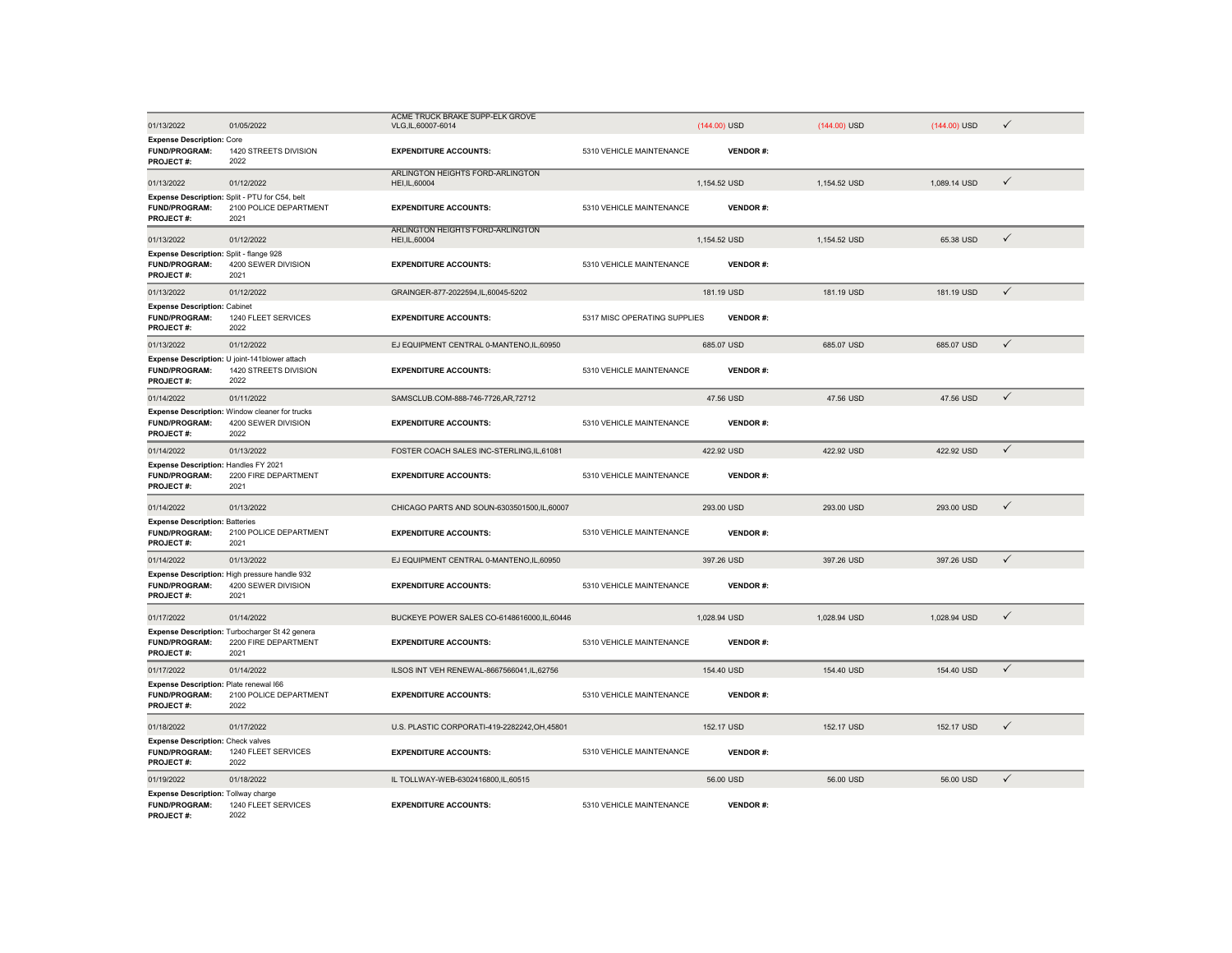| 01/25/2022                                                                       | 01/24/2022                                                                    | AMZN MKTP US RJ4CB2VQ3-<br>AMZN.COM/BILL, WA, 98109      |                              | 34.98 USD       | 34.98 USD  | 34.98 USD  | $\checkmark$ |
|----------------------------------------------------------------------------------|-------------------------------------------------------------------------------|----------------------------------------------------------|------------------------------|-----------------|------------|------------|--------------|
| <b>Expense Description: USB cases</b><br><b>FUND/PROGRAM:</b><br>PROJECT#:       | 1240 FLEET SERVICES<br>2022                                                   | <b>EXPENDITURE ACCOUNTS:</b>                             | 5317 MISC OPERATING SUPPLIES | <b>VENDOR#:</b> |            |            |              |
| 01/25/2022                                                                       | 01/24/2022                                                                    | <b>RUSH TRK CTR CAROL STR-CAROL</b><br>STREAM, IL, 60188 |                              | 925.00 USD      | 925.00 USD | 925.00 USD | $\checkmark$ |
| Expense Description: Valve 132<br>FUND/PROGRAM:<br>PROJECT#:                     | 1420 STREETS DIVISION<br>2022                                                 | <b>EXPENDITURE ACCOUNTS:</b>                             | 5310 VEHICLE MAINTENANCE     | <b>VENDOR#:</b> |            |            |              |
| 01/26/2022                                                                       | 01/25/2022                                                                    | AMAZON COM NX5YK8KX3 A-<br>AMZN.COM/BILL, WA, 98109      |                              | 51.92 USD       | 51.92 USD  | 51.92 USD  | $\checkmark$ |
| <b>Expense Description: Binders</b><br>FUND/PROGRAM:<br>PROJECT#:                | 1500 PUBLIC WORKS ADMINISTRATI<br>2022                                        | <b>EXPENDITURE ACCOUNTS:</b>                             | 5318 OFFICE SUPPLIES         | <b>VENDOR#:</b> |            |            |              |
| 01/27/2022                                                                       | 01/26/2022                                                                    | AMZN MKTP US 4H8EM1JL3-<br>AMZN.COM/BILL, WA, 98109      |                              | 25.91 USD       | 25.91 USD  | 25.91 USD  | $\checkmark$ |
| <b>Expense Description: Binders</b><br>FUND/PROGRAM:<br>PROJECT#:                | 1500 PUBLIC WORKS ADMINISTRATI<br>2022                                        | <b>EXPENDITURE ACCOUNTS:</b>                             | 5318 OFFICE SUPPLIES         | <b>VENDOR#:</b> |            |            |              |
| 01/27/2022                                                                       | 01/26/2022                                                                    | AMAZON.COM RV5A72EH3 A-<br>AMZN.COM/BILL, WA, 98109      |                              | 11.99 USD       | 11.99 USD  | 11.99 USD  | $\checkmark$ |
| <b>Expense Description: Manilla folders</b><br><b>FUND/PROGRAM:</b><br>PROJECT#: | 1500 PUBLIC WORKS ADMINISTRATI<br>2022                                        | <b>EXPENDITURE ACCOUNTS:</b>                             | 5318 OFFICE SUPPLIES         | <b>VENDOR#:</b> |            |            |              |
| 01/27/2022                                                                       | 01/27/2022                                                                    | AMZN MKTP US LI3NB5ER3-<br>AMZN.COM/BILL, WA, 98109      |                              | 9.68 USD        | 9.68 USD   | 9.68 USD   | $\checkmark$ |
| <b>Expense Description: Rubber stamp</b><br>FUND/PROGRAM:<br>PROJECT#:           | 1500 PUBLIC WORKS ADMINISTRATI<br>2022                                        | <b>EXPENDITURE ACCOUNTS:</b>                             | 5318 OFFICE SUPPLIES         | <b>VENDOR#:</b> |            |            |              |
| 01/31/2022                                                                       | 01/28/2022                                                                    | GRAINGER-877-2022594,IL,60045-5202                       |                              | 51.10 USD       | 51.10 USD  | 51.10 USD  | $\checkmark$ |
| FUND/PROGRAM:<br>PROJECT#:                                                       | Expense Description: Vehicle/equipment numbers<br>4100 WATER DIVISION<br>2022 | <b>EXPENDITURE ACCOUNTS:</b>                             | 5310 VEHICLE MAINTENANCE     | <b>VENDOR#:</b> |            |            |              |
| 01/31/2022                                                                       | 01/29/2022                                                                    | ZORO TOOLS INC-855-2899676,IL,60089                      |                              | 77.00 USD       | 77.00 USD  | 77.00 USD  | $\checkmark$ |
| <b>Expense Description: Corrugated bins</b><br>FUND/PROGRAM:<br>PROJECT#:        | 1240 FLEET SERVICES<br>2022                                                   | <b>EXPENDITURE ACCOUNTS:</b>                             | 5317 MISC OPERATING SUPPLIES | <b>VENDOR#:</b> |            |            |              |
| 02/01/2022                                                                       | 01/31/2022                                                                    | ILSOS INT VEH RENEWAL-8667566041,IL,62756                |                              | 154.40 USD      | 154.40 USD | 154.40 USD | $\checkmark$ |
| Expense Description: Plate renewal U-75<br><b>FUND/PROGRAM:</b><br>PROJECT#:     | 2100 POLICE DEPARTMENT<br>2022                                                | <b>EXPENDITURE ACCOUNTS:</b>                             | 5310 VEHICLE MAINTENANCE     | <b>VENDOR#:</b> |            |            |              |
| 02/01/2022                                                                       | 02/01/2022                                                                    | AMZN MKTP US 716XH8VB3-<br>AMZN.COM/BILL, WA, 98109      |                              | 10.90 USD       | 10.90 USD  | 10.90 USD  | $\checkmark$ |
| <b>Expense Description: Stamp</b><br><b>FUND/PROGRAM:</b><br>PROJECT#:           | 1500 PUBLIC WORKS ADMINISTRATI<br>2022                                        | <b>EXPENDITURE ACCOUNTS:</b>                             | 5318 OFFICE SUPPLIES         | <b>VENDOR#:</b> |            |            |              |
| 02/02/2022                                                                       | 02/01/2022                                                                    | FSP ADVANCE SNOWPLOW P-847-459-6363,IL,60090             |                              | 566.50 USD      | 566.50 USD | 283.25 USD | $\checkmark$ |
| FUND/PROGRAM:<br>PROJECT#:                                                       | Expense Description: Split -plow deflector 104<br>1420 STREETS DIVISION       | <b>EXPENDITURE ACCOUNTS:</b>                             | 5310 VEHICLE MAINTENANCE     | <b>VENDOR#:</b> |            |            |              |
| 02/02/2022                                                                       | 02/01/2022                                                                    | FSP ADVANCE SNOWPLOW P-847-459-6363,IL,60090             |                              | 566.50 USD      | 566.50 USD | 283.25 USD | $\checkmark$ |
| FUND/PROGRAM:<br>PROJECT#:                                                       | Expense Description: Split-plow deflector 914<br>4200 SEWER DIVISION          | <b>EXPENDITURE ACCOUNTS:</b>                             | 5310 VEHICLE MAINTENANCE     | <b>VENDOR#:</b> |            |            |              |
|                                                                                  |                                                                               | <b>Card Subtotal</b>                                     |                              |                 |            | 11,418.33  |              |
| <b>LISA LEONTEOS</b><br><b>Card Transactions</b>                                 |                                                                               |                                                          |                              |                 |            |            |              |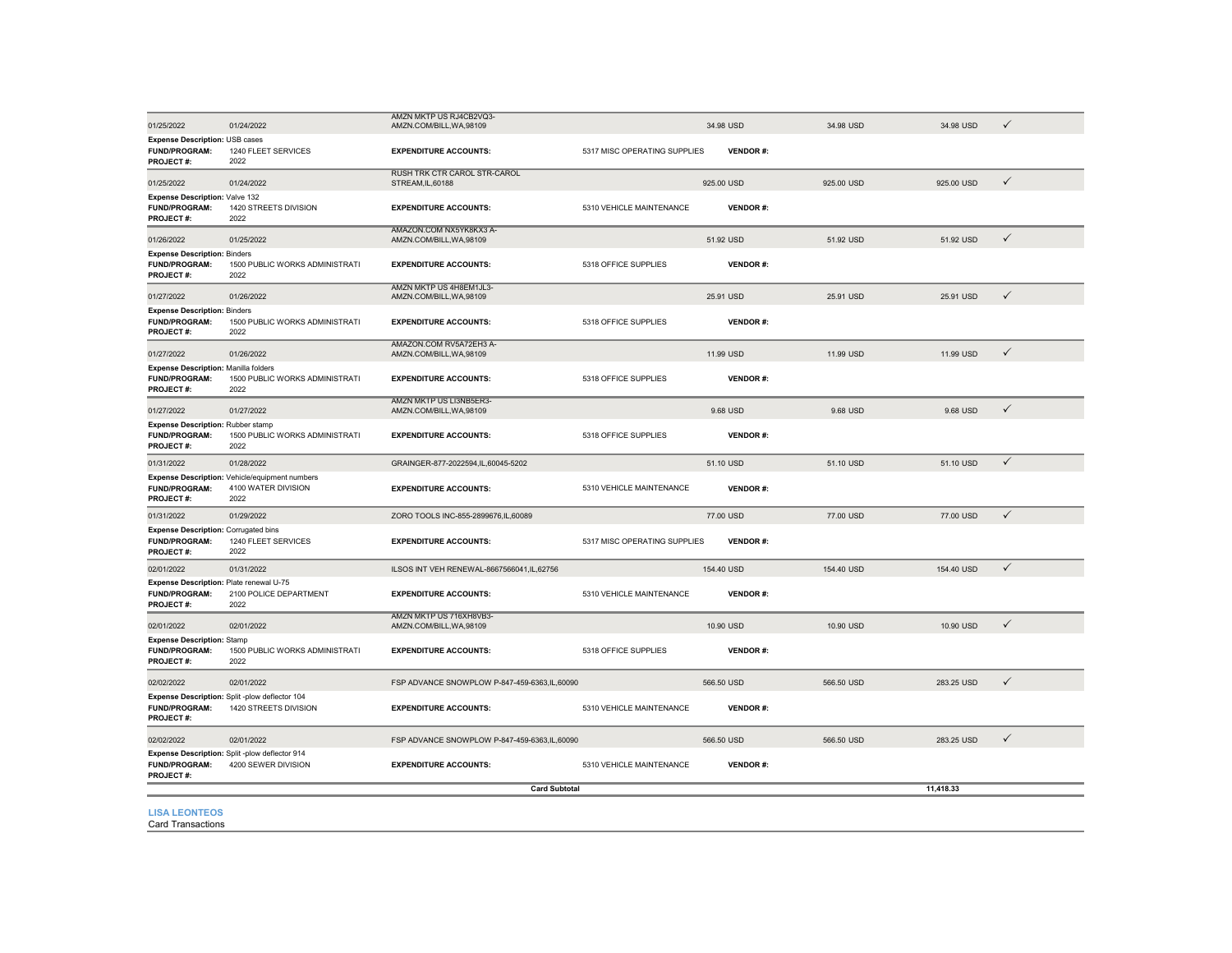| Posting<br><b>Date</b>                                                    | <b>Transaction</b><br>Date                                                        | <b>Description</b>                                  | Receipt<br>Amount              |                 | Posted<br>Amount | <b>Expense</b><br>Amount | <b>Reviewed</b> | Approved |
|---------------------------------------------------------------------------|-----------------------------------------------------------------------------------|-----------------------------------------------------|--------------------------------|-----------------|------------------|--------------------------|-----------------|----------|
| 01/20/2022                                                                | 01/20/2022                                                                        | AMZN MKTP US FG3WS3S73-<br>AMZN.COM/BILL, WA, 98109 |                                | 13.87 USD       | 13.87 USD        | 13.87 USD                | $\checkmark$    |          |
| FUND/PROGRAM:<br>PROJECT#:                                                | Expense Description: Phone case/ED Director<br>1600 ADMIN & BOT                   | <b>EXPENDITURE ACCOUNTS:</b>                        | 5313 IS MISC EQPT & SUPPLIES   | <b>VENDOR#:</b> |                  |                          |                 |          |
|                                                                           |                                                                                   | <b>Card Subtotal</b>                                |                                |                 |                  | 13.87                    |                 |          |
| <b>LUCA URSAN</b><br>Card Transactions                                    |                                                                                   |                                                     |                                |                 |                  |                          |                 |          |
| Posting<br><b>Date</b>                                                    | <b>Transaction</b><br>Date                                                        | <b>Description</b>                                  | Receipt<br>Amount              |                 | Posted<br>Amount | Expense<br>Amount        | Reviewed        | Approved |
| 01/06/2022                                                                | 01/06/2022                                                                        | COMCAST CHICAGO-800-COMCAST, IL, 60173              |                                | 338.40 USD      | 338.40 USD       | 338.40 USD               | ✓               |          |
| <b>FUND/PROGRAM:</b><br>PROJECT#:                                         | Expense Description: Internet Svcs VH1 - Jan<br>1750 INFORMATION SYSTEMS          | <b>EXPENDITURE ACCOUNTS:</b>                        | 5207 IS SERV & MAINT AGREEMENT | <b>VENDOR#:</b> |                  |                          |                 |          |
| 01/07/2022                                                                | 01/07/2022                                                                        | VZWRLSS MW M5761-01-800-922-0204,FL,32746           |                                | 732.96 USD      | 732.96 USD       | 732.96 USD               | $\checkmark$    |          |
| Expense Description: iPad for Utility Div<br>FUND/PROGRAM:<br>PROJECT#:   | 4100 WATER DIVISION                                                               | <b>EXPENDITURE ACCOUNTS:</b>                        | 5313 IS MISC EQPT & SUPPLIES   | <b>VENDOR#:</b> |                  |                          |                 |          |
| 01/07/2022                                                                | 01/07/2022                                                                        | AMZ LD PRODUCTS-PAY.AMAZON.CO, WA, 98109            |                                | (80.74) USD     | (80.74) USD      | (80.74) USD              | $\checkmark$    |          |
| FUND/PROGRAM:<br>PROJECT#:                                                | <b>Expense Description: Refund for Printer Supply</b><br>1750 INFORMATION SYSTEMS | <b>EXPENDITURE ACCOUNTS:</b>                        | 5317 MISC OPERATING SUPPLIES   | <b>VENDOR#:</b> |                  |                          |                 |          |
| 01/10/2022                                                                | 01/08/2022                                                                        | DNH GODADDY.COM-480-505-8855,AZ,85284               |                                | 107.88 USD      | 107.88 USD       | 107.88 USD               | $\checkmark$    |          |
| <b>Expense Description: Webhosting Fees</b><br>FUND/PROGRAM:<br>PROJECT#: | 1750 INFORMATION SYSTEMS                                                          | <b>EXPENDITURE ACCOUNTS:</b>                        | 5207 IS SERV & MAINT AGREEMENT | <b>VENDOR#:</b> |                  |                          |                 |          |
| 01/17/2022                                                                | 01/14/2022                                                                        | ATT BILL PAYMENT-800-288-2020, TX, 75202            |                                | 141.35 USD      | 141.35 USD       | 141.35 USD               | $\checkmark$    |          |
| FUND/PROGRAM:<br>PROJECT#:                                                | Expense Description: Internet Svcs ST23 - Jan<br>1750 INFORMATION SYSTEMS         | <b>EXPENDITURE ACCOUNTS:</b>                        | 5207 IS SERV & MAINT AGREEMENT | <b>VENDOR#:</b> |                  |                          |                 |          |
| 01/17/2022                                                                | 01/17/2022                                                                        | COMCAST CHICAGO-800-COMCAST, IL, 60173              |                                | 179.95 USD      | 179.95 USD       | 179.95 USD               | $\checkmark$    |          |
| FUND/PROGRAM:<br>PROJECT#:                                                | Expense Description: Internet Svcs VH2 - Jan<br>1750 INFORMATION SYSTEMS          | <b>EXPENDITURE ACCOUNTS:</b>                        | 5207 IS SERV & MAINT AGREEMENT | <b>VENDOR#:</b> |                  |                          |                 |          |
| 01/20/2022                                                                | 01/19/2022                                                                        | EASYCHARGE CONSUMER-8003310500, TX, 75211           |                                | 19.99 USD       | 19.99 USD        | 19.99 USD                | ✓               |          |
| FUND/PROGRAM:<br>PROJECT#:                                                | Expense Description: Cell Svcs iPad 1 - Feb<br>1600 ADMIN & BOT                   | <b>EXPENDITURE ACCOUNTS:</b>                        | 5239 CELLULAR SERVICES         | <b>VENDOR#:</b> |                  |                          |                 |          |
| 01/20/2022                                                                | 01/19/2022                                                                        | EASYCHARGE CONSUMER-8003310500, TX, 75211           |                                | 19.99 USD       | 19.99 USD        | 19.99 USD                | $\checkmark$    |          |
| FUND/PROGRAM:<br>PROJECT#:                                                | Expense Description: Cell Svcs iPad 24 - Feb<br>1600 ADMIN & BOT                  | <b>EXPENDITURE ACCOUNTS:</b>                        | 5239 CELLULAR SERVICES         | <b>VENDOR#:</b> |                  |                          |                 |          |
| 01/24/2022                                                                | 01/22/2022                                                                        | ATT BILL PAYMENT-8003310500.TX.75211                |                                | 19.99 USD       | 19.99 USD        | 19.99 USD                | $\checkmark$    |          |
| FUND/PROGRAM:<br>PROJECT#:                                                | Expense Description: Cell Svcs iPad 22 - Feb<br>1600 ADMIN & BOT                  | <b>EXPENDITURE ACCOUNTS:</b>                        | 5239 CELLULAR SERVICES         | <b>VENDOR#:</b> |                  |                          |                 |          |
| 01/25/2022                                                                | 01/24/2022                                                                        | B&H PHOTO 800-606-6969-800-2215743,NY,10001         |                                | 1,198.00 USD    | 1,198.00 USD     | 1,198.00 USD             | $\checkmark$    |          |
| Expense Description: Lenovo Laptops<br>FUND/PROGRAM:<br>PROJECT#:         | 1750 INFORMATION SYSTEMS                                                          | <b>EXPENDITURE ACCOUNTS:</b>                        | 5313 IS MISC EQPT & SUPPLIES   | <b>VENDOR#:</b> |                  |                          |                 |          |
| 01/27/2022<br><b>Expense Description: Laptop Accessories</b>              | 01/26/2022                                                                        | LENOVO UNITED STATES-855-2536686, NC, 27560         |                                | 28.38 USD       | 28.38 USD        | 28.38 USD                | $\checkmark$    |          |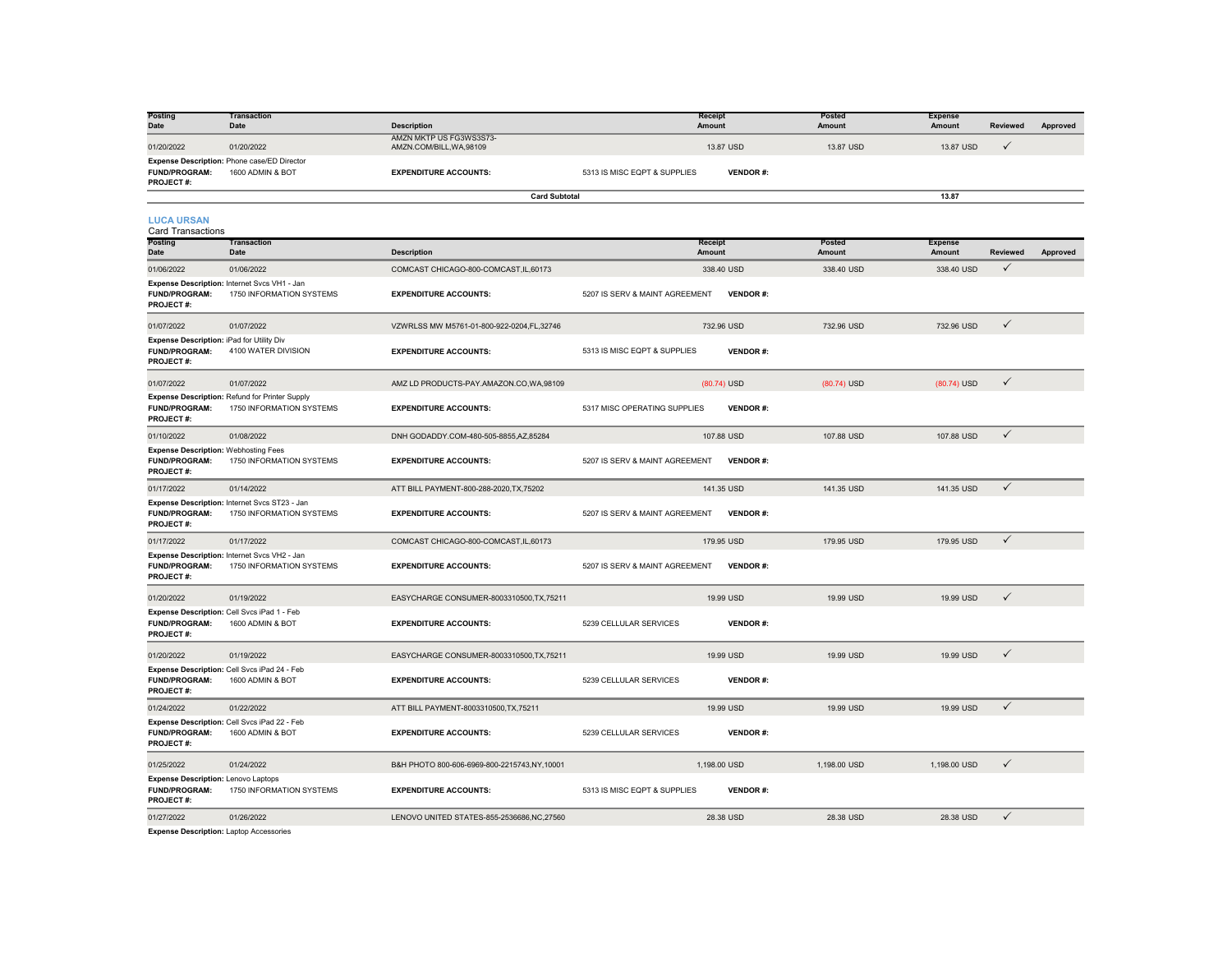| <b>FUND/PROGRAM:</b><br>PROJECT#:                                                    | 1600 ADMIN & BOT                             | <b>EXPENDITURE ACCOUNTS:</b>                            | 5313 IS MISC EQPT & SUPPLIES            |                          | <b>VENDOR#:</b> |                  |                          |                 |          |
|--------------------------------------------------------------------------------------|----------------------------------------------|---------------------------------------------------------|-----------------------------------------|--------------------------|-----------------|------------------|--------------------------|-----------------|----------|
| 01/28/2022                                                                           | 01/27/2022                                   | ATT BILL PAYMENT-8003310500, TX, 75211                  |                                         | 19.99 USD                |                 | 19.99 USD        | 19.99 USD                | $\checkmark$    |          |
| Expense Description: Cell Svcs iPad7 - Feb<br>FUND/PROGRAM:<br>PROJECT#:             | 1600 ADMIN & BOT                             | <b>EXPENDITURE ACCOUNTS:</b>                            | 5239 CELLULAR SERVICES                  |                          | <b>VENDOR#:</b> |                  |                          |                 |          |
| 01/28/2022                                                                           | 01/27/2022                                   | LENOVO UNITED STATES-855-2536686, NC, 27560             |                                         | 1,352.87 USD             |                 | 1,352.87 USD     | 1,352.87 USD             | $\checkmark$    |          |
| <b>Expense Description: Lenovo Laptop</b><br>FUND/PROGRAM:<br>PROJECT#:              | 1600 ADMIN & BOT                             | <b>EXPENDITURE ACCOUNTS:</b>                            | 5313 IS MISC EQPT & SUPPLIES            |                          | <b>VENDOR#:</b> |                  |                          |                 |          |
| 01/28/2022                                                                           | 01/28/2022                                   | COMCAST CHICAGO-800-COMCAST, IL, 60173                  |                                         | 324.90 USD               |                 | 324.90 USD       | 324.90 USD               | $\checkmark$    |          |
| Expense Description: Internet Svcs PD - Jan<br>FUND/PROGRAM:<br>PROJECT#:            | 1750 INFORMATION SYSTEMS                     | <b>EXPENDITURE ACCOUNTS:</b>                            | 5207 IS SERV & MAINT AGREEMENT          |                          | <b>VENDOR#:</b> |                  |                          |                 |          |
| 01/31/2022                                                                           | 01/28/2022                                   | LENOVO UNITED STATES-855-2536686, NC, 27560             |                                         | 1,497.09 USD             |                 | 1,497.09 USD     | 1,497.09 USD             | $\checkmark$    |          |
| <b>Expense Description: Lenovo Laptop</b><br>FUND/PROGRAM:<br>PROJECT#:              | 1750 INFORMATION SYSTEMS                     | <b>EXPENDITURE ACCOUNTS:</b>                            | 5313 IS MISC EQPT & SUPPLIES            |                          | <b>VENDOR#:</b> |                  |                          |                 |          |
| 01/31/2022                                                                           | 01/29/2022                                   | DIGICERT INC-8017019684,UT,84043                        |                                         | 238.00 USD               |                 | 238.00 USD       | 238.00 USD               | $\checkmark$    |          |
| Expense Description: SSL Web Certificate<br><b>FUND/PROGRAM:</b><br>PROJECT#:        | 1750 INFORMATION SYSTEMS                     | <b>EXPENDITURE ACCOUNTS:</b>                            | 5207 IS SERV & MAINT AGREEMENT          |                          | <b>VENDOR#:</b> |                  |                          |                 |          |
| 01/31/2022                                                                           | 01/30/2022                                   | TEAMVIEWERGMBHUS-LARGO,FL,33760                         |                                         | 1,582.80 USD             |                 | 1,582.80 USD     | 1,582.80 USD             | $\checkmark$    |          |
| <b>Accounting Codes</b>                                                              | Expense Description: Remote Desktop Software |                                                         |                                         |                          |                 |                  |                          |                 |          |
| FUND/PROGRAM:<br>PROJECT#:                                                           | 1750 INFORMATION SYSTEMS                     | <b>EXPENDITURE ACCOUNTS:</b>                            | 5327 IS MISC SOFTWARE                   |                          | <b>VENDOR#:</b> |                  |                          |                 |          |
| 02/02/2022                                                                           | 02/01/2022                                   | AMAZON.COM B49AS18X3 A-<br>AMZN.COM/BILL.WA.98109       |                                         | 15.18 USD                |                 | 15.18 USD        | 15.18 USD                | $\checkmark$    |          |
| Expense Description: Misc IT Cables<br><b>FUND/PROGRAM:</b><br>PROJECT#:             | 1750 INFORMATION SYSTEMS                     | <b>EXPENDITURE ACCOUNTS:</b>                            | 5317 MISC OPERATING SUPPLIES            |                          | <b>VENDOR#:</b> |                  |                          |                 |          |
| 02/04/2022                                                                           | 02/03/2022                                   | MEDIASERVE MEDIASERVE-DALLAS, TX, 75247                 |                                         | 60.00 USD                |                 | 60.00 USD        | 60.00 USD                | ✓               |          |
| <b>Expense Description: Webcasting Sys Fees</b><br>FUND/PROGRAM:<br>PROJECT#:        | 1750 INFORMATION SYSTEMS                     | <b>EXPENDITURE ACCOUNTS:</b>                            | 5207 IS SERV & MAINT AGREEMENT          |                          | <b>VENDOR#:</b> |                  |                          |                 |          |
|                                                                                      |                                              | <b>Card Subtotal</b>                                    |                                         |                          |                 |                  | 7,796.98                 |                 |          |
| <b>MATTHEW R BROWNING</b><br><b>Card Transactions</b>                                |                                              |                                                         |                                         |                          |                 |                  |                          |                 |          |
| Postino<br><b>Date</b>                                                               | <b>Transaction</b><br>Date                   | <b>Description</b>                                      |                                         | Receipt<br>Amount        |                 | Posted<br>Amount | <b>Expense</b><br>Amount | Reviewed        | Approved |
| 01/07/2022                                                                           | 01/06/2022                                   | ATT BILL PAYMENT-800-288-2020, TX, 75202                |                                         | 400.00 USD               |                 | 400.00 USD       | 400.00 USD               | ✓               |          |
| <b>Expense Description: Fraud dispute</b><br><b>FUND/PROGRAM:</b><br>PROJECT#:       | 1220 BUILDING SERVICES                       | <b>EXPENDITURE ACCOUNTS:</b>                            | 5311 BLDG/GROUNDS MAINTENANCE VENDOR #: |                          |                 |                  |                          |                 |          |
| 01/10/2022                                                                           | 01/07/2022                                   | <b>MENARDS MOUNT PROSPECT-MT</b><br>PROSPECT, IL, 60056 |                                         | 276.04 USD               |                 | 276.04 USD       | 276.04 USD               | ✓               |          |
| <b>Expense Description: replacement faucets</b><br><b>FUND/PROGRAM:</b><br>PROJECT#: | 1220 BUILDING SERVICES                       | <b>EXPENDITURE ACCOUNTS:</b>                            | 5311 BLDG/GROUNDS MAINTENANCE VENDOR #: |                          |                 |                  |                          |                 |          |
|                                                                                      |                                              | <b>Card Subtotal</b>                                    |                                         |                          |                 |                  | 676.04                   |                 |          |
| <b>Card Transactions</b>                                                             |                                              |                                                         |                                         |                          |                 |                  |                          |                 |          |
| Posting<br>Date                                                                      | <b>Transaction</b><br>Date                   | <b>Description</b>                                      |                                         | <b>Receipt</b><br>Amount |                 | Posted<br>Amount | <b>Expense</b><br>Amount | <b>Reviewed</b> | Approved |
| 01/19/2022                                                                           | 01/06/2022                                   | ATT BILL/FRD ADJ                                        |                                         | (400.00) USD             |                 | (400.00) USD     | (400.00) USD             |                 |          |

**Expense Description:** Fraud refund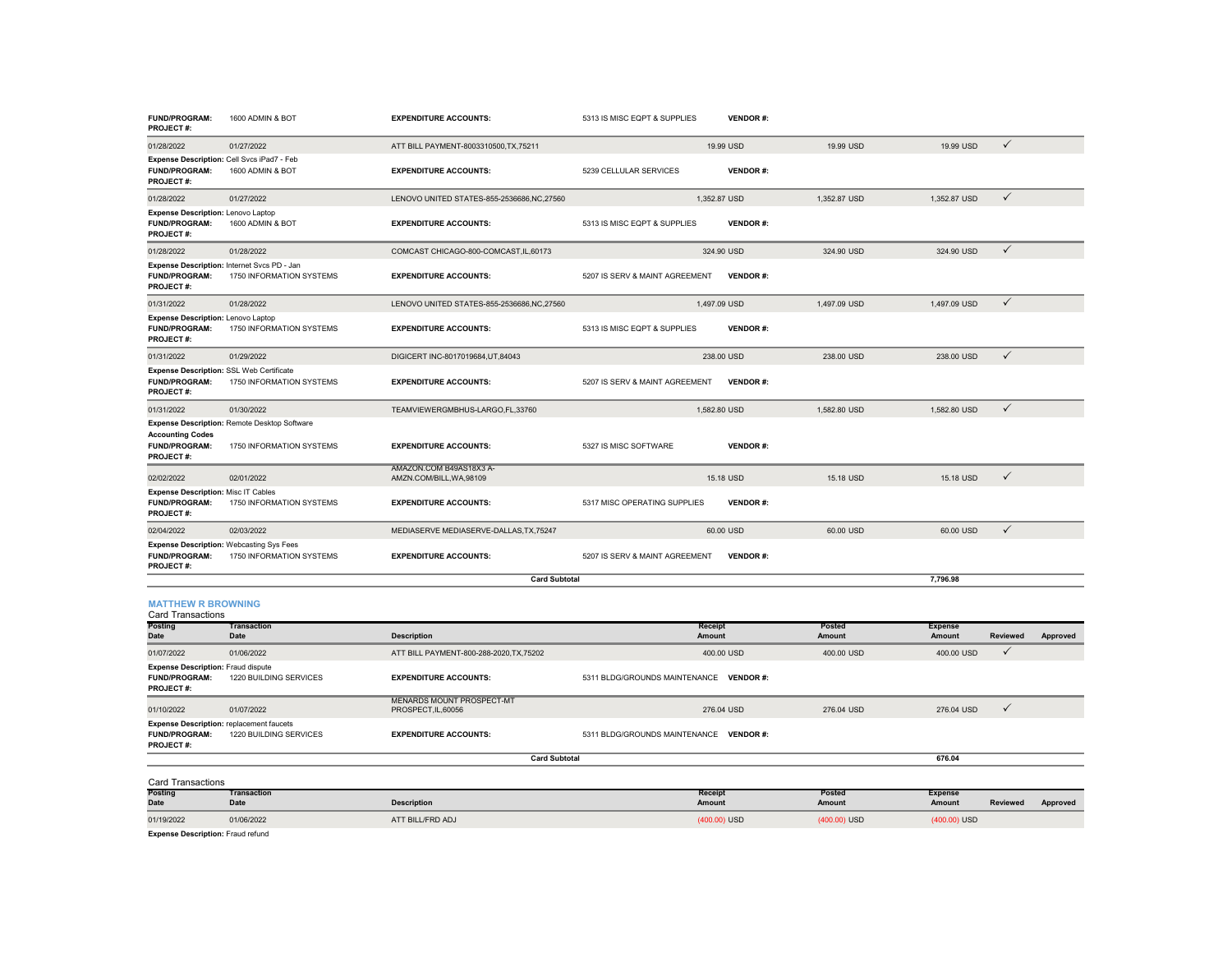**FUND/PROGRAM:** 1220 BUILDING SERVICES

**EXPENDITURE ACCOUNTS:** 5311 BLDG/GROUNDS MAINTENANCE **VENDOR #:**

| <b>PROJECT#:</b>                                                          |                                                                           | <b>Card Subtotal</b>                         |                                |                          |                  | (400.00)                 |                 |          |
|---------------------------------------------------------------------------|---------------------------------------------------------------------------|----------------------------------------------|--------------------------------|--------------------------|------------------|--------------------------|-----------------|----------|
|                                                                           |                                                                           |                                              |                                |                          |                  |                          |                 |          |
| <b>MICHAEL CROTTY</b><br><b>Card Transactions</b>                         |                                                                           |                                              |                                |                          |                  |                          |                 |          |
| Posting                                                                   | <b>Transaction</b>                                                        |                                              |                                | Receipt                  | <b>Posted</b>    | <b>Expense</b>           |                 |          |
| Date                                                                      | <b>Date</b>                                                               | <b>Description</b>                           |                                | Amount                   | <b>Amount</b>    | <b>Amount</b>            | <b>Reviewed</b> | Approved |
| 01/24/2022                                                                | 01/21/2022                                                                | WPY ILLINOIS PUBLIC EM-855-469-3729,IL,60018 |                                | 219.00 USD               | 219.00 USD       | 219.00 USD               | $\checkmark$    |          |
| FUND/PROGRAM:<br>PROJECT#:                                                | Expense Description: IPELRA seminar/Kalogris<br>1800 HUMAN RESOURCES DEPT | <b>EXPENDITURE ACCOUNTS:</b>                 | 5105 LOCAL TRAINING & MEETINGS | <b>VENDOR#:</b>          |                  |                          |                 |          |
| 02/02/2022                                                                | 02/01/2022                                                                | WPY ILLINOIS PUBLIC EM-855-469-3729,IL,60018 |                                | 199.00 USD               | 199.00 USD       | 199.00 USD               | $\checkmark$    |          |
| FUND/PROGRAM:<br>PROJECT#:                                                | Expense Description: IPELRA seminar/Crotty<br>1800 HUMAN RESOURCES DEPT   | <b>EXPENDITURE ACCOUNTS:</b>                 | 5105 LOCAL TRAINING & MEETINGS | <b>VENDOR#:</b>          |                  |                          |                 |          |
| 02/04/2022                                                                | 02/03/2022                                                                | WPY NATIONAL PELRA-855-469-3729,IL,60061     |                                | 230.00 USD               | 230.00 USD       | 230.00 USD               | $\checkmark$    |          |
| FUND/PROGRAM:<br>PROJECT#:                                                | Expense Description: NPELRA membership<br>1800 HUMAN RESOURCES DEPT       | <b>EXPENDITURE ACCOUNTS:</b>                 | 5222 MEMBERSHIP DUES           | <b>VENDOR#:</b>          |                  |                          |                 |          |
|                                                                           |                                                                           | <b>Card Subtotal</b>                         |                                |                          |                  | 648.00                   |                 |          |
| <b>MICHAEL KELLY</b><br><b>Card Transactions</b>                          |                                                                           |                                              |                                |                          |                  |                          |                 |          |
| <b>Posting</b><br><b>Date</b>                                             | <b>Transaction</b><br><b>Date</b>                                         | <b>Description</b>                           |                                | Receipt<br>Amount        | Posted<br>Amount | <b>Expense</b><br>Amount | Reviewed        | Approved |
| 01/06/2022                                                                | 01/05/2022                                                                | B&H PHOTO MOTO-800-606-6969,NY,10001         |                                | 64.95 USD                | 64.95 USD        | 64.95 USD                | $\checkmark$    |          |
| Expense Description: Camera Remote.<br>FUND/PROGRAM:<br>PROJECT#:         | 2100 POLICE DEPARTMENT                                                    | <b>EXPENDITURE ACCOUNTS:</b>                 | 5317 MISC OPERATING SUPPLIES   | <b>VENDOR#:</b>          |                  |                          |                 |          |
| 01/12/2022                                                                | 01/11/2022                                                                | GRAINGER-877-2022594,IL,60045-5202           |                                | 152.40 USD               | 152.40 USD       | 152.40 USD               | $\checkmark$    |          |
| Expense Description: Barricade tape.<br>FUND/PROGRAM:<br>PROJECT#:        | 2100 POLICE DEPARTMENT                                                    | <b>EXPENDITURE ACCOUNTS:</b>                 | 5317 MISC OPERATING SUPPLIES   | <b>VENDOR#:</b>          |                  |                          |                 |          |
| 01/13/2022                                                                | 01/10/2022                                                                | SAMSCLUB.COM-888-746-7726,AR,72712           |                                | 24.16 USD                | 24.16 USD        | 24.16 USD                | $\checkmark$    |          |
| Expense Description: Lysol spray.<br>FUND/PROGRAM:<br>PROJECT#:           | 2100 POLICE DEPARTMENT<br>2020-011                                        | <b>EXPENDITURE ACCOUNTS:</b>                 | 5317 MISC OPERATING SUPPLIES   | <b>VENDOR#:</b>          |                  |                          |                 |          |
| 01/13/2022                                                                | 01/11/2022                                                                | DASH MEDICAL GLOVES-FRANKLIN, WI,53132       |                                | 243.80 USD               | 243.80 USD       | 243.80 USD               | $\checkmark$    |          |
| <b>Expense Description: Gloves.</b><br>FUND/PROGRAM:<br>PROJECT#:         | 2100 POLICE DEPARTMENT                                                    | <b>EXPENDITURE ACCOUNTS:</b>                 | 5317 MISC OPERATING SUPPLIES   | <b>VENDOR#:</b>          |                  |                          |                 |          |
| 01/19/2022                                                                | 01/17/2022                                                                | ORION SAFETY PRODUCTS-4108330318,MD,21601    |                                | 673.68 USD               | 673.68 USD       | 673.68 USD               | $\checkmark$    |          |
| <b>Expense Description: Safety flares.</b><br>FUND/PROGRAM:<br>PROJECT#:  | 2100 POLICE DEPARTMENT                                                    | <b>EXPENDITURE ACCOUNTS:</b>                 | 5317 MISC OPERATING SUPPLIES   | <b>VENDOR#:</b>          |                  |                          |                 |          |
| 02/02/2022                                                                | 02/01/2022                                                                | PAYPAL IAPE-4029357733,CA,90041              |                                | 65.00 USD                | 65.00 USD        | 65.00 USD                | $\checkmark$    |          |
| <b>Expense Description: IAPE Membership</b><br>FUND/PROGRAM:<br>PROJECT#: | 2100 POLICE DEPARTMENT                                                    | <b>EXPENDITURE ACCOUNTS:</b>                 | 5222 MEMBERSHIP DUES           | <b>VENDOR#:</b>          |                  |                          |                 |          |
|                                                                           |                                                                           | <b>Card Subtotal</b>                         |                                |                          |                  | 1,223.99                 |                 |          |
| <b>MICHAEL MONDSCHAIN</b><br><b>Card Transactions</b>                     |                                                                           |                                              |                                |                          |                  |                          |                 |          |
| Posting<br>Date                                                           | Transaction<br><b>Date</b>                                                | <b>Description</b>                           |                                | <b>Receipt</b><br>Amount | Posted<br>Amount | <b>Expense</b><br>Amount | Reviewed        | Approved |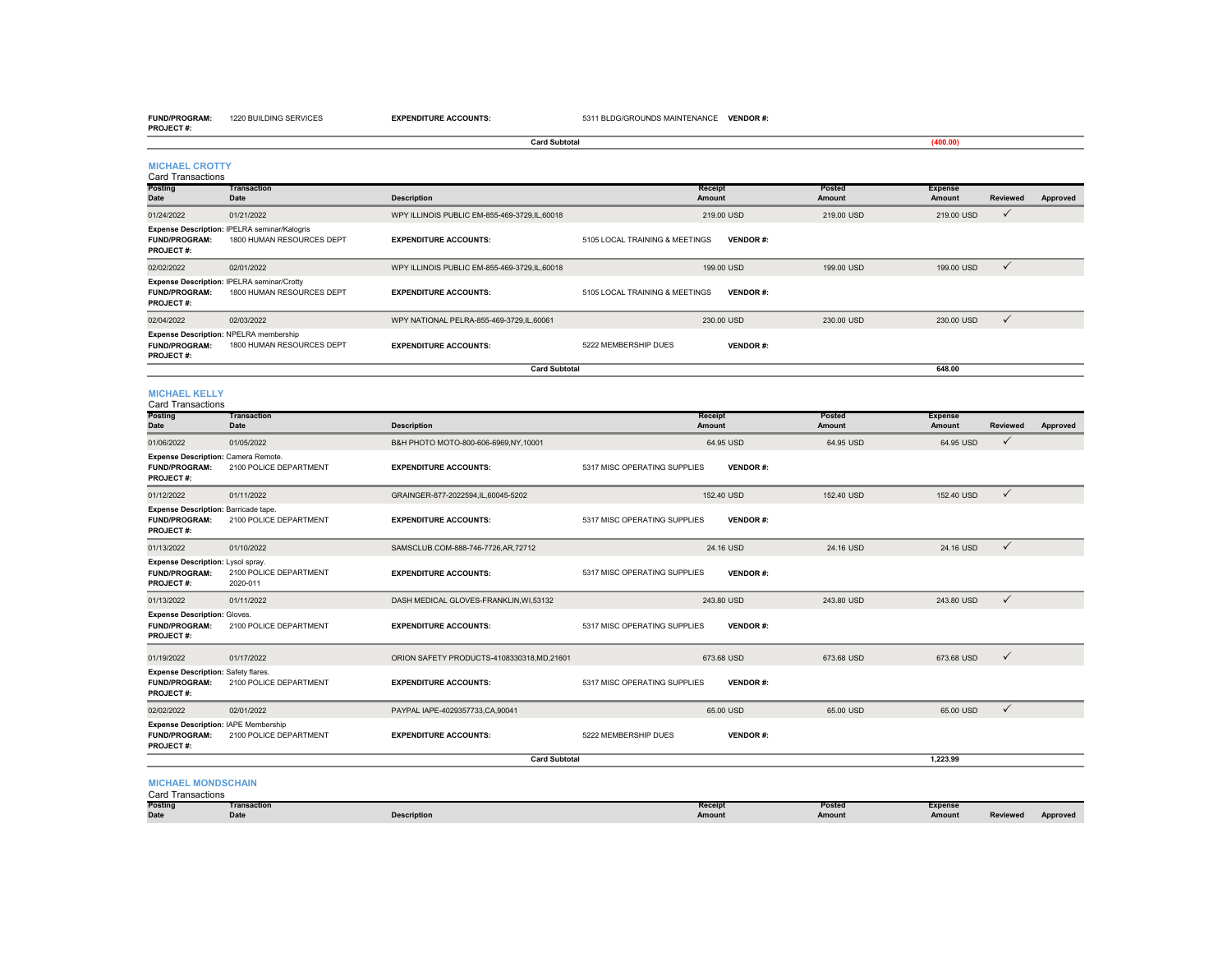| 01/21/2022                                                                          | 01/20/2022                                                       | GOVERNMENT FINANCE OFF-CHICAGO,IL,60601    |                               | 250.00 USD        | 250.00 USD       | 250.00 USD               |                 |          |
|-------------------------------------------------------------------------------------|------------------------------------------------------------------|--------------------------------------------|-------------------------------|-------------------|------------------|--------------------------|-----------------|----------|
| <b>Expense Description: Membership Renewal</b><br><b>FUND/PROGRAM:</b><br>PROJECT#: | 1700 FINANCE DEPARTMENT                                          | <b>EXPENDITURE ACCOUNTS:</b>               | 5222 MEMBERSHIP DUES          | <b>VENDOR#:</b>   |                  |                          |                 |          |
|                                                                                     |                                                                  | <b>Card Subtotal</b>                       |                               |                   |                  | 250.00                   |                 |          |
| <b>PATRICK AINSWORTH</b><br><b>Card Transactions</b><br>Posting                     | <b>Transaction</b>                                               |                                            |                               | Receipt           | Posted           | <b>Expense</b>           |                 |          |
| <b>Date</b>                                                                         | Date                                                             | <b>Description</b>                         |                               | Amount            | Amount           | Amount                   | <b>Reviewed</b> | Approved |
| 01/06/2022                                                                          | 01/06/2022                                                       | FACEBK WTEWXAFPQ2-MENLO PARK,CA,94025      |                               | 175.06 USD        | 175.06 USD       | 87.53 USD                | $\checkmark$    |          |
| Expense Description: Split-FY21<br>FUND/PROGRAM:<br>PROJECT#:                       | 1600 ADMIN & BOT                                                 | <b>EXPENDITURE ACCOUNTS:</b>               | 5333 BUSINESS RECRUITMENT     | <b>VENDOR#:</b>   |                  |                          |                 |          |
| 01/06/2022                                                                          | 01/06/2022                                                       | FACEBK WTEWXAFPQ2-MENLO PARK,CA,94025      |                               | 175.06 USD        | 175.06 USD       | 87.53 USD                | $\checkmark$    |          |
| Expense Description: Split-FY22<br><b>FUND/PROGRAM:</b><br>PROJECT#:                | 1600 ADMIN & BOT                                                 | <b>EXPENDITURE ACCOUNTS:</b>               | 5333 BUSINESS RECRUITMENT     | <b>VENDOR#:</b>   |                  |                          |                 |          |
| 01/07/2022                                                                          | 01/06/2022                                                       | WHEELING AREA CHAMBER-847-8927900,IL,60090 |                               | 300.00 USD        | 300.00 USD       | 300.00 USD               | $\checkmark$    |          |
| FUND/PROGRAM:<br>PROJECT#:                                                          | Expense Description: Chamber Membership FY22<br>1600 ADMIN & BOT | <b>EXPENDITURE ACCOUNTS:</b>               | 5222 MEMBERSHIP DUES          | <b>VENDOR#:</b>   |                  |                          |                 |          |
| 01/19/2022                                                                          | 01/19/2022                                                       | FACEBK WV6MMBBQQ2-MENLO PARK,CA,94025      |                               | 400.00 USD        | 400.00 USD       | 169.06 USD               | $\checkmark$    |          |
| Expense Description: Split - TIFs<br><b>FUND/PROGRAM:</b><br>PROJECT#:              | 3900 NORTH TIF DISTRICT                                          | <b>EXPENDITURE ACCOUNTS:</b>               | 5333 BUSINESS RECRUITMENT     | <b>VENDOR#:</b>   |                  |                          |                 |          |
| 01/19/2022                                                                          | 01/19/2022                                                       | FACEBK WV6MMBBQQ2-MENLO PARK,CA,94025      |                               | 400.00 USD        | 400.00 USD       | 169.06 USD               | $\checkmark$    |          |
| Expense Description: Split -TIFs<br>FUND/PROGRAM:<br>PROJECT#:                      | 3500 Town Center 2 TIF                                           | <b>EXPENDITURE ACCOUNTS:</b>               | 5333 BUSINESS RECRUITMENT     | <b>VENDOR#:</b>   |                  |                          |                 |          |
| 01/19/2022                                                                          | 01/19/2022                                                       | FACEBK WV6MMBBQQ2-MENLO PARK,CA,94025      |                               | 400.00 USD        | 400.00 USD       | 61.88 USD                | $\checkmark$    |          |
| Expense Description: Split - General Fund<br><b>FUND/PROGRAM:</b><br>PROJECT#:      | 1600 ADMIN & BOT                                                 | <b>EXPENDITURE ACCOUNTS:</b>               | 5333 BUSINESS RECRUITMENT     | <b>VENDOR#:</b>   |                  |                          |                 |          |
| 02/02/2022                                                                          | 02/01/2022                                                       | PAYPAL APAIL-4029357733,IL,60115           |                               | 25.00 USD         | 25.00 USD        | 25.00 USD                | $\checkmark$    |          |
| Expense Description: ED Intern Ad<br>FUND/PROGRAM:<br>PROJECT#:                     | 1800 HUMAN RESOURCES DEPT                                        | <b>EXPENDITURE ACCOUNTS:</b>               | 5201 ADVERTISING & PUBLISHING | <b>VENDOR#:</b>   |                  |                          |                 |          |
|                                                                                     |                                                                  | <b>Card Subtotal</b>                       |                               |                   |                  | 900.06                   |                 |          |
| <b>RANDELL S FRANCEK</b><br><b>Card Transactions</b><br>Posting                     | Transaction                                                      |                                            |                               | Receipt           | Posted           | <b>Expense</b>           |                 |          |
| <b>Date</b>                                                                         | Date                                                             | <b>Description</b>                         |                               | Amount            | Amount           | Amount                   | <b>Reviewed</b> | Approved |
| 01/28/2022                                                                          | 01/27/2022                                                       | AWG 2539-WHEELING, IL, 60090               |                               | 139.00 USD        | 139.00 USD       | 139.00 USD               | $\checkmark$    |          |
| <b>Expense Description: propane</b><br><b>FUND/PROGRAM:</b><br>PROJECT#:            | 1220 BUILDING SERVICES                                           | <b>EXPENDITURE ACCOUNTS:</b>               | 5301 AUTO PETROL PRODUCTS     | <b>VENDOR#:</b>   |                  |                          |                 |          |
|                                                                                     |                                                                  | <b>Card Subtotal</b>                       |                               |                   |                  | 139.00                   |                 |          |
| <b>ROSE LEMANIS</b><br><b>Card Transactions</b>                                     |                                                                  |                                            |                               |                   |                  |                          |                 |          |
| Posting<br>Date                                                                     | Transaction<br>Date                                              | <b>Description</b>                         |                               | Receipt<br>Amount | Posted<br>Amount | <b>Expense</b><br>Amount | <b>Reviewed</b> | Approved |
| 01/10/2022                                                                          | 01/07/2022                                                       | AMERICAN PUBLIC WORKS-KANSAS CITY.MO.95131 |                               | 745,00 USD        | 745,00 USD       | 745.00 USD               | ✓               |          |

**Expense Description:** IPSI Conf. - Wargo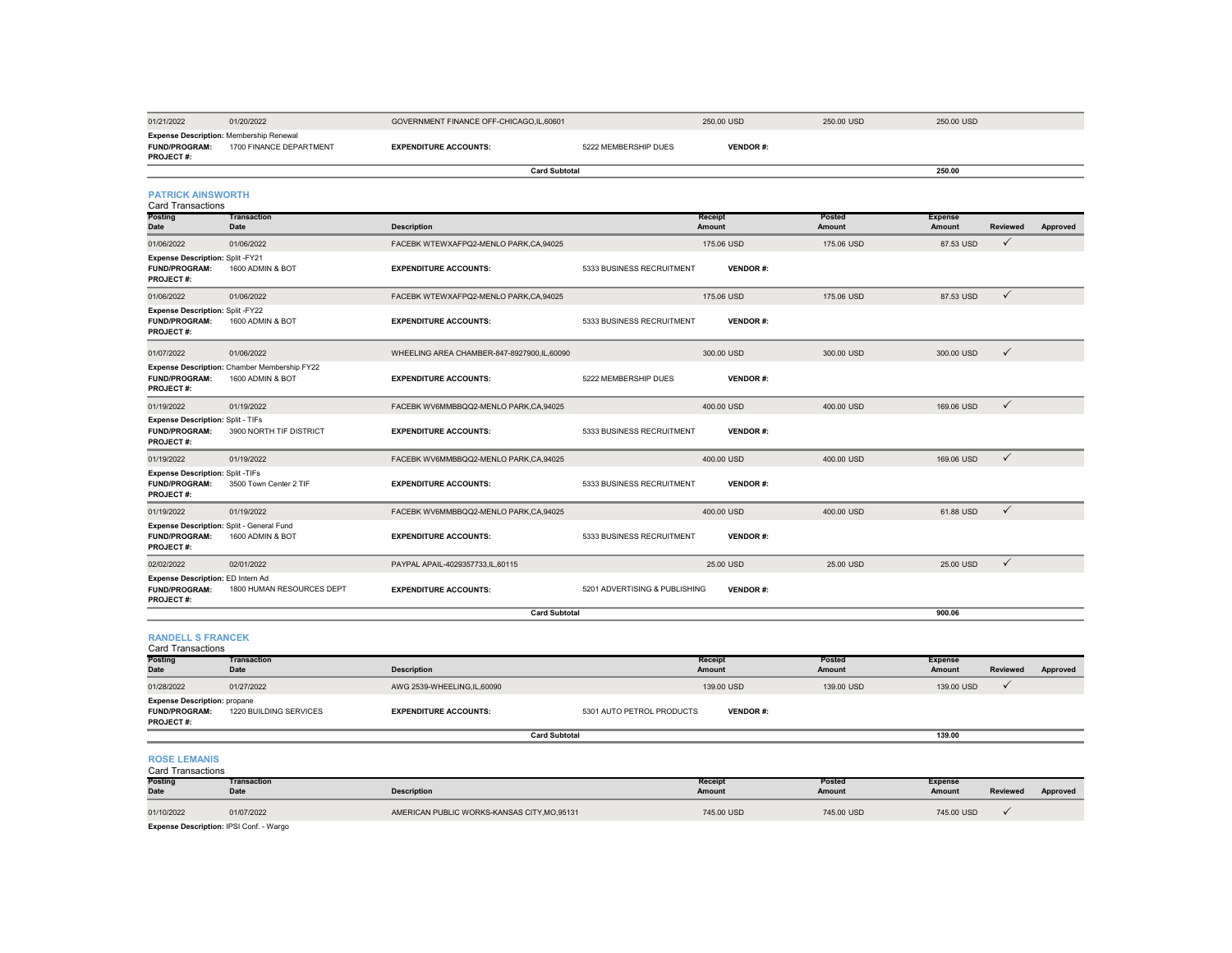| FUND/PROGRAM:<br>PROJECT#:                                                | 4100 WATER DIVISION                                                   | <b>EXPENDITURE ACCOUNTS:</b>                        | 5205 CONFERENCES & MEETINGS    | <b>VENDOR#:</b> |            |            |              |
|---------------------------------------------------------------------------|-----------------------------------------------------------------------|-----------------------------------------------------|--------------------------------|-----------------|------------|------------|--------------|
| 01/11/2022                                                                | 01/10/2022                                                            | OFFICEMAX/DEPOT 6869-800-463-3768,IL,60143          |                                | 19.57 USD       | 19.57 USD  | 19.57 USD  | $\checkmark$ |
| Expense Description: misc. office supplies<br>FUND/PROGRAM:<br>PROJECT#:  | 1500 PUBLIC WORKS ADMINISTRATI                                        | <b>EXPENDITURE ACCOUNTS:</b>                        | 5318 OFFICE SUPPLIES           | <b>VENDOR#:</b> |            |            |              |
| 01/12/2022                                                                | 01/11/2022                                                            | OFFICEMAX/DEPOT 6869-800-463-3768,IL,60143          |                                | 33.18 USD       | 33.18 USD  | 33.18 USD  | $\checkmark$ |
| Expense Description: misc. office supplies<br>FUND/PROGRAM:<br>PROJECT#:  | 1500 PUBLIC WORKS ADMINISTRATI                                        | <b>EXPENDITURE ACCOUNTS:</b>                        | 5318 OFFICE SUPPLIES           | <b>VENDOR#:</b> |            |            |              |
| 01/13/2022                                                                | 01/13/2022                                                            | AMAZON.COM HU6CM20N3-<br>AMZN.COM/BILL, WA, 98109   |                                | 28.47 USD       | 28.47 USD  | 28.47 USD  | $\checkmark$ |
| Expense Description: antenna mount<br>FUND/PROGRAM:<br>PROJECT#:          | 4200 SEWER DIVISION                                                   | <b>EXPENDITURE ACCOUNTS:</b>                        | 5313 IS MISC EQPT & SUPPLIES   | <b>VENDOR#:</b> |            |            |              |
| 01/18/2022                                                                | 01/17/2022                                                            | AMZN MKTP US DO6S317Q3-<br>AMZN.COM/BILL, WA, 98109 |                                | 329.00 USD      | 329.00 USD | 329.00 USD | $\checkmark$ |
| FUND/PROGRAM:<br>PROJECT#:                                                | Expense Description: Tempest weather system<br>4200 SEWER DIVISION    | <b>EXPENDITURE ACCOUNTS:</b>                        | 5313 IS MISC EQPT & SUPPLIES   | <b>VENDOR#:</b> |            |            |              |
| 01/19/2022                                                                | 01/18/2022                                                            | ZORO TOOLS INC-855-2899676,IL,60089                 |                                | 138.48 USD      | 138.48 USD | 69.24 USD  | $\checkmark$ |
| Expense Description: Split - prot. clothing<br>FUND/PROGRAM:<br>PROJECT#: | 1420 STREETS DIVISION                                                 | <b>EXPENDITURE ACCOUNTS:</b>                        | 5319 PROTECTIVE CLOTHING       | <b>VENDOR#:</b> |            |            |              |
| 01/19/2022                                                                | 01/18/2022                                                            | ZORO TOOLS INC-855-2899676,IL,60089                 |                                | 138.48 USD      | 138.48 USD | 69.24 USD  | $\checkmark$ |
| Expense Description: Split - prot. clothing<br>FUND/PROGRAM:<br>PROJECT#: | 1430 FORESTRY DIVISION                                                | <b>EXPENDITURE ACCOUNTS:</b>                        | 5319 PROTECTIVE CLOTHING       | <b>VENDOR#:</b> |            |            |              |
| 01/21/2022                                                                | 01/20/2022                                                            | AMZN MKTP US 2W1KK59S3-<br>AMZN.COM/BILL, WA, 98109 |                                | 35.97 USD       | 35.97 USD  | 35.97 USD  | $\checkmark$ |
| Expense Description: dept. coffee supplies<br>FUND/PROGRAM:<br>PROJECT#:  | 1500 PUBLIC WORKS ADMINISTRATI                                        | <b>EXPENDITURE ACCOUNTS:</b>                        | 5317 MISC OPERATING SUPPLIES   | <b>VENDOR#:</b> |            |            |              |
| 01/24/2022                                                                | 01/21/2022                                                            | OFFICEMAX/DEPOT 6869-800-463-3768,IL,60143          |                                | 41.11 USD       | 41.11 USD  | 41.11 USD  | $\checkmark$ |
| Expense Description: misc. office supplies<br>FUND/PROGRAM:<br>PROJECT#:  | 1500 PUBLIC WORKS ADMINISTRATI                                        | <b>EXPENDITURE ACCOUNTS:</b>                        | 5318 OFFICE SUPPLIES           | <b>VENDOR#:</b> |            |            |              |
| 01/24/2022                                                                | 01/23/2022                                                            | AMZN MKTP US 0T21880X3-<br>AMZN.COM/BILL, WA, 98109 |                                | 25.48 USD       | 25.48 USD  | 25.48 USD  | $\checkmark$ |
| Expense Description: misc. office supplies<br>FUND/PROGRAM:<br>PROJECT#:  | 1500 PUBLIC WORKS ADMINISTRATI                                        | <b>EXPENDITURE ACCOUNTS:</b>                        | 5318 OFFICE SUPPLIES           | <b>VENDOR#:</b> |            |            |              |
| 01/25/2022                                                                | 01/24/2022                                                            | AMZN MKTP US VB69Z32K3-<br>AMZN.COM/BILL, WA, 98109 |                                | 62.89 USD       | 62.89 USD  | 62.89 USD  | $\checkmark$ |
| Expense Description: misc. office supplies<br>FUND/PROGRAM:<br>PROJECT#:  | 1500 PUBLIC WORKS ADMINISTRATI                                        | <b>EXPENDITURE ACCOUNTS:</b>                        | 5318 OFFICE SUPPLIES           | <b>VENDOR#:</b> |            |            |              |
| 01/25/2022                                                                | 01/24/2022                                                            | OFFICEMAX/DEPOT 6869-800-463-3768,IL,60143          |                                | 22.39 USD       | 22.39 USD  | 22.39 USD  | $\checkmark$ |
| Expense Description: misc. office supplies<br>FUND/PROGRAM:<br>PROJECT#:  | 1500 PUBLIC WORKS ADMINISTRATI                                        | <b>EXPENDITURE ACCOUNTS:</b>                        | 5318 OFFICE SUPPLIES           | <b>VENDOR#:</b> |            |            |              |
| 01/27/2022                                                                | 01/26/2022                                                            | STERICYCLE-8667837422,IL,60045                      |                                | 38.02 USD       | 38.02 USD  | 38.02 USD  | $\checkmark$ |
| FUND/PROGRAM:<br>PROJECT#:                                                | Expense Description: hazardous waste p/u - Jan<br>4200 SEWER DIVISION | <b>EXPENDITURE ACCOUNTS:</b>                        | 5299 MISC CONTRACTUAL SERVICES | <b>VENDOR#:</b> |            |            |              |
| 01/27/2022                                                                | 01/26/2022                                                            | OFFICEMAX/DEPOT 6869-800-463-3768,IL,60143          |                                | 139.81 USD      | 139.81 USD | 139.81 USD | $\checkmark$ |
| Expense Description: misc. office supplies<br><b>FUND/PROGRAM:</b>        | 1500 PUBLIC WORKS ADMINISTRATI                                        | <b>EXPENDITURE ACCOUNTS:</b>                        | 5318 OFFICE SUPPLIES           | <b>VENDOR#:</b> |            |            |              |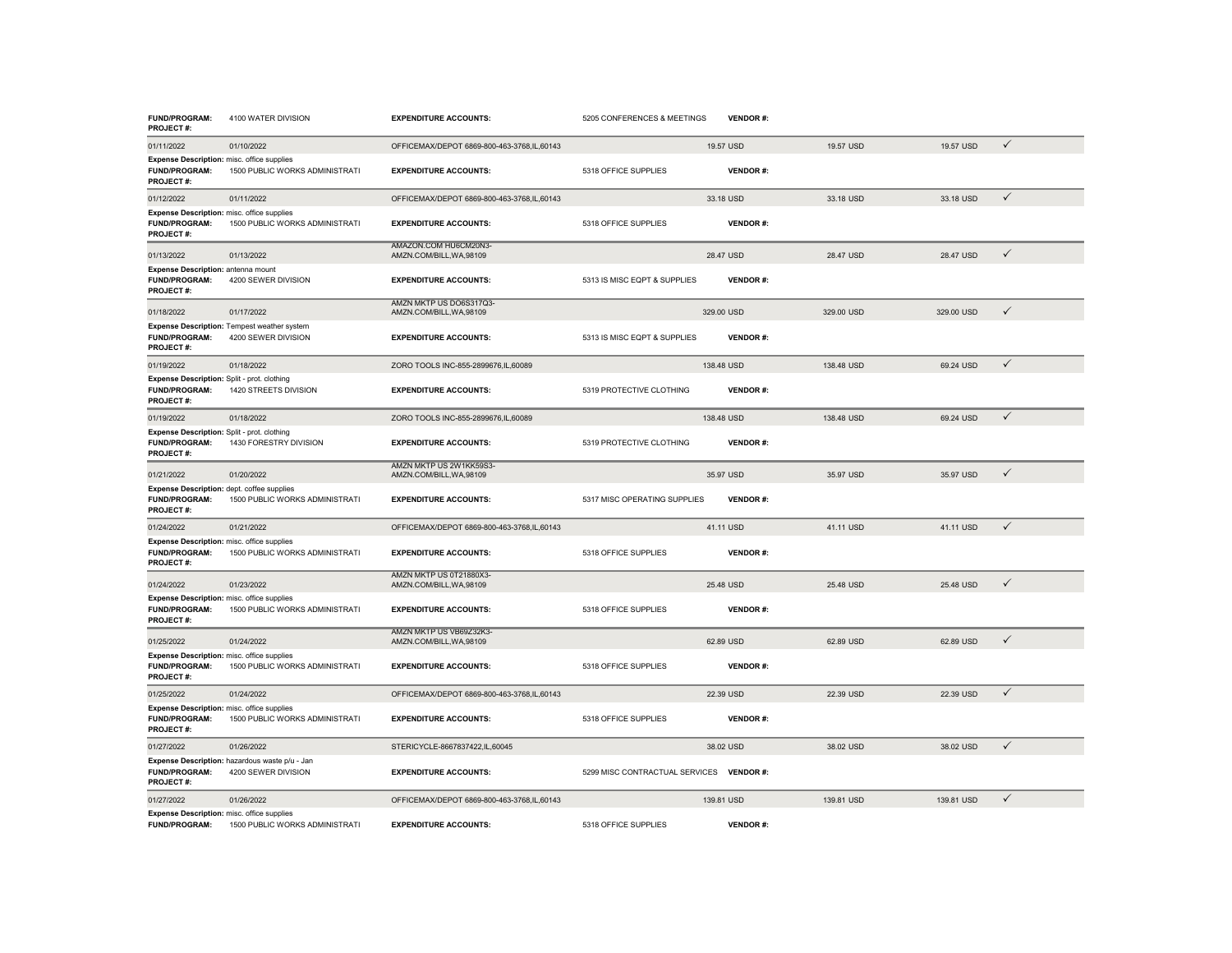| 01/31/2022                                                                            | 01/30/2022                                                                    | AWWA.ORG-303-347-6197,CO,80235                      |                                | 85.00 USD       | 85.00 USD  | 70.83 USD  | ✓            |
|---------------------------------------------------------------------------------------|-------------------------------------------------------------------------------|-----------------------------------------------------|--------------------------------|-----------------|------------|------------|--------------|
| Expense Description: 22 AWWA JW<br><b>FUND/PROGRAM:</b><br>PROJECT#:                  | 4100 WATER DIVISION                                                           | <b>EXPENDITURE ACCOUNTS:</b>                        | 5222 MEMBERSHIP DUES           | <b>VENDOR#:</b> |            |            |              |
| 01/31/2022                                                                            | 01/30/2022                                                                    | AWWA.ORG-303-347-6197,CO,80235                      |                                | 85.00 USD       | 85.00 USD  | 14.17 USD  | $\checkmark$ |
| Expense Description: 23 AWWA JW<br><b>FUND/PROGRAM:</b><br>PROJECT#:                  | 4100 WATER DIVISION                                                           | <b>EXPENDITURE ACCOUNTS:</b>                        | 5222 MEMBERSHIP DUES           | <b>VENDOR#:</b> |            |            |              |
| 02/02/2022                                                                            | 02/01/2022                                                                    | WPY ILLINOIS PUBLIC EM-855-469-3729.IL.60018        |                                | 637.00 USD      | 637.00 USD | 199,00 USD | $\checkmark$ |
| FUND/PROGRAM:<br>PROJECT#:                                                            | Expense Description: Split - IPELRA Sem. CB<br>1500 PUBLIC WORKS ADMINISTRATI | <b>EXPENDITURE ACCOUNTS:</b>                        | 5105 LOCAL TRAINING & MEETINGS | <b>VENDOR#:</b> |            |            |              |
| 02/02/2022                                                                            | 02/01/2022                                                                    | WPY ILLINOIS PUBLIC EM-855-469-3729,IL,60018        |                                | 637.00 USD      | 637.00 USD | 109.50 USD | ✓            |
| <b>FUND/PROGRAM:</b><br>PROJECT#:                                                     | Expense Description: Split - IPELRA Sem. VH<br>1420 STREETS DIVISION          | <b>EXPENDITURE ACCOUNTS:</b>                        | 5105 LOCAL TRAINING & MEETINGS | <b>VENDOR#:</b> |            |            |              |
| 02/02/2022                                                                            | 02/01/2022                                                                    | WPY ILLINOIS PUBLIC EM-855-469-3729,IL,60018        |                                | 637.00 USD      | 637.00 USD | 109.50 USD | $\checkmark$ |
| <b>FUND/PROGRAM:</b><br><b>PROJECT#:</b>                                              | Expense Description: Split - IPELRA Sem. VH<br>1430 FORESTRY DIVISION         | <b>EXPENDITURE ACCOUNTS:</b>                        | 5105 LOCAL TRAINING & MEETINGS | <b>VENDOR#:</b> |            |            |              |
| 02/02/2022                                                                            | 02/01/2022                                                                    | WPY ILLINOIS PUBLIC EM-855-469-3729,IL,60018        |                                | 637,00 USD      | 637.00 USD | 109.50 USD | $\checkmark$ |
| <b>FUND/PROGRAM:</b><br><b>PROJECT#:</b>                                              | Expense Description: Split - IPELRA Sem. JW<br>4100 WATER DIVISION            | <b>EXPENDITURE ACCOUNTS:</b>                        | 5105 LOCAL TRAINING & MEETINGS | <b>VENDOR#:</b> |            |            |              |
| 02/02/2022                                                                            | 02/01/2022                                                                    | WPY ILLINOIS PUBLIC EM-855-469-3729,IL,60018        |                                | 637.00 USD      | 637.00 USD | 109.50 USD | $\checkmark$ |
| FUND/PROGRAM:<br><b>PROJECT#:</b>                                                     | Expense Description: Split - IPELRA Sem. JW<br>4200 SEWER DIVISION            | <b>EXPENDITURE ACCOUNTS:</b>                        | 5105 LOCAL TRAINING & MEETINGS | <b>VENDOR#:</b> |            |            |              |
| 02/02/2022                                                                            | 02/01/2022                                                                    | AMERICAN PUBLIC WORKS-KANSAS CITY, MO, 95131        |                                | 745.00 USD      | 745.00 USD | 745.00 USD | ✓            |
| Expense Description: IPSI conf. - Hoffman<br><b>FUND/PROGRAM:</b><br><b>PROJECT#:</b> | 1420 STREETS DIVISION                                                         | <b>EXPENDITURE ACCOUNTS:</b>                        | 5205 CONFERENCES & MEETINGS    | <b>VENDOR#:</b> |            |            |              |
| 02/03/2022                                                                            | 02/02/2022                                                                    | AMZN MKTP US BA1DG6LO3-<br>AMZN.COM/BILL, WA, 98109 |                                | 12.58 USD       | 12.58 USD  | 12.58 USD  | ✓            |
| Expense Description: dept. coffee supplies<br><b>FUND/PROGRAM:</b><br>PROJECT#:       | 1500 PUBLIC WORKS ADMINISTRATI                                                | <b>EXPENDITURE ACCOUNTS:</b>                        | 5317 MISC OPERATING SUPPLIES   | <b>VENDOR#:</b> |            |            |              |
| 02/03/2022                                                                            | 02/02/2022                                                                    | AMZN MKTP US HE7XG0P83-<br>AMZN.COM/BILL, WA, 98109 |                                | 24.23 USD       | 24.23 USD  | 13.27 USD  | ✓            |
| Expense Description: Split - dept. coffee sup<br>FUND/PROGRAM:<br>PROJECT#:           | 1500 PUBLIC WORKS ADMINISTRATI                                                | <b>EXPENDITURE ACCOUNTS:</b>                        | 5317 MISC OPERATING SUPPLIES   | <b>VENDOR#:</b> |            |            |              |
| 02/03/2022                                                                            | 02/02/2022                                                                    | AMZN MKTP US HE7XG0P83-<br>AMZN.COM/BILL, WA, 98109 |                                | 24.23 USD       | 24.23 USD  | 10.96 USD  | ✓            |
| Expense Description: Split - dept. office sup<br>FUND/PROGRAM:<br><b>PROJECT#:</b>    | 1500 PUBLIC WORKS ADMINISTRATI                                                | <b>EXPENDITURE ACCOUNTS:</b>                        | 5318 OFFICE SUPPLIES           | <b>VENDOR#:</b> |            |            |              |
| 02/03/2022                                                                            | 02/03/2022                                                                    | WPY ILLINOIS PUBLIC EM-855-469-3729,IL,60018        |                                | 199.00 USD      | 199.00 USD | 199.00 USD | $\checkmark$ |
| FUND/PROGRAM:<br>PROJECT#:                                                            | Expense Description: IPELRA seminar - Kaup<br>1500 PUBLIC WORKS ADMINISTRATI  | <b>EXPENDITURE ACCOUNTS:</b>                        | 5105 LOCAL TRAINING & MEETINGS | <b>VENDOR#:</b> |            |            |              |
| 02/04/2022                                                                            | 02/03/2022                                                                    | AMZN MKTP US KM9VB6G63-<br>AMZN.COM/BILL, WA, 98109 |                                | 31.25 USD       | 31.25 USD  | 31.25 USD  | ✓            |
| Expense Description: dept. coffee supplies<br>FUND/PROGRAM:<br>PROJECT#:              | 1500 PUBLIC WORKS ADMINISTRATI                                                | <b>EXPENDITURE ACCOUNTS:</b>                        | 5317 MISC OPERATING SUPPLIES   | <b>VENDOR#:</b> |            |            |              |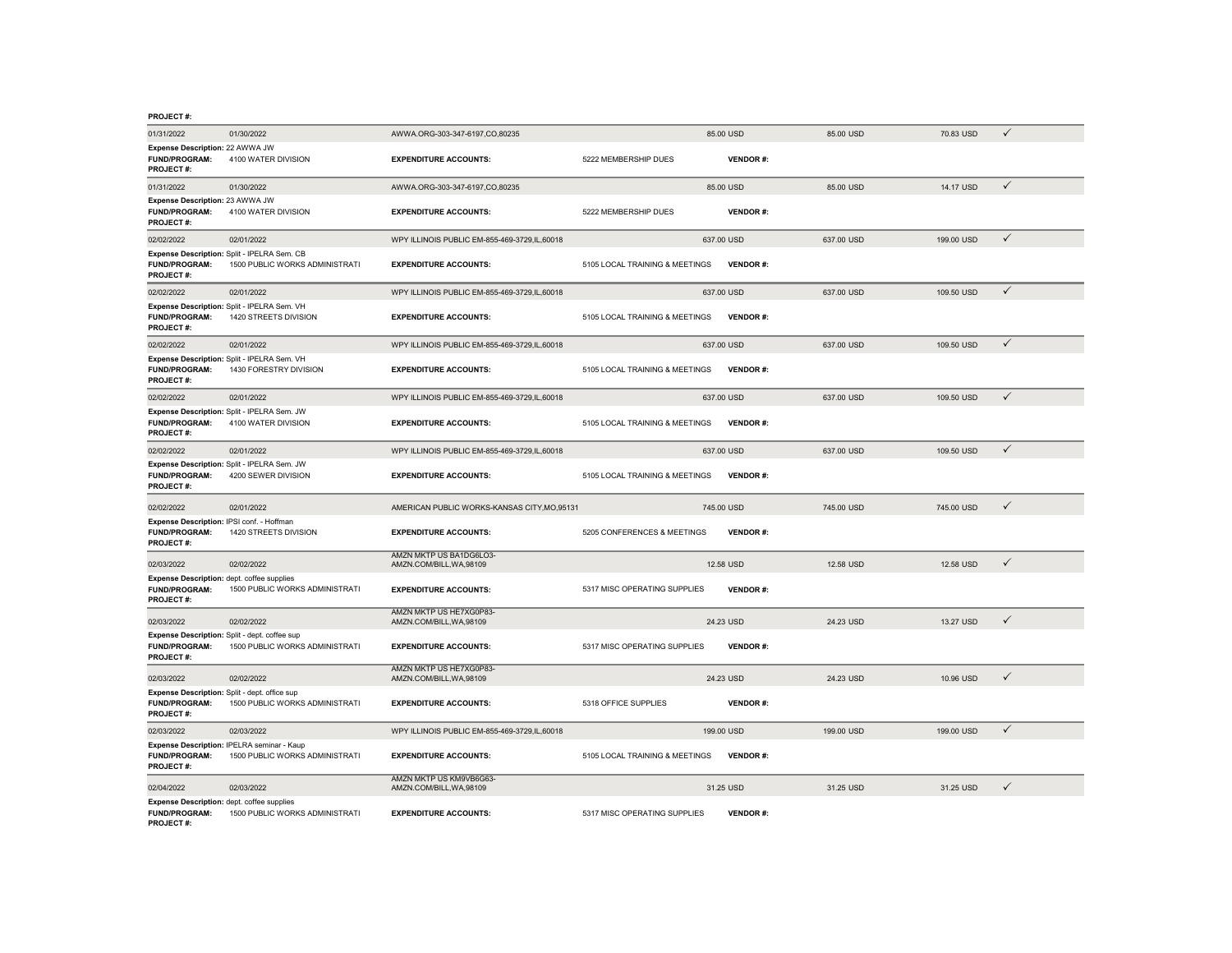|                                                                                  |                                                                       | <b>Card Subtotal</b>                                |                                                 |                  | 3,393.43                 |              |          |
|----------------------------------------------------------------------------------|-----------------------------------------------------------------------|-----------------------------------------------------|-------------------------------------------------|------------------|--------------------------|--------------|----------|
| <b>SEAN LINDSAY</b><br>Card Transactions                                         |                                                                       |                                                     |                                                 |                  |                          |              |          |
| Posting<br>Date                                                                  | <b>Transaction</b><br>Date                                            | <b>Description</b>                                  | Receipt<br>Amount                               | Posted<br>Amount | <b>Expense</b><br>Amount | Reviewed     | Approved |
| 01/12/2022                                                                       | 01/12/2022                                                            | AMZN MKTP US K09EE2483-<br>AMZN.COM/BILL, WA, 98109 | 33.32 USD                                       | 33.32 USD        | 33.32 USD                | $\checkmark$ |          |
| Expense Description: Paper towel dispenser<br><b>FUND/PROGRAM:</b><br>PROJECT#:  | 1220 BUILDING SERVICES                                                | <b>EXPENDITURE ACCOUNTS:</b>                        | 5311 BLDG/GROUNDS MAINTENANCE VENDOR #:         |                  |                          |              |          |
| 01/17/2022                                                                       | 01/17/2022                                                            | AMZN MKTP US OE1VG4J53-<br>AMZN.COM/BILL,WA,98109   | 33.38 USD                                       | 33.38 USD        | 33,38 USD                | ✓            |          |
| <b>Expense Description: Shower curtains</b><br>FUND/PROGRAM:<br>PROJECT#:        | 1220 BUILDING SERVICES                                                | <b>EXPENDITURE ACCOUNTS:</b>                        | 5311 BLDG/GROUNDS MAINTENANCE VENDOR #:         |                  |                          |              |          |
| 01/27/2022                                                                       | 01/26/2022                                                            | AMAZON.COM KH3GD4QS3-<br>AMZN.COM/BILL,WA,98109     | 27.20 USD                                       | 27.20 USD        | 27.20 USD                | $\checkmark$ |          |
| FUND/PROGRAM:<br>PROJECT#:                                                       | Expense Description: Replacement thermostat<br>1220 BUILDING SERVICES | <b>EXPENDITURE ACCOUNTS:</b>                        | 5311 BLDG/GROUNDS MAINTENANCE VENDOR #:         |                  |                          |              |          |
| 02/03/2022                                                                       | 02/02/2022                                                            | AMZN MKTP US AB09P1E03-<br>AMZN.COM/BILL, WA, 98109 | 488,80 USD                                      | 488,80 USD       | 488,80 USD               | $\checkmark$ |          |
| Expense Description: Chain sling<br>FUND/PROGRAM:<br><b>PROJECT#:</b>            | 1220 BUILDING SERVICES                                                | <b>EXPENDITURE ACCOUNTS:</b>                        | 5311 BLDG/GROUNDS MAINTENANCE VENDOR #:         |                  |                          |              |          |
|                                                                                  |                                                                       | <b>Card Subtotal</b>                                |                                                 |                  | 582.70                   |              |          |
| <b>SHARI MATTHEWS HUIZAR</b><br><b>Card Transactions</b>                         |                                                                       |                                                     |                                                 |                  |                          |              |          |
| <b>Posting</b><br>Date                                                           | <b>Transaction</b><br>Date                                            | <b>Description</b>                                  | Receipt<br>Amount                               | Posted<br>Amount | <b>Expense</b><br>Amount | Reviewed     | Approved |
| 01/05/2022                                                                       | 01/05/2022                                                            | AMZN MKTP US 2K8961YI1-<br>AMZN.COM/BILL, WA, 98109 | 11.98 USD                                       | 11.98 USD        | 11.98 USD                | $\checkmark$ |          |
| Expense Description: Office Supplies<br>FUND/PROGRAM:<br>PROJECT#:               | 1315 SOCIAL SERVICES                                                  | <b>EXPENDITURE ACCOUNTS:</b>                        | 5318 OFFICE SUPPLIES<br><b>VENDOR#:</b>         |                  |                          |              |          |
| 01/06/2022                                                                       | 01/05/2022                                                            | WWW.MCDONALDS.THEGIFTC-<br>8002446227, GA, 30303    | 112.95 USD                                      | 112.95 USD       | 112.95 USD               | ✓            |          |
| Expense Description: homeless gift cards<br>FUND/PROGRAM:<br>PROJECT#:           | 1315 SOCIAL SERVICES                                                  | <b>EXPENDITURE ACCOUNTS:</b>                        | 5317 MISC OPERATING SUPPLIES<br><b>VENDOR#:</b> |                  |                          |              |          |
| 01/07/2022                                                                       | 01/06/2022                                                            | AMZN MKTP US DD5K16723-<br>AMZN.COM/BILL, WA, 98109 | 176.26 USD                                      | 176.26 USD       | 176.26 USD               | $\checkmark$ |          |
| <b>Expense Description: Office Supplies</b><br>FUND/PROGRAM:<br>PROJECT#:        | 1315 SOCIAL SERVICES                                                  | <b>EXPENDITURE ACCOUNTS:</b>                        | 5317 MISC OPERATING SUPPLIES<br><b>VENDOR#:</b> |                  |                          |              |          |
| 01/07/2022                                                                       | 01/06/2022                                                            | AMZN MKTP US Q42Y62GG3-<br>AMZN.COM/BILL,WA,98109   | 551.75 USD                                      | 551.75 USD       | 551.75 USD               | ✓            |          |
| <b>Expense Description: victim supplies</b><br>FUND/PROGRAM:<br>PROJECT#:        | 1315 SOCIAL SERVICES                                                  | <b>EXPENDITURE ACCOUNTS:</b>                        | 5317 MISC OPERATING SUPPLIES<br><b>VENDOR#:</b> |                  |                          |              |          |
| 01/10/2022                                                                       | 01/09/2022                                                            | AMZN MKTP US I42CT7S03-<br>AMZN.COM/BILL, WA, 98109 | 84.46 USD                                       | 84.46 USD        | 84.46 USD                | $\checkmark$ |          |
| <b>Expense Description: Office Supplies</b><br><b>FUND/PROGRAM:</b><br>PROJECT#: | 1315 SOCIAL SERVICES                                                  | <b>EXPENDITURE ACCOUNTS:</b>                        | 5318 OFFICE SUPPLIES<br><b>VENDOR#:</b>         |                  |                          |              |          |
| 01/10/2022                                                                       | 01/10/2022                                                            | AMZN MKTP US GI4IN44F3-<br>AMZN.COM/BILL, WA, 98109 | 29.99 USD                                       | 29.99 USD        | 29.99 USD                | $\checkmark$ |          |
| <b>Expense Description:</b> supplies for victims<br>FUND/PROGRAM:<br>PROJECT#:   | 1315 SOCIAL SERVICES                                                  | <b>EXPENDITURE ACCOUNTS:</b>                        | 5317 MISC OPERATING SUPPLIES<br><b>VENDOR#:</b> |                  |                          |              |          |
| 01/13/2022                                                                       | 01/12/2022                                                            | AMZ GENUINE INK-PAY.AMAZON.CO.WA.98109              | 379,00 USD                                      | 379,00 USD       | 379,00 USD               | $\checkmark$ |          |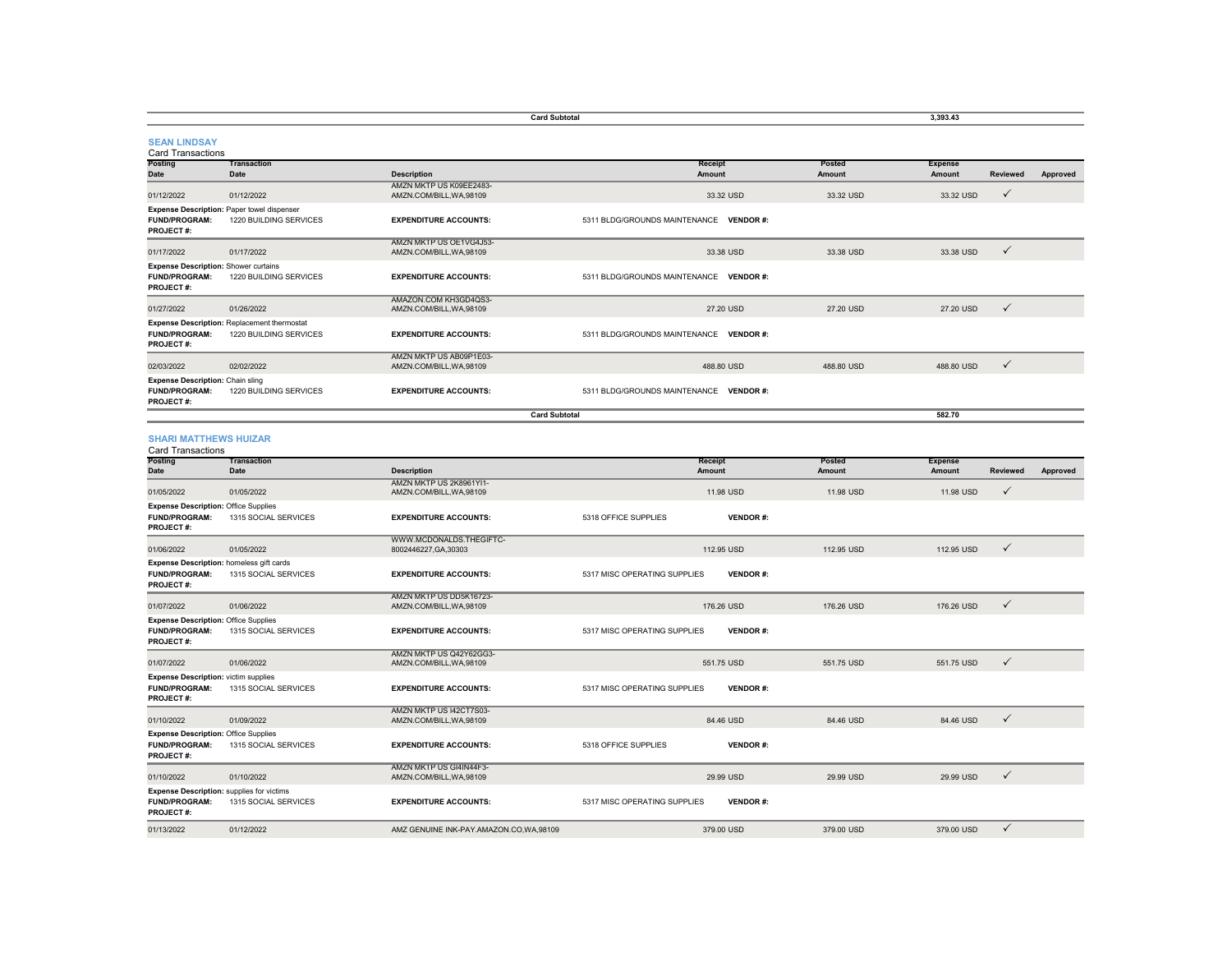| Expense Description: Office Supplies<br>FUND/PROGRAM:<br>PROJECT#:               | 1315 SOCIAL SERVICES                                                 | <b>EXPENDITURE ACCOUNTS:</b>                            | 5318 OFFICE SUPPLIES                    | <b>VENDOR#:</b>   |                  |                          |                 |          |
|----------------------------------------------------------------------------------|----------------------------------------------------------------------|---------------------------------------------------------|-----------------------------------------|-------------------|------------------|--------------------------|-----------------|----------|
| 01/18/2022                                                                       | 01/15/2022                                                           | SAMSCLUB.COM-888-746-7726, AR, 72712                    |                                         | 21.32 USD         | 21.32 USD        | 21.32 USD                | $\checkmark$    |          |
| <b>Expense Description: LAC supplies</b><br><b>FUND/PROGRAM:</b><br>PROJECT#:    | 1315 SOCIAL SERVICES                                                 | <b>EXPENDITURE ACCOUNTS:</b>                            | 5317 MISC OPERATING SUPPLIES            | <b>VENDOR#:</b>   |                  |                          |                 |          |
| 01/24/2022                                                                       | 01/20/2022                                                           | SAMSCLUB.COM-888-746-7726,AR,72712                      |                                         | 149.98 USD        | 149.98 USD       | 149.98 USD               | $\checkmark$    |          |
| FUND/PROGRAM:<br>PROJECT#:                                                       | Expense Description: Mini Fridge replacement<br>1315 SOCIAL SERVICES | <b>EXPENDITURE ACCOUNTS:</b>                            | 5317 MISC OPERATING SUPPLIES            | <b>VENDOR#:</b>   |                  |                          |                 |          |
| 01/31/2022                                                                       | 01/29/2022                                                           | AMZN MKTP US 3C75Y01G3-<br>AMZN.COM/BILL, WA, 98109     |                                         | 57.49 USD         | 57.49 USD        | 57.49 USD                | $\checkmark$    |          |
| <b>Expense Description: Office Supplies</b><br>FUND/PROGRAM:<br>PROJECT#:        | 1315 SOCIAL SERVICES                                                 | <b>EXPENDITURE ACCOUNTS:</b>                            | 5318 OFFICE SUPPLIES                    | <b>VENDOR#:</b>   |                  |                          |                 |          |
|                                                                                  |                                                                      | <b>Card Subtotal</b>                                    |                                         |                   |                  | 1,575.18                 |                 |          |
| <b>TY JOHNSON</b><br><b>Card Transactions</b>                                    |                                                                      |                                                         |                                         |                   |                  |                          |                 |          |
| Posting<br>Date                                                                  | Transaction<br>Date                                                  | <b>Description</b>                                      |                                         | Receipt<br>Amount | Posted<br>Amount | <b>Expense</b><br>Amount | <b>Reviewed</b> | Approved |
| 01/10/2022                                                                       | 01/06/2022                                                           | UNTD RNTLS 180214-813-269-6100, NC, 28695               |                                         | 528.34 USD        | 528.34 USD       | 528.34 USD               | $\checkmark$    |          |
| Expense Description: Floor scrubber<br>FUND/PROGRAM:<br>PROJECT#:                | 1220 BUILDING SERVICES                                               | <b>EXPENDITURE ACCOUNTS:</b>                            | 5233 RENTAL EQUIPMENT                   | <b>VENDOR#:</b>   |                  |                          |                 |          |
| 01/11/2022                                                                       | 01/08/2022                                                           | B&N BOOKSTR BUFFALO 33-716-878-5509.NY.14222            |                                         | 119.99 USD        | 119.99 USD       | 119.99 USD               | $\checkmark$    |          |
| Expense Description: Dispute with bank<br>FUND/PROGRAM:<br>PROJECT#:             | 1220 BUILDING SERVICES                                               | <b>EXPENDITURE ACCOUNTS:</b>                            | 5311 BLDG/GROUNDS MAINTENANCE VENDOR #: |                   |                  |                          |                 |          |
| 01/13/2022                                                                       | 01/13/2022                                                           | BRAH ELECTRIC LLC-303-816-6942,CO,80033-7117            |                                         | 174.16 USD        | 174.16 USD       | 174.16 USD               | $\checkmark$    |          |
| <b>Expense Description: Elec contactor</b><br>FUND/PROGRAM:<br>PROJECT#:         | 1220 BUILDING SERVICES                                               | <b>EXPENDITURE ACCOUNTS:</b>                            | 5311 BLDG/GROUNDS MAINTENANCE VENDOR #: |                   |                  |                          |                 |          |
| 01/17/2022                                                                       | 01/14/2022                                                           | BANNER PLUMBING SUPPLY-847-5206100,IL,60089             |                                         | 19.59 USD         | 19.59 USD        | 19.59 USD                | $\checkmark$    |          |
| <b>Expense Description: Plumbing parts</b><br><b>FUND/PROGRAM:</b><br>PROJECT#:  | 1220 BUILDING SERVICES                                               | <b>EXPENDITURE ACCOUNTS:</b>                            | 5311 BLDG/GROUNDS MAINTENANCE VENDOR #: |                   |                  |                          |                 |          |
| 01/28/2022                                                                       | 01/27/2022                                                           | IN A & J SEWER SERVIC-847-5379090.IL.60090              |                                         | 145,00 USD        | 145,00 USD       | 145.00 USD               | $\checkmark$    |          |
| <b>Expense Description: Grease trap</b><br>FUND/PROGRAM:<br>PROJECT#:            | 1220 BUILDING SERVICES                                               | <b>EXPENDITURE ACCOUNTS:</b>                            | 5299 MISC CONTRACTUAL SERVICES          | <b>VENDOR#:</b>   |                  |                          |                 |          |
| 02/02/2022                                                                       | 01/31/2022                                                           | <b>MENARDS MOUNT PROSPECT-MT</b><br>PROSPECT, IL, 60056 |                                         | 265.08 USD        | 265,08 USD       | 265.08 USD               | $\checkmark$    |          |
| <b>Expense Description: Wire elec plugs</b><br><b>FUND/PROGRAM:</b><br>PROJECT#: | 1220 BUILDING SERVICES                                               | <b>EXPENDITURE ACCOUNTS:</b>                            | 5311 BLDG/GROUNDS MAINTENANCE VENDOR #: |                   |                  |                          |                 |          |
|                                                                                  |                                                                      | <b>Card Subtotal</b>                                    |                                         |                   |                  | 1,252.16                 |                 |          |
| <b>VINCENT HOFFMAN</b><br><b>Card Transactions</b>                               |                                                                      |                                                         |                                         |                   |                  |                          |                 |          |

| <b>Posting</b>                              | <b>Transaction</b>     |                              |                      | <b>Receipt</b>  | Posted     | <b>Expense</b> |          |          |
|---------------------------------------------|------------------------|------------------------------|----------------------|-----------------|------------|----------------|----------|----------|
| <b>Date</b>                                 | <b>Date</b>            | <b>Description</b>           |                      | Amount          | Amount     | <b>Amount</b>  | Reviewed | Approved |
| 01/19/2022                                  | 01/18/2022             | ISA-6783670981.GA.30303      |                      | 190,00 USD      | 190,00 USD | 190.00 USD     |          |          |
| <b>Expense Description: 2022 membership</b> |                        |                              |                      |                 |            |                |          |          |
| <b>FUND/PROGRAM:</b>                        | 1430 FORESTRY DIVISION | <b>EXPENDITURE ACCOUNTS:</b> | 5222 MEMBERSHIP DUES | <b>VENDOR#:</b> |            |                |          |          |
| <b>PROJECT#:</b>                            |                        |                              |                      |                 |            |                |          |          |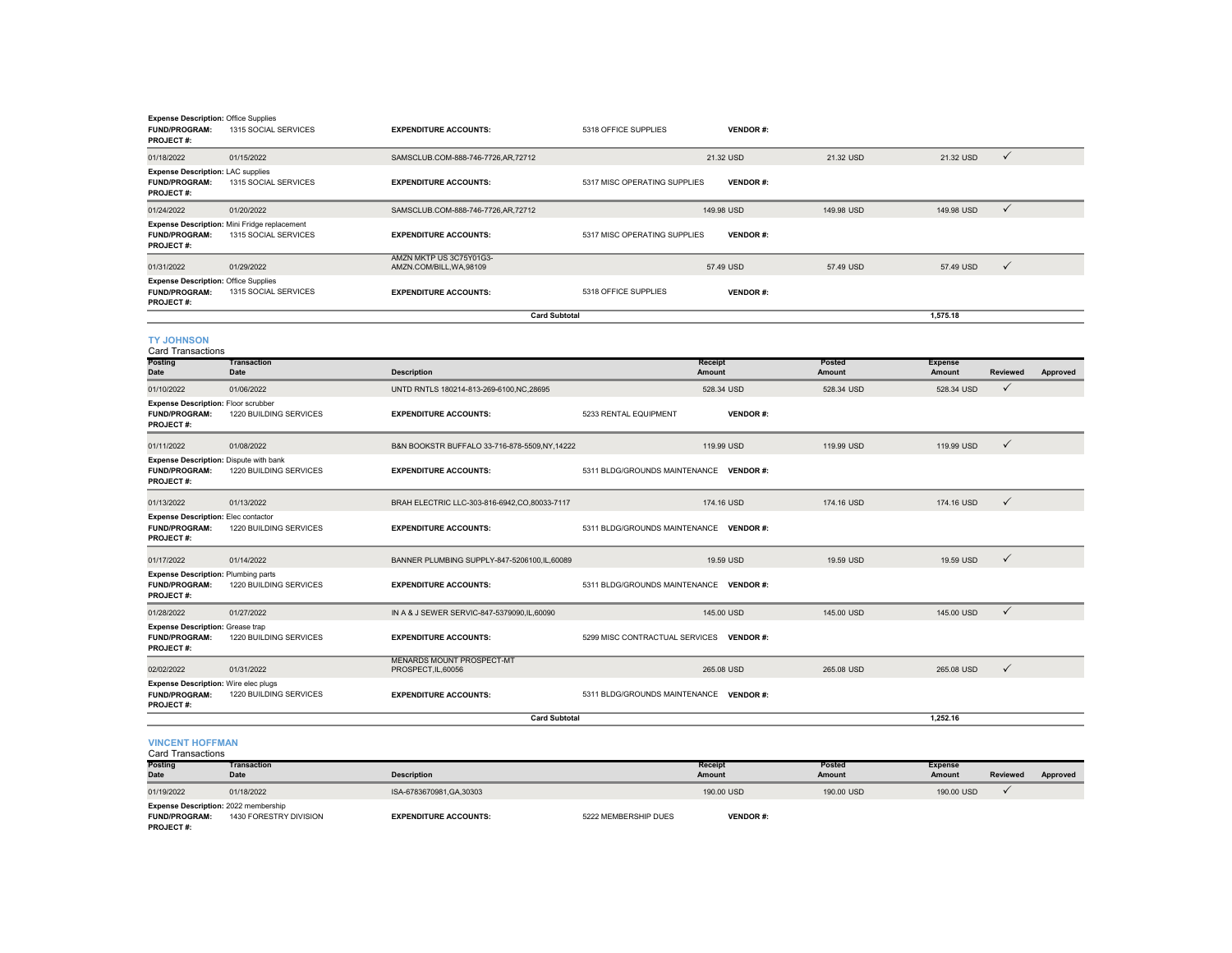| 01/24/2022                                                                             | 01/21/2022                                                              | TRAFFTECH INC-8472269050, WI,530740000           |                                | 1.975.00 USD    | 1,975.00 USD | 1,975.00 USD | $\checkmark$ |
|----------------------------------------------------------------------------------------|-------------------------------------------------------------------------|--------------------------------------------------|--------------------------------|-----------------|--------------|--------------|--------------|
| <b>FUND/PROGRAM:</b><br><b>PROJECT#:</b>                                               | Expense Description: 22 maint agrmt Jan to Dec<br>1420 STREETS DIVISION | <b>EXPENDITURE ACCOUNTS:</b>                     | 5207 IS SERV & MAINT AGREEMENT | <b>VENDOR#:</b> |              |              |              |
| 02/02/2022                                                                             | 02/01/2022                                                              | IN THE MULCH CENTER L-847-4597200.IL.60015       |                                | 137,50 USD      | 137,50 USD   | 137.50 USD   |              |
| <b>Expense Description: log disposal</b><br><b>FUND/PROGRAM:</b><br><b>PROJECT#:</b>   | 1430 FORESTRY DIVISION                                                  | <b>EXPENDITURE ACCOUNTS:</b>                     | 5208 DEBRIS DUMP CHARGES       | <b>VENDOR#:</b> |              |              |              |
| 02/02/2022                                                                             | 02/01/2022                                                              | MUTUAL ACE HARDWARE-BU-BUFFALO<br>GROVE.IL.60085 |                                | 11.24 USD       | 11.24 USD    | 11.24 USD    | $\checkmark$ |
| <b>Expense Description: carriage bolts</b><br><b>FUND/PROGRAM:</b><br><b>PROJECT#:</b> | 1420 STREETS DIVISION                                                   | <b>EXPENDITURE ACCOUNTS:</b>                     | 5320 STREET SIGNS              | <b>VENDOR#:</b> |              |              |              |
|                                                                                        | <b>Card Subtotal</b>                                                    |                                                  |                                |                 |              | 2,313.74     |              |

Signed Date Authorized Date

Report Run By: Mallory Burgess (MBURGESS, Company Program Administrator) © 1994-2022. Mastercard. All rights reserved.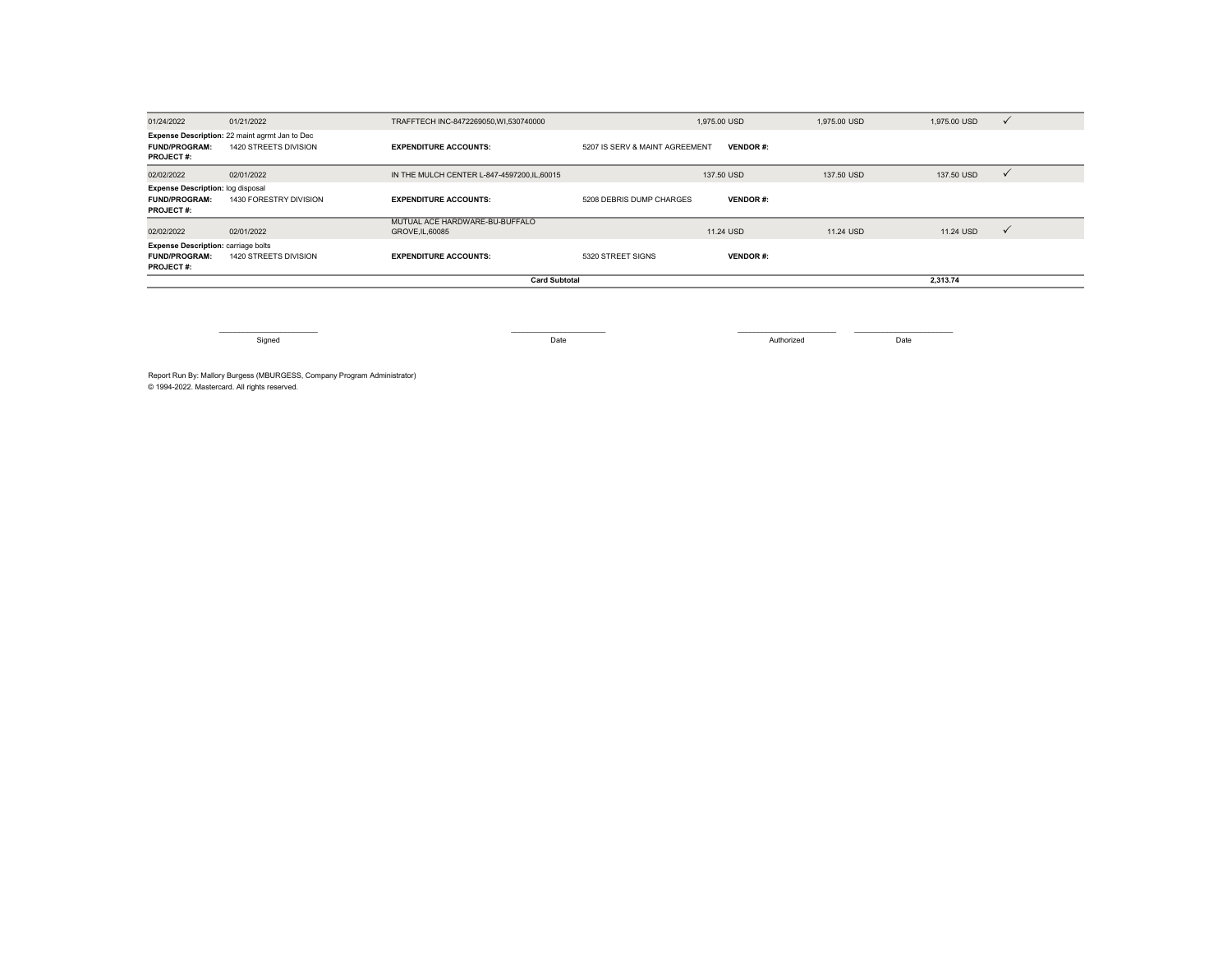## Village of Wheeling Payroll Summary Pay Period Ended 02/04/2022

| <b>Fund Number</b> | Fund                            | <b>Salaries</b> | <b>Benefits</b> | <b>Total Payroll</b> |
|--------------------|---------------------------------|-----------------|-----------------|----------------------|
|                    |                                 |                 |                 |                      |
| 01                 | <b>General Fund</b>             | 855,663.79      | 68,060.90       | 923,724.69           |
| 32                 | So Milwaukee TIF                | 940.92          | 158.84          | 1,099.76             |
| 34                 | Capital Projects                | 4,955.69        | 891.77          | 5,847.46             |
| 35                 | Town Center II TIF              | 940.92          | 158.84          | 1,099.76             |
| 36                 | Southeast II TIF                | 940.92          | 158.84          | 1,099.76             |
| 39                 | Lake Cook/Milwaukee TIF         | 940.93          | 158.81          | 1,099.74             |
| 40                 | Water & Sewer Fund              | 59,789.56       | 11,310.87       | 71,100.43            |
| 55                 | <b>Grant Fund</b>               | 9,024.34        | 1,406.21        | 10,430.55            |
|                    |                                 |                 |                 |                      |
|                    | <b>Total Gross Payroll</b>      | 933,197.07      | 82,305.08       | 1,015,502.15         |
|                    |                                 |                 |                 |                      |
|                    | <b>Total Payroll Deductions</b> | 327,729.30      | 82,305.08       | 410,034.38           |
|                    |                                 |                 |                 |                      |
|                    | <b>Total Net Payroll</b>        | 605,467.77      | 0.00            | 605,467.77           |
|                    |                                 |                 |                 |                      |
|                    |                                 |                 |                 |                      |
|                    | Payroll Checks                  | 0.00            |                 |                      |
|                    |                                 |                 |                 |                      |
|                    | <b>Direct Deposits</b>          | 605,467.77      |                 |                      |
|                    |                                 |                 |                 |                      |
|                    | <b>Total Net Payroll</b>        | 605,467.77      |                 |                      |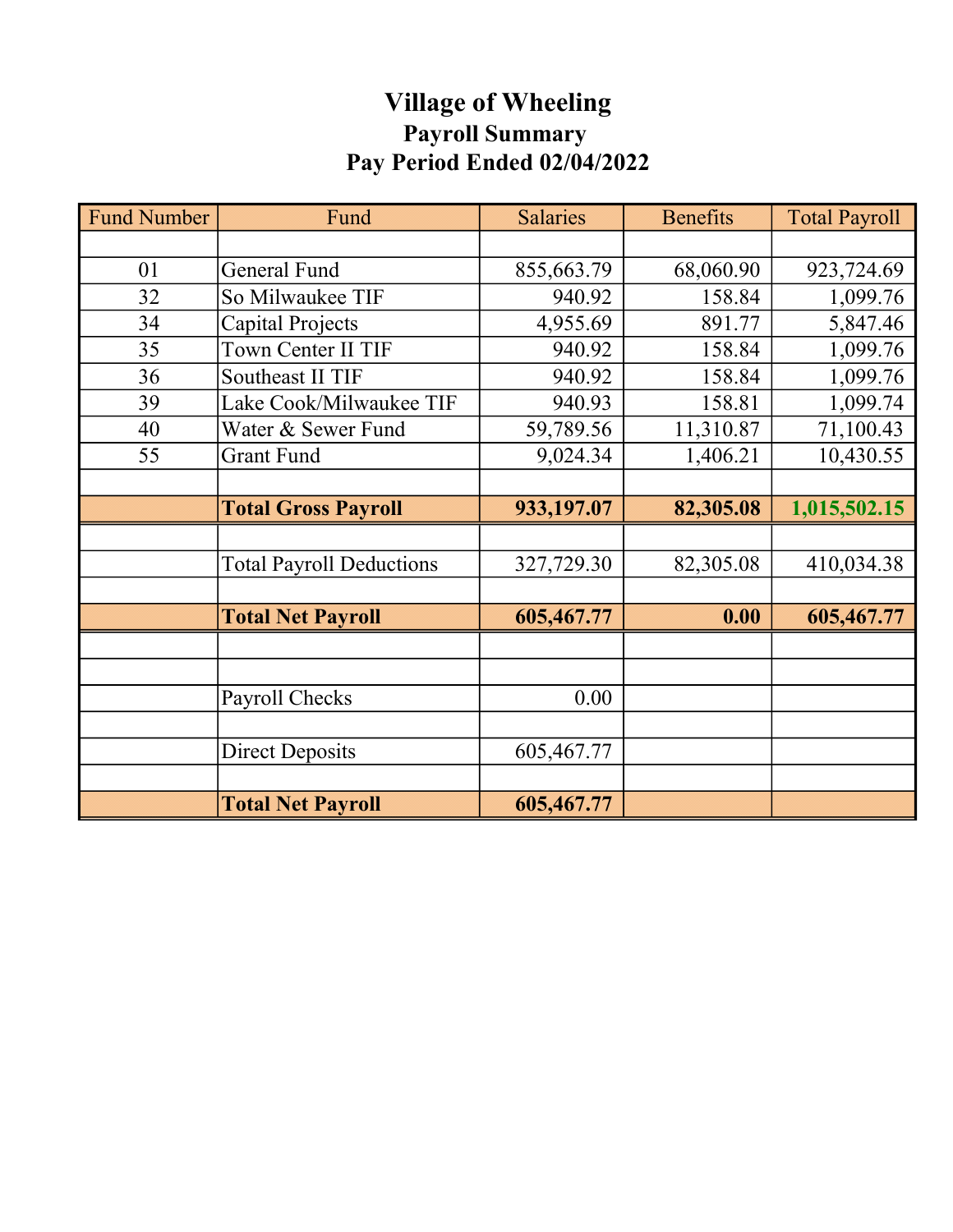## Village of Wheeling Payroll Summary Pay Period Ended 02/18/2022

| <b>Fund Number</b> | Fund                            | <b>Salaries</b> | <b>Benefits</b> | <b>Total Payroll</b> |
|--------------------|---------------------------------|-----------------|-----------------|----------------------|
|                    |                                 |                 |                 |                      |
| 01                 | <b>General Fund</b>             | 833,607.94      | 324,050.51      | 1,157,658.45         |
| 32                 | So Milwaukee TIF                | 940.92          | 675.83          | 1,616.75             |
| 34                 | Capital Projects<br>4,955.69    |                 | 3,200.57        | 8,156.26             |
| 35                 | Town Center II TIF              | 940.92          | 675.83          | 1,616.75             |
| 36                 | <b>Southeast II TIF</b>         | 940.92          | 675.83          | 1,616.75             |
| 39                 | Lake Cook/Milwaukee TIF         | 940.93          | 675.83          | 1,616.76             |
| 40                 | Water & Sewer Fund              | 59,209.19       | 30,457.49       | 89,666.68            |
| 55                 | <b>Grant Fund</b>               | 9,326.08        | 4,607.76        | 13,933.84            |
|                    |                                 |                 |                 |                      |
|                    | <b>Total Gross Payroll</b>      | 910,862.59      | 365,019.65      | 1,275,882.24         |
|                    |                                 |                 |                 |                      |
|                    | <b>Total Payroll Deductions</b> | 363,225.20      | 365,019.65      | 728,244.85           |
|                    |                                 |                 |                 |                      |
|                    | <b>Total Net Payroll</b>        | 547,637.39      | 0.00            | 547,637.39           |
|                    |                                 |                 |                 |                      |
|                    |                                 |                 |                 |                      |
|                    | Payroll Checks                  | 0.00            |                 |                      |
|                    |                                 |                 |                 |                      |
|                    | <b>Direct Deposits</b>          | 547,637.39      |                 |                      |
|                    |                                 |                 |                 |                      |
|                    | <b>Total Net Payroll</b>        | 547,637.39      |                 |                      |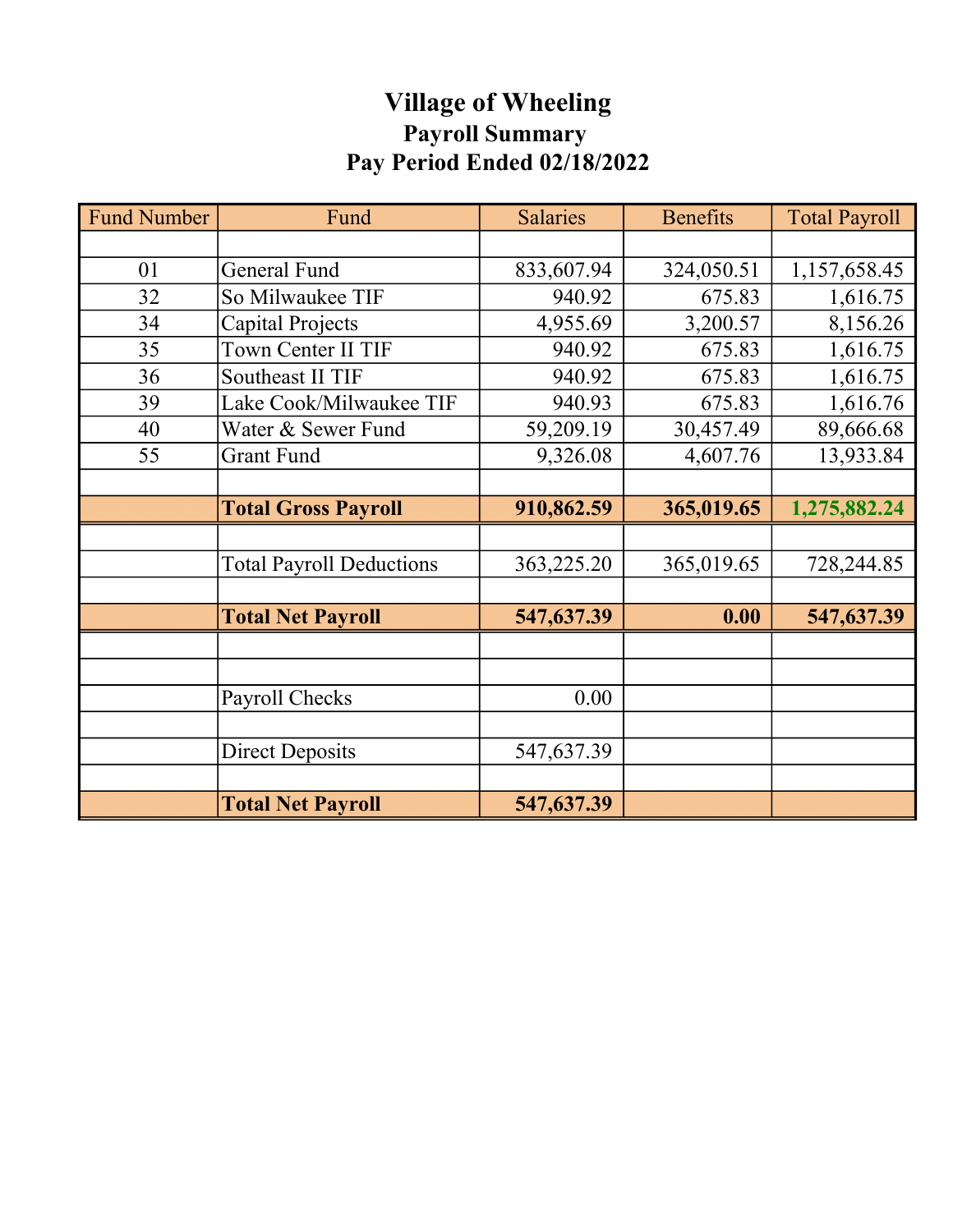SUNGARD PENTAMATION PAGE NUMBER: 1SELECTION CRITERIA: ALL

DATE: 03/03/2022 VILLAGE OF WHEELING ACCTPA51CASH REQUIREMENTS - CHECK FORMAT - DUE DATE: 03/08/2022

ACCOUNTING PERIOD: 3/22

| VENDOR                                  | ORGANIZATION                                               | <b>ACCOUNT</b>                                               | PURCHASE OR                                                                                  | INVOICE                                                                              | <b>AMOUNT</b>                                                                                        | DESCRIPTION                                                                                                                                                                            |
|-----------------------------------------|------------------------------------------------------------|--------------------------------------------------------------|----------------------------------------------------------------------------------------------|--------------------------------------------------------------------------------------|------------------------------------------------------------------------------------------------------|----------------------------------------------------------------------------------------------------------------------------------------------------------------------------------------|
| 84<br>AIR ONE EQUIPMENT, INC            | 2200                                                       | 5220                                                         | 22000400                                                                                     | 177975                                                                               | 150.00                                                                                               | SCBA BREATHING TEST                                                                                                                                                                    |
| TOTAL VOUCHER                           |                                                            |                                                              |                                                                                              |                                                                                      | 150.00                                                                                               |                                                                                                                                                                                        |
| 4920<br>AT&T<br>TOTAL CHECK             | 1750                                                       | 5207                                                         | 22000391                                                                                     | 0133377607                                                                           | 513.41<br>513.41                                                                                     | INTERNET SERVICE-FEB                                                                                                                                                                   |
| 6255                                    | 1600                                                       | 5239                                                         | 22000297                                                                                     | 02272022                                                                             | 244.83                                                                                               | CELLULAR SERVICE-FEB                                                                                                                                                                   |
| AT&T MOBILITY<br>TOTAL CHECK            |                                                            |                                                              |                                                                                              |                                                                                      | 244.83                                                                                               |                                                                                                                                                                                        |
| 12914                                   | 40                                                         | 2207                                                         |                                                                                              | 725 HIGHGOAL                                                                         | 50.75                                                                                                | WATER BILL REFUND                                                                                                                                                                      |
| MARIA & BARRY BLUMENFELD<br>TOTAL CHECK |                                                            |                                                              |                                                                                              |                                                                                      | 50.75                                                                                                |                                                                                                                                                                                        |
| 345                                     | 2200                                                       | 5312                                                         | 22000375                                                                                     | 84398595                                                                             | 1,024.52                                                                                             | MEDICAL SUPPLIES                                                                                                                                                                       |
| BOUND TREE MEDICAL, LLC<br>TOTAL CHECK  |                                                            |                                                              |                                                                                              |                                                                                      | 1,024.52                                                                                             |                                                                                                                                                                                        |
| 6560                                    | 1900                                                       | 5218                                                         | 22000344                                                                                     | 200                                                                                  | 630.00                                                                                               | ADMIN HEARINGS-JAN                                                                                                                                                                     |
| CAMIC JOHNSON, LTD<br>TOTAL CHECK       |                                                            |                                                              |                                                                                              |                                                                                      | 630.00                                                                                               |                                                                                                                                                                                        |
| 443<br>CDW-GOVERNMENT<br>TOTAL VOUCHER  | 2100<br>2100<br>2100<br>1600<br>1600<br>1600<br>01<br>1750 | 5313<br>5313<br>5313<br>5313<br>5313<br>5313<br>1501<br>5207 | 22000250<br>22000250<br>22000250<br>22000202<br>22000202<br>22000202<br>22000363<br>22000363 | R587594<br>R643101<br>R942213<br>S072961<br>S133436<br>S244947<br>S302016<br>S302016 | 58.32<br>112.97<br>575.30<br>9,016.48<br>13,524.72<br>3,940.20<br>7,701.25<br>11,788.55<br>46,717.79 | ZEBRA PRINTERS (5)<br>ZEBRA PRINTERS (5)<br>ZEBRA PRINTERS (5)<br>IPADPRO TABLETS (20)<br>IPADPRO TABLETS (20)<br>IPADPRO TABLETS (20)<br>VEEAM BACKUP JAN-MAY<br>VEEAM BACKUP JUN-DEC |
| 8751                                    | 11                                                         | 5223                                                         | 21000968                                                                                     | $7 - 26355$                                                                          | 66,440.26                                                                                            | REBUILD IL STREET-JAN                                                                                                                                                                  |
| CIORBA GROUP INC<br>TOTAL CHECK         |                                                            |                                                              |                                                                                              |                                                                                      | 66,440.26                                                                                            |                                                                                                                                                                                        |
| 7259                                    | 1900                                                       | 5218                                                         | 22000384                                                                                     | 14947                                                                                | 525.00                                                                                               | LABOR LEGAL FEES                                                                                                                                                                       |
| CLARK BAIRD SMITH LLP<br>TOTAL VOUCHER  |                                                            |                                                              |                                                                                              |                                                                                      | 525.00                                                                                               |                                                                                                                                                                                        |
| 11457                                   | 1800                                                       | 5105                                                         | 22000385                                                                                     | 10418                                                                                | 2,523.24                                                                                             | HARASSMENT TRAINING                                                                                                                                                                    |
| CLEAR LAW INSTITUTE LLC<br>TOTAL CHECK  |                                                            |                                                              |                                                                                              |                                                                                      | 2,523.24                                                                                             |                                                                                                                                                                                        |
| 12927                                   | 01                                                         | 2255                                                         | 22000381                                                                                     | 21050030                                                                             | 1,000.00                                                                                             | <b>BOND REFUND</b>                                                                                                                                                                     |
| FLAVIO CRUZ<br>TOTAL CHECK              |                                                            |                                                              |                                                                                              |                                                                                      | 1,000.00                                                                                             |                                                                                                                                                                                        |
| 12934                                   | 1300                                                       | 5317                                                         | 22000389                                                                                     | INV023607                                                                            | 324.50                                                                                               | LOCKSMITH                                                                                                                                                                              |
| DANNY KEYS 247 INC<br>TOTAL CHECK       |                                                            |                                                              |                                                                                              |                                                                                      | 324.50                                                                                               |                                                                                                                                                                                        |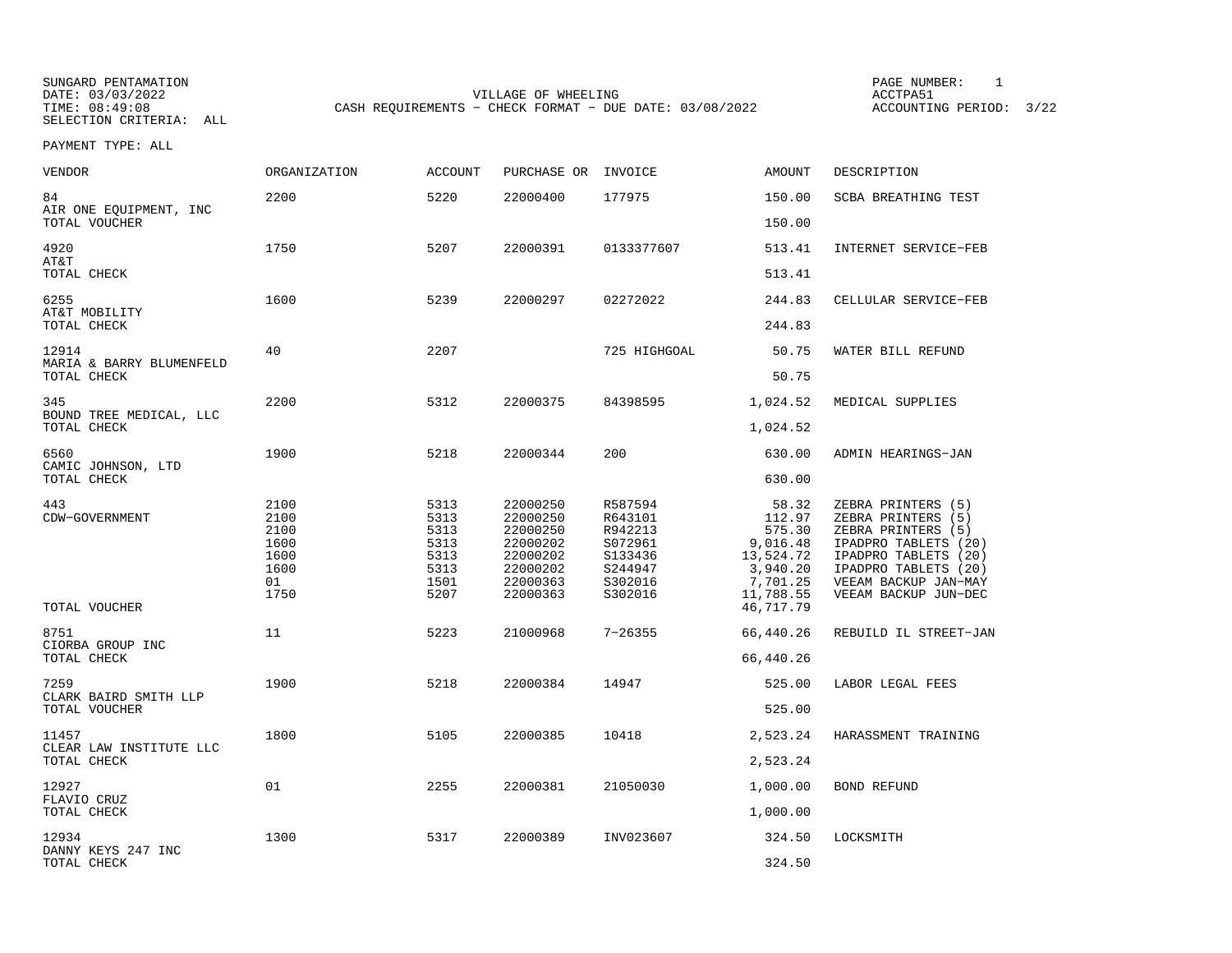SUNGARD PENTAMATION PAGE NUMBER: 2DATE: 03/03/2022 VILLAGE OF WHEELING ACCTPA51CASH REQUIREMENTS - CHECK FORMAT - DUE DATE: 03/08/2022

ACCOUNTING PERIOD: 3/22

| VENDOR                                         | ORGANIZATION                 | <b>ACCOUNT</b>               | PURCHASE OR                                  | INVOICE                                      | <b>AMOUNT</b>                        | DESCRIPTION                                                                              |
|------------------------------------------------|------------------------------|------------------------------|----------------------------------------------|----------------------------------------------|--------------------------------------|------------------------------------------------------------------------------------------|
| 12928<br>DST MANAGEMENT LLC                    | 01                           | 2255                         | 22000380                                     | 21060037                                     | 1,000.00                             | <b>BOND REFUND</b>                                                                       |
| TOTAL CHECK                                    |                              |                              |                                              |                                              | 1,000.00                             |                                                                                          |
| 11454<br><b>DURACLEAN</b><br>TOTAL CHECK       | 2200<br>2200                 | 5299<br>5299                 | 22000261<br>22000261                         | 21981<br>22080                               | 269.70<br>269.70<br>539.40           | FOG $FD-2/18$<br>FOG FD-2/25                                                             |
| 935<br>GALLS LLC<br>TOTAL CHECK                | 2110<br>2100<br>2100         | 5106<br>5106<br>5106         | 22000332<br>22000331<br>22000333             | 020138919<br>020138920<br>020228737          | 72.48<br>127.49<br>66.39<br>266.36   | UNIFORM<br>UNIFORM<br>UNIFORM                                                            |
| 12924<br>HAMPTON LENZINI AND RENWICK           | 3520                         | 5223                         | 22000378                                     | 000020220301                                 | 16,523.75                            | STABLE BUFFALO CREEK                                                                     |
| TOTAL CHECK                                    |                              |                              |                                              |                                              | 16,523.75                            |                                                                                          |
| 4542<br>HEALTH ENDEAVORS, SC                   | 2200                         | 5246                         | 22000209                                     | 8420                                         | 18,747.00                            | ANNUAL PHYSICALS                                                                         |
| TOTAL VOUCHER                                  |                              |                              |                                              |                                              | 18,747.00                            |                                                                                          |
| 1211<br>ILLINOIS STATE POLICE                  | 2200                         | 5248                         | 22000374                                     |                                              | 141.25                               | FINGERPRINTING FEES                                                                      |
| TOTAL CHECK                                    |                              |                              |                                              |                                              | 141.25                               |                                                                                          |
| 11122<br>IMAGETREND INC                        | 2200                         | 5207                         | 22000369                                     | 133512                                       | 1,250.00                             | INVESTIGATION SOFTWARE                                                                   |
| TOTAL CHECK                                    |                              |                              |                                              |                                              | 1,250.00                             |                                                                                          |
| 4082<br>THE LAKOTA GROUP INC                   | 1600<br>3200<br>3600<br>3900 | 5333<br>5333<br>5333<br>5333 | 21001347<br>21001347<br>21001347<br>21001347 | 21037-03<br>21037-03<br>21037-03<br>21037-03 | 798.43<br>400.19<br>400.19<br>400.19 | REST. ROW STUDY-JAN<br>REST. ROW STUDY-JAN<br>REST. ROW STUDY-JAN<br>REST. ROW STUDY-JAN |
| TOTAL CHECK                                    |                              |                              |                                              |                                              | 1,999.00                             |                                                                                          |
| 9833<br>LAUTERBACH & AMEN LLP                  | 1700                         | 5225                         | 22000420                                     | 63670                                        | 3,000.00                             | ACTUARIAL PD/FD                                                                          |
| TOTAL VOUCHER                                  |                              |                              |                                              |                                              | 3,000.00                             |                                                                                          |
| 7180<br>LECHNER AND SONS INC                   | 1600                         | 5317                         | 22000383                                     | 3038305                                      | 139.06                               | PLAN COMM. SHIRTS                                                                        |
| TOTAL CHECK                                    |                              |                              |                                              |                                              | 139.06                               |                                                                                          |
| 7346<br>MANHARD CONSULTING LTD                 | 3620                         | 5420                         | 22000254                                     | 67053                                        | 2,008.25                             | EASEMENT ACQUISITION FOR                                                                 |
| TOTAL CHECK                                    |                              |                              |                                              |                                              | 2,008.25                             |                                                                                          |
| 1676<br>MEADE ELECTRIC CO INC<br>TOTAL VOUCHER | 11<br>11                     | 5251<br>5251                 | 22000122<br>22000122                         | 699042<br>699428                             | 182.31<br>182.31<br>364.62           | SIGNAL MAINT.-JAN<br>SIGNAL MAINT.-FEB                                                   |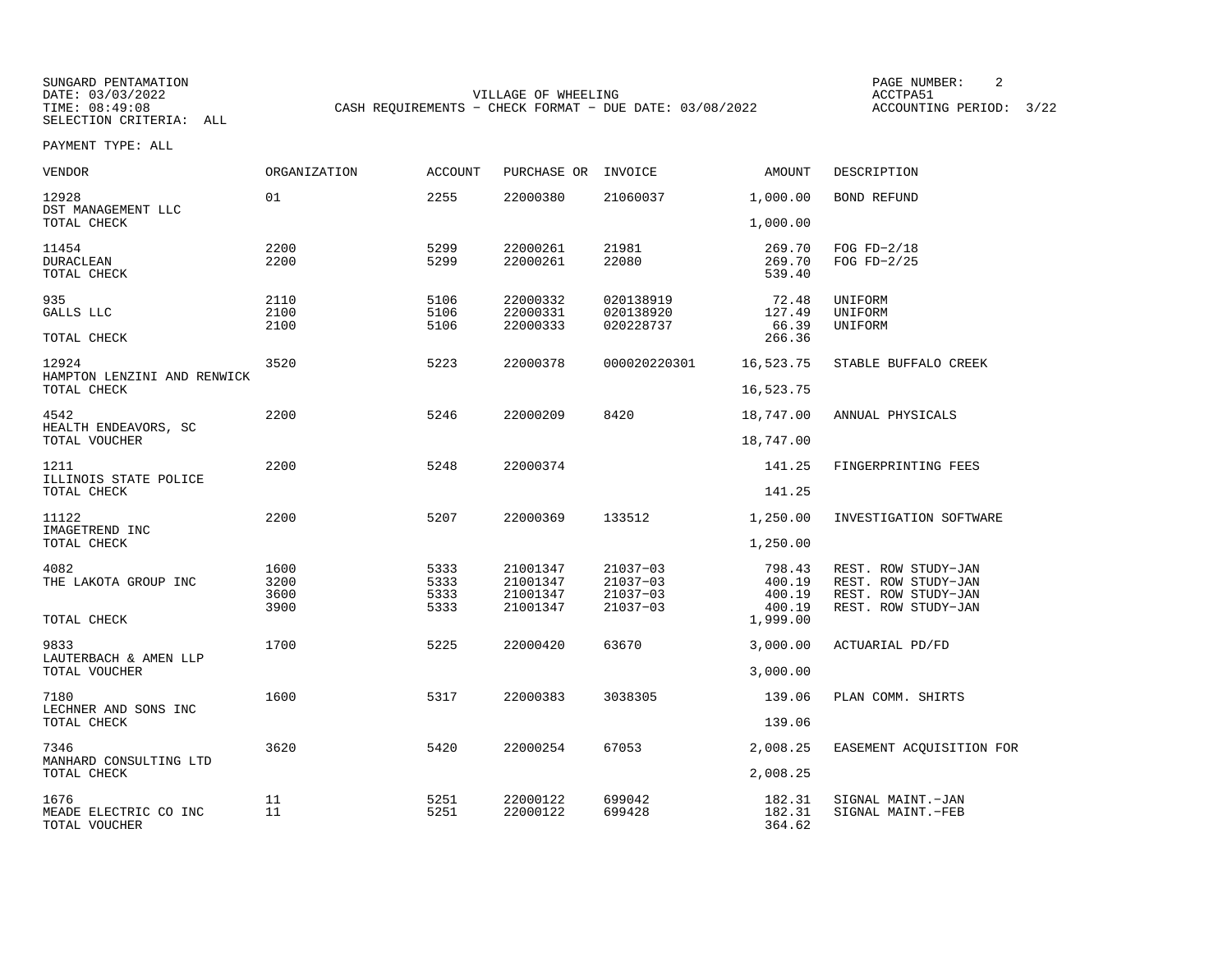SUNGARD PENTAMATION PAGE NUMBER: 3DATE: 03/03/2022 VILLAGE OF WHEELING ACCTPA51CASH REQUIREMENTS - CHECK FORMAT - DUE DATE: 03/08/2022

ACCOUNTING PERIOD: 3/22

| VENDOR                                        | ORGANIZATION                 | <b>ACCOUNT</b>               | PURCHASE OR                                  | INVOICE                                      | AMOUNT                                               | DESCRIPTION                                                                              |
|-----------------------------------------------|------------------------------|------------------------------|----------------------------------------------|----------------------------------------------|------------------------------------------------------|------------------------------------------------------------------------------------------|
| 5989<br>MGP INC                               | 1750<br>4100<br>4200         | 5207<br>5207<br>5207         | 22000061<br>22000061<br>22000061             | 6413<br>6413<br>6413                         | 6,247.59<br>3,123.79<br>3,123.79                     | GIS STAFFING-FEB<br>GIS STAFFING-FEB<br>GIS STAFFING-FEB                                 |
| TOTAL VOUCHER                                 |                              |                              |                                              |                                              | 12,495.17                                            |                                                                                          |
| 1792<br>MOTOROLA SOLUTIONS INC<br>TOTAL CHECK | 2110<br>2110<br>15           | 5221<br>5221<br>5221         | 22000090<br>22000247<br>22000091             | 8281325061<br>8281328596<br>8281328607       | 959.95<br>3,148.64<br>11,435.48<br>15,544.07         | RADIO CHARGER<br>PORTABLE RADIO (1)<br>PORTABLE RADIOS (4)                               |
| 1795<br>MOTOROLA SOLUTIONS-STARCOM21          | 2110                         | 5221                         | 22000361                                     | 1187069031                                   | 37,538.36                                            | STARCOM JAN-DEC                                                                          |
| TOTAL CHECK                                   |                              |                              |                                              |                                              | 37,538.36                                            |                                                                                          |
| 6625<br>MUNICIPAL CODE CORP                   | 1600                         | 5204                         | 22000390                                     | 00369876                                     | 771.96                                               | MUNICODE UPDATES                                                                         |
| TOTAL VOUCHER                                 |                              |                              |                                              |                                              | 771.96                                               |                                                                                          |
| 12614<br>MUNICIPAL SYSTEMS LLC<br>TOTAL CHECK | 2100                         | 5231                         | 22000341                                     | MS2022-01-85                                 | 700.00                                               | TICKET SOFTWARE-JAN                                                                      |
|                                               |                              |                              |                                              |                                              | 700.00                                               |                                                                                          |
| 5819<br>NFPA NATL FIRE PROTECT                | 01<br>2200<br>01<br>2200     | 1501<br>5222<br>1501<br>5302 | 22000376<br>22000376<br>22000399<br>22000399 | 8129323X<br>8129323X<br>8129324X<br>8129324X | 43.75<br>131.25<br>448.50<br>897.00                  | MEMBERSHIP JAN-MAR<br>MEMBERSHIP APR-DEC<br>SUBSCRIPTION JAN-APR<br>SUBSCRIPTION MAY-DEC |
| TOTAL CHECK                                   |                              |                              |                                              |                                              | 1,520.50                                             |                                                                                          |
| 5927<br>NICOR GAS<br>TOTAL CHECK              | 1170<br>1600<br>4100<br>4200 | 5209<br>5209<br>5209<br>5209 | 22000060<br>22000060<br>22000060<br>22000060 |                                              | 449.02<br>1,507.51<br>1,318.89<br>342.46<br>3,617.88 | GAS SERVICE-FEB<br>GAS SERVICE-FEB<br>GAS SERVICE-FEB<br>GAS SERVICE-FEB                 |
| 1963                                          | 2100                         | 5105                         | 22000340                                     | 19417                                        | 2,350.00                                             | TRAINING REGISTRATION                                                                    |
| NORTHWESTERN UNIVERSITY<br>TOTAL CHECK        |                              |                              |                                              |                                              | 2,350.00                                             |                                                                                          |
| 1965                                          | 2100                         | 5222                         | 22000334                                     | <b>COOPER</b>                                | 54.00                                                | NOTARY RENEWAL                                                                           |
| NOTARY PUBLIC ASSOCIATION<br>TOTAL CHECK      |                              |                              |                                              |                                              | 54.00                                                |                                                                                          |
| 3092<br>OFFICE DEPOT                          | 2200                         | 5318                         | 22000382                                     | 223767437001                                 | 72.74                                                | OFFICE SUPPLIES                                                                          |
| TOTAL CHECK                                   |                              |                              |                                              |                                              | 72.74                                                |                                                                                          |
| 4194<br>OFFICE FURNITURE RESOURCES            | 2100                         | 5317                         | 22000335                                     | INV1033911                                   | 4,675.00                                             | CHAIRS (11)                                                                              |
| TOTAL CHECK                                   |                              |                              |                                              |                                              | 4,675.00                                             |                                                                                          |
| 2018<br>PADDOCK PUBLICATIONS<br>TOTAL CHECK   | 1600<br>1300                 | 5201<br>5201                 | 22000005<br>22000005                         | 207496<br>207971                             | 225.00<br>61.50<br>286.50                            | <b>BID NOTICES</b><br>PUBLC HEARING NOTICES                                              |